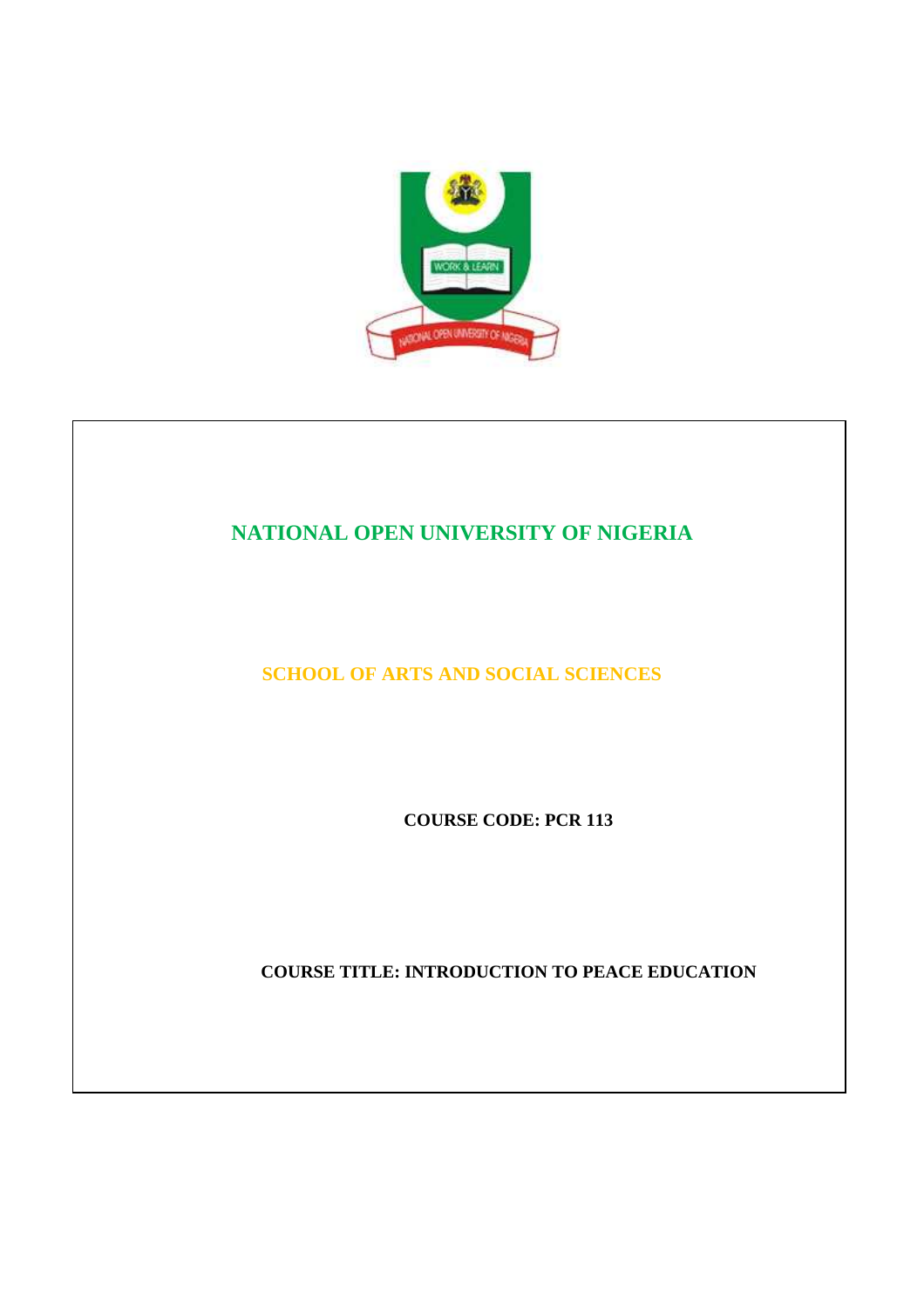# **COURSE GUIDE**

## **PCR 113 INTRODUCTION TO PEACE EDUCATION**

| <b>Course Developer</b>    | Joshua Olusegun Bolarinwa<br>Nigeria Institute of International Affairs<br>Victoria Island,<br>Lagos. |
|----------------------------|-------------------------------------------------------------------------------------------------------|
| Course Writer              | Joshua Olusegun Bolarinwa<br>Nigeria Institute of International Affairs<br>Victoria Island,<br>Lagos. |
| <b>Course Editor</b>       | Ms. Joan Mbagwu<br>C/o Olive Branch Konsult<br>Lagos.                                                 |
| <b>Course Co-ordinator</b> | Mr. Oyedolapo B. Durojaiye<br>National Open University of Nigeria                                     |

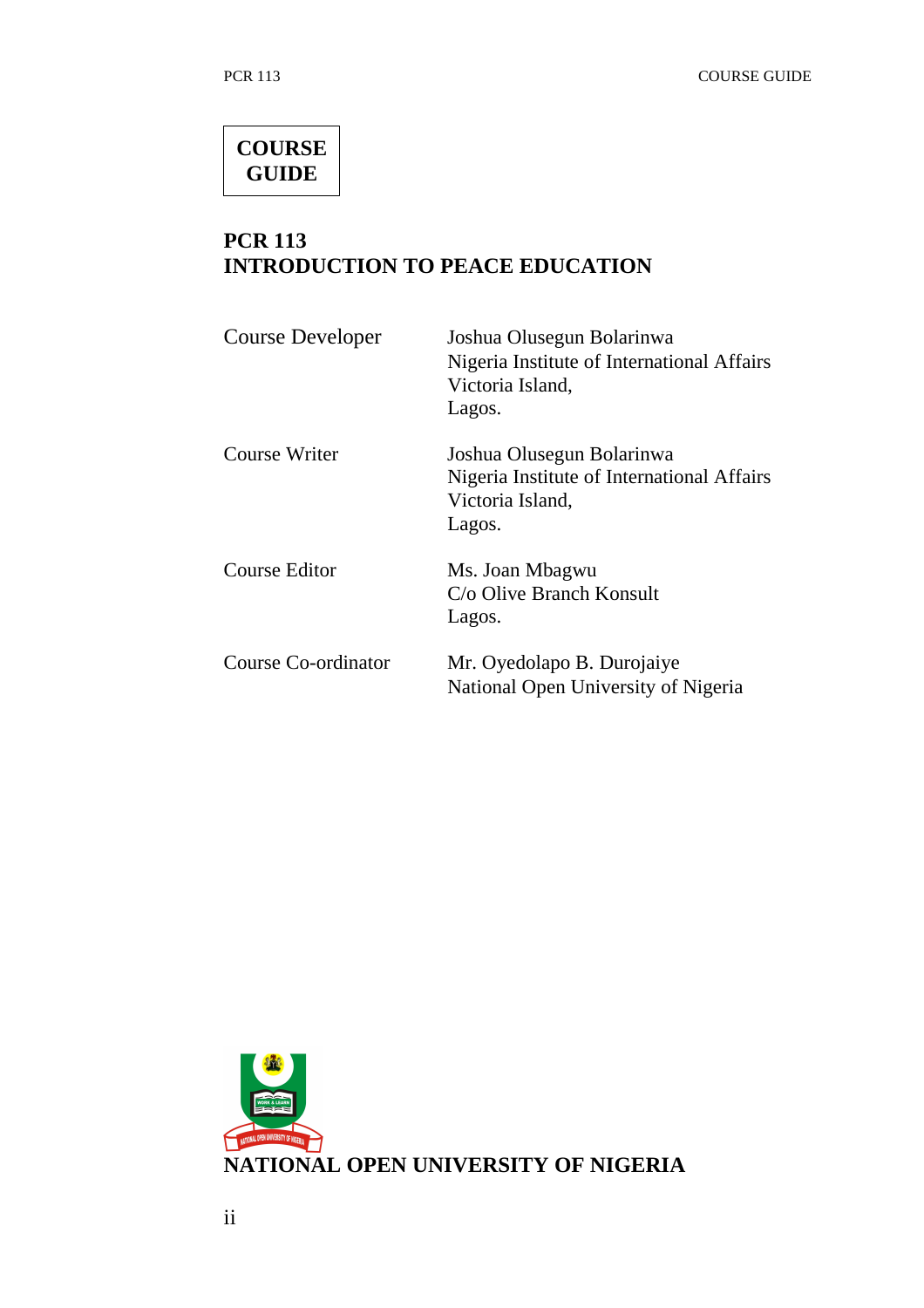National Open University of Nigeria Headquarters 14/16 Ahmadu Bello Way Victoria Island Lagos

Abuja Annex 245 Samuel Adesujo Ademulegun Street Central Business District Opposite Arewa Suites Abuja

e-mail: centralinfo@nou.edu.ng URL: www.nou.edu.ng

National Open University of Nigeria 2006

First Printed 2006

ISBN: 978-058-889-2

All Rights Reserved

Printed by …………….. For National Open University of Nigeria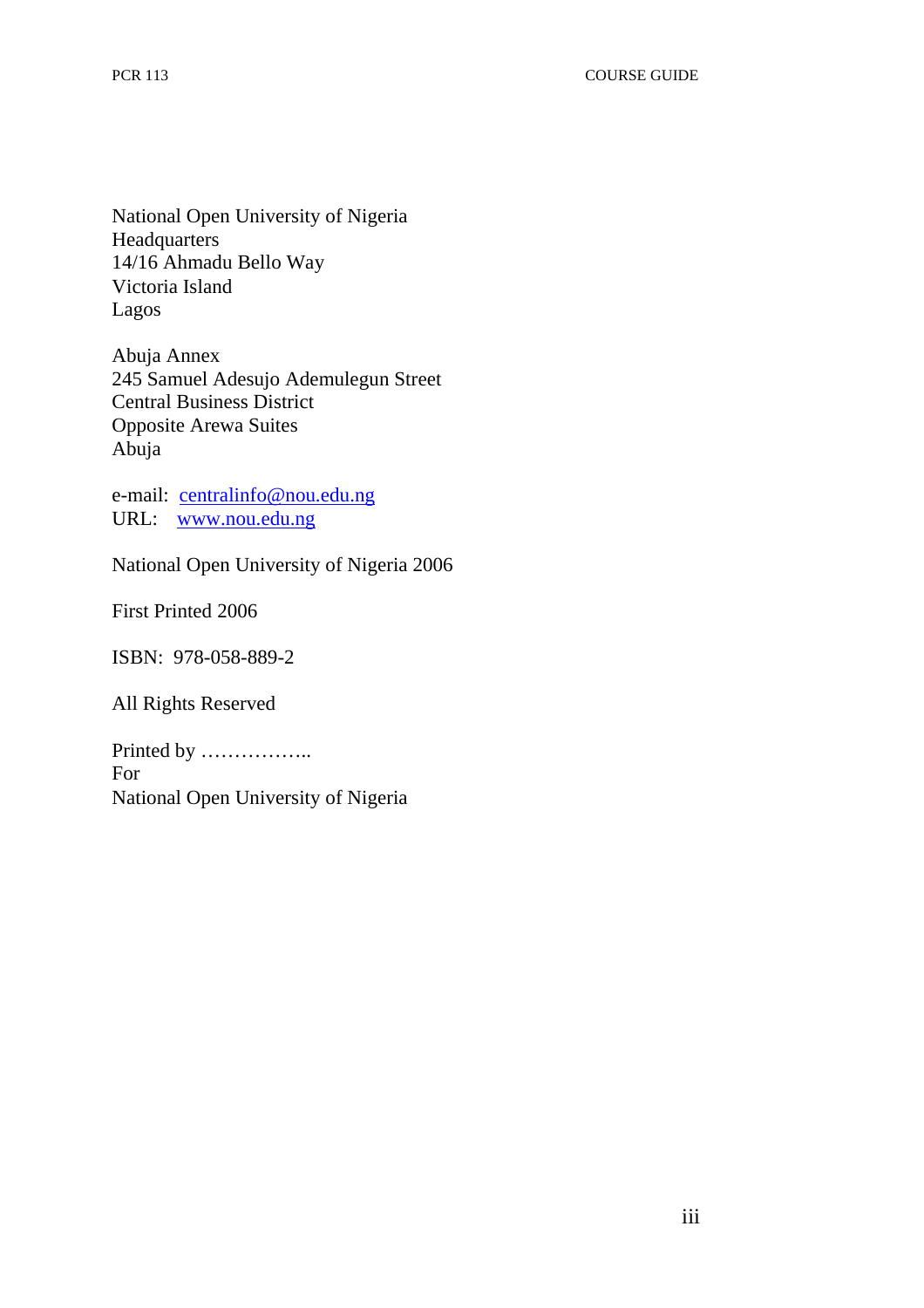# **Table of Contents** Page

| $1 - 2$               |
|-----------------------|
| $\mathcal{D}_{\cdot}$ |
| $2 - 3$               |
| 3                     |
| $3-4$                 |
|                       |
| 5                     |
| $5 - 6$               |
| 6                     |
| 7                     |
| 7 - 9                 |
| $9 - 10$              |
|                       |
|                       |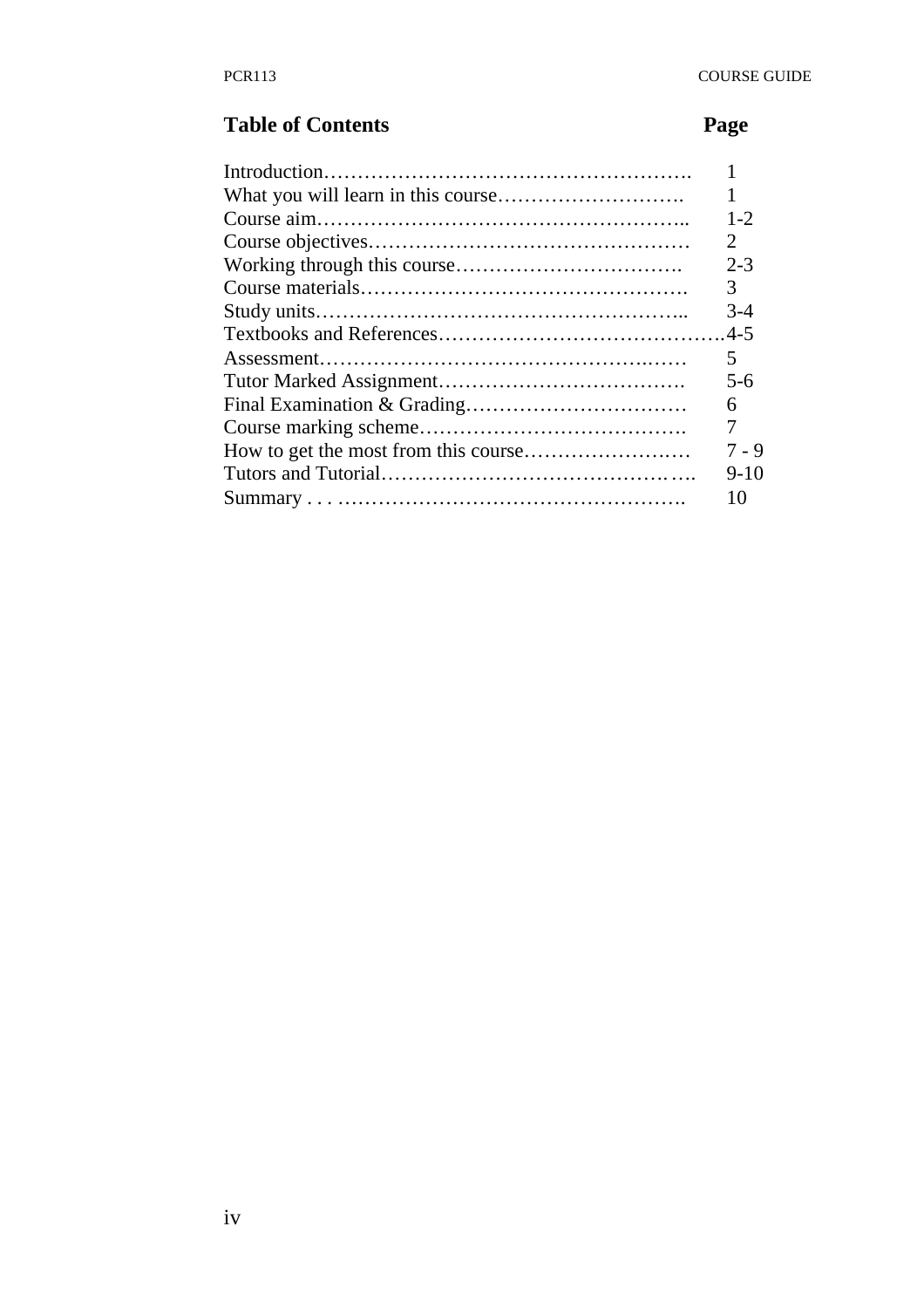## **Introduction**

**PCR 103 PEACE EDUCATION** is a one semester course with 3credit unit. This course consists of **24 Units** divided into **Six Modules**. It will be available for you to take towards the core module of the Bachelor of Arts in Peace Studies. This course is designed to educate you on basic ways of learning to live in peace with one another. It is a foundation course for the understanding of Peace Education, and an introductory course to the theory and practice of Peace Education as it relates to Peace building, Conflict Prevention and Post Conflict Reconstruction, Peace Enforcement and Peace Institutions.

There are no compulsory prerequisites for this course other than the general entry requirement.This course requires your creative ability to recreate the society void of stress and conflict.

The course guide tells you briefly what the course is all about, what you are expected to know in each unit, what course materials you need to use and how you can work your way through these materials. It also emphasizes the necessity for tutor–marked assignments. There are also periodic tutorial classes that are linked to this course.

## **What you will learn in this course**

This course **PCR 103 Introduction to Peace Studies** is to acquaint you with the meaning of Peace and Education including the methods of learning peace, the need for peace, Peace building, other means and measures of enforcing peace and how to promote it. In particular, you should be familiar with the character of Peace Processes.

Your understanding of this course will serve to expose you to a very important part of Peace studies that has to do with understanding peace, Peace Processes, peace pedagogy, the gender education, Leadership for Peace and peace education, and teacher-in service training.

## **Course Aims**

The basic aim of this course is to introduce you to the various components of peace studies, introduction to basic meaning of peace and education, show the need for peace, explain different methods and techniques of maintaining peace, give you the basic knowledge of peace organisation and why they were formed, peace institutions and the issue of human rights.

## **Course Objectives**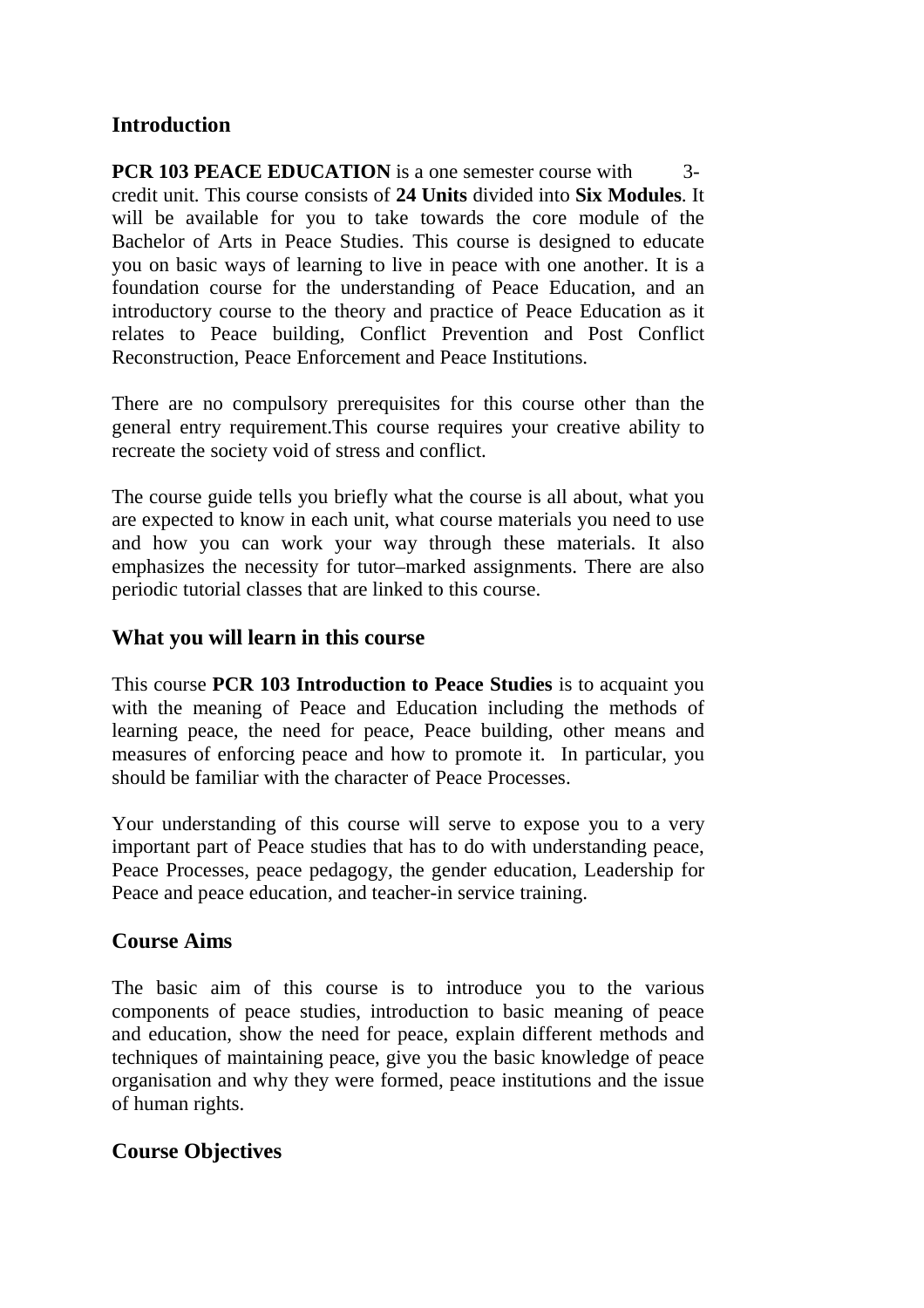Several objectives can be achieved from this course. In addition, each unit has specific objectives. The unit objectives can be found at the beginning of a unit. You may want to refer to them during your study of the particular unit to check on the progress you are making. You should always look at the unit objectives after completing a unit. In this way, you can be sure that you have covered what is required of you in that unit.

On successful completion of the course, you should be able to:

- i. Understand what peace is and define it ;
- ii. Discuss the various dimensions of Peace Education;
- iii Explain the meaning of peace and education;
- iv Differentiate between types of peace;
- v Explain the role of psychology and other models in understanding peace;
- vi Describe the role of traditional education in understanding and promotion of peace;
- vii Define and understand Peace Processes ;
- viii Explain the concept of peace as a learning process;
- ix Explain the place of media in the promotion of peace;
- x Understand the meaning and components of conflict prevention;
- xi Discuss the gender education and its impact;
- xii Discus Human Rights and Peace building;
- xiii Describe how to enforce peace;
- xiv Explain peace pedagogy and its processes;

#### **Working through this Course**

To complete this course you are required to read the study units, read recommended books and read other materials provided by the National Open University of Nigeria (NOUN). Most of the units contain selfassessment exercises, and at points in the course, you are required to submit assignments for assessment purposes. At the end of this course is a final examination. Stated below are the components of the course and what you are expected to do.

#### **Course Materials**

- 1. Course Guide
- 2. Study Units
- 3. Textbooks and other Reference Sources
- 4. Assignment File
- 5. Presentation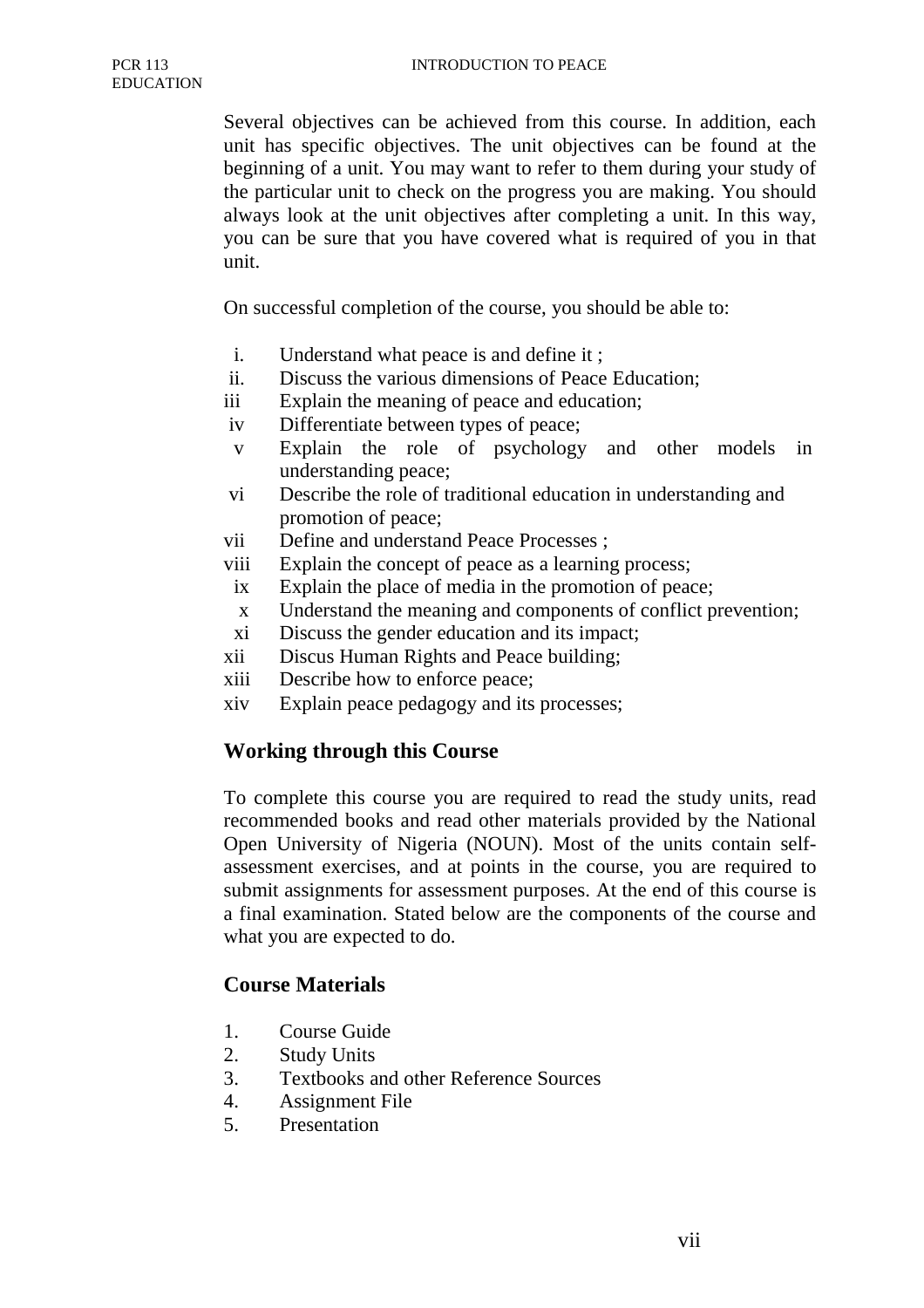In addition, you must obtain the text materials. They are provided by the NOUN. You may also be able to purchase the materials from the bookshops. Please, contact your tutor if you have problems in obtaining the text materials.

## **Study Units**

There are twenty four study units in this course, as follows:

#### **Module 1**

| Unit 1 | Basic Definitions of Education And Peace             |
|--------|------------------------------------------------------|
| Unit 2 | History And Overview of Peace Education              |
| Unit 3 | Conflict Transformation, International Co-operation, |
|        | Networking And Virtuality                            |
| Unit 4 | <b>Conflict Prevention And Peacebuilding</b>         |

#### **Module 2**

| Unit 1 | <b>Gender Education</b>  |
|--------|--------------------------|
| Unit 2 | Anti-Prejudice Education |
| Unit 3 | Leadership And Peace     |
| Unit 4 | Civic Education          |

#### **Module 3**

| Unit 1              | Human Rights                                        |
|---------------------|-----------------------------------------------------|
| Unit 2              | War And Strife In Africa: Issues In Peace Keeping 1 |
| Unit 3              | Enforcement of Peace                                |
| Unit 4              | The Concept of Unity                                |
| $M$ odula $\Lambda$ |                                                     |

#### **Module 4**

| Unit 1   | Peace Education As A Field of Theory And Practice |
|----------|---------------------------------------------------|
| Unit 2   | The Dimensions of Peace Education                 |
| Unit $3$ | Peace Education And Teacher In-Service Training   |
| Unit 4   | Fundamental Intentions of In-Service Training.    |

## **Module 5**

| Peace Pedagogy In Teacher In-Service Training |
|-----------------------------------------------|
|                                               |

- Unit 2 The Peace-Pedagogical Course Programme
- Unit 3 Community Peacebuilding Practices.
- Unit 4 Participants In Peace Pedagogy Programmes

#### **Module 6**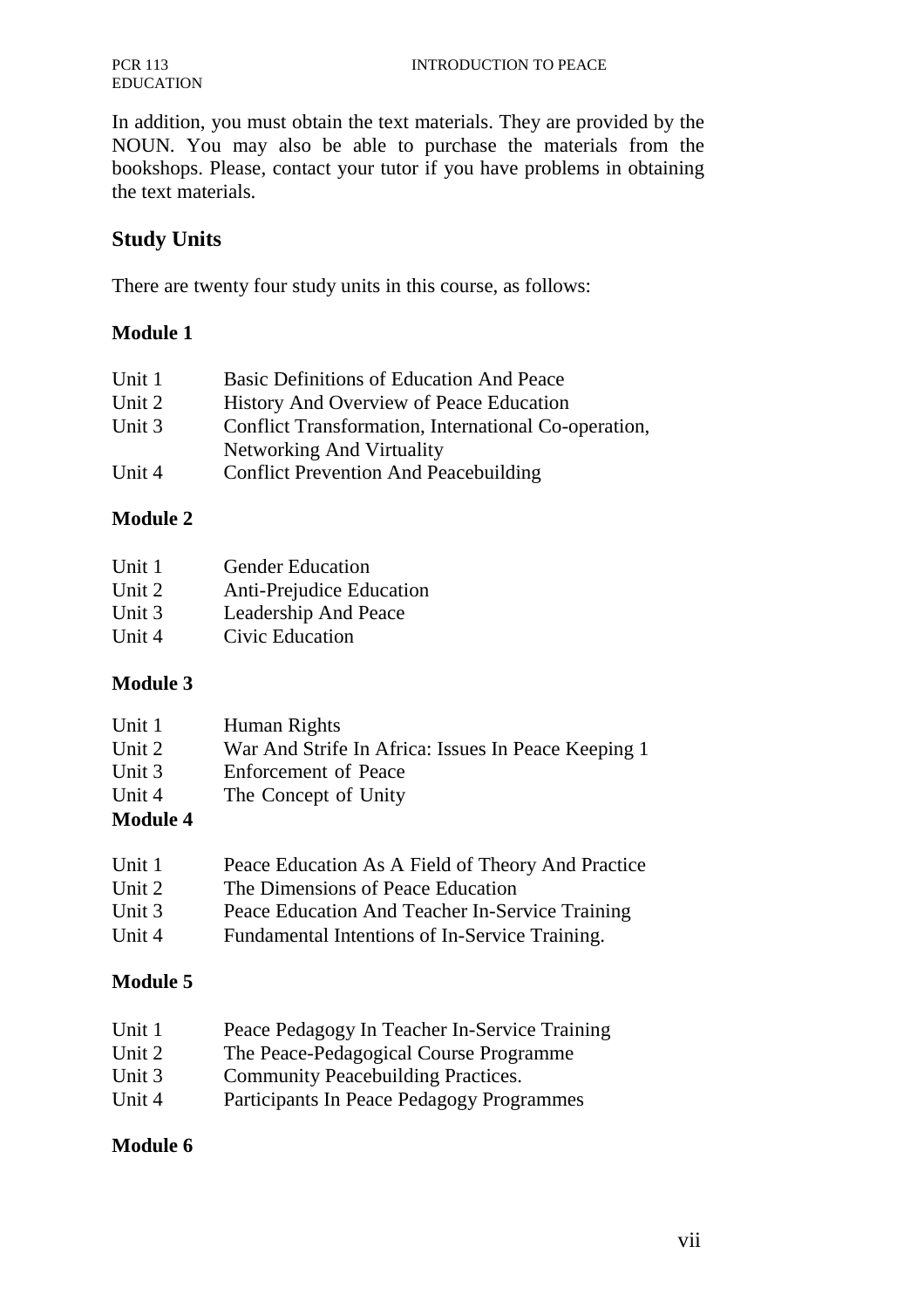- Unit 1 Management And Sustenance of Peace
- Unit 2 Peacebuilding Agents
- Unit 3 Community Peacebuilding Practices
- Unit 4 Civil Societies And The Military In Promoting Peace

Each unit contains a number of self-tests. In general, these self-tests question you on the materials you have just covered or require you to apply it in some way and, thereby, assist you gauge your progress as well as reinforcing your understanding of the material. Together with tutor-marked assignments, these exercises will assist you in achieving the stated learning objectives of the individual units and of the Course.

#### **Textbooks And References**

You are required to purchase these textbooks stated below.

- Boutros-Ghali Boutros (1995). **An Agenda for Peace,** New York, United Nations.
- John Paul Lederach (1997). **Building Peace: Sustainable Reconciliation in Divided Societies,** Washington D.C, United States Institute of Peace.
- Brookover, W.B Eriscon, EL (1975). **Sociology of Education** Illinois: The Dosey Press.
- Denga D.I (1986). **An Introduction to Foundation of Education** Advanced Publishers, Calabar, Nigeria.
- Otite Onugu (2002). **Multiculturalism and Peaceful co-existence in Nigeria.** The Guardian: page 21.
- Stones E. (1999). **An Introduction to Educational Psychology** Ibadan: Spectrum Books Ltd.

#### **Assignment File**

There are two aspects to the assessment of this course. In this file, you will find all the details of the work you must submit to your tutor for marking. The marks you obtain for these assignments will count towards the final mark you obtain for this course. Further information on assignment will be found in the Assignment File itself, and later in this Course Guide in the section on assessment.

There are many assignments for this course, with each unit having at least one assignment. These assignments are basically meant to assist you to understand the course.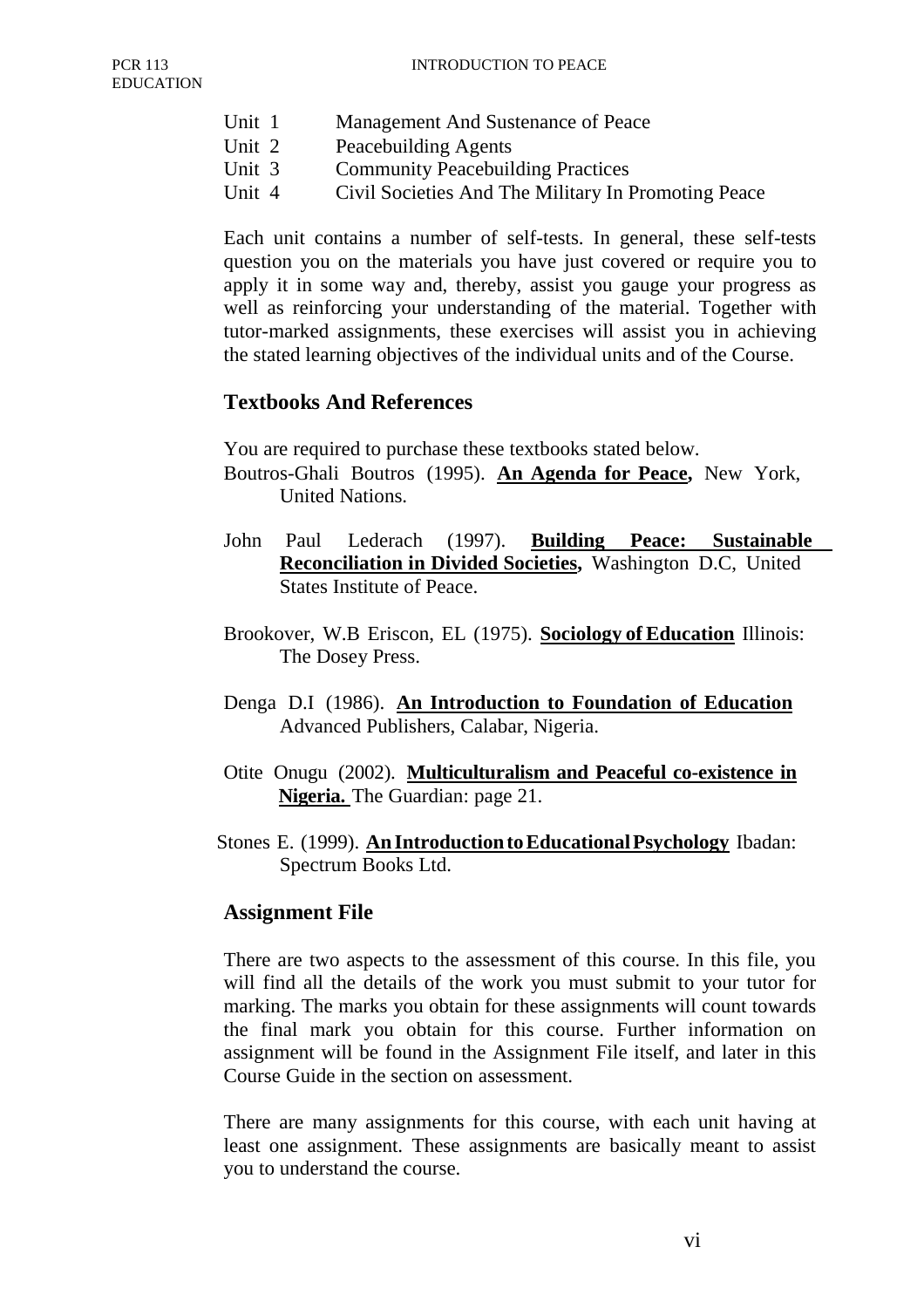#### **Assessment**

There are two aspects to the assessment of this course. First, are the tutor-marked assignments; second, is a written examination.

In tackling these assignments, you are expected to apply the information, knowledge and experience acquired during the course. The assignments must be submitted to your tutor for formal assessment in accordance with the deadlines stated in the Assignment File. The work you submit to your tutor for assessment will account for 30 per cent of your total course mark.

At the end of the course, you will need to sit for a final examination of three hours duration. This examination will account for the other 70 per cent of your total course mark.

## **Tutor-Marked Assignments (TMAs)**

There are 24 tutor-marked assignments in this course. You only need to submit all the assignments. The best four (i.e. the highest four of the 14 marks) will be counted. Each assignment counts for 20 marks but on the average when the four assignments are put together, then each assignment will count 10 % towards your total course mark. This implies that the total marks for the best four (4) assignments which would have been 100 marks will now be 30% of your total course mark. The Assignments for the units in this course are contained in the Assignment File. You will be able to complete your assignments from the information and materials contained in your set books, reading and study units. However, it is always desirable at this level of your education to research more widely, and demonstrate that you have a very broad and in-dept knowledge of the subject matter.

When each assignment is completed, send it together with a TMA (tutor-marked assignment) form to your tutor. Ensure that each assignment reaches your tutor on or before the deadline given in the Assignment File. If, for any reason you cannot complete your work on time, contact your tutor before the assignment is due to discuss the possibility of an extension. Extensions will not be granted after the due date unless there are exceptional circumstances warranting such.

## **Final Examination and Grading**

The final examination for **PCR 103 Introduction to Peace Education**  will be of three hours' duration and have a value of 70% of the total course grade. The examination will consist of questions which reflect the practice exercises and tutor-marked assignments you have previously encountered. All areas of the course will be assessed.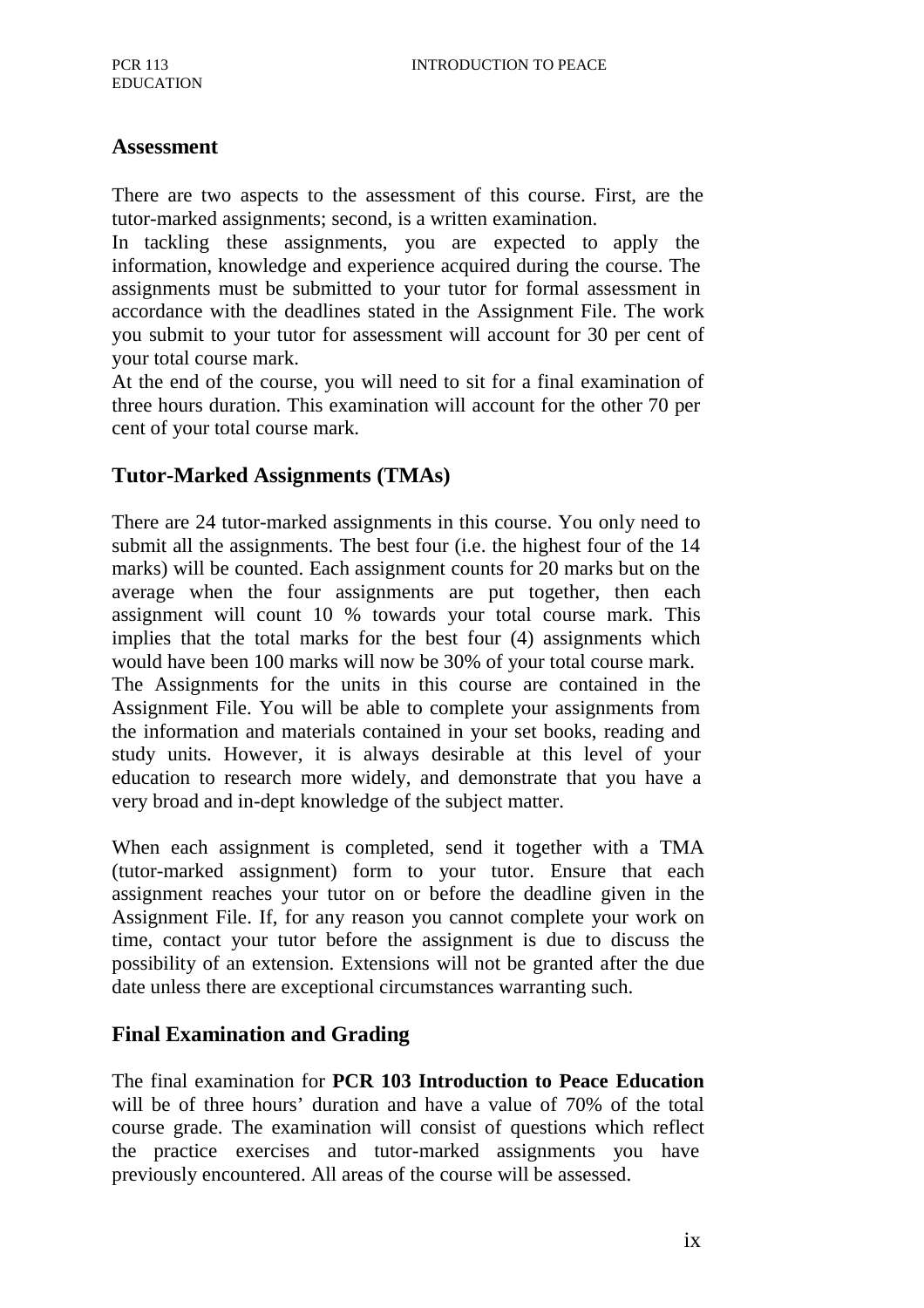Use the time between the completion of the last unit and sitting for the examination, to revise the entire course. You may find it useful to review your tutor-marked assignments and comment on them before the examination. The final examination covers information from all aspects of the course.

## **Course Marking Scheme**

|  | Table 1: Course marking Scheme |
|--|--------------------------------|
|  |                                |

| <b>Assessment</b> | <b>Marks</b>                                                                    |
|-------------------|---------------------------------------------------------------------------------|
| Assignments       | Four assignments, best three marks of the four<br>count at 30% of course marks. |
| Final examination | 70% of overall course marks                                                     |
| <b>Total</b>      | 100% of course marks                                                            |

#### **How to get the most from this Course**

In distance learning, the study units replace the university lecture. This is one of the great advantages of distance learning; you can read and work through specially designed study materials at your own pace, and at a time and place that suits you best. Think of it as reading the lecture instead of listening to the lecturer. In the same way a lecturer might give you some reading to do, the study units tell you when to read, and which are your text materials or set books. You are provided exercises to do at appropriate points, just as a lecturer might give you an in-class exercise.

Each of the study units follows a common format. The first item is an introduction to the subject matter of the unit, and how a particular unit is integrated with the other units and the course as a whole. Next to this is a set of learning objectives. These objectives let you know what you should be able to do by the time you have completed the unit. These learning objectives are meant to guide your study. The moment a unit is finished, you must go back and check whether you have achieved the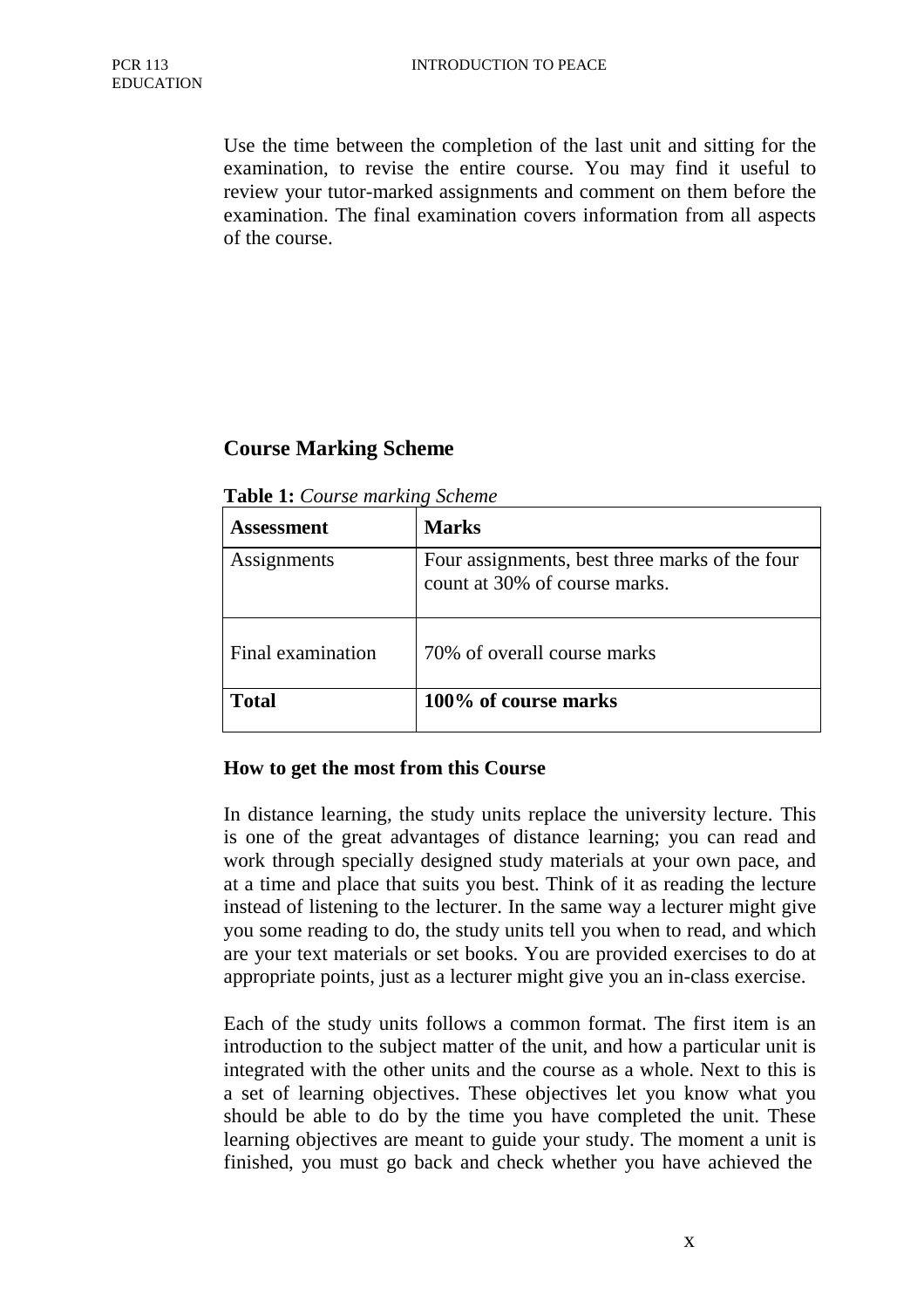objectives. If this is made a habit, then you will significantly improve your chances of passing the course.

The main body of the unit guides you through the required reading from other sources. This will usually be either from your set books or from a Reading section.

The following is a practical strategy for working through the course. If you run into any trouble, telephone your tutor. Remember that your tutor's job is to help you. When you need assistance, do not hesitate to call and ask your tutor to provide it.

- 1. Read this Course Guide thoroughly, it is your first assignment.
- 2. Organize a Study Schedule. Design a 'Course Overview' to guide you through the Course. Note the time you are expected to spend on each unit and how the assignments relate to the units. You need to gather all the information into one place, such as your diary or a wall calendar. Whatever method you choose to use, you should decide on and write in your own dates and schedule of work for each unit.
- 3. Once you have created your own study schedule, do everything to stay faithful to it. The major reason that students fail is that they get behind with their course work. If you get into difficulties with your schedule, please, let your tutor know before it is too late for help.
- 4. Turn to Unit 1, and read the introduction and the objectives for the unit.
- 5. Assemble the study materials. You will need your set books and the unit you are studying at any point in time.
- 6. Work through the unit. As you work through the unit, you will know what sources to consult for further information.
- 7. Well before the relevant due dates (about 4 weeks before due dates). Keep in mind that you will learn a lot by doing the assignment carefully. They have been designed to help you meet the objectives of the course and, therefore, will help you pass the examination. Submit all assignments not later than the due date.
- 8. Review the objectives for each study unit to confirm that you have achieved them. If you feel unsure about any of the objectives, review the study materials or consult your tutor.
- 9. When you are confident that you have achieved a unit's objectives, you can start on the next unit. Proceed unit by unit through the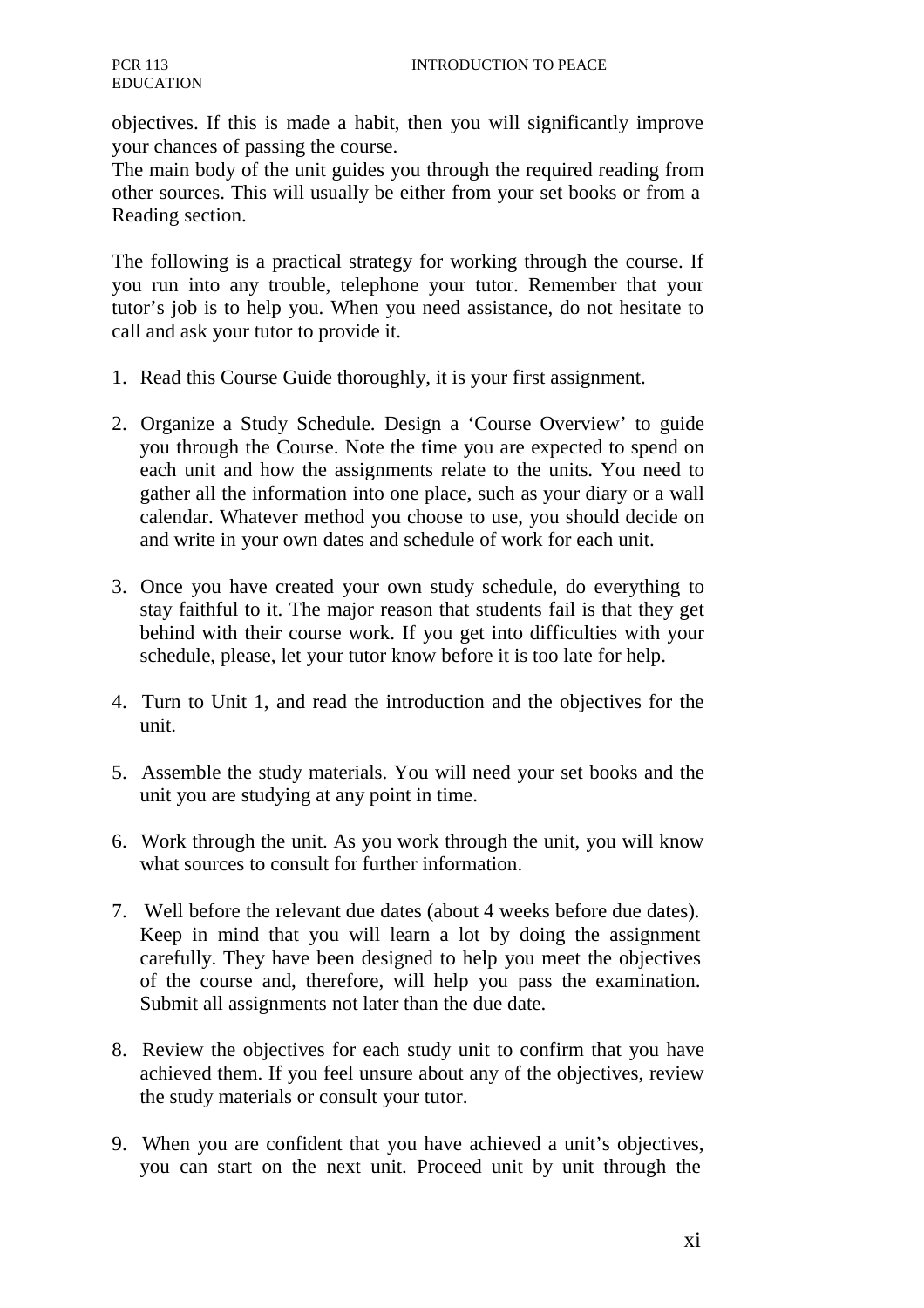course and try to pace your study so that you keep yourself on schedule.

- 10. When you have submitted an assignment to your tutor for marking, do not wait for its return before starting on the next unit. Keep to your schedule. When the Assignment is returned, pay particular attention to your tutor's comments, both on the tutor-marked assignment form and also the written comments on the ordinary assignments.
- 11. After completing the last unit, review the course and prepare yourself for the final examination. Check that you have achieved the unit objectives (listed at the beginning of each unit) and the course objectives (listed in the Course Guide).

## **Tutors and Tutorials**

There are 15 hours of tutorials provided in support of this course. You will be notified of the dates, times and location of these tutorials, together with the name and phone number of your tutor, as soon as you are allocated a tutorial group.

Your tutor will mark and comment on your assignments, keep a close watch on your progress and on any difficulties you might encounter and provide assistance to you during the course. You must mail your tutormarked assignments to your tutor well before the due date (at least two working days are required). They will be marked by your tutor and returned to you as soon as possible.

Do not hesitate to contact your tutor by telephone, e-mail, or discussion board. The following might be circumstances in which you will find help necessary. Contact your tutor if –

- i. You do not understand any part of the study units or the assigned readings.
- ii. You have difficulties within the exercises.
- iii. You have a question or problem with an assignment, with your tutor's comments on an assignment or with the grading of an assignment.

You should try your best to attend the tutorials. This is the only chance to have face to face contact with your tutor and ask questions which are answered instantly. You can raise any problem encountered in the course of your study. To gain the maximum benefits from course tutorials, prepare a question list before attending them. You will learn quite a lot from participating in the discussions.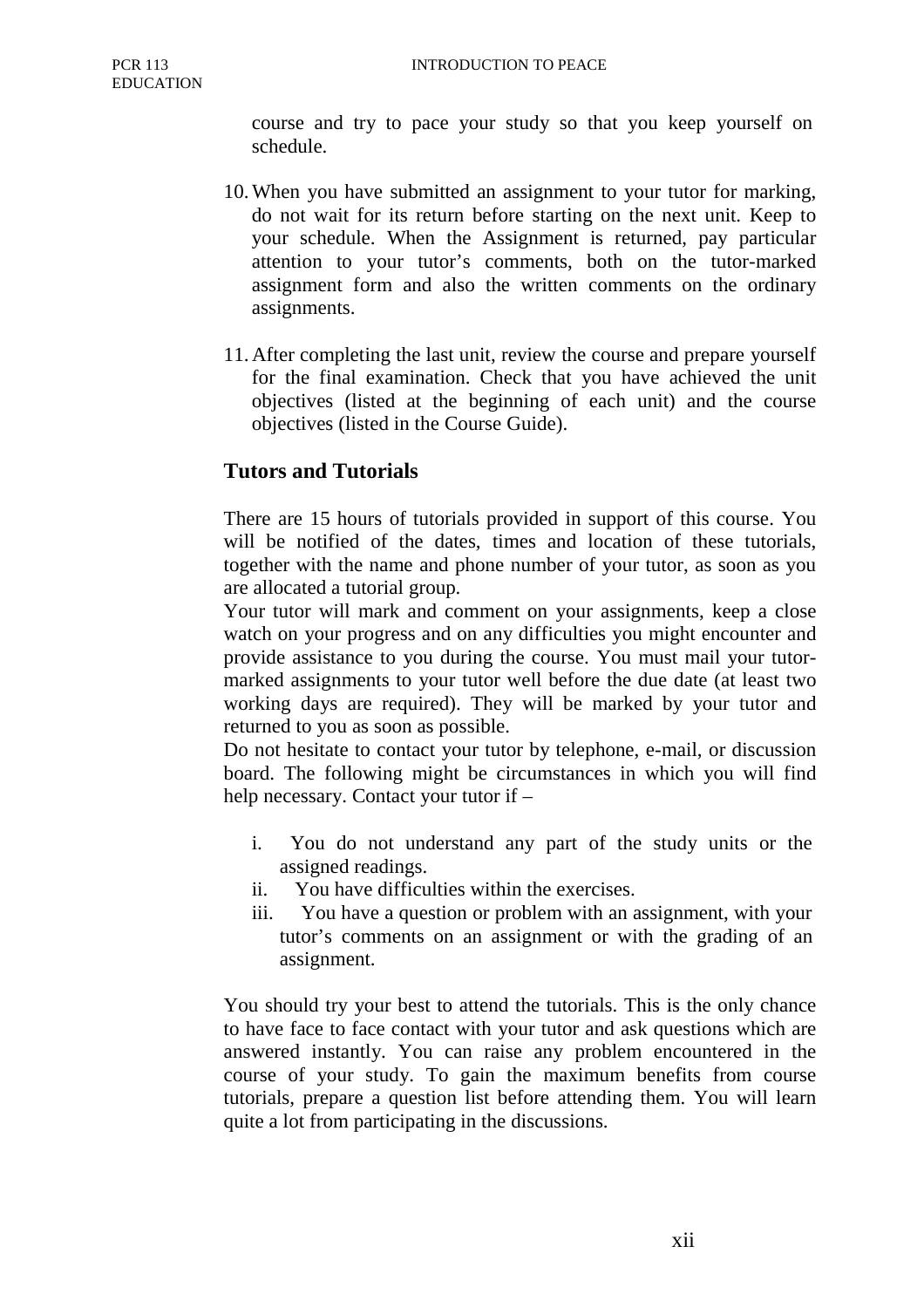## **SUMMARY**

Your understanding of this course will serve to expose you to a very important part of Peace studies that has to do with understanding peace and education, Peace Processes, peace pedagogy, the gender education, Leadership, and teacher-in service training.

We wish you success in your studies.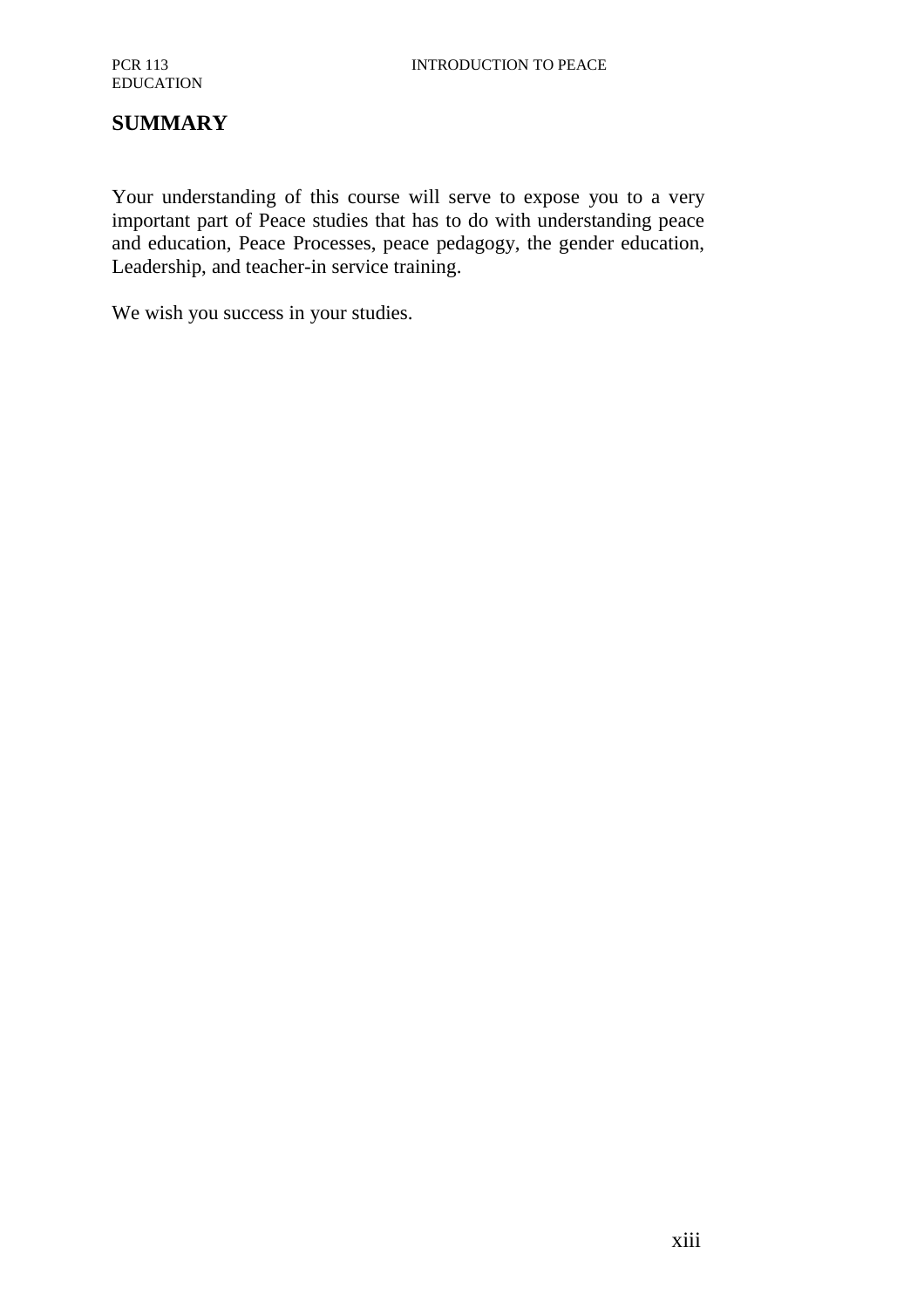| MAIN          |  |
|---------------|--|
| <b>COURSE</b> |  |

| Course Code           | <b>PCR 103</b>                                                                                        |
|-----------------------|-------------------------------------------------------------------------------------------------------|
| Course Title          | Introduction to Peace Education                                                                       |
| Course Developer      | Joshua Olusegun Bolarinwa<br>Nigeria Institute of International Affairs<br>Victoria Island,<br>Lagos. |
| <b>Course Writers</b> | Joshua Olusegun Bolarinwa<br>Nigeria Institute of International Affairs<br>Victoria Island,<br>Lagos. |
| <b>Course Editor</b>  | Ms. Joan Mbagwu<br>C/o Olive Branch Konsult<br>Lagos.                                                 |
| Course Co-ordinator   | Mr. Oyedolapo B. Durojaiye<br>National Open University of Nigeria                                     |

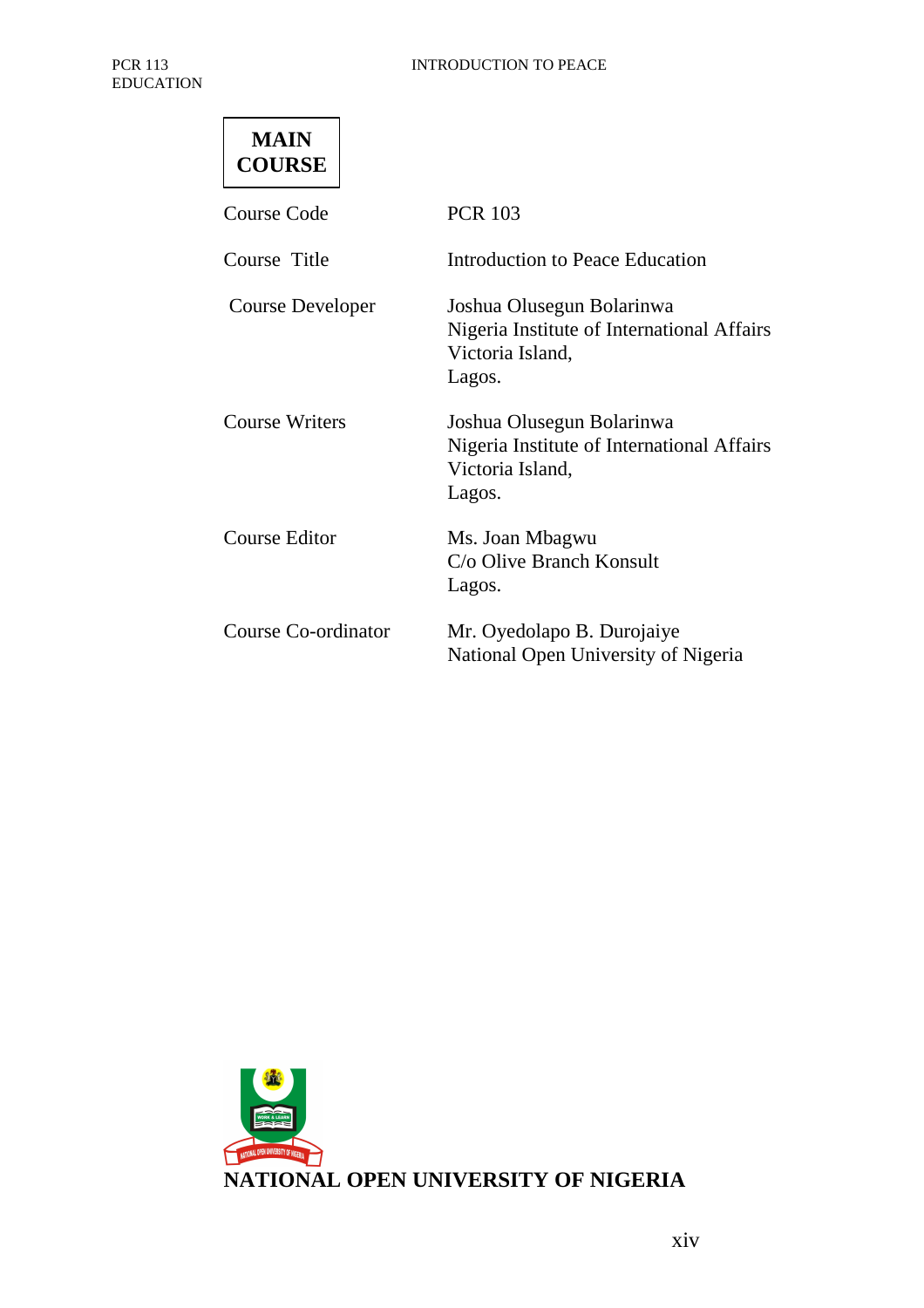National Open University of Nigeria **Headquarters** 14/16 Ahmadu Bello Way Victoria Island Lagos

Abuja Annex 245 Samuel Adesujo Ademulegun Street Central Business District Opposite Arewa Suites Abuja

e-mail: centralinfo@nou.edu.ng URL: www.nou.edu.ng

National Open University of Nigeria 2006

First Printed 2006

ISBN: 978-058-889-2

All Rights Reserved

Printed by …………….. For National Open University of Nigeria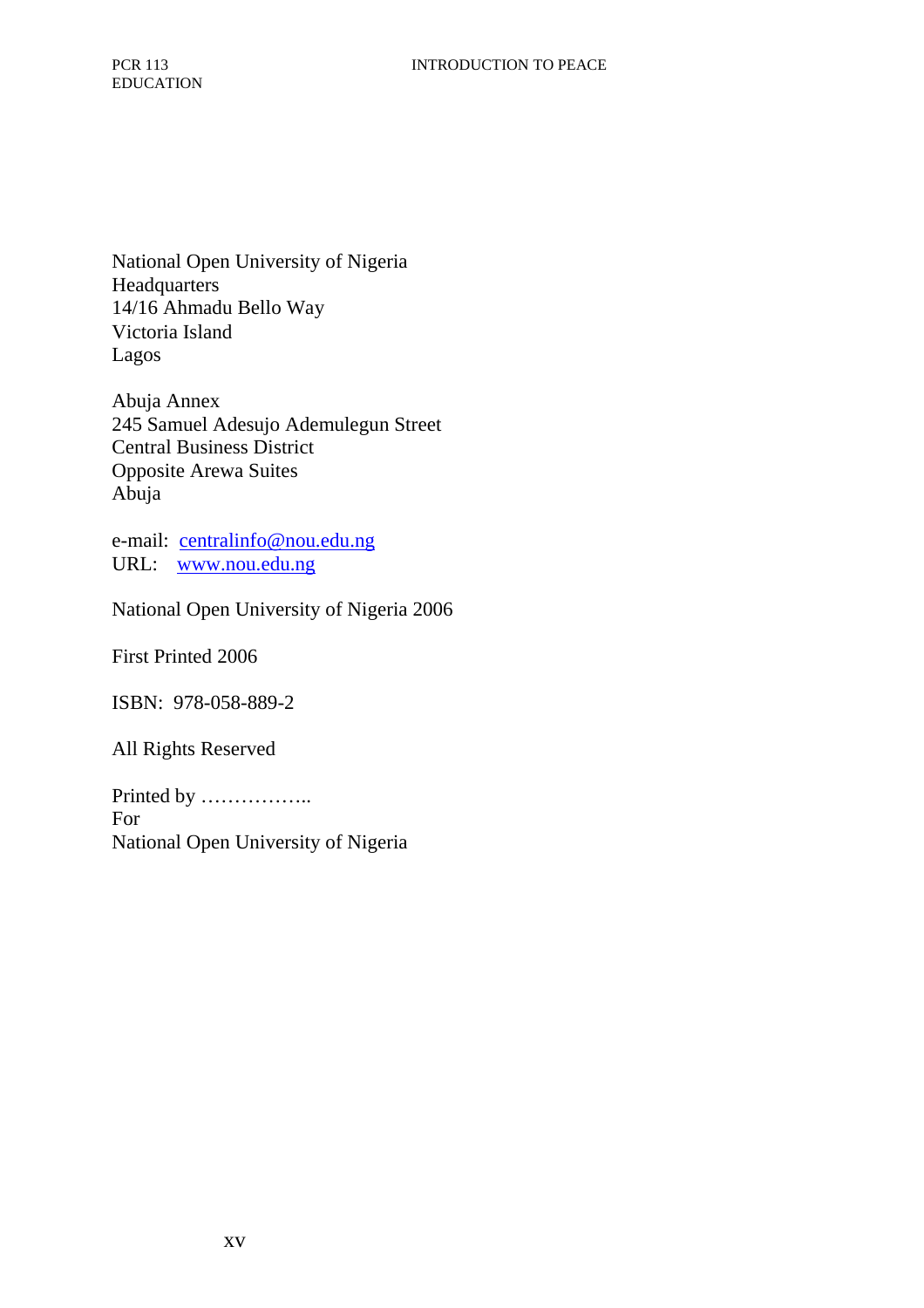# **Table of Contents** Page **Module 1…………………………………………………………. 1** Unit 1 Basic Definitions Of Education And Peace............ 1 - 4 Unit 2 History And Overview of Peace Education…… … 5 - 10 Unit 3 Conflict Transformation, International Co-Operation, Networking And Virtuality……….11 - 16 Unit 4 Conflict Prevention And Peacebuilding …………17 - 22 **Module 2………………………………………………………… 23** Unit 1 Gender Education…………………………………23 - 35 Unit 2 Anti-Prejudice Education…………………………36 - 44 Unit 3 Leadership And Peace ………………………………45 - 48 Unit 4 Civic Education.......................................................49 - 54 **Module 3……………………………………………………….. 55** Unit 1 Human Rights........................................................ 55 - 62 Unit 2 War And Strife In Africa: Issues In Peace Keeping…………………………………… 63 - 70 Unit 3 Enforcement of Peace…………………………… 71 - 74 Unit 4 The Concept of Unity…………………………… 75 - 77 **Module 4……………………………………………………… 78** Unit 1 Peace Education As A Field of Theory And Practice…………………………………… 78 - 82 Unit 2 The Dimensions of Peace Education …………. 83 - 87 Unit 3 Peace Education And Teacher In-Service Training…………………………… 88 - 93 Unit 4 Fundamental Intentions of In-Service Training…………………………………...... ... 94 - 99 **Module 5……………………………………………………… 100** Unit 1 Peace Pedagogy In Teacher In-Service Training…..…………………………………… 100 - 104 Unit 2 The Peace-Pedagogical Course Programme.......105 - 109 Unit 3 Community Peacebuilding Practices..................110 - 115 Unit 4 Participants In Peace Pedagogy Programmes.....116 - 120

|  | 121 |
|--|-----|
|--|-----|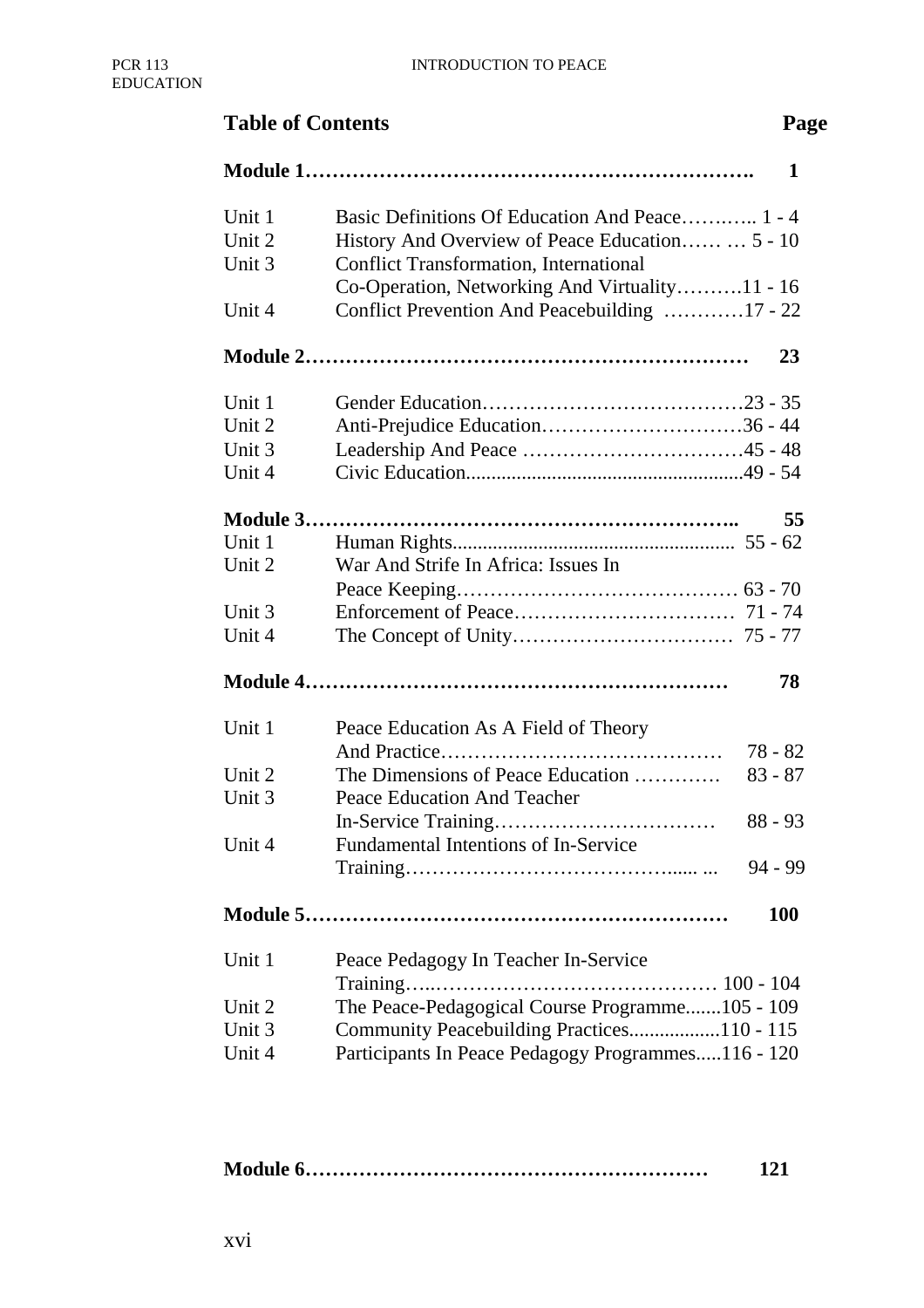| Unit 1 | Management And Sustenance of Peace121 - 123 |
|--------|---------------------------------------------|
| Unit 2 |                                             |
| Unit 3 | Community Peacebuilding Practices129 - 135  |
| Unit 4 | Civil Societies And The Military In         |
|        |                                             |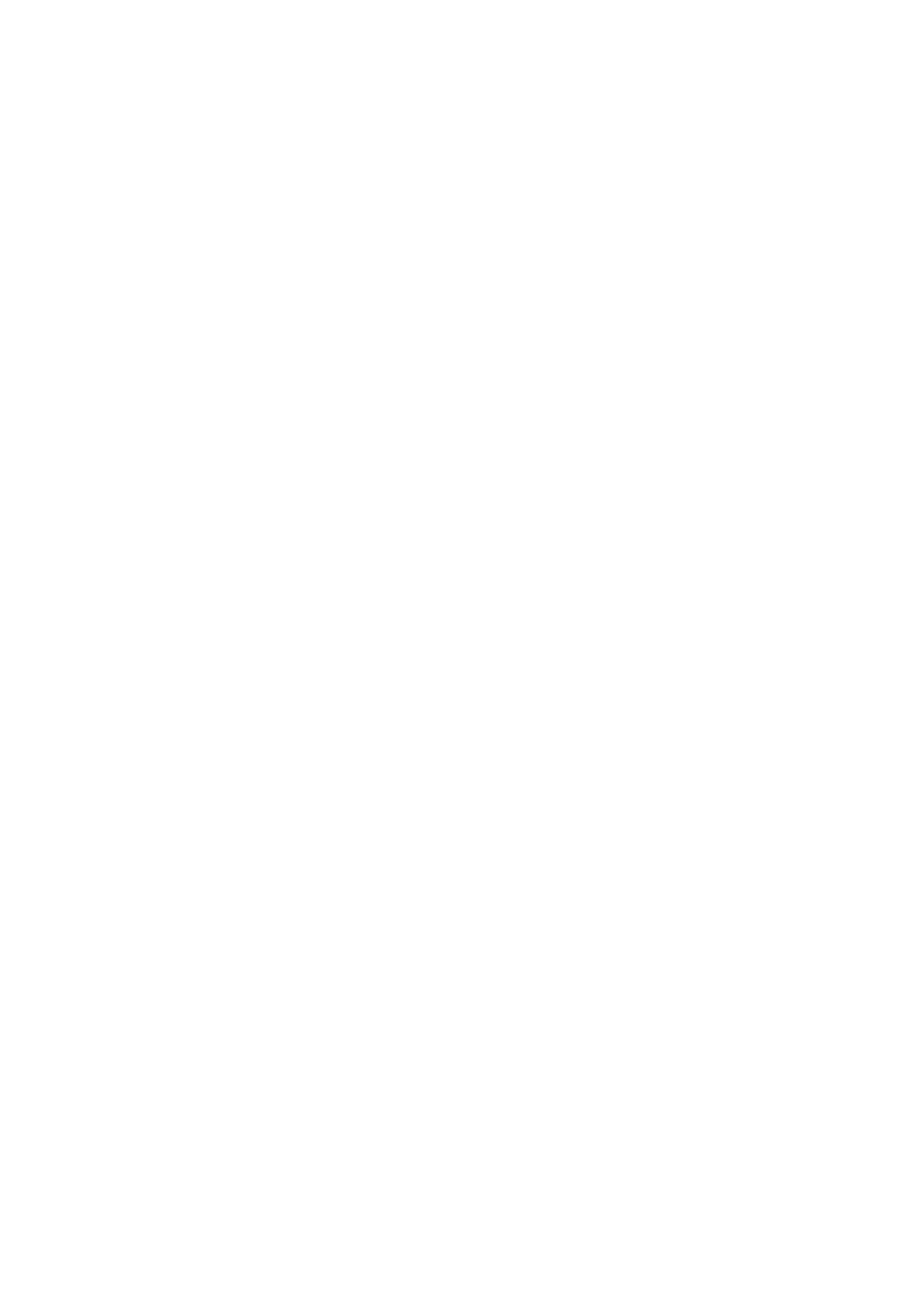PCR 113 EDUCATION

## **MODULE 1**

- Unit 1 Basic Definitions of Education And Peace
- Unit 2 History And Overview of Peace Education
- Unit 3 Conflict Transformation, International Co-Operation, Networking And Virtuality
- Unit 4 Conflict Prevention And Peacebuilding

## **UNIT 1 BASIC DEFINITIONS OF EDUCATION AND PEACE**

#### **CONTENTS**

- 1.0 Introduction
- 2.0 Objectives
- 3.0 Main Body
	- 3.1 Dimension of Peace
	- 3.2 Definitions of Education and Peace
	- 3.3 The Meaning of Education
	- 3.4 The concept of peace
	- 3.5 Elements of peace
- 4.0 Conclusion
- 5.0 Summary
- 6.0 Tutor Marked Assignment
- 7.0 References /Further Readings

#### **1.0 INTRODUCTION**

The importance of peace needs not to be over emphasised. You need peace to carryout your tasks or assignment at home or at school. You need peace to sleep. You need peace to travel from one place to another, either to visit a friend or to transact one business or the other. You cannot have any hope when there is no peace. Every religion preaches peace and tasks its members to practice peace. No nation under the sun can dream of development without peace. No individual can dream of a fulfilled life without peace. The desire of every individual is to have peace. Accordingly, this unit will give you some basic definitions and explanations concerning peace education.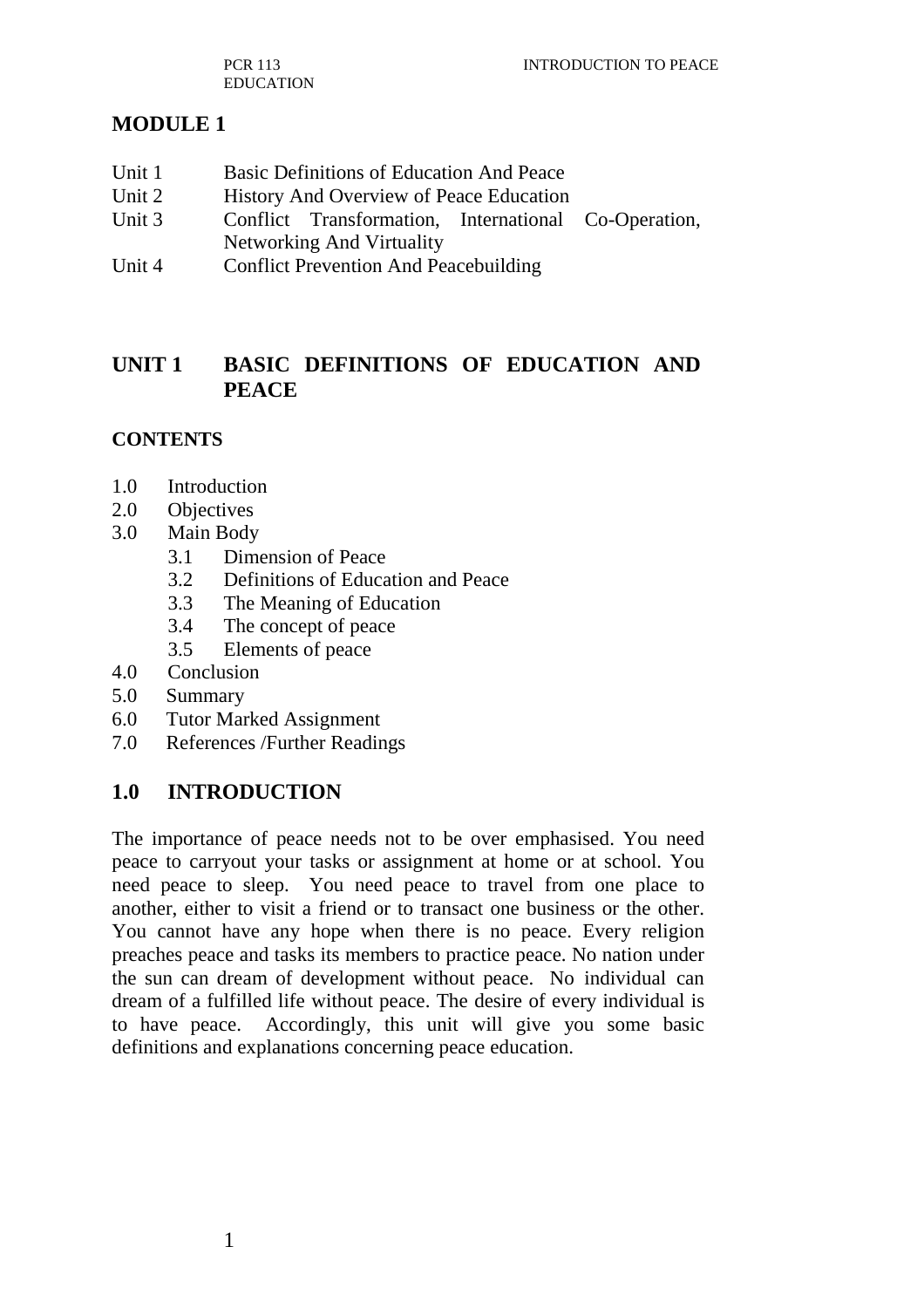## **2.0 OBJECTIVES**

It is hoped that by the end of this unit, you will be able to:

- i) Explain the meaning of education and peace;
- ii) Identify and explain the elements of peace;
- iii) Explain evolution of education;
- iv) Identify the learner and the teacher of peace;
- v) Define the role of the teacher as a model of a peace educator;
- vi) Describe what happens when there is no peace; and
- vii) Highlight what promotes peace and understanding of peace among people.

## **3.0 MAIN BODY**

#### **3.1 Dimensions of Peace**

Absence of peace manifests itself in many dimensions. Have you ever witnessed a crisis situation at home and school, or even on the road? You must have seen people fighting and loosing their freedom in the end by spending their precious time behind bars. In schools, students are sent home indefinitely. Students could end up fighting and ending up in giving themselves permanent scars due to serious injuries. Definitely, these are where peace and order had broken down. We need peace to travel, to carry out one task or the other.

#### **3.2 Definition of Peace and Education.**

Peace is considered to be a general condition where there is calm and order in a specific environment, mind or body. When there is peace, which means that there is no disturbance of any sort as to cause things not to move in the way it should be. In a market for example, when people, instead of buying and selling, they engaged themselves in a fight, peace will be absent in such an environment, as such buying and selling will seize. In the mind, when there is no peace, due to disturbance, which could be emotional, that is something that touches your heart so much so that you lose your sleep, then peace is absent.

Education is considered to be the process whereby individual's behaviour attitude and general perception of life is changed through the process of learning. Learning occurs where instructions impacts positively on the pattern of behaviour of the learner. Education can be direct or indirect. Direct is through guided instruction by a teacher or the model, while indirect is through experience, which could impact.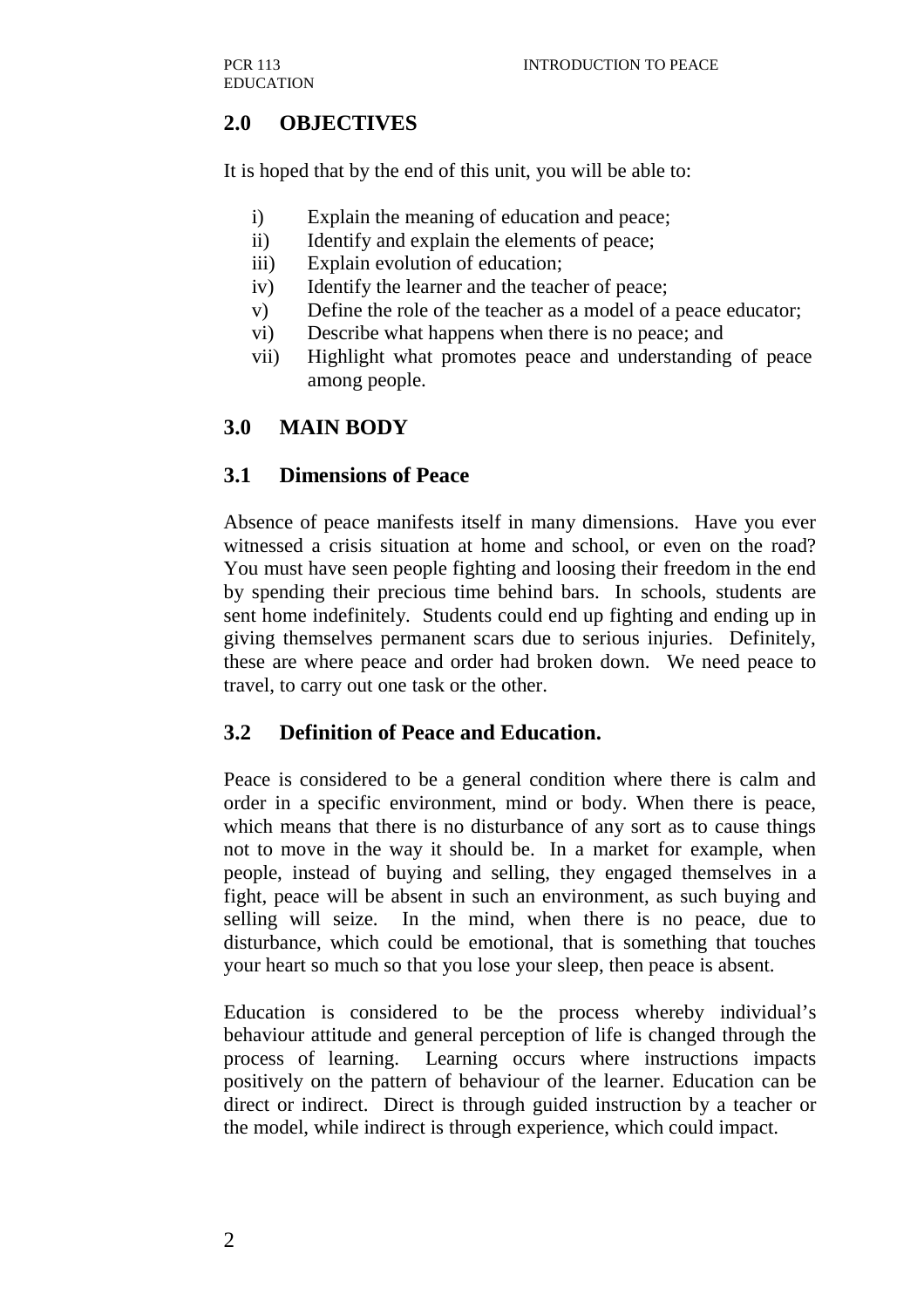PCR 113 EDUCATION

## **3.3 The Concept of Peace**

Have you ever seen peace with your physical eyes? Peace is not something that can be touched or seen physically. It is therefore a concept that is created to give a general condition when there is absence of adversity. Peace can be perceived. There is no general rule that measures peace. If peace is seen as the state of environmental calmness that will be relative. This means that if the physical environment was disturbed either by riot, fighting and associated vices it shows that there is absence of peace in that environment. Then, when the environment returns to normal, one can say that there is peace. There could be a general calmness in an environment, and yet there is no peace.

In a situation where people write petition against each other in their places of work, there can be no peace. But when people are working in harmony, love and with unity of purpose, there you can pass valued judgement that there is peace. Have you ever experienced a situation as described above?

**Exercise:** Explain briefly the concept of Peace.

#### **3.4 Elements of Peace**

There are some basic elements of peace, which you should know:

- 1) **Tolerance.** This element as a component of peace is very crucial and of great concern to individual. How do you react to somebody who hurts you and determine the tempo of the situation created already. This demands understanding of individual differences. That is, people differ. One person's understanding of a particular situation may not be the same with another person. Your views about life differ significantly from other people around you.
- 2) **Kindness.** Where there is peace, people will be kind to one another. A neighbour that is kind will find favour within the neighbourhood. Kindness is "a universal language". An individual that is kind will share in the problems of others. He or she will be ready to hurt himself or herself in order to satisfy the immediate needs of others. This condition stimulates peace.
- 3) **Love:** This is a concept well abused and misplaced. Love is considered rather wrongly to show the emotional attachment of men to women. Rather love transcends such bounds. It manifests itself in sharing, caring and patience even understanding.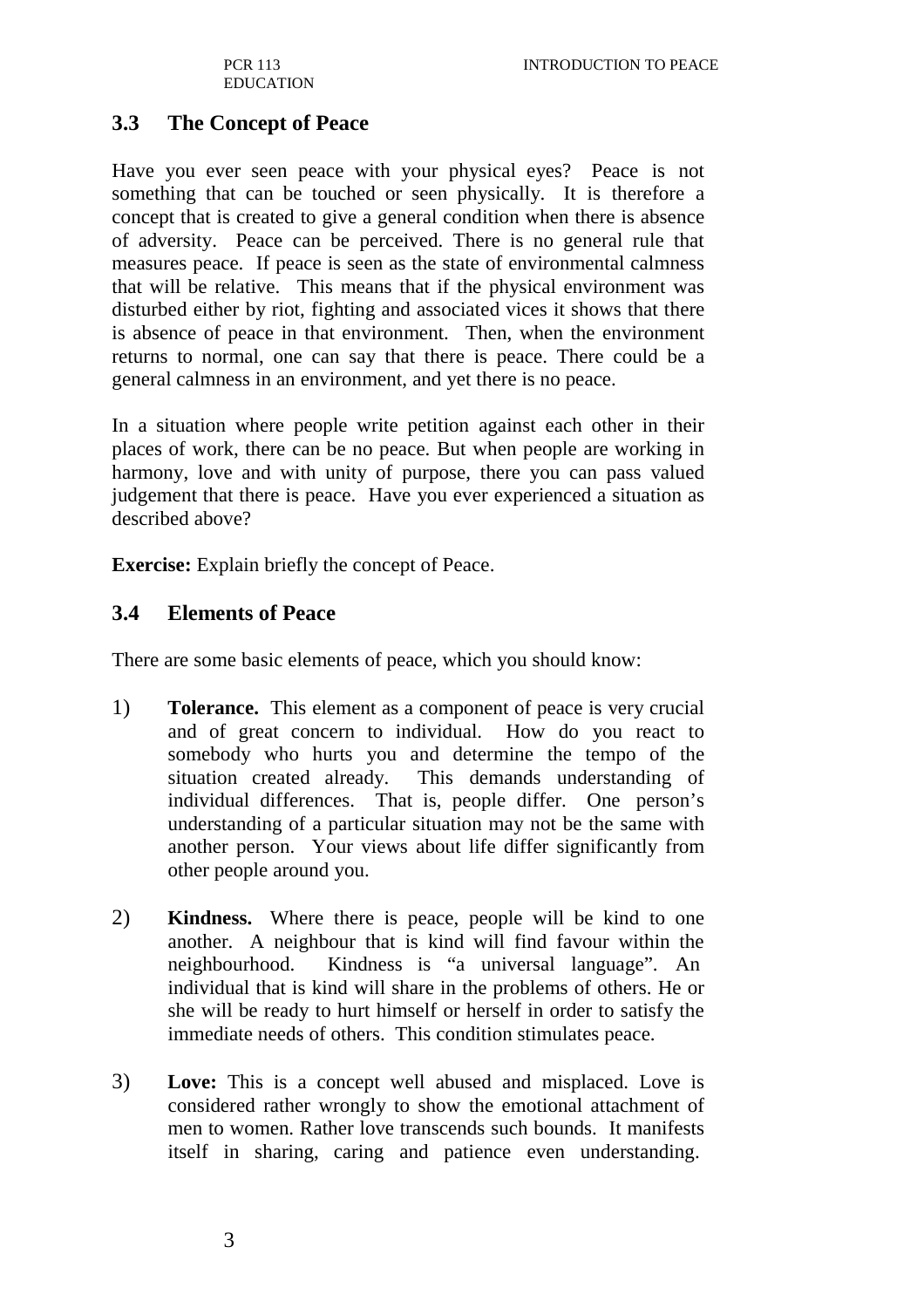Cultivation of the habit of love promotes peace and unity. Have you ever showed love to people?

## **4.0 CONCLUSION**

Peace Education as a course needed introduction of its key concepts and the desirability for learning. In this unit we have been able to learn the meaning of peace, its concepts and the various elements of peace in any society. Thus, peace is more than the absence of conflict and violence in our environment.

## **5.0 SUMMARY**

In this unit we have been able to delve into the Basic meaning of key concepts relating to peace education such as education itself, peace and its meaning and how peace function in the society. Too, the elements of peace have been presented and explained.

## **6.0 TUTOR MARKED ASSIGNMENT (TMA)**

What are the elements of peace?

## **7.0 REFERENCES/FURTHER READINGS**

- John Paul Lederach 1997. Building Peace: Sustainable Reconciliation in Divided Societies, Washington DC, United States Institute of Peace.
- Osita Agbu, West Africa's Trouble Spots and the Imperative for Peace building, Dakar, CODESRIA, 2005 (forthcoming).
- P. Terrence Hopmann, 1998. The Negotiation Process and the Resolution of International Conflicts.
- R.A. Akindele and Bassey Ate 2001. Beyond Conflict Resolution, Lagos, Nigerian Institute of International Affairs.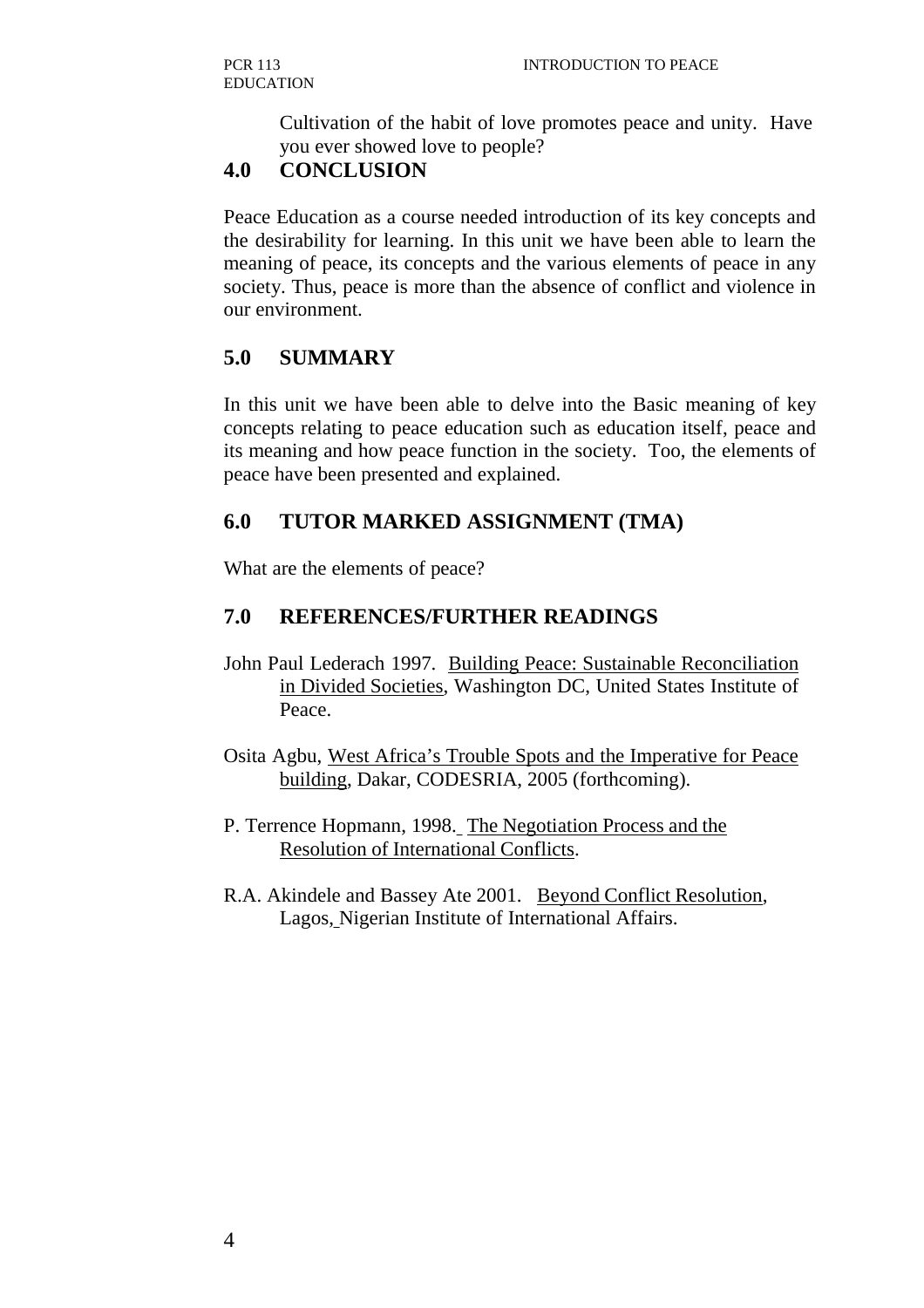## **UNIT 2 HISTORY AND OVERVIEW OF PEACE EDUCATION**

#### **CONTENTS**

- 1.0 Introduction
- 2.0 Objectives
- 3.0 Main Body
	- 3.1 Background
	- 3.2 Nature and Types of Education
	- 3.3 Formal and Informal Education
	- 3.4 Elements and Media of formal education
- 4.0 Conclusion
- 5.0 Summary
- 6.0 Tutor Marked Assignment (TMA)
- 7.0 References**/**Further Readings

## **1.0 INTRODUCTION**

Contemporary concepts and practices of peace education are the outcome of a long and dynamic process of changes in contents and methods of teaching and learning for better conditions of human living. We do not know when peace education emerged in the past. There are authors who claim that it was after World War II, others mentioned the beginning of the  $19<sup>th</sup>$  century, while the third group argues that some forms of peace education appeared early in human history (see for the overview of history in: Vriens 1990; Burns and Aspeslagh 1996; Johnson 1998). It is true that roots of peace education can be found in the works of J.A. Comenius, one of the greatest philosophers and pedagogues of  $17<sup>th</sup>$  century Europe, who wrote about the link between universal knowledge (*pansofia*) and universal brotherhood. It is also possible that peace education was an integral part of religious instruction from the beginning and that it reached schools partly through religious instruction later when schools were ready to redefine the concept of discipline endorsed through physical punishment.

#### **2.0 OBJECTIVES**

At the end of this unit, you should be able to

- i) Describe the history of peace education;
- ii) Explain its development; and
- iii) Highlight the general overview.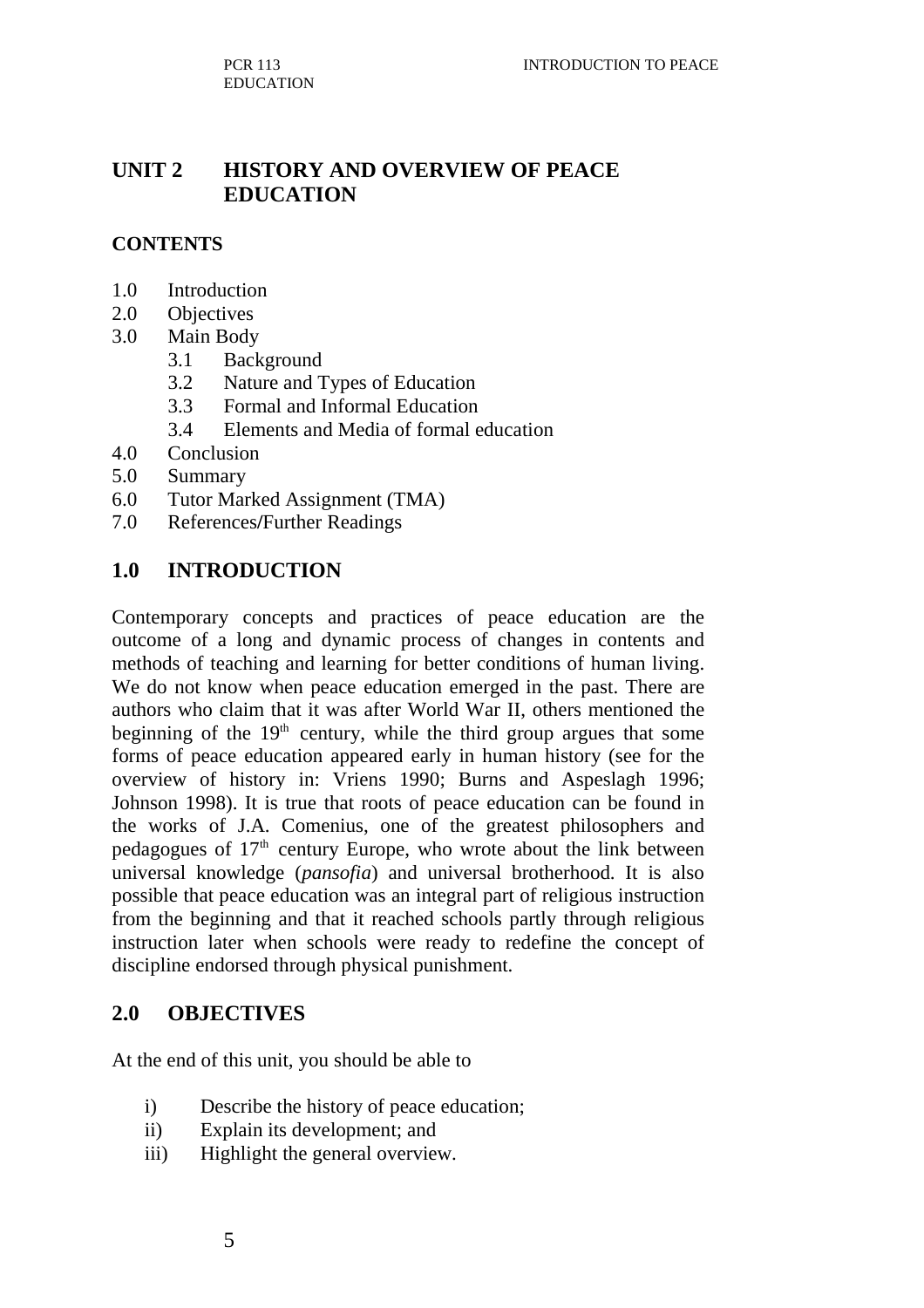## **3.0 MAIN BODY**

## **3.1 The Roots**

There is no doubt that the western peace education appeared in the context of modernization and secularisation processes. The first peace education programmes were being applied as early as the beginning of the 19th century by educational reformers, chiefly philosophers, teachers and clergyman, who had in mind the promotion of friendly relations in the "community of different peoples." By the beginning of the  $20<sup>th</sup>$ century some aspects of peace education were supported by the New School Movement that brought profound changes in the theory and practice of education. The proponents stressed child-centred approaches, learning from active experience and less rigid school and classroom organization. With the beginning of World War I and the rise of militarism, peace educators were stigmatised, attacked for their antimilitaristic and non-patriotic attitudes and prosecuted for subversion. To overcome these barriers, some became pioneers in applying more positive approaches, e.g. the restoration of society through violence reduction programmes.

## **3.2 International Understanding and Co-operation**

A wider implementation of peace education programmes in Europe began shortly after World War II. Their main purpose was to overcome tensions and hostilities among the states through international understanding. The idea was first applied through teaching about different cultures or the principles of international cooperation, including the issues of peace and security. A related form of implementation was the development of a system of international school contracts and/or teacher and student exchanges. Both approaches were supported by UNESCO's first educational programmes, and put into practice by different agents, from individual educational reformers (e.g. K. Boeke in the Netherlands) to the Roman Catholic peace organization – Pax Christi. By the end of the 1950s, a new impetus had come from the UNESCO Associated School Project, in which peace was seen as an integral part of education for international understanding. The development of its content and methods was based on the principles of the UN Charter and the UNESCO Constitution, particularly on the understanding expressed in the latter that wars begin in the minds of men and that, therefore, it is in the minds of men that the defence of peace must be constructed.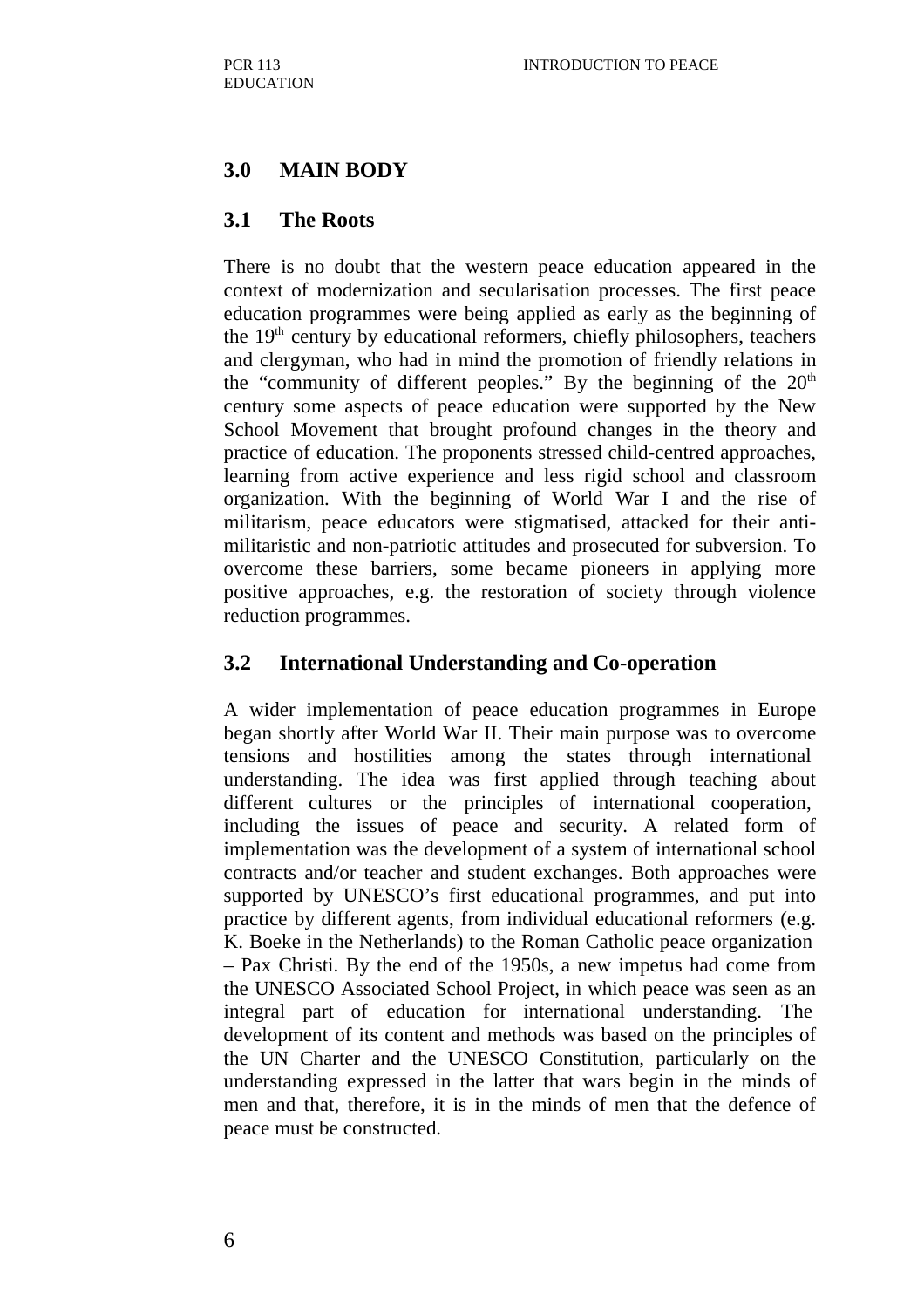#### **3.3 Peace Research and Development**

Peace education received a new impetus at the end of the 1960s and the beginning of 1970s in the context of peace research, a new scientific discipline that focused on integrating education, research and action. It was developed through the work of the International Peace Research Association (IPRA) founded in 1964 in Copenhagen as a nongovernmental organization. The first peace researchers were proponents of the ideas elaborated by J. Galtung on structural violence and the inequality between the center and the periphery, H. Giesecke on political education, and P. Freire on conscientiousness and the role of a social actor. They began to study peace and violence as dependent on political structure, both national and international, and wrote about oppression, inequality, poverty, dependency and the imbalance in the use of world resources. Through their links to peace and liberation movements, they propagated actions ford change and introduced the notion of positive peace that would be implemented in educational programmes almost two decades later. Alongside the Peace Education Commission (PEC) of the International Peace Research Association (Bjerstedt 1996), two more non-governmental organizations had a considerable impact on the development of peace education programmes, namely the World Association of School as an Instrument of Peace (WASIP) and the International Association of Educators for World Peace (IAEWP) that were also established as non-governmental organizations in these years. An important step forward was the introduction of peace education to some secondary schools in the West.

The integration of peace education and development emerged through a campaign launched by UNESCO and related to the UN decade for Development. The idea was to reach western students about the conditions of life in underdeveloped countries, in particular about poverty, hunger, diseases, illiteracy and unemployment in the Third World, in order to sensitize them to justice and peace in the world. The approach was criticized by peace educators, particularly those that were inspired by P. Freire and J. Galtung, for its use of a linear and economic notion of development that could perfectly serve to justify and perpetuate inequalities in the world. Under these attacks, the concept went through important changes. On the one hand, it was related to social justice and self-empowerment and, on the other hand, to change. Both meanings became integral parts of peace education in its broader sense but were also recognized as the basic concepts of a new field of development education.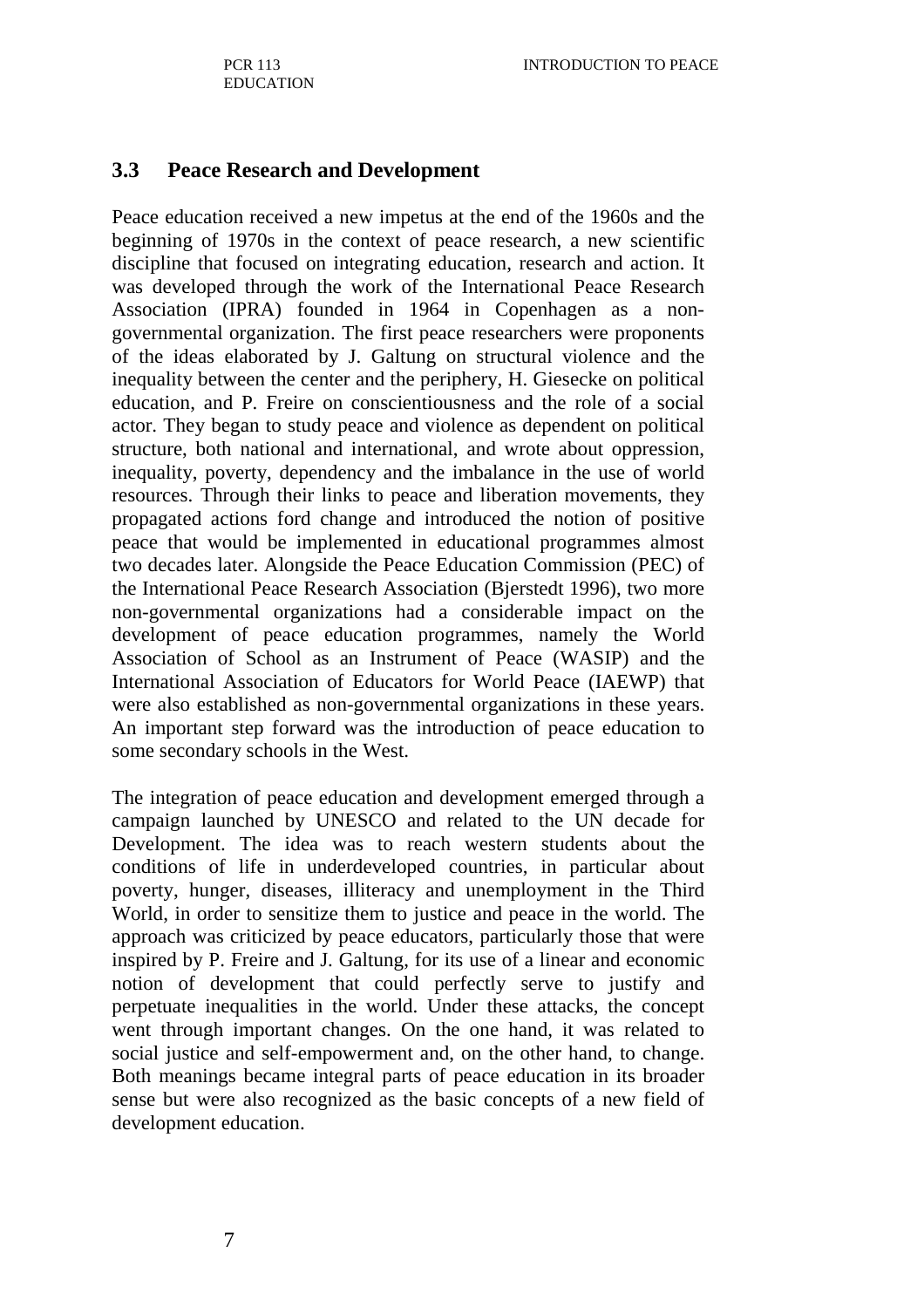#### **3.4 Nuclear Threat and Disarmament**

By the end of the 1970s, the development in peace education was in its most important aspects under the influence of peace movements. Particular emphasis was given to the issues of militarisation, the arms race, the nuclear threat and the bipolarity of the world, as well as to critical reviews of negative approaches to peace, especially for younger students that were suggested by pedagogical and psychological studies. In the light of the threat of global destruction, peace educators were producing curriculum guides and teaching/learning materials, including activity cards and videos, for all levels and forms of education. Their content covered a number of issues, from statistical data on the arms race and nuclear power to facts about the environmental crisis, the aim being to develop anti-militaristic and anti-ethnocentric attitudes among students. At the same time, peace educators were introducing experimental and active learning methods. Seeing peace education more as a process based on the concept of critical understanding and action, they relied on project-approaches and conflict scenarios in which students were taught how to identify problems, play roles, engage in case studies or other types of investigation and propose solutions through small group or class discussions. Another line of change emerged from the debates among professionals about the purpose of peace education in an egoistic and self-destructing world. Some spoke of peace education in the context of pedagogy of hope, others referred to a culture of modesty and poverty, and still others focused on an "enhanced" peace education stressing know-how and personal responsibility.

In the first half of the 1980s, following the World Congress on Disarmament, one of the main issues in peace education became the limitation of arms production and complete disarmament. The topic was broadened to include the question of conversion of an army structure into a peace structure, i.e. the use of army resources for civil purposes, especially for the purpose of promoting the development of underdeveloped countries. At higher levels of education teachers focused on active approaches, such as non-violent protest, writing letters to the government and to local newspapers, etc. The most important change in teaching younger students was a shift in focus from peace problems to peace values. Despite the disillusion that emerged with the missile race and a subsequent reduction of the issue of disarmament in peace education programmes, the discussions among professionals and their impact on the concepts and practices of peace education contributed significantly to its wider acceptance in schools.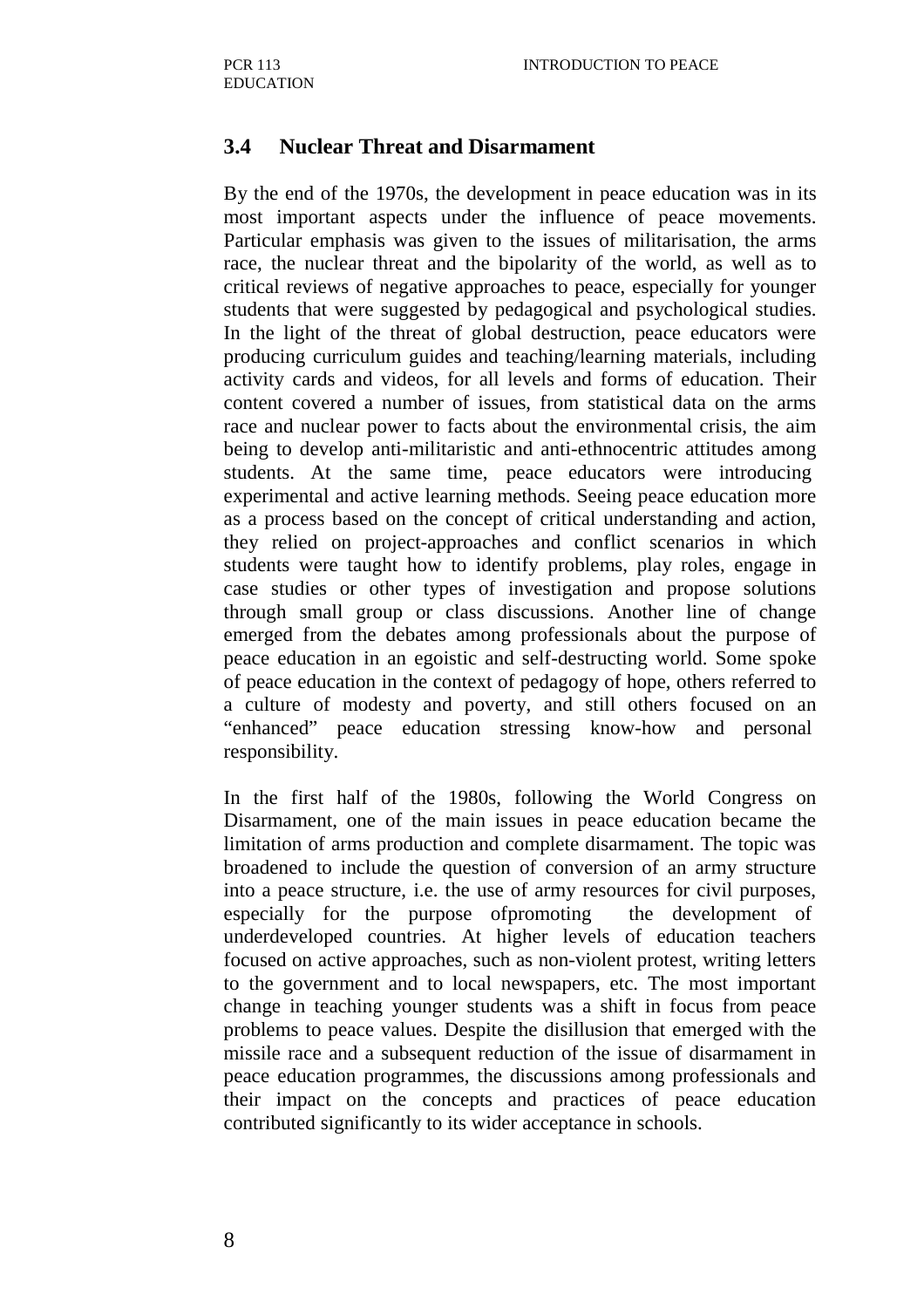#### **3.5 Non-Violent Conflict Resolution**

With the decline of the peace movement's political influence by the end of 1980s, peace educators were almost unanimously turning their focus from cognitive to more practical approaches with an emphasis on the concept of positive peace. Instead of making students know about wars and the obstacles to peace, as well as of developing their anti-militaristic attitudes, teachers committed themselves to developing global peace by preparing students to participate actively and responsibly in the construction of a peace culture at the level of their community, from the classroom to the neighbourhood. They started preparing them to use non-violent strategies for conflict resolution, including communication, dialogue, negotiation and mediation techniques and skills, the art of discussing, debating and arguing one's opinions, active listening, cooperative and peer learning, bias awareness and non-prejudiced perception of others.

#### **4.0 CONCLUSION**

The aim of peace education programmes has become the preparation of students to resist violence through promoting principles of human freedom and dignity, equality, the rule of law, solidarity and respect for life and differences. Instead of learning how to compete, students were learning how to participate, cooperate and share, how to establish mutually reinforcing relations in a group for the benefit of all. Instead of a traditional disciplinary structure in which vertical power relations ("power over") dominate, classrooms were now turned into educational settings where the horizontal distribution of power ("power with") was experienced, both in teacher-student and student-student relations. Interpersonal conflicts became understood in positive terms, as a chance for personal growth through engaging voluntarily into non-violent conflict resolution that brings victory to both sides. Some educators developed peer mediation programmes as a specific form of peaceful conflict-resolution, with students acting as neutral third parties in resolving disputes.

#### **5.0 SUMMARY**

In this unit, you have been introduced to the beginnings of peace education. The idea of a peaceable classroom and school was developed and implemented with a focus on the values and skills of cooperation, communication, tolerance, positive emotional expression and conflict resolution, reflecting a new type of school culture.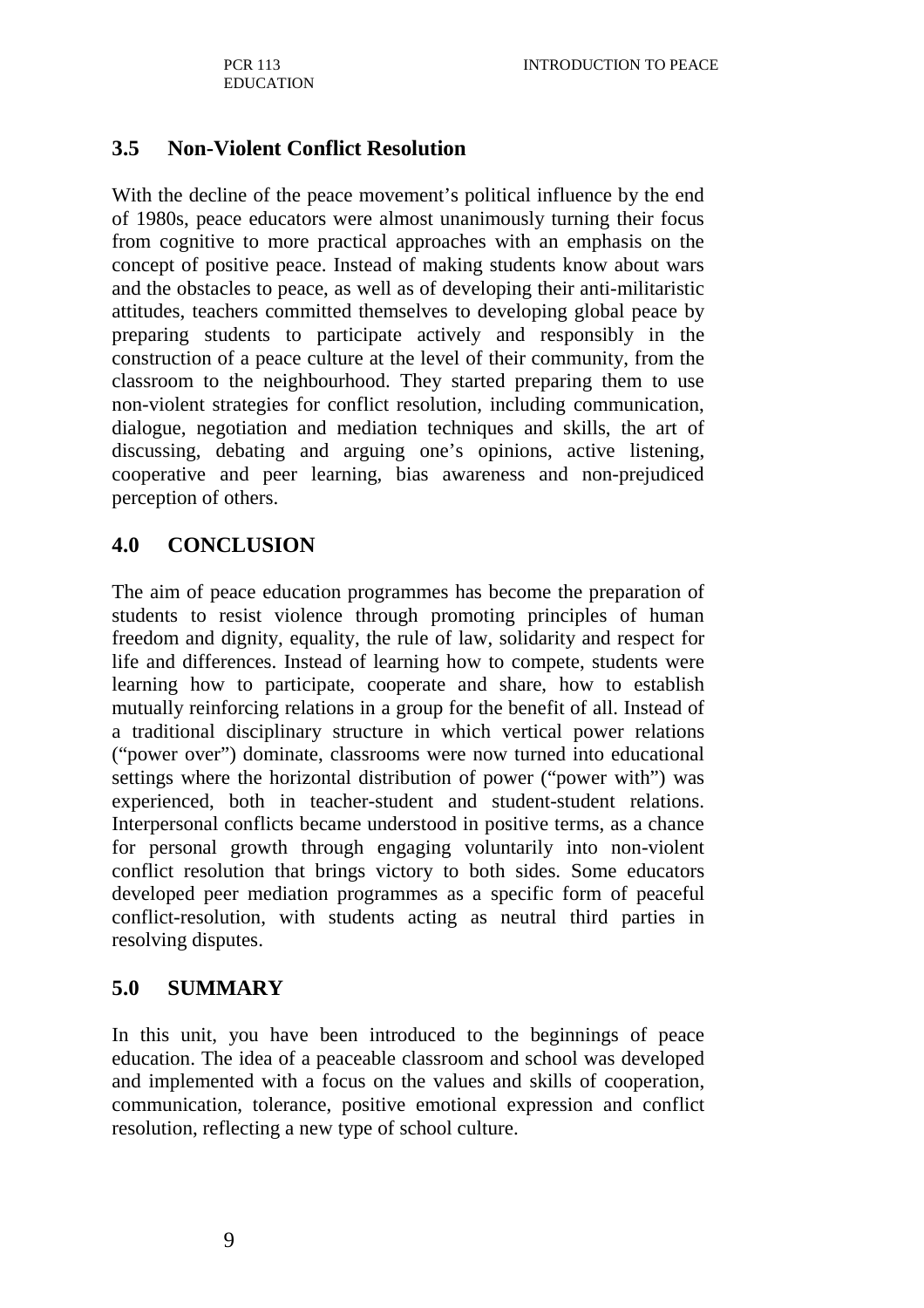## **6.0 TUTOR MARKED ASSESMENT (TMA)**

Discuss the history and the emergence of peace education as a discipline.

#### **7.0 REFERENCES/FURTHER READINGS**

- John Paul Lederach 1997. Building Peace: Sustainable Reconciliation in Divided Societies, Washington DC, United States Institute of Peace.
- Osita Agbu, West Africa's Trouble Spots and the Imperative for Peace building, Dakar, CODESRIA, 2005 (forthcoming).
- P. Terrence Hopmann, 1998. The Negotiation Process and the Resolution of International Conflicts,
- R.A. Akindele and Bassey Ate 2001: Beyond Conflict Resolution, Lagos, Nigerian Institute of International Affairs.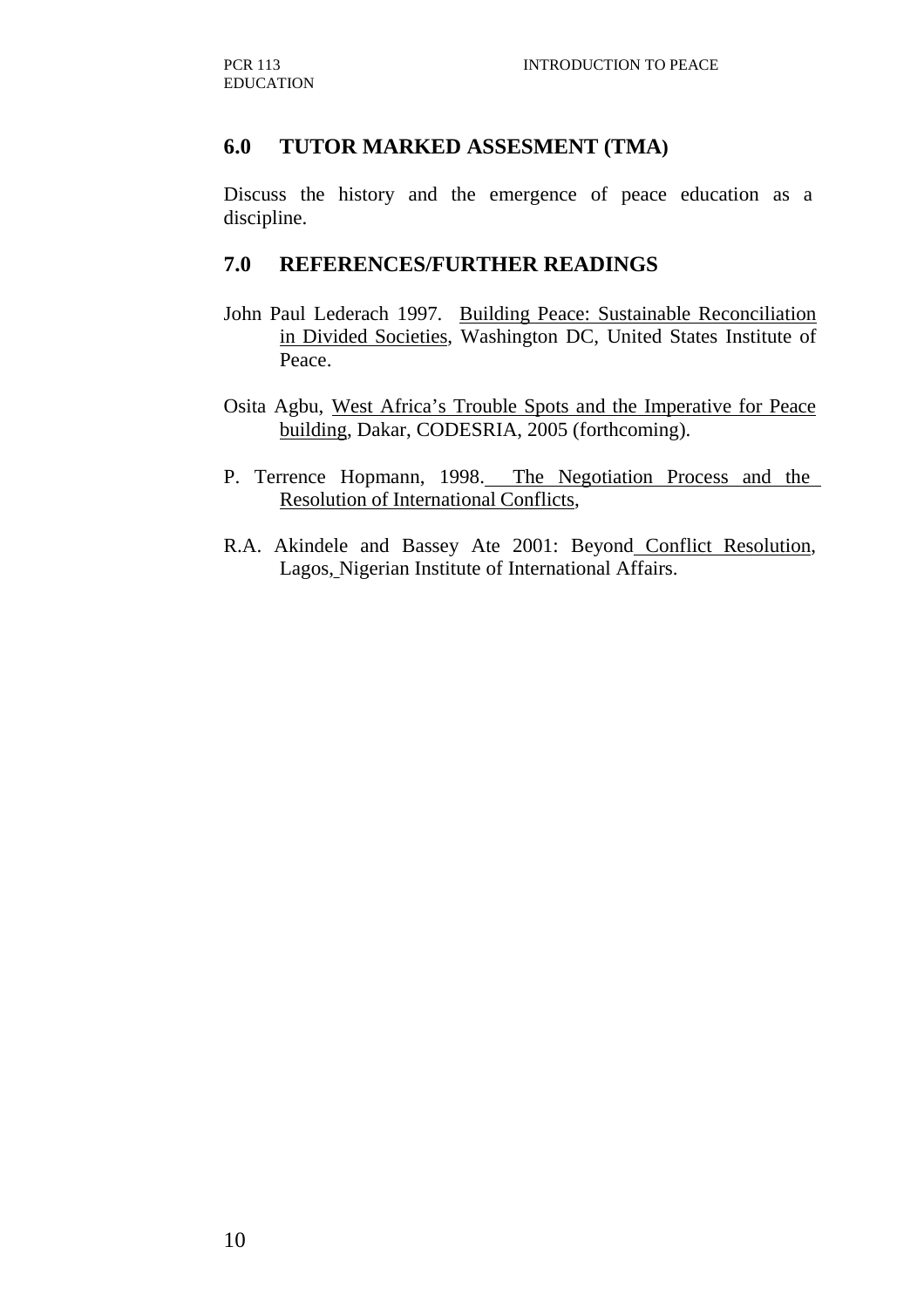PCR 113 EDUCATION

## **UNIT 3 CONFLICT TRANSFORMATION, INTER-NATIONAL CO-OPERATION, NETWORKING AND VIRTUALITY**

### **CONTENTS**

- 1.0 Introduction
- 2.0 Objectives
- 3.0 Main Body
	- 3.1 Processes of Transformation
	- 3.2 Challenges
	- 3.3 Perspective on Peace Education
		- (A Multifaceted and Integrated Concept)
	- 3.4 Peace Education as a tool for transformation
- 4.0 Conclusion
- 5.0 Summary
- 6.0 Tutor Marked Assignment (TMA)
- 7.0 References and Further Readings

#### **1.0 INTRODUCTION**

During the 1990s, peace education became directly linked to intercultural education as well as to human rights education and education for tolerance either as an umbrella term that integrated different approaches to intercultural issues in a democratic pluralistic society or as an interchanged educational practice. Pre-service and inservice teacher intercultural training became more focused on nonviolent conflict resolution methods and technique aimed at preparing teachers to deal effectively with hidden curricula and classroom cleavages caused by cultural misunderstanding, prejudices and disrespect. The skills of understanding the other were developed through the understanding of one's own reaction towards the other and through listening to the other's position. One part of the innovation was the programmes focused on the development of self-reliance and assertiveness, i.e. the skills for overcoming the external and internal obstacles to self-expression. Peace education contributed to intercultural education by introducing the dynamics of non-violent intercultural conflict-resolution and by giving meaning to what was then introduced into educational theory and practice as "intercultural sensitivity."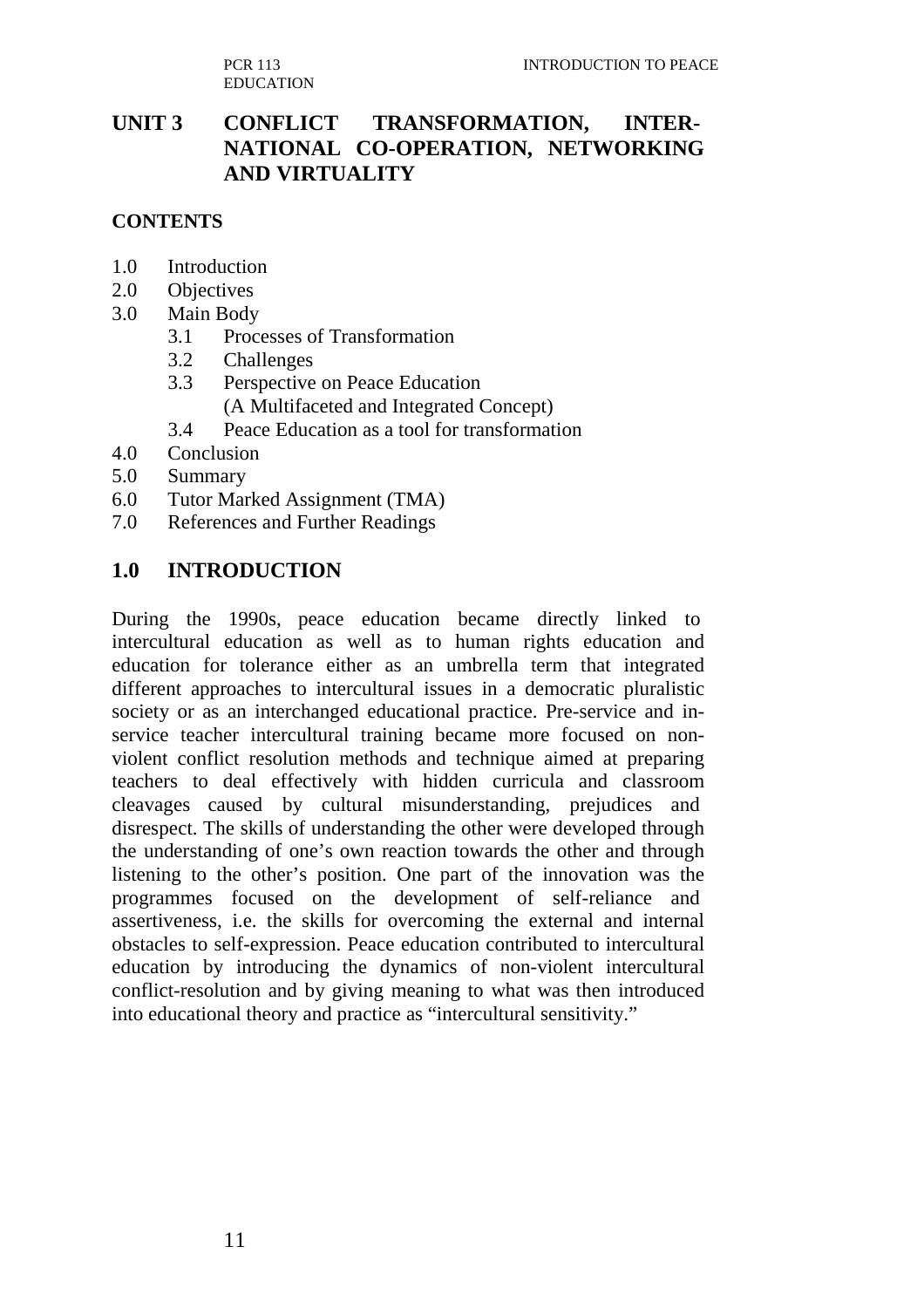## **2.0 OBJECTIVES**

At the end of this unit, you should be able to

- i) Explain conflict transformation;
- ii) Describe International cooperation, virtuality and challenges; and
- iii) Highlight its perspectives on peace education.

## **3.0 MAIN BODY**

## **3.1 Processes of Transformation**

The Gulf War and especially the wars in the territory of former Yugoslavia brought a new impetus to peace education. Besides abundant opportunities to review and innovate the approaches to non-violent conflict resolution, it was a time of unprecedented international cooperation in peace-building and peace-maintaining efforts. New programmes and teaching/learning materials on tolerance, peace restoration and reconciliation were developed and implemented in schools, refugee camps and local communities in cooperation with local NGOs, teachers, researchers and professional associations. Numerous networks of activists emerged and new examples of good practices were exchanged intra-regionally and inter-regionally, linking Europe and the world through the practice of peace education.

Furthermore, peace education became more dependent on the possibilities of as virtual world. With a wider utilization of new information and communication technologies peace education entered a completely new era. Students of all ages and professionals started searching the Internet for information, lesson preparation, development of teaching/learning materials, evaluation strategies as well as for professional and personal communication. A number of organizations appeared that offered opportunities for

 developing multicultural awareness, global perspective, human rights protection skills and non-violent competences through e-mail communication; Transitional Citizen Peacemaking (TCP) was engaged in helping citizens of countries in conflict to strengthen mutual understanding and to promote peace; a

number of educational video games based on simulation, role play and peaceful conflict-resolution strategiesemerged on the international market and have been growing rapidly ever since.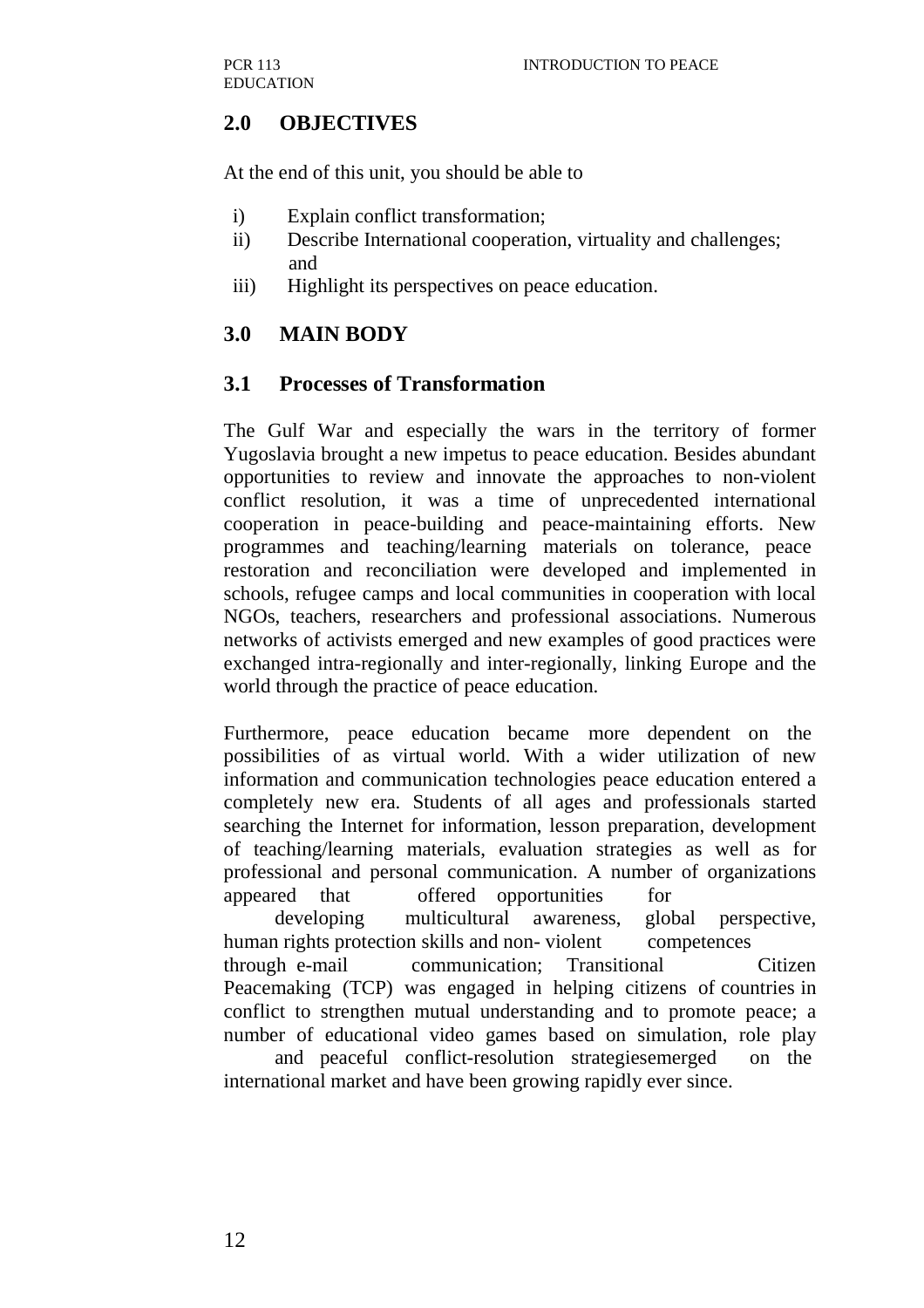## **3.2 Challenges**

From the beginning of the 1990s peace education has been faced with number of challenges that are not yet resolved. Writing in 1990 about dominant problems in the field, L. Vriens (1990: 5) stressed the following: (a) the use of technology and normalization as the *panacea*  for our moral problems (b) a non-rational exploitation of the environment (c) the persistence of poverty, exclusion and discrimination (d) the renewal of religious feelings (e) the danger of inhumane philosophies (anti-Semitism, fascism, racism, nationalism, etc); and (f) the challenge of the New Age Movement (stress on emotions and feelings instead of reason).

Looking back from the perspective of 2001 it seems that the devil has been multiplied, that it is far les remote from our everyday life and far more difficult to grasp by the traditional rational categories that made us feel comfortable for many years. The challenges to peace education of 2001 are not the challenges we encountered a decade ago. The key problem is not only that very little has been resolved in the meantime but that new uncertainties have emerged that make our efforts even more fragile and more-lasting than before.

It is precisely the number, complexity, dynamism, interconnectedness and unpredictability of obstacles to peace and sustainable development for all that constitutes the greatest challenge to peace education nowadays. Therefore, it is difficult to produce a comprehensive list of issues that peace education must confront in order to be more effective in pursuing its goals in an atmosphere of uncertainty, growing tensions, irrational threats, sheer inequality and grave violation of human rights and freedoms.

One of the problems that need to be dealt with is peace education itself. A new quality assessment of peace education is needed, based on critical and comparative approaches to both its theory and p0rasctice. This includes the effectiveness of peace education programmes in promoting the following goals:

- i. Strengthening social cohesion based on the notions of pluralism, equality and inclusion
- ii. Achieving universal recognition and effective protection of minority, indigenous, women and children rights
- iii. Combating global inequalities and center-periphery divisions on different axes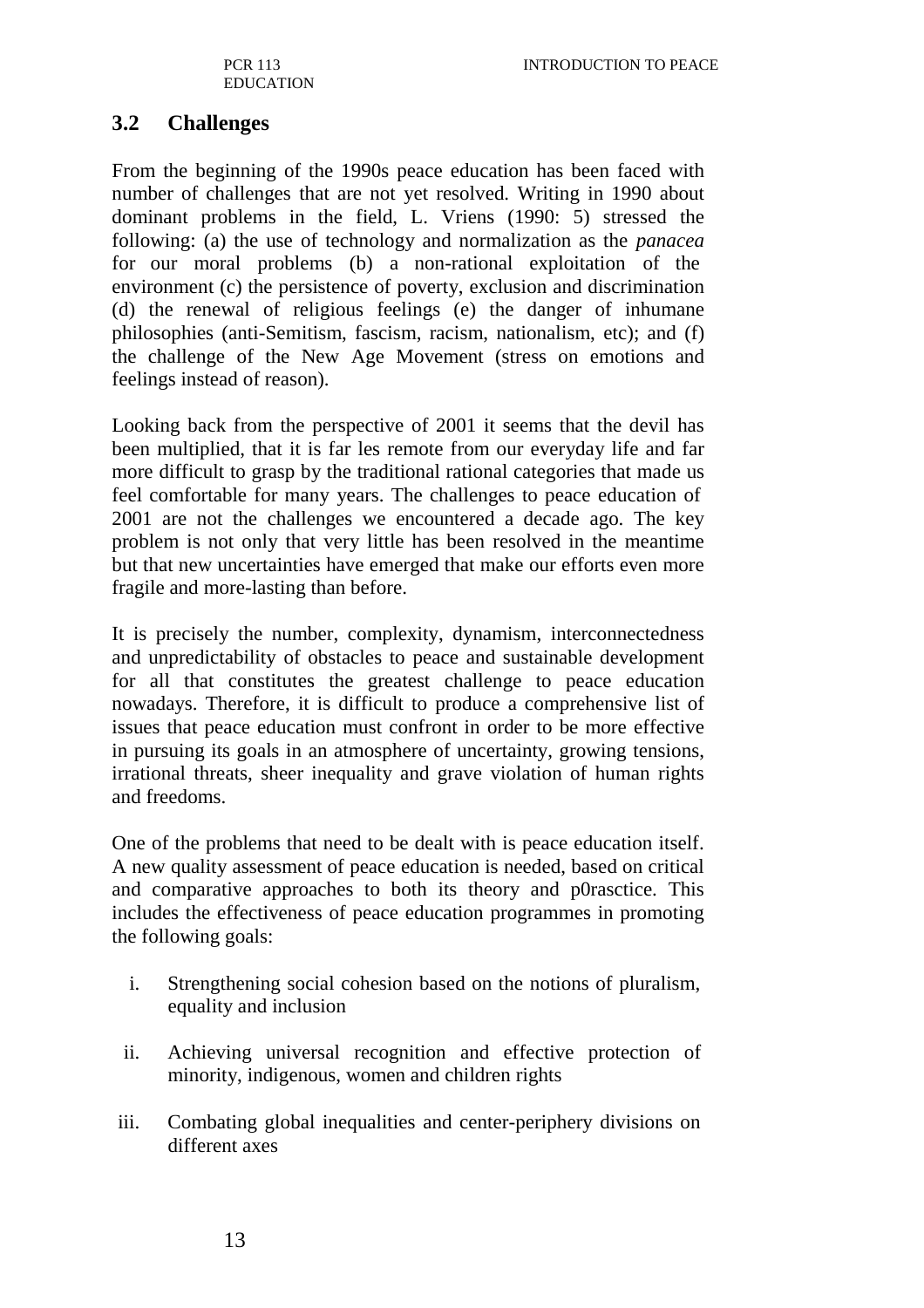- iv. Acquiring a global perspective and individual responsibility for promoting sustainable development for all
- v. Ensuring a just post-Gulf-War, post-Yugoslav-War and postterrorist-attack-on-US security and stability
- vi. Combating resistance to change that is the result of inflexible tradition, exclusive ideologies, radical fundamentalism, ignorance, prejudice and the lack of information
- vii. Promoting exchanges of understanding, values and practices among individuals, organizations, institutions and nations in the world on equal footing, etc.

Another group of challenges is emerging from the need to develop a valid explanatory model of relations between peace education and other innovative educational approaches, such as human rights education, intercultural education, global education and development education. All of these approaches have appeared as non-formal alternatives to traditional modes of teaching and learning aimed at promoting particular principles, values and practices that were, and still are, neglected by standard curricula in many countries. Although they differ in focus their aims as well as methods of teaching and learning are the same – they all tend to promote better conditions for living for all by using active participation, cooperation, teamwork, mediation, self-reflection and personal responsibility to strengthen human dignity, equality, justice, mutual understanding and solidarity.

## **3.3 Perspective on Peace Education (A Multifaceted and Integrated Concept)**

With this in mind, we propose here a perspective on peace education in terms of a multifaceted and integrated concept leading to a "Culture of Peace" .The development of the culture of peace is the key concept that gives meaning and orientation to any kind of human action, including education. The abolition of war and the reduction of all kinds of violence presuppose changes in cultural, social, political and other relations. Seen in this way, peace education is the outcome of different educational approaches that are linked together in the concept of the culture of peace. The question mark in the empty box means that our list is not exhaustive and what other approaches can be added that might appear in the future.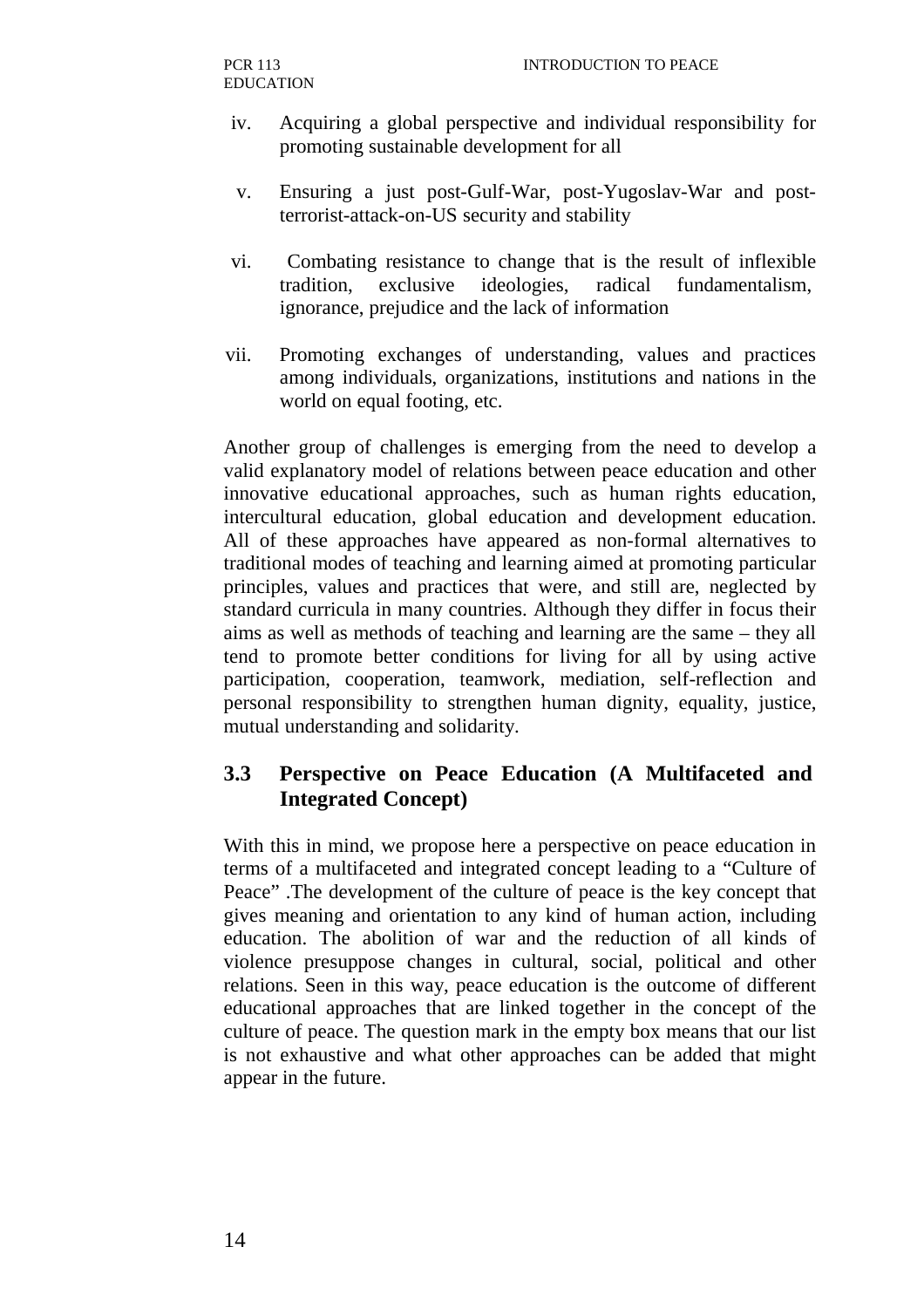PCR 113 EDUCATION

#### **3.4 Peace Education as a tool for transformation**

| <b>Education</b> for<br>non-violent<br>conflict<br>transformation | Peace<br>as a topic                         | Gender<br>education                                 |
|-------------------------------------------------------------------|---------------------------------------------|-----------------------------------------------------|
| Human rights<br>Education                                         | <b>Culture</b><br><b>of</b><br><b>Peace</b> | International<br>education<br>Inter-racial          |
| <b>Education</b> for<br>human dignity                             |                                             | Education<br>Anti-prejudice                         |
| Civic<br>Education                                                |                                             | Global<br>education                                 |
| <b>Education</b> for<br>democratic<br>citizenship<br>justice      |                                             | <b>Education</b> for<br>"development"<br>and social |
|                                                                   |                                             |                                                     |

Environmental **Education** 

#### **4.0 CONCLUSION**

In the light of the above, it is evident that almost every part of the globe has experienced widespread in retractable and disturbing conflicts. The conflicts have arisen from inequality in the distribution of limited available resources in most of the conflicts ridden societies. Efforts should therefore be geared towards addressing basic physical needs of food and shelter and basic physiological human needs that relate to growth and development. Before peaceful co-existence among different ethnic nationalities can be accomplished, peace education is imperative at all levels of human society via cultivating "culture of peace" that will cut across every segment of the society.

#### **5.0 SUMMARY**

In this unit, we have examined Peace education as a field of the theory and practice of education related to the idea of promoting knowledge, values, attitudes and skills conducive to peace and non-violence and to an active commitment to the building of a cooperative and caring democratic society. It is targeted towards the empowerment of an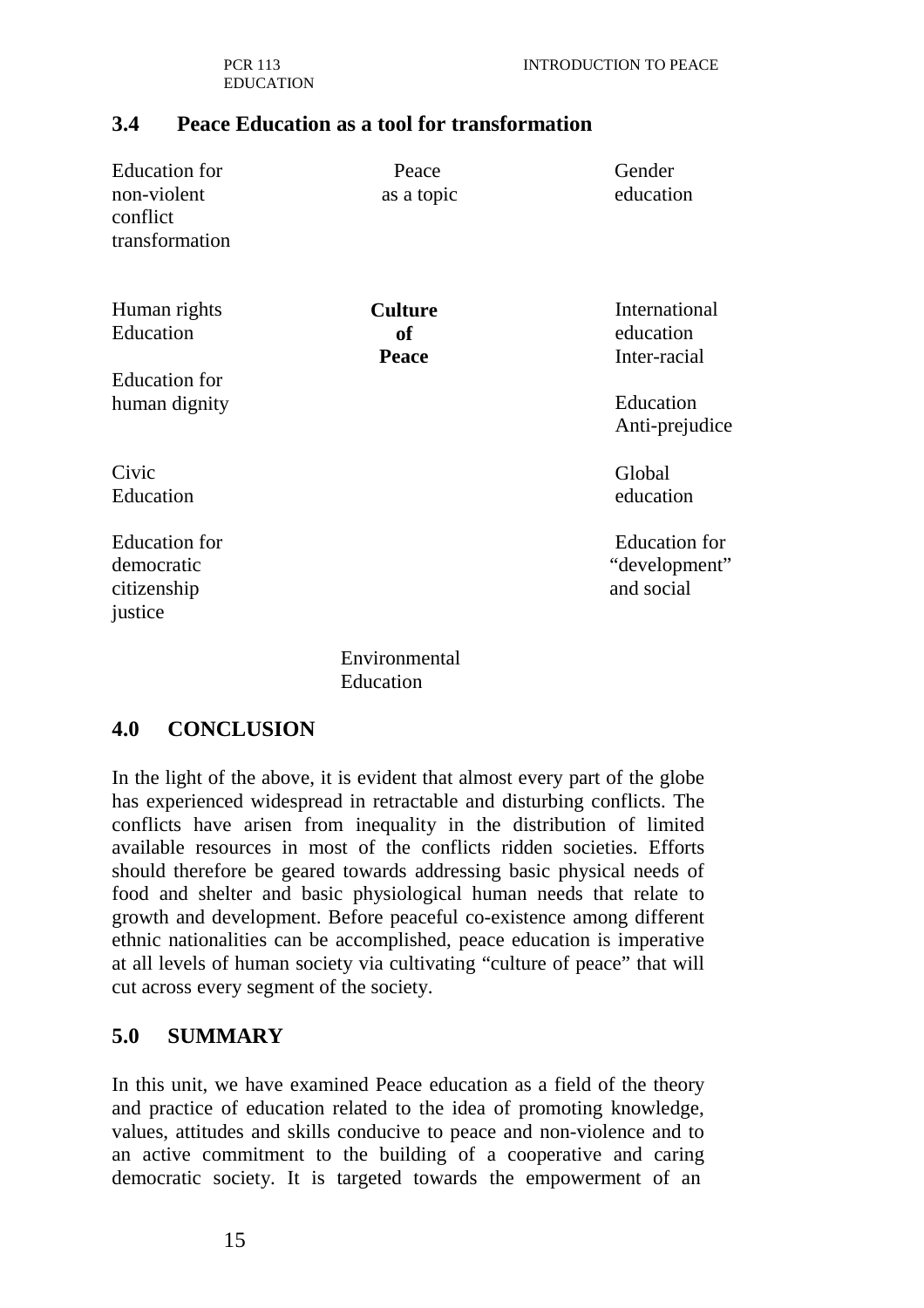individual and the promotion of social well-being through the protection of human dignity for all, the promotion of social justice, equality, civil responsibility and solidarity and the accepting of a dynamic global perspective, by utilizing the concepts and practices of peaceful conflictresolution and non-violence.

## **6.0 TUTOR MARKED ASSIGNMENT**

- 1. Discuss the concept of "culture of peace".
- 2. Describe the notion of peace Education.

## **7.0 REFERECES/FURTHER READINGS**

- R.A Akindele and Bassey Ate (2001) Beyond Conflict Resolution, Lagos, Nigerian Institute of International Affairs.
- John Paul Lederach (1997) Building Peace: Sustainable Reconciliation in Divided Societies, Washington DC, United States Institute of Peace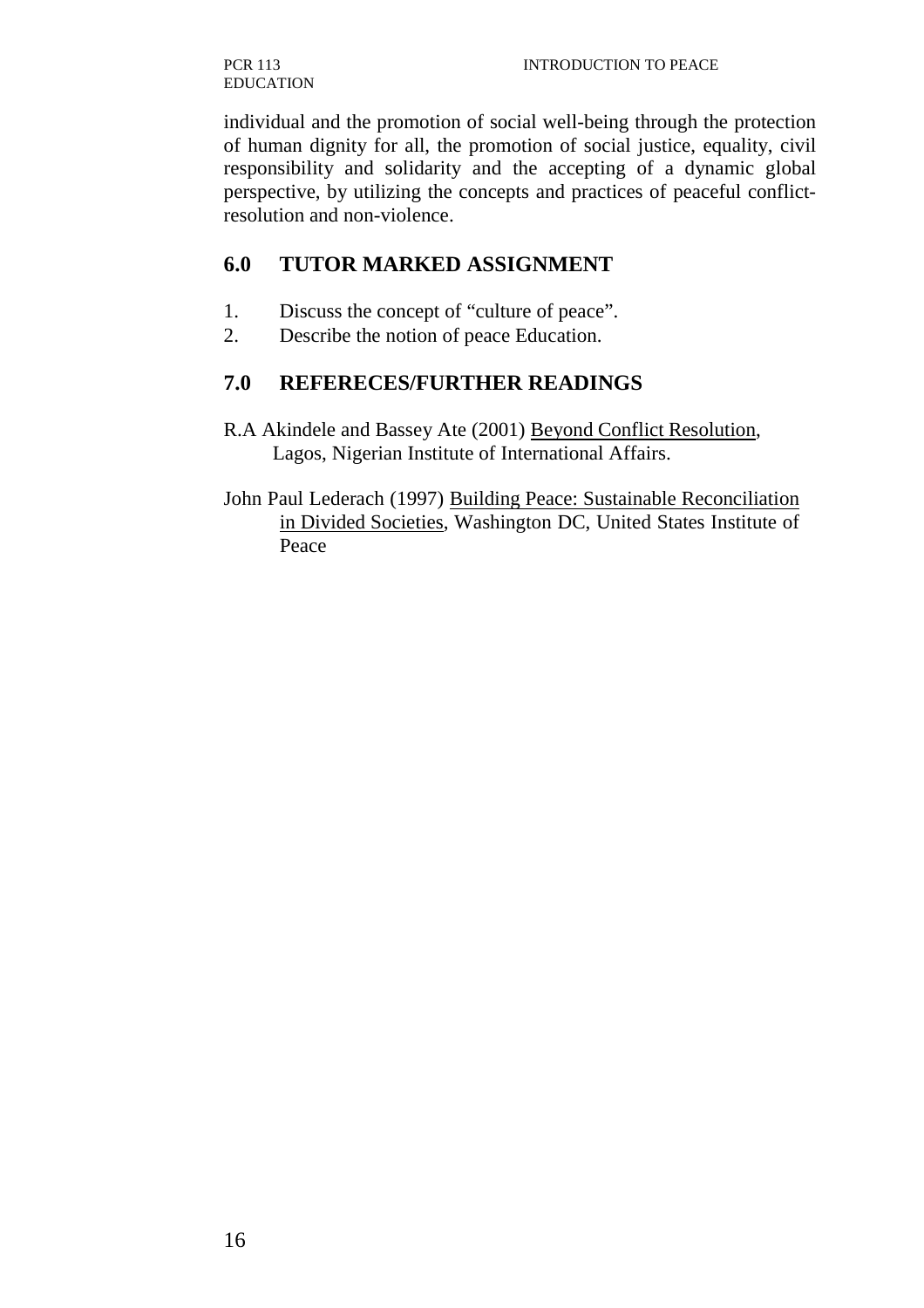PCR 113 EDUCATION

## **UNIT 4 CONFLICT PREVENTION AND PEACE-BUILDING**

#### **CONTENTS**

- 1.0 Introduction
- 2.0 Objectives
- 3.0 Main Body
	- 3.1 Peace Education and Conflict prevention
	- 3.2 Peace Building
- 4.0 Conclusion
- 5.0 Summary
- 6.0 Tutor Marked Assignment
- 7.0 References/Further Readings

## **1.0 INTRODUCTION**

In this unit, we shall examine conflict prevention as a means of trying to ensure that conflicts do not arise. This is usually done through conflict planning. Further, peace building is introduced as a more enduring approach to nurturing peace and ensuring that even it conflicts do occur that the society can be healed of the ravages of war. All these measures constitute efforts to address conflict and its negative effects**.**

## **2.0 OBJECTIVES**

By the end of this unit, you should be able to:

- i) Define conflict prevention and planning;
- ii) Define the meaning of peace building;
- iii) Distinguish Peacekeeping and Peacemaking from Peace building; and
- iv) Discuss the constituents of Peace building.

## **3.0 MAIN BODY**

## **3.1 Peace Education and Conflict Prevention**

Lying at the roots of conflicts is a number of factors which through their linkages are responsible for the transformation from the non-conflict to conflict situations. These conditions can be reduced down to the following clusters: the composition of the society, the policies and the role of the state, human needs and international contacts. These factors are necessary yet insufficient in themselves as a condition for the existence of conflicts: although they are the breeding ground for the existence of frustrations and tensions, they do not explain why conflicts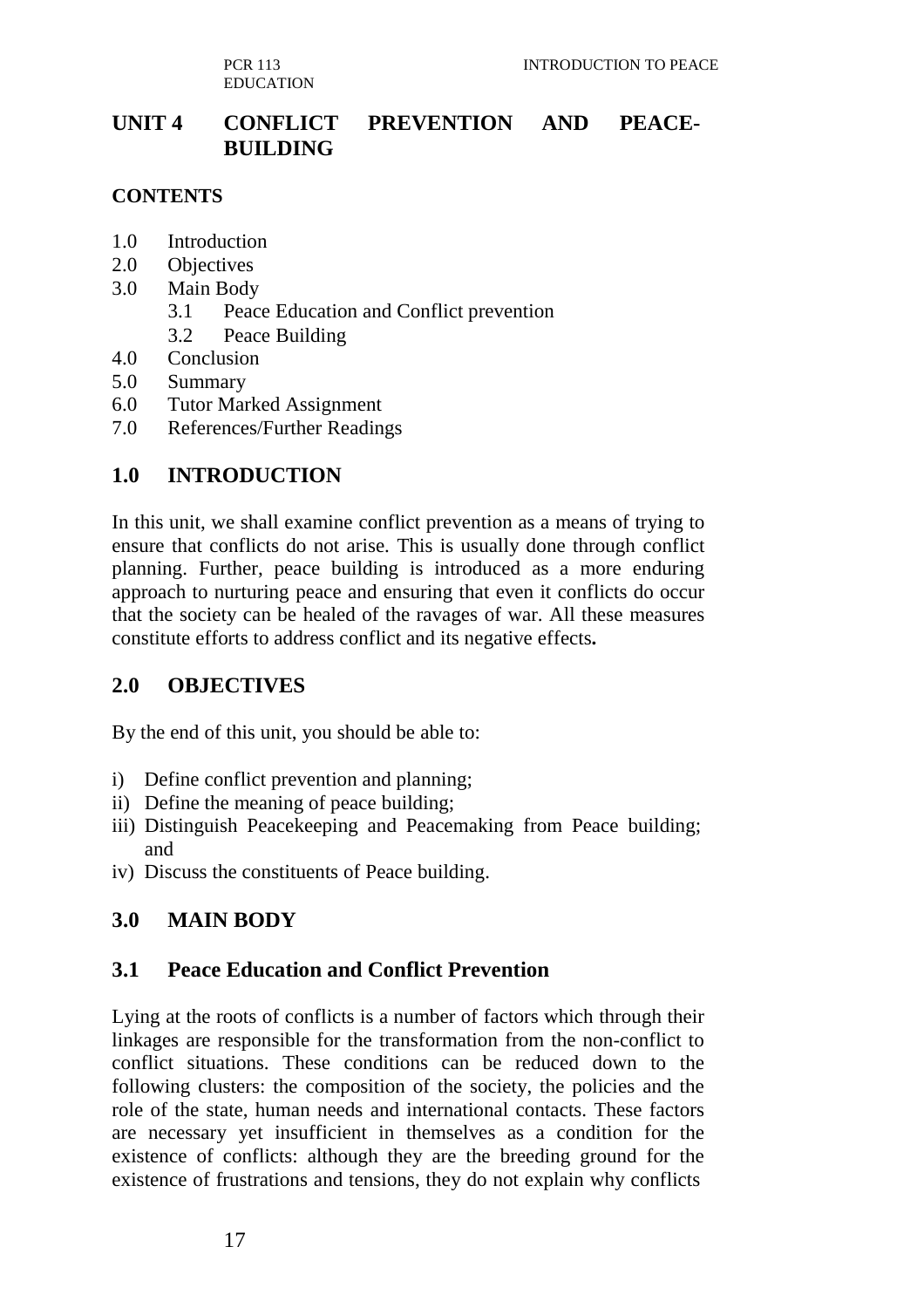actually erupt. The question one would like to ask is what possibilities are offered by a prevention strategy. Conflict prevention is always more successful in the opening stage of the conflict. This implies that it can be predicted at an early stage and that it is possible for intervention to take place in time.

Michael Lund identified some elements to be found in a complete conflict prevention planning.

**Step 1:** *Conflict Diagnosis:* What are the distinctive factors that are increasing the possibility of violent conflict in the particular situation, and what capacities already exist there that might manage these factors without violence?

**Step 2:** *Response Identification:* What are the various appropriate methods and actions that can reduce these particular sources of conflict and/or improve the functioning of the existing conflict management capacities?

**Step 3:** *Prior Appraisal (Prospective evaluation):* Which of these responses is likely to actually be effective and implementable?

**Step 4:** *Implementation:* What tasks and actors are required to implement them?

**Step 5:** *Monitoring and Evaluation (retrospective evaluation):* What have been the effects of the actions that have been taken?

## **Exercise**

What do you understand by conflict Prevention? Outline and discuss the various conflict prevention stages.

## **3.2 Peace building**

It should be noted at the outset that there are two distinct ways to understand peace building. According the United Nations (UN) document *An Agenda for Peace*, peace building consists of a wide range of activities associated with capacity building, reconciliation, and societal transformation. Peace building is a long-term process that occurs after violent conflict has slowed down or come to a halt. Thus, it is the phase of the peace process that takes place after peacemaking and peacekeeping.

Many Non-governmental organizations (NGOs), on the other hand, understand peace building as an umbrella concept that encompasses not only long-term transformative efforts, but also peace-making and peace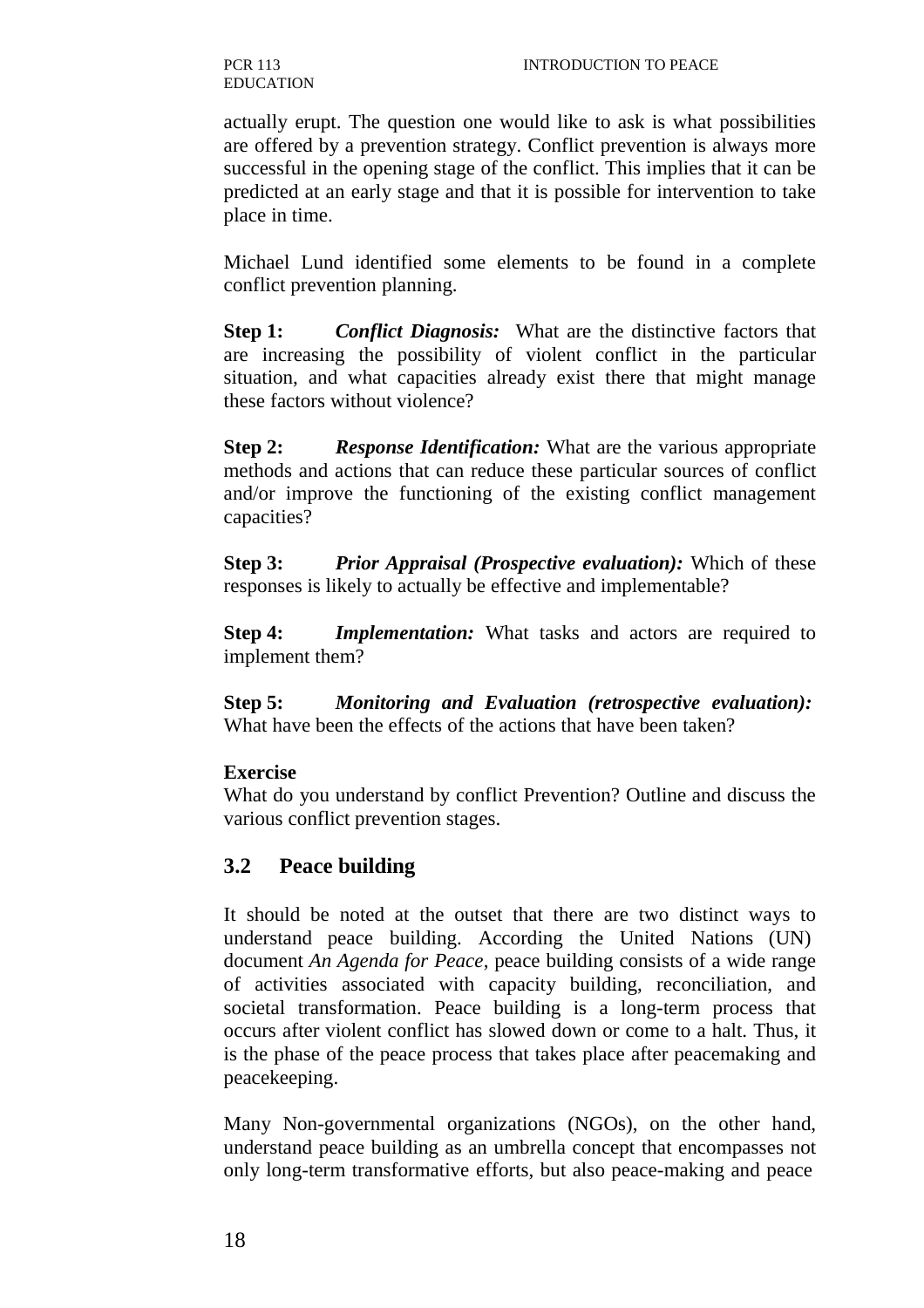keeping. In this view, peace building includes early warning and response efforts, violence prevention, advocacy work, civilian and military peace keeping, military intervention, humanitarian assistance, ceasefire agreements, and the establishment of peace zones.

Peace building involves establishing normalized relations between ordinary citizens on both sides of a conflict. Although it can be done at anytime, peace building efforts usually follow peacekeeping (the enforced prevention of further violence) and peacemaking (the forging of an actual settlement agreement). Unlike peacekeeping, which can be implemented relatively quickly, and peacemaking, which can occur over a period of a few months, peace building usually takes a number of years. John Paul Lederah, an expert on peace building, has observed that it takes people at least as long to get out of a conflict, as it does when one gets into it, and some of the conflicts have gone on for decades, or even centuries. So, peace building is a very long, slow process.

Peace building usually involves efforts to increase "normal", cooperative contacts between opponents. Stephen Ryan explains that peacekeeping "builds barriers between warriors", while peace building "builds bridges between the ordinary people". Efforts are made to open channels of communication, get people involved in joint projects, work with the media and the educational system to try to breakdown stereotypes and reduce prejudice and discrimination. The goal of all of these efforts is *reconciliation,* getting the people to accept each other as part of their own group or be reconciled to mutual co-existence and tolerance.

Often peace building programmes are carried out by nongovernmental organizations, but the United Nations and regional organizations such as the Organization of American States or the African Union have engaged in peace building as well.

Peace building mends human rights abuses, promotes reconciliation between warring parties. Demobilization and disarmament are integral aspects of peace building. Regardless of the path chosen, it must be noted that failing to deal adequately with transitional justice issues will be very costly over the long term.

In a narrower sense therefore, peace building is a process that facilitates the establishment of durable peace and tries to prevent the recurrence of violence by addressing root causes and effects of conflict through reconciliation, institution building, and political as well as economic transformation. This consists of a set of physical, social, and structural initiatives that are often an integral part of post-conflict reconstruction and rehabilitation.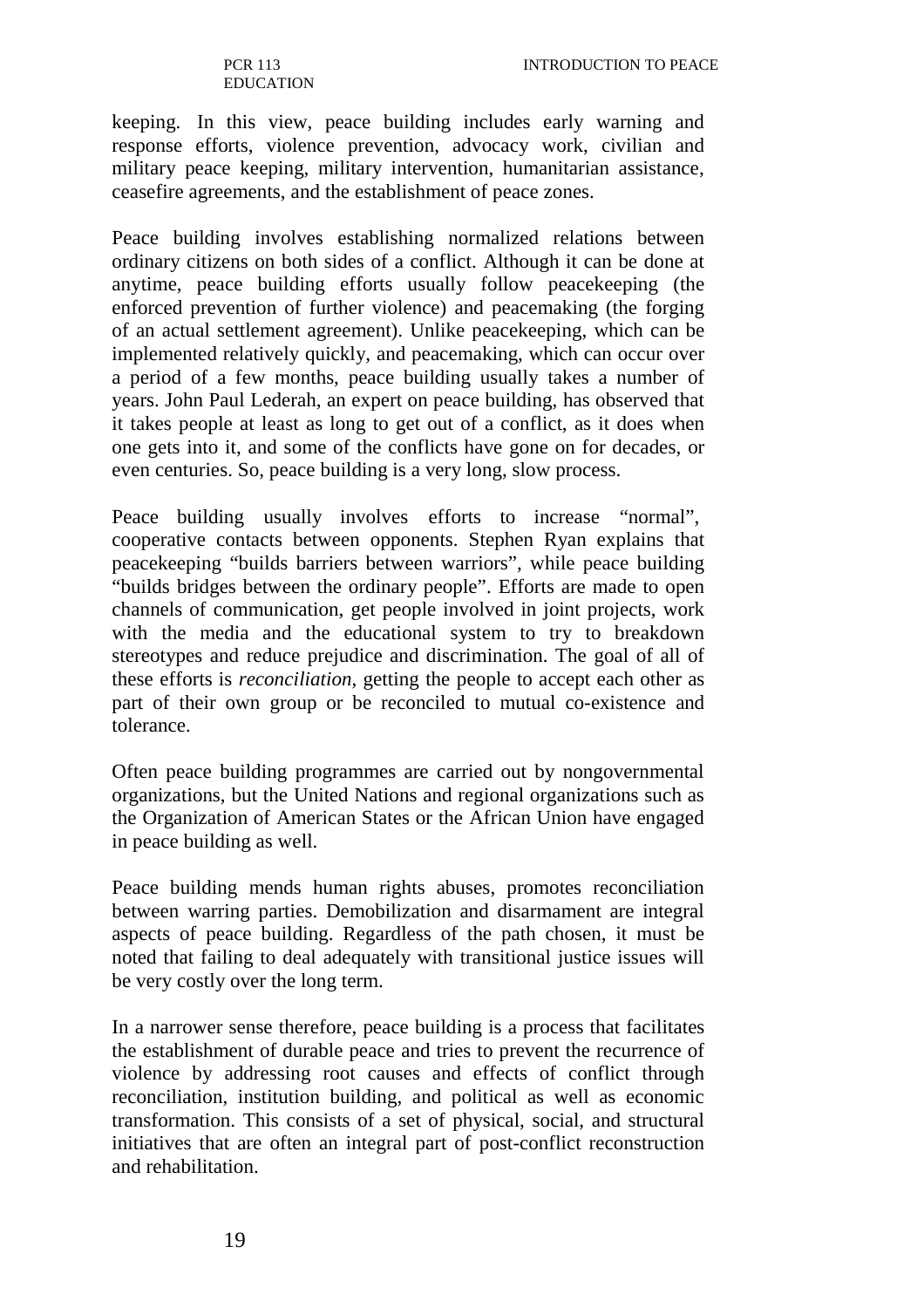It is generally agreed that the central task of peace-building is to create positive peace, a "stable social equilibrium in which the surfacing of new disputes does not escalate into violence and war." Sustainable peace is characterized by the absence of physical and structural violence, the elimination of discrimination, and self-sustainability. Moving towards this sort of environment goes beyond problem solving or conflict management. Peace-building initiatives try to fix the core problems that underlie the conflict and change the patterns of interaction of the involved parties. They aim to move a given population from a condition of extreme vulnerability and dependency to one of self-sufficiency and wellbeing.

To further understand the notion of peace-building, many contrast it with the more traditional strategies of peacemaking and peacekeeping. Peacemaking is the diplomatic effort to end the violence between the conflicting parties, move them towards non-violent dialogue, and eventually reach a peace agreement. Peacekeeping, on the other hand, is a third-party intervention (often, but not always done by military forces) to assist parties in transitioning from violent conflict to peace by separating the fighting parties and keeping them apart. These peacekeeping operations not only provide security, but also facilitate other non-military initiatives.

Some draw a distinction between post-conflict peace-building and longterm peace-building. Post-conflict peace-building is connected to peacekeeping, and often involves demobilization and reintegration programs, as well as immediate reconstruction needs. Meeting immediate needs and handling crises is no doubt crucial. But while peacemaking and peacekeeping processes are an important part of peace transitions, they are not enough in and of themselves to meet longerterm needs and build a lasting peace.

Long-term peace-building techniques are designed to fill this gap, and to address the underlying substantive issues that brought about conflict. Various transformation techniques aim to move parties away from confrontation and violence, and towards political and economic participation, peaceful relationships, and social harmony.

This longer-term perspective is crucial to future violence prevention and the promotion of a more peaceful future. Thinking about the future involves articulating desirable structural, systemic, and relationship goals. These might include sustainable economic development, selfsufficiency, equitable social structures that meet human needs, and building positive relationships.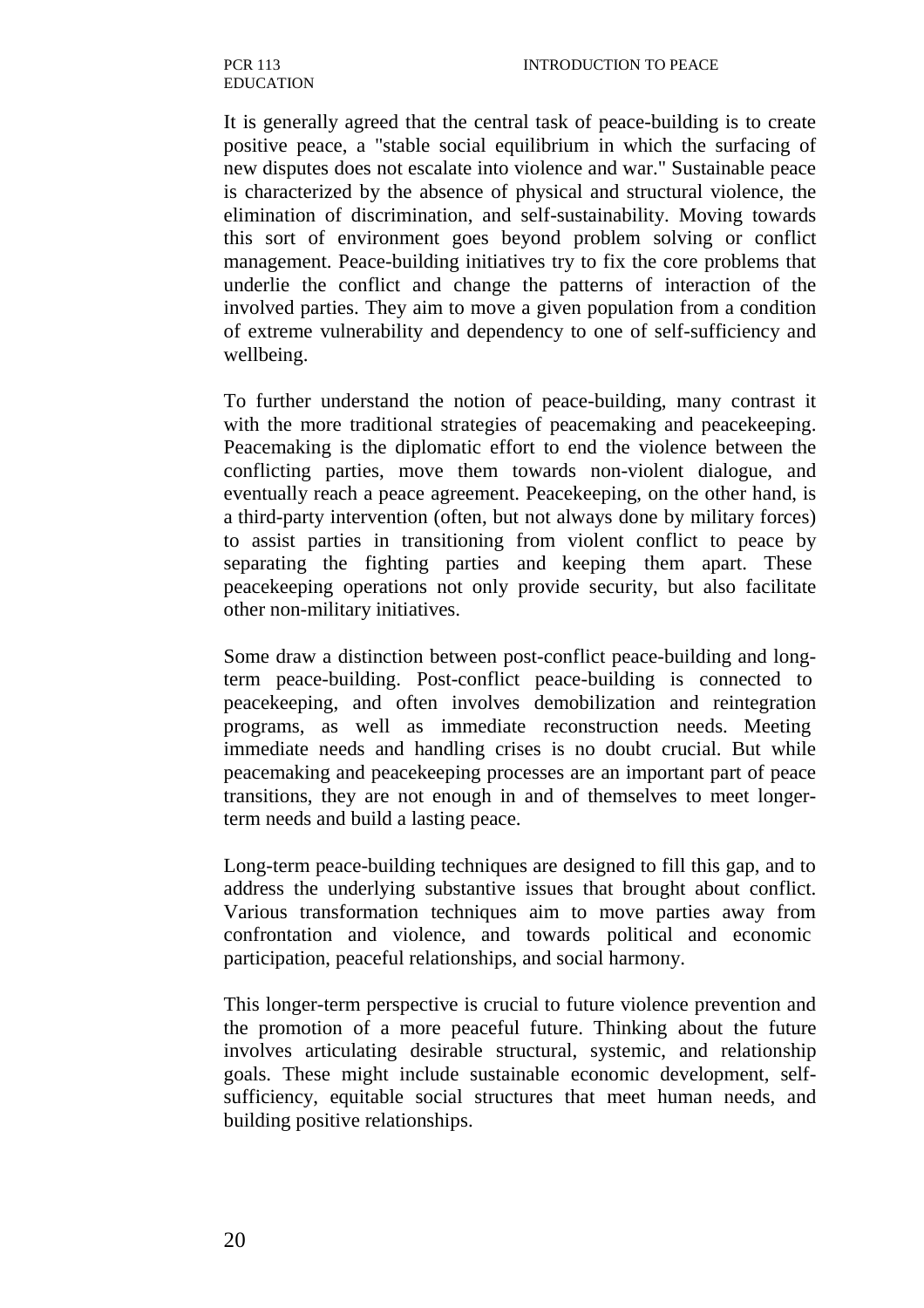Peace-building measures also aim to prevent conflict from re-emerging. Through the creation of mechanisms that enhance cooperation and dialogue among different identity groups, these measures can help parties manage their conflict of interests through peaceful means. This might include building institutions that provide procedures and mechanisms for effectively handling and resolving conflict. For example, societies can build fair courts, capacities for labour negotiation, systems of civil society reconciliation, and a stable electoral process. Such designing new dispute resolution system is an important part of creating a lasting peace.

In short, parties must replace the spiral of violence and destruction with a spiral of peace and development, and create an environment conducive to self-sustaining and durable peace. The creation of such an environment has three central dimensions: addressing the underlying causes of conflict, repairing damaged relationships and dealing with psychological trauma at the individual level. Each of these dimensions relies on different strategies and techniques.

# **4.0 CONCLUSION**

In other to avoid conflicts, it is always necessary to have in place conflict prevention strategies. It is not only having this in place, but also being able to recognize the signs of potential conflict before it do occur. Further, Peace building is a more sustainable way of addressing conflicts. This is done by nurturing the peace through good governance, ensuring the Human Security and having the institutions in place that can cope with conflicts if and when they do occur.

# **5.0 SUMMARY**

In this unit, we have examined the meaning of conflict prevention and the various states in conflict planning. We also extensively interrogated the meaning and definition of peace building, both as a concept and in relation to peacekeeping and peacemaking.

# **6.0 TUTOR-MARKED ASSIGNMENT**

Peace building is a sustainable approach to conflict prevention. Discuss.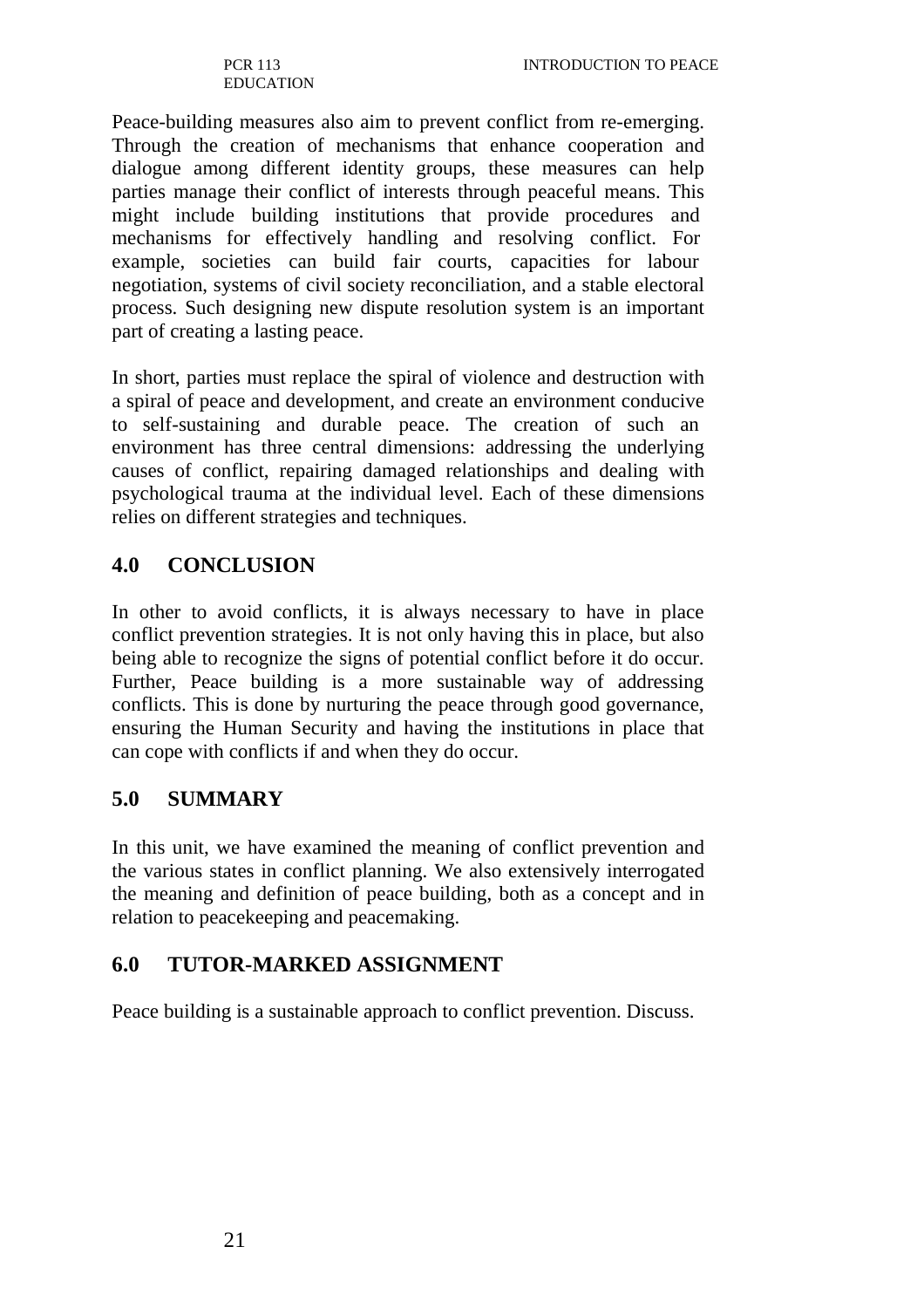# **7.0 REFERENCES /FURTHER READINGS**

- John Paul Lederach 1997. Building Peace: Sustainable Reconciliation in Divided Societies, Washington DC, United States Institute of Peace.
- Osita Agbu, West Africa's Trouble-Spots and the Imperative for Peace building, Dakar, CODESRIA, 2005 (forthcoming).
- P. Terrence Hopmann, 1998. The Negotiation Process and the Resolution of International Conflicts,
- R.A. Akindele and Bassey Ate 2001. Beyond Conflict Resolution, Lagos, Nigerian Institute of International Affairs.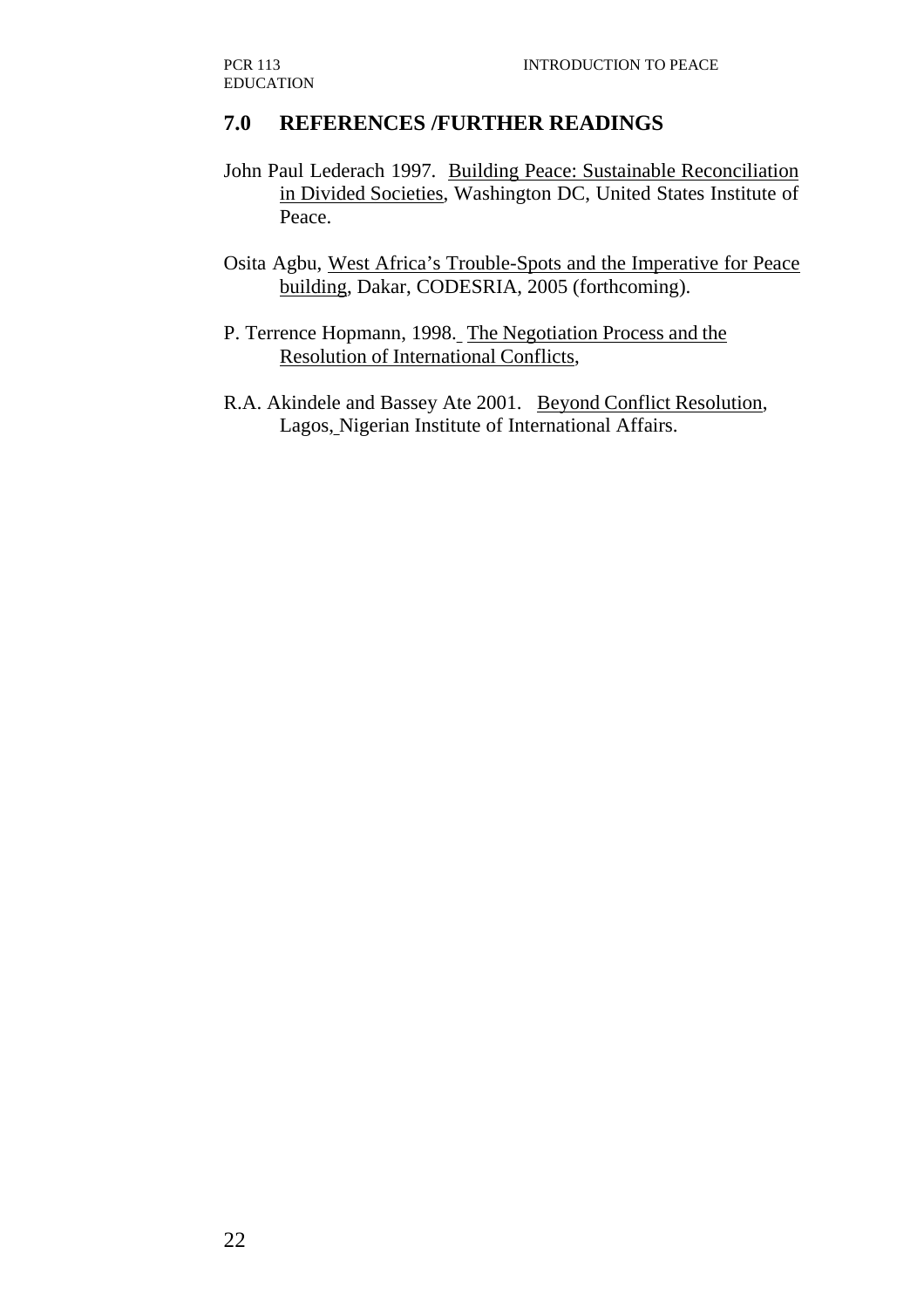PCR 113 EDUCATION

# **MODULE 2**

- Unit 1 Gender Education
- Unit 2 Anti-Prejudice Education
- Unit 3 Leadership And Peace
- Unit 4 Civic Education

# **UNIT 1 GENDER EDUCATION**

#### **CONTENTS**

- 1.0 Introduction
- 2.0 Objectives
- 3.0 Main Body
	- 3.1 Definitions of Gender and Gender Bias
	- 3.2 History of Gender Education
	- 3.3 Nature Versus Nurture
	- 3.4 Pre-Service Teachers and Awareness of Gender
	- 3.5 The Hidden Curriculum
	- 3.6 Boys in the Feminine Elementary School
	- 3.7 Perception of Gender and Technology
	- 3.8 Social Interactions and Gender Bias
	- 3.9 Software Gender Bias and Selection
	- 3.10 Gender and Teacher Training
	- 3.11 Suggestions for Improvement
	- 4.0 Conclusion
- 5.0 Summary
- 6.0 Tutor Marked Assignment
- 7.0 References/Further Readings

### **1.0 INTRODUCTION**

Over the past several decades, the topics of gender equity and gender differences have been raising issues in education claimed that when educational inequality is mentioned, most people instinctively think of racial inequality. The authors suggested that the issues of sexism and gender discrimination are often overlooked. "While the record of racial injustice is at the forefront of our national conscience, history books still do not tell the story of profound sexism at school". Recently, national educational reforms have begun to acknowledge gender differences between female and male students.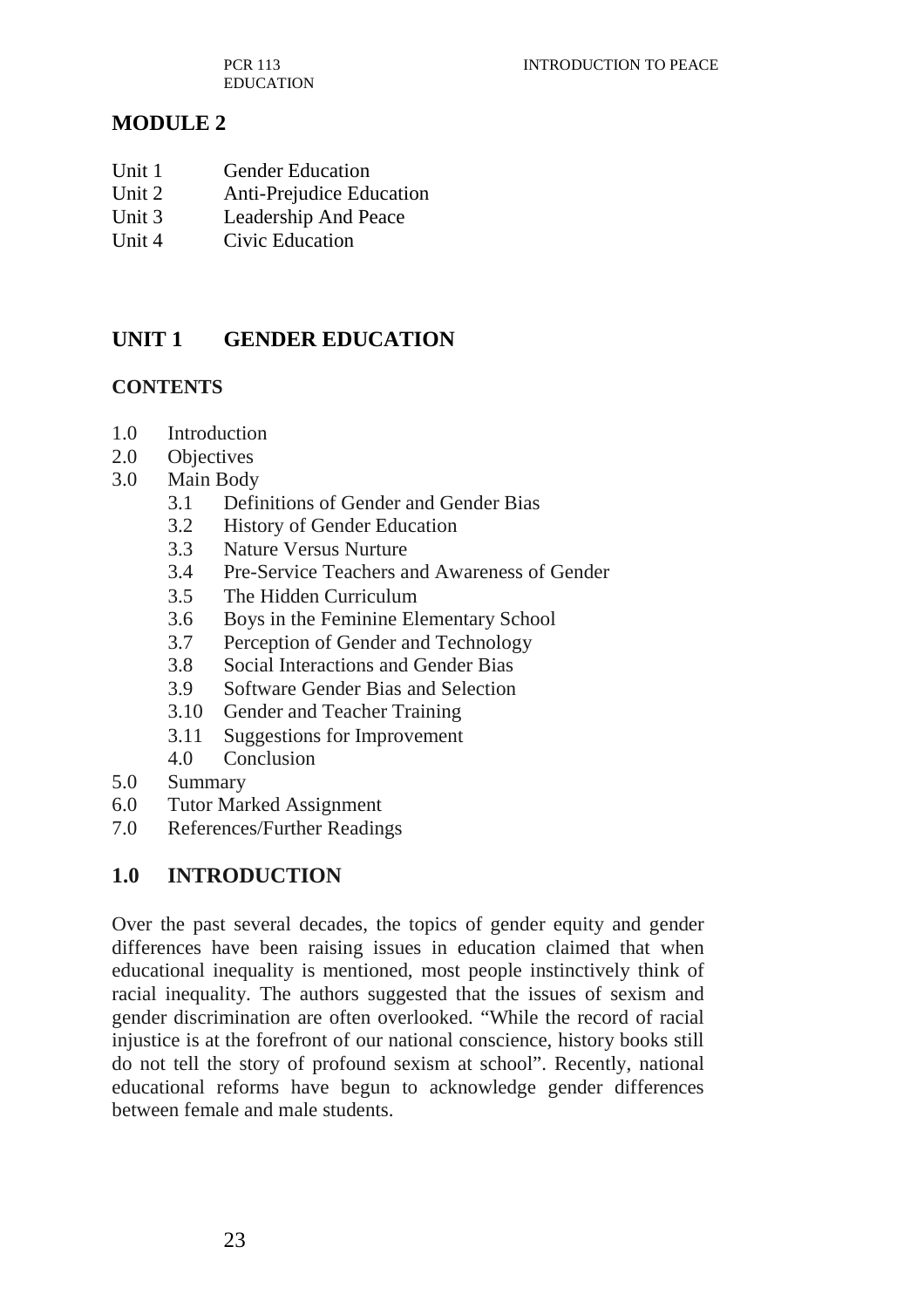# **2.0 OBJECTIVES**

At the end of this unit, you should be able to

- i) Discuss gender equality and gender differences;
- ii) Explain Sexism in the context of school; and
- iii) Highlight national education and reforms.

# **3.0 MAIN BODY**

# **3.1 Definitions of Gender and Gender Bias**

Although the terms sex and gender are used interchangeably in many writings, some authors have differentiated between the terms. In its 1992 report, the American Association of University Women Educational Foundation used the term sex to refer to individuals as biologically female or male. On the other hand, the AAUW report used the term gender to denote the set of expectations imposed by society on girls and boys simply because they are female or male. Sanders explained that sex is the way in which an individual was born, whereas gender is what the individual learns about the proper way for the sexes to behave.

Gender bias is another term that has been defined by various theorists. Owens, Smothers, and Love defined gender bias in education as the treatment of boys and girls differently in schools. Gender bias includes how teachers respond to students, what subjects and topics students are encouraged to study, and how textbooks and other materials represent gender roles. In addition, Sanders claimed that it is society's emphasis on gender differences that creates two separate sets of values, beliefs, and assumptions for girls and for boys that restrict opportunities for each gender.

# **3.2 History of Gender Education**

In 1972, Congress approved a law that required schools to provide equal educational opportunities to both boys and girls. This law was known as Title IX and stated, "No person in the United States shall on the basis of sex be excluded from participation in, be denied the benefits of, or be subjected to discrimination under any education program or activity receiving Federal financial assistance". Under Title IX, gender bias was outlawed in school athletics, career counseling, medical services, financial aid, admission practices, and treatment of students. The law declared that if schools did not follow Title IX, they would lose federal funding. Three years after the law was passed, the Department of Health, Education, and Welfare developed specific guidelines to help schools follow the Title IX regulations. Even with the Department of Health, Education, and Welfare guidelines, teachers and administrators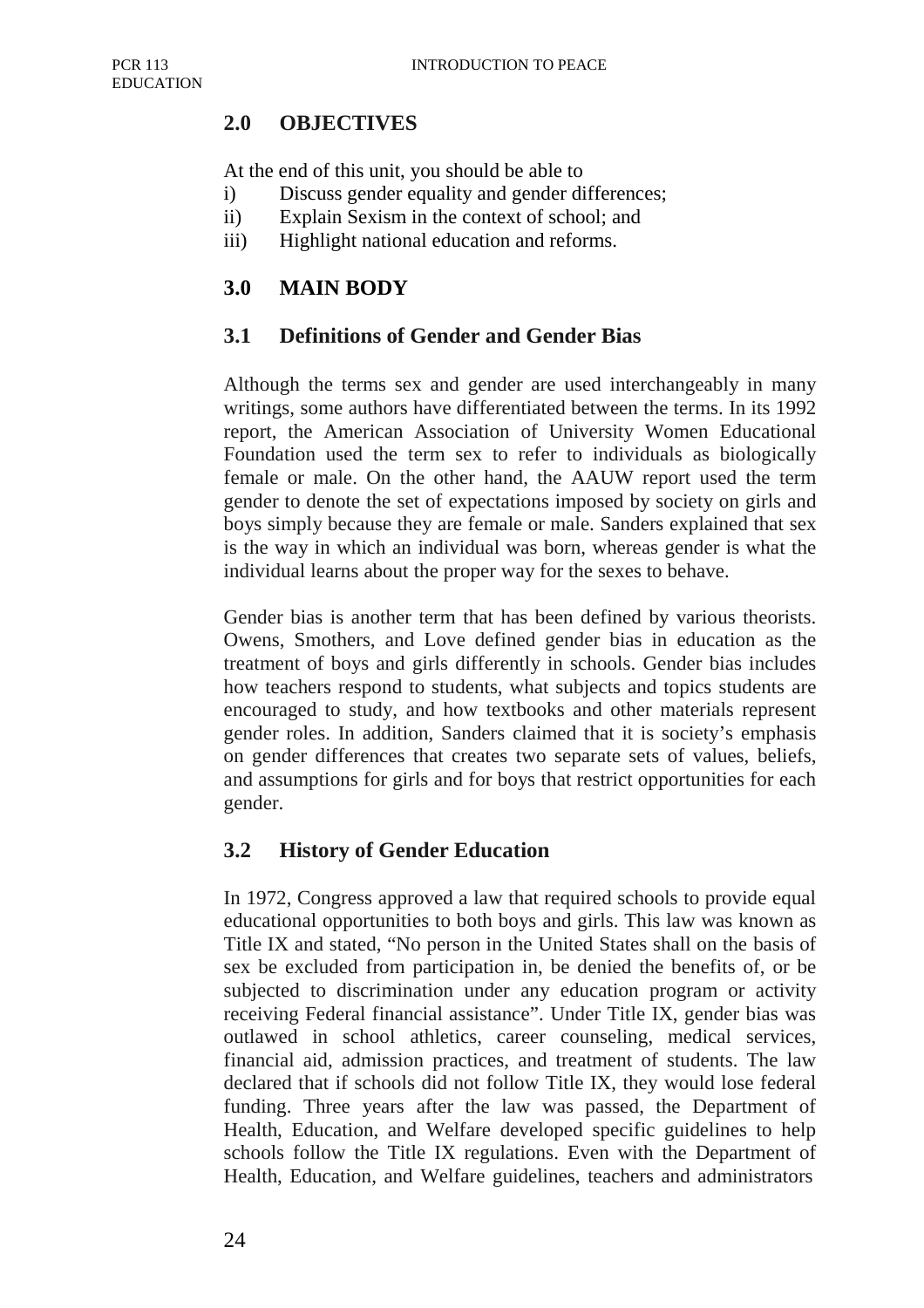continued to struggle with the Title IX law. Shapiro, Kramer, and Hunerberg cited several reasons for this problem. Most likely, teachers and administrators possess gender bias because they are products of the schools in which they now teach. Thereby, the gender stereotypes and attitudes that were present when they attended school are unconsciously established in their beliefs and teaching behaviors. Some researchers maintain that educators possess a lack of awareness and understanding of Title IX. Hence, many teachers and administrators have a "less than a complete grasp of what Title IX covers". The regulations brought upon the field of education by Title IX are long, complex, and detailed; the regulations range from pre-school level to college level, making comprehension of the law even more difficult. The AAUW report studied 25 rural school districts in 21 states, and found that 37 percent of school administrators saw no Title IX compliance issues in their schools. Yet, the AAUW found Title IX violations appeared to exist in these schools in several forms.

### **3.3 Nature Versus Nurture**

Throughout time, there has been a debate over whether the differences between males and females are learned or innate, Sprinthall, and Oja discussed two main schools of thought regarding gender differences and psychology: environmentalism and geneticism. Environmentalists explain gender differences as learned; they feel the differences are a direct result of the way our society and culture treats and differentiates between the genders. Sanders (2003) maintained these imbalances begin "with the pink and blue receiving blankets which are still used in hospitals today". On the other hand, geneticists insist that the gender differences are innate. They claim that the cultural argument has been generalized far beyond the physiological facts. Geneticists, such as neurologist Richard Restak, claim "there are indeed fundamental differences, both chemical and morphological, between the male and female brains".

Environmentalists such as Pollack (1998) believe that nurture and an individual's environment have a greater effect than nature on the formation of gender differences. Pollack's research focused on the myths surrounding boys and education. Since Pollack found that nurture played a large part in the composition of boys, the author argued that most of the myths surrounding boys are false. One myth suggested that the nature of a boy's physical composition would win out over his nurturing environment. Pollack disagreed with this concept by claiming, "My clinical experience and research—as well as work done by others —have shown that most boys, when lovingly nurtured themselves, will in turn nurture and show empathy for others". Moreover, Pollack renounced the claim that "boys should be boys" by fulfilling the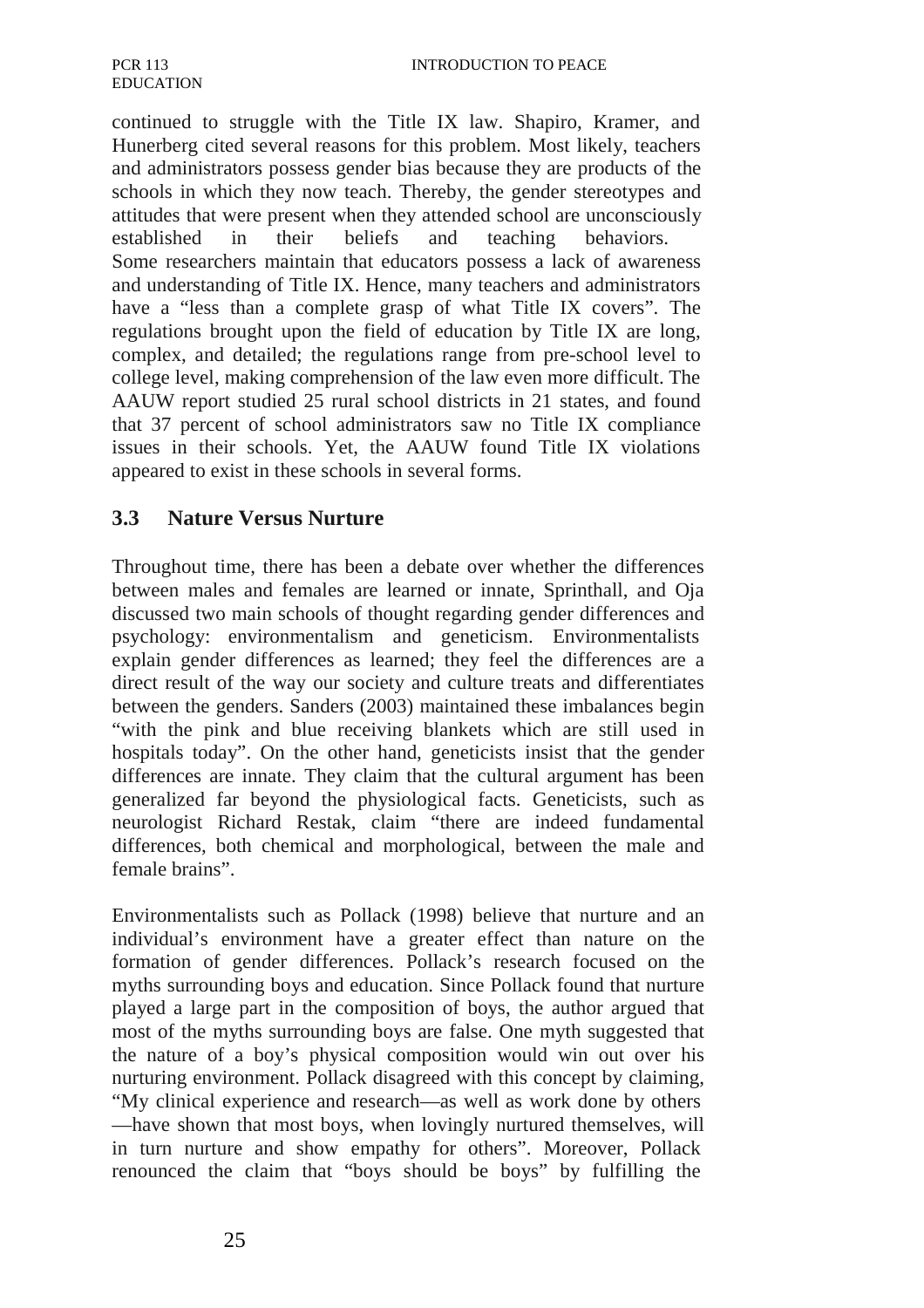stereotypical model of the dominant and assertive male. Pollack stressed that masculinity is diverse; in fact, there are many ways to be a boy. Finally, Pollack challenged the myth that there is something inherently dangerous and toxic about boys. In reality, the author found sufficient evidence that boys are highly empathetic. In contrast, geneticists believe that nature plays the pivotal role in gender differences. After studying boys and their physical compositions, Gurian concluded that biology, not society, has created a gap between the two genders. Gurian discussed the importance of testosterone and how the male brain works. Although Gurian explained that there is clear evidence of male and female brain differences, he emphasized that brain research does not mean biology is destiny. More accurately, biology is proclivity. When discussing the nature of what he called "boy culture", Gurian asked, "What can we do for it? It will form whether we like it or not because the male brain will create it".

In 2000, Gipps, McCallum, and Hargreaves expanded on Gurian's findings. The researchers studied the ways in which teachers viewed the learning differences between boys and girls. Although the majority of the teacher subjects claimed there was no apparent learning difference between males and females, the researchers found three teachers who stated clearly that the reason they believed boys learned differently than girls was due to biological factors. One of these teachers stated, "I suppose a lot of it has to do with stereotyping, but I also do believe that physiologically, intellectually…. they are actually different". However, Thorne found that there are as many differences within the same gender as there are between the two genders. Thorne observed various male and female children interactions in classrooms and on playgrounds. Although the research showed some differences between the genders, Thorne could not make any gender-specific deductions. In fact, the researcher found more variations within the same gender than between the two different ones. Thorne concluded, "Within-gender variation is greater than differences between boys and girls taken as groups".

### **3.4 Pre-Service Teachers and Awareness of Gender**

The education of pre-service teachers and their awareness of gender equity in the classroom is another significant area that should be considered. Sadker stated, "Teacher education and staff development programs do little to prepare teachers to see the subtle, unintentional, but damaging gender bias that still characterizes classrooms". Sanders claimed, "gender equity is in its infancy in teacher education" .In 1997, Campbell and Sanders studied a national sample of 353 college-level methods instructors in mathematics, science, and technology. The researchers found "while three-fourths of the respondents said they considered gender equity important, most taught it less than two hours a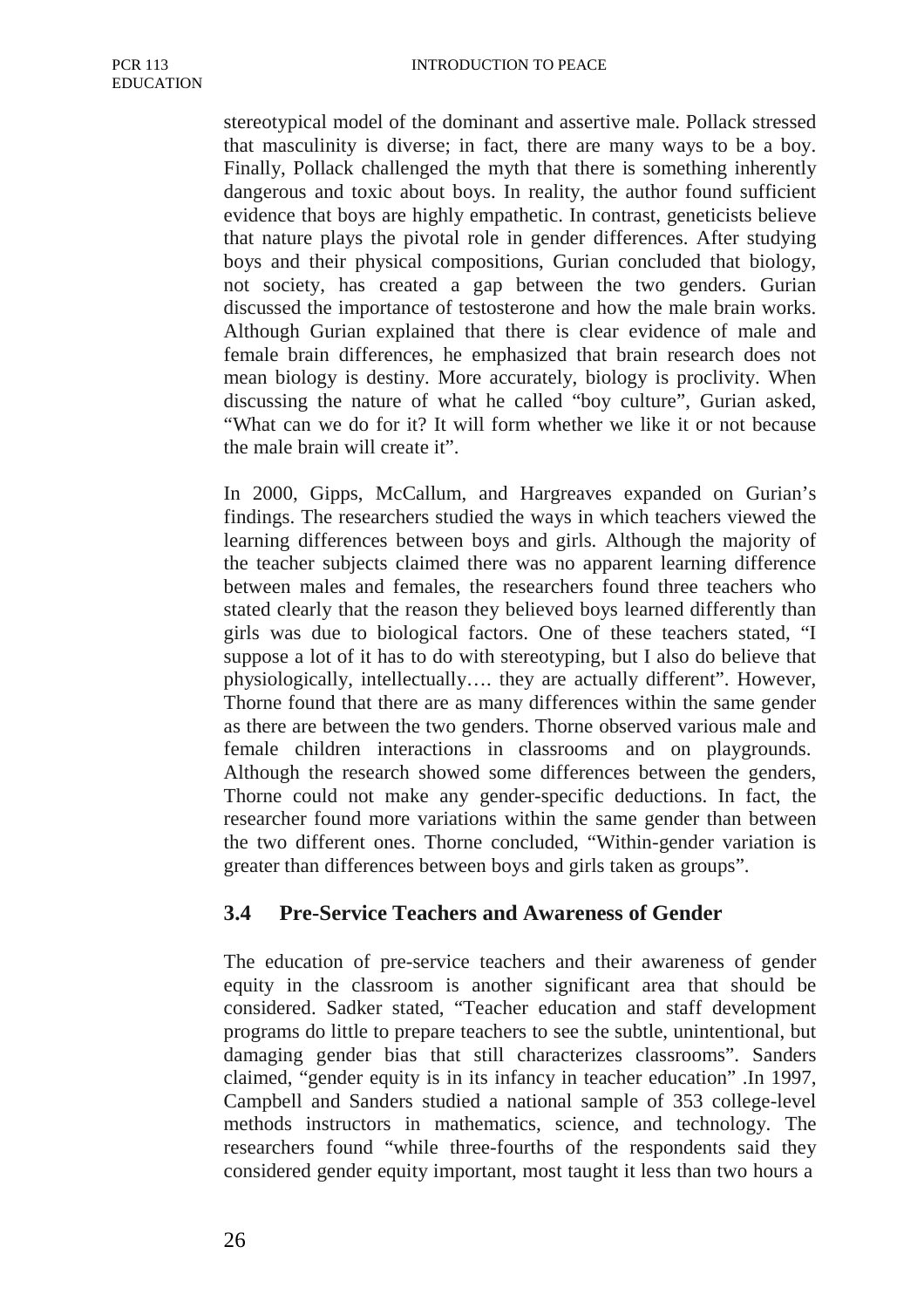semester". Zittleman and Sadker (as cited in Sanders) asserted that most of the gender equity education that pre-service teachers received happened in their teacher education courses. Sanders surmised, "if students don't learn about gender equity in teacher education, they probably won't learn about it at all".

There are efforts being made to incorporate more gender equity instruction into pre-service teacher education programs. Campbell and Sanders, contended that pre-service teacher education does not provide enough attention to gender equity issues. In order to improve this condition, "colleges, schools and departments of education must decide whether they believe that gender equity has a legitimate place in the curriculum of preservice teacher education". The researcher offered several suggestions that could ease this transition. First, Sanders argued that gender equity must become systemic. Additionally, it must be on the agenda of the teacher education profession as well as the college or university that is schooling the pre-service teachers. Finally, teacher educators need a concise program of instruction as well as materials to establish a reliable means of teaching gender equity. Sanders warned, "The silence on the topic must not continue". Gender and the Treatment of Students in Elementary School

There are two main schools of thought in examining how the genders are treated in elementary schools. Some theorists contend that boys and girls are treated unequally. These researchers attribute gender inequity and stereotypes for many of the problems that both girls and boys face in present-day schools. On the other hand, other authors such as Dykes (2000) claim that gender inequity is not to blame for the inadequacies found in schools. In order to explain the problems in today's schools, Dykes criticized the education system as a whole. Several studies have shown that girls and boys are treated differently in schools .In 1992, the AAUW Educational Foundation studied the common assumption that girls and boys are treated equally in our public schools. The foundation found that they are not treated equally. In fact, the study claimed that girls are short-changed in many aspects of the national educational system. Additionally, Gilligan (as cited in Dykes, 2000) claimed that America's girls are in crisis. The researcher argued that girls and boys developed differently, but that girls were not inferior to the boys.

Dykes (2000) believed the notion that girls are short-changed emerged from political propaganda disguised as science. Dykes claimed that the studies conducted by Gilligan and the 1992 AAUW report were not scientific. In fact, Dykes felt much of what the AAUW presented was a myth. I believe that, this is not a boys' crisis or a girls' crisis, but rather an education crisis. The author suggested that policymakers should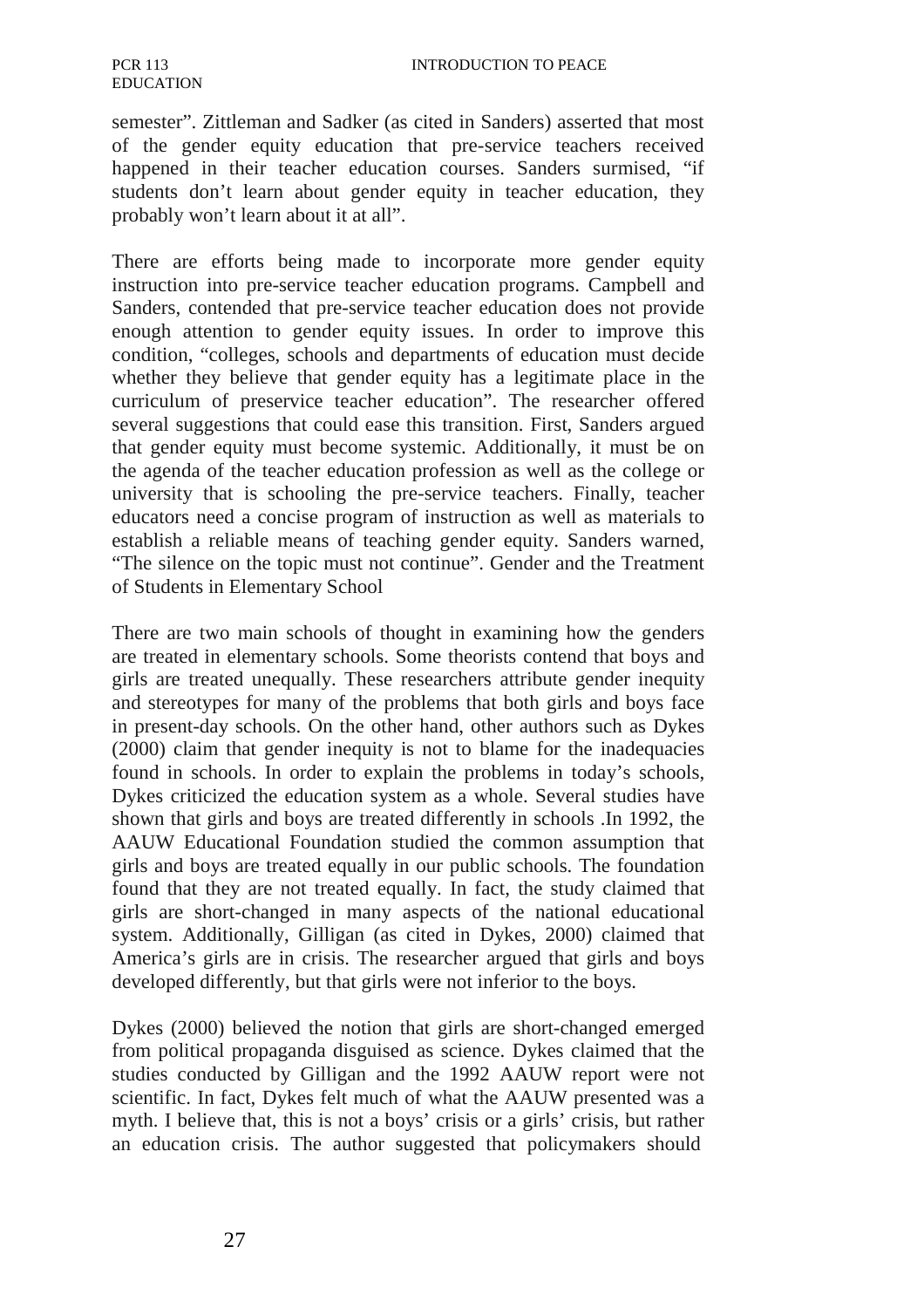redirect their attention from studying gender myths to focusing on true education reforms.

# **3.5 The Hidden Curriculum**

Although most schools have a standard written curriculum, some authors (e. g., Best, 1983; Owens, Smothers, & Love, 2003) suggest that there is also a hidden curriculum within these institutions. In the mid 1970's, Best studied an elementary school located in the Central Atlantic region of the United States of America. At the conclusion of the examination, Best claimed there was more than one curriculum in schools. The author defined the first curriculum as the academic one that presents mathematics, reading, and writing. The second curriculum was classified as a gender-role socialization curriculum, which teaches children the traditional role behavior for the sexes. Owens, Smothers, and Love stated that what teachers say and do not say, their body language, what they do, and who they call upon form a hidden curriculum that is more powerful than any textbook lesson they could present. Best (1983) argued that the power of the teacher as well as the school had much influence over the manner in which the gender-role socialization curriculum was carried out. Gipps, McCallum, and Hargreaves (2000) found that teachers believed girls and boys had learned to act differently because of cultural stereotyping. This presumption can lead teachers to expect certain behaviors from females and males. One of the teachers in the examination pronounced, "If we go on expecting boys to learn differently and expecting them to be more boisterous, then they live up to those expectations"

# **3.6 Boys in the Feminine Elementary School**

Researchers have found that some young boys have trouble adjusting to the elementary school atmosphere. Sadker and Sadker maintained that boys often have difficulty complying with the rules and regulations of the traditional elementary school. "Raised to be active, aggressive, and independent, boys enter schools that seem to want them to be quiet, passive, and conforming". Kindlon and Thompson suggested the reason behind this problem develops from a combination of biology and society. The researchers asserted boys mature at a slower pace than girls. Additionally, "boys are more active and slower to develop impulse control than girls". Although some boys will rise to the top of the class, Sadker and Sadker concluded that the aforementioned issues would cause some boys to land at the bottom.

Furthermore, elementary schools have been characterized as feminine places where girls are largely ignored and rewarded for passive behavior .In 1965, Patricia Sexton asserted, "It is that school is too much a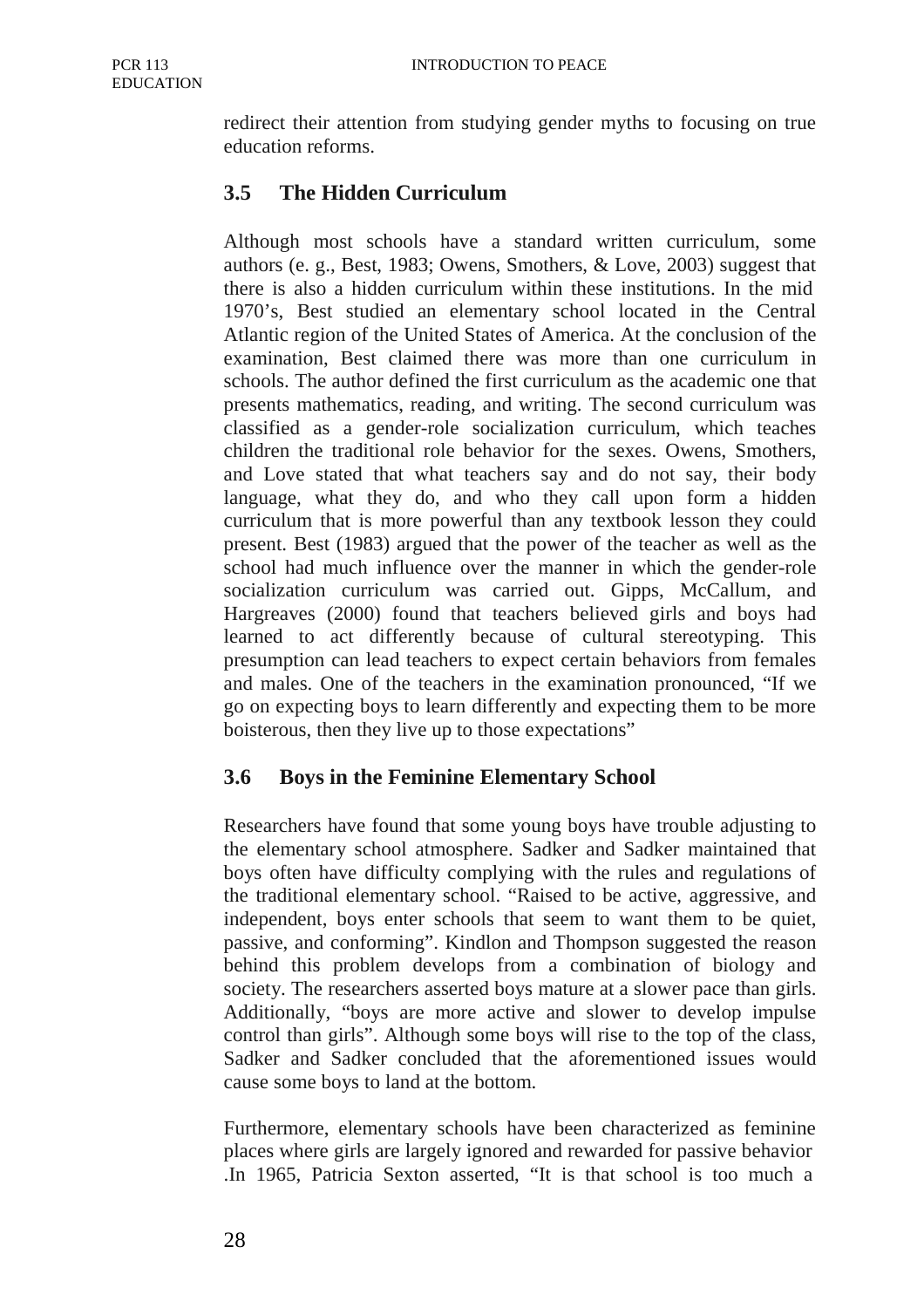woman's world, governed by women's rules and standards. The school code is that of propriety, obedience, decorum, cleanliness, physical, and, too often, mental passivity". Owens, Smothers, and Love claimed that girls are rewarded for conforming to classroom rules by essentially being ignored by their teachers. Likewise, Kindlon and Thompson claimed, "Grade school is largely a feminine environment, populated predominantly by women teachers and authority figures". Additionally, claimed that women who have spent years learning the lessons of silence in elementary classrooms have trouble regaining their voices later in life. Gender and Educational Technology Building on the concept that there are differences in the way the genders respond to educational experiences, several studies have examined the constructs of gender and educational technology (AAUW Educational Foundation, 2000; Dooling, 1999; Rice, 1999). Technology use in schools across the country has increased dramatically over the past several decades. Due to national mandates, computer technology has been improved and made available for most students. Many classrooms are now equipped with computers and Internet access as well as television monitors and additional technologies. These technological improvements have provided many students with opportunities to use and discover computer technology. The AAUW Educational Foundation affirmed, "The question is no longer whether computers will be in the classrooms, but how computers can be used to enhance teaching and learning". Furthermore, the use of computer technology should provide equivalent learning experiences for both genders (AAUW Educational Foundation, 2000). The AAUW Educational Foundation's commission reviewed existing research, talked with researchers, and listened to girls' and teachers' observations about computing. Based on their findings, the commission made several suggestions and recommendations to improve the quality of the computer culture for all learners.

Some theorists (e. g., Honey, Moeller, Brunner, Bennett, Clements, & Hawkins, 1991; Brunner & Bennett, 1998) believe there are cultural and sociological reasons behind gender differences and technology. In essence, technology, gender, and society are interrelated and cannot be separated. Christie (1996) claimed, "Technology does not exist in a vacuum; it exists only in social contexts, and as such, exists in a gendered world". Furthermore, Christie claimed that the vast majority of people assume that there is a gender gap in computer usage, computer competencies, computer attitudes, and computer profession choices.

Christie (1996) considered the connection between gender and technology to be constructed within a culture and not inherently genetic. The researcher studied three groups of elementary school children to see how the children used and viewed technology, and how gender intersected with these experiences. After the researcher introduced the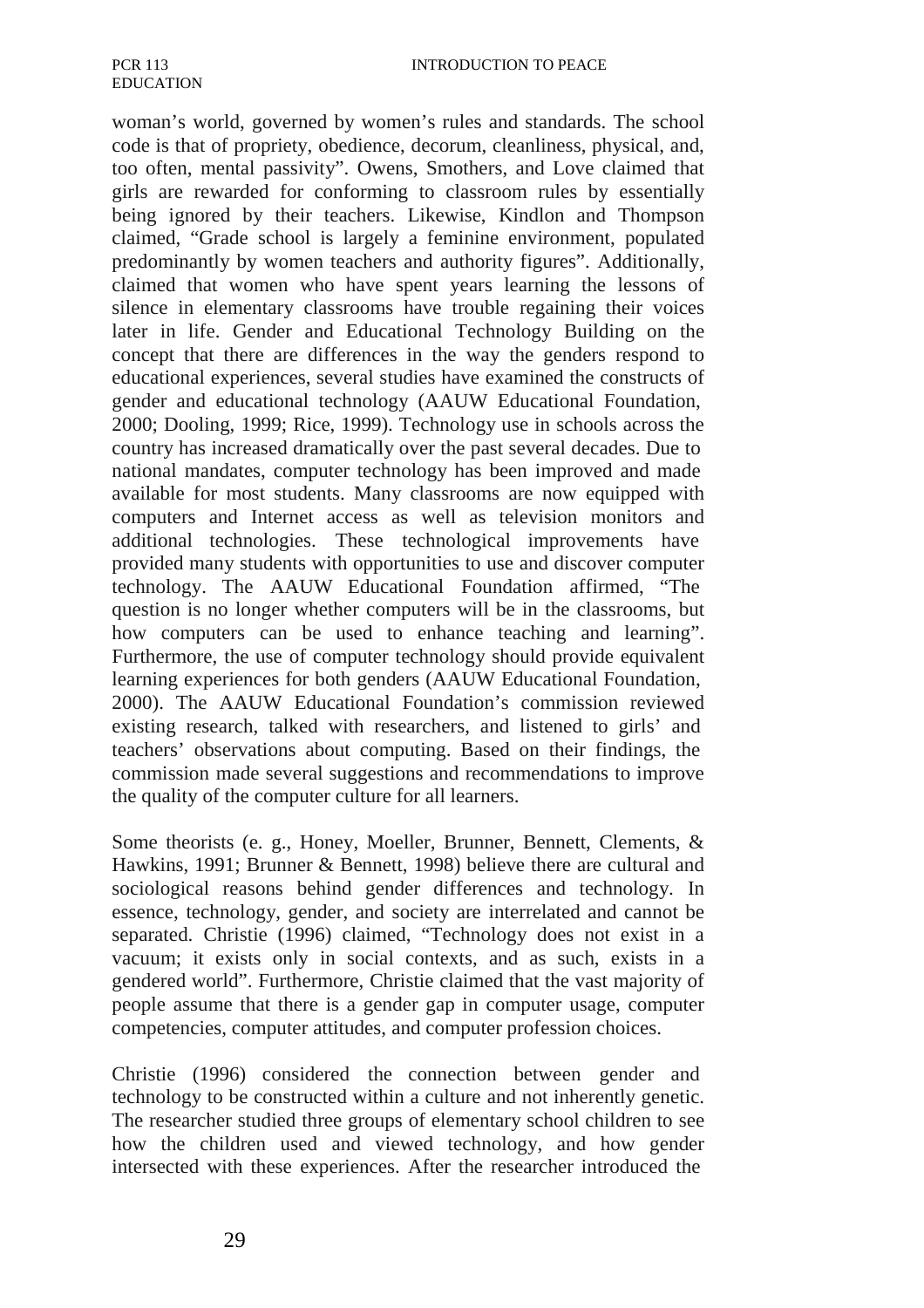subjects to both e-mail and tools for browsing the Internet, the children were responsible for how they spent their time each day using the technology. Christie used interpretive methods called "snapshots" to examine the subjects. They were asked to participate in e-mail interaction, daily journal writing, navigation logs, and newsletter creations. The researcher generated several assertions about the children, gender, and technology. Girls defined computers as tools that foster collaboration, connection, and communication, whereas boys defined computers as fun technologies for finding information and playing games. Girls were centered around people while boys were focused around events and things.

### **3.7 Perception of Gender and Technology**

Likewise, Honey, Moeller, Brunner, Bennett, Clements, and Hawkins (1991) found that females and males perceive technology in distinct manners. The researchers studied the activity of design as a possible way to support alternative pathways for girls in to the world of technology. The study examined 24 adult technology experts, 41 girl adolescents, and 39 boy adolescents. Honey, Moeller, Brunner, Bennett, Clements, and Hawkins found that "women commonly saw technological instruments as people connectors, communication, and collaboration devices … The men, in contrast, tended to envision technology as extensions of their power over the physical universe". Correspondingly, Brunner and Bennett (1998) asserted that the feminine attitude towards technology focuses on its social function, while the masculine view concentrates on the machine itself. Honey, Moeller, Brunner, Bennett, Clements, and Hawkins concluded that girls view technology as embedded in human interaction whereas boys view technology as extensions of their power.

Even though research shows that females and males differ in the ways they view technology, some scholars (e.g. AAUW Educational Foundation, 2000; Starr, 2000) question the assumption that females are less likely than males to be interested in technology. In the mid-1980's, there was a movement that began doubting the notion that females were less likely to be drawn to computer careers than males (Christie, 1996). Even though statistics show that there are fewer females in computer laboratories and computer-related professions, Turkle asserted that girls are not fearful of technology; they are simply uninspired and alienated by the way the K-12 education system presents computing to them. The AAUW Educational Foundation interprets the females' behavior not as a phobia, but rather as a choice. The AAUW Educational Foundation (2000) argued it is the computer culture that creates girls' disillusionment with technology. The computer culture refers to "the social, psychological, educational, and philosophical meanings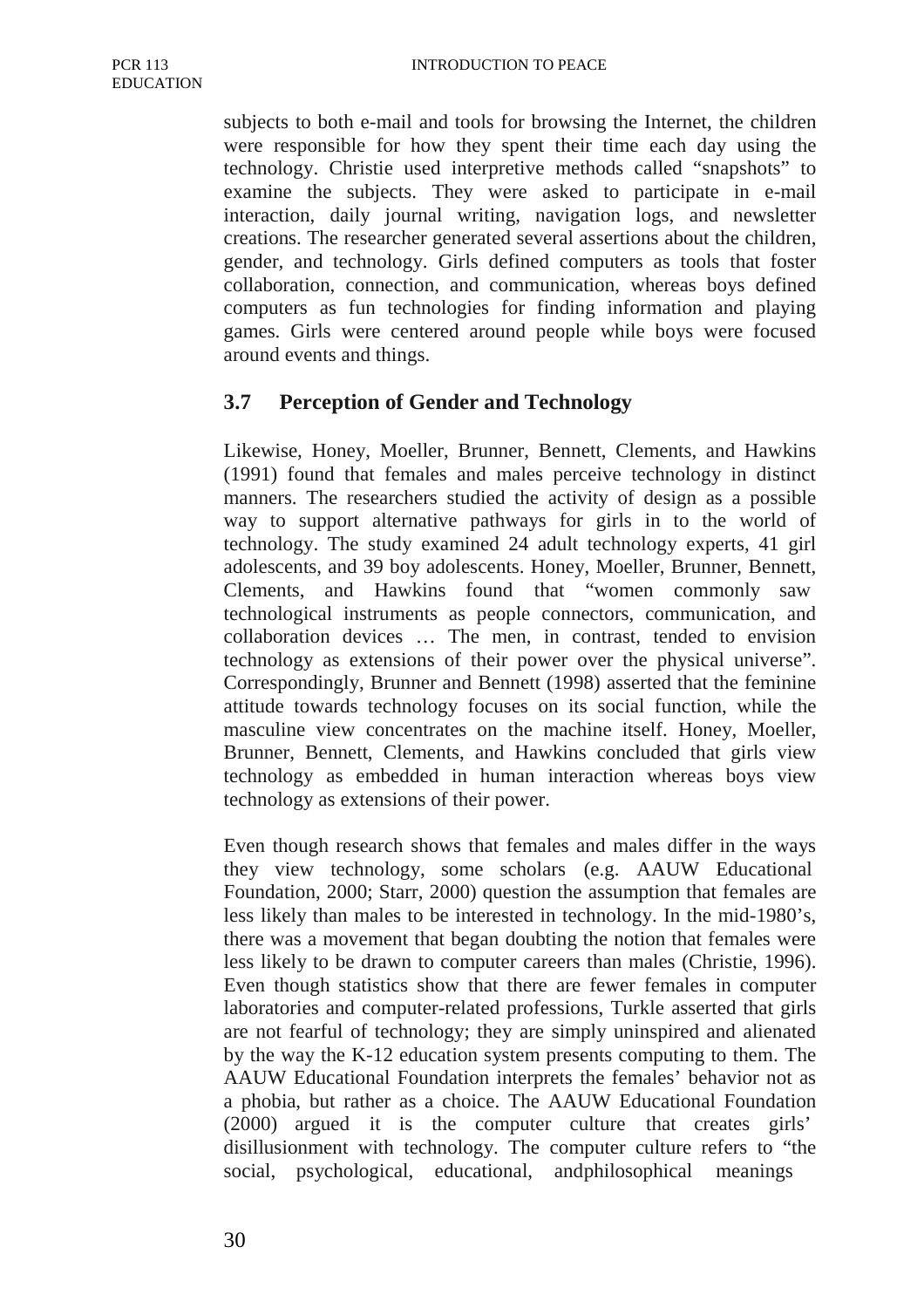associated with information technology" (AAUW Educational Foundation,). McGrath (2004) explained, "The AAUW Report found, not surprisingly, that girls do not like the computer game culture or the narrow and technical focus of computer science". Moreover, girls were more likely to take computer applications courses and generally disapproved of what they viewed as the machine focus that boys possessed.

The AAUW Educational Foundation (2000) contended that women and men have equal capacity in the area of computing, but the women are less interested in getting involved. Females' limited involvement with computers has more to do with their disenchantment with technology rather than their phobias or intellectual deficiencies. Brunner and Bennett (1998) agreed with the AAUW report by explaining that girls are more ambivalent about technology than boys. Furthermore, the AAUW Educational Foundation claimed the girls in their studies expressed "a 'we can, but don't want to' philosophy" Research (e.g., Honey, Moeller, Brunner, Bennett, Clements, & Hawkins, 1991; Dooling, 1999) has shown that there are gender differences in certain computer technology attitudes and beliefs in elementary students. Dooling examined the beliefs that children in grades 4, 5, 6, and 7 hold regarding computer technology and the factors that influence those attitudes. The researcher studied 1427 students, 176 teachers, and 9 administrators in three elementary schools and three middle schools. Dooling found statistically significant gender differences, in favour of males, in self-efficacy and outcome expectancy beliefs regarding computer technology as early as fourth grade.

### **3.8 Social Interactions and Gender Bias**

Dooling (1999) found that both males and females learn a great deal about computer technology through social interactions with experienced adults and peers as well as through school experiences with technology. Moreover, gender stereotypes are often reinforced by parental examples using technology (AAUW Educational Foundation, 2000). Dooling noted that fathers played a large role in the social interactions of these subjects and technology. The AAUW Educational Foundation acknowledged, "girls report that their fathers are more comfortable with computer technology than their mothers". Gender and Technology Behaviors Another factor in gender differences and technology use is related to the children's behaviors in the classroom and at home (e. g., AAUW Educational Foundation, 2000; Christie, 1997). Siann, MacLeod, Glissov, and Durndell (as cited in Christie) claimed these behaviors begin in elementary schools where many boys tend to dominate computer use by crowding girls out. Boys are often more likely to be chosen than girls to assist the teachers with technology in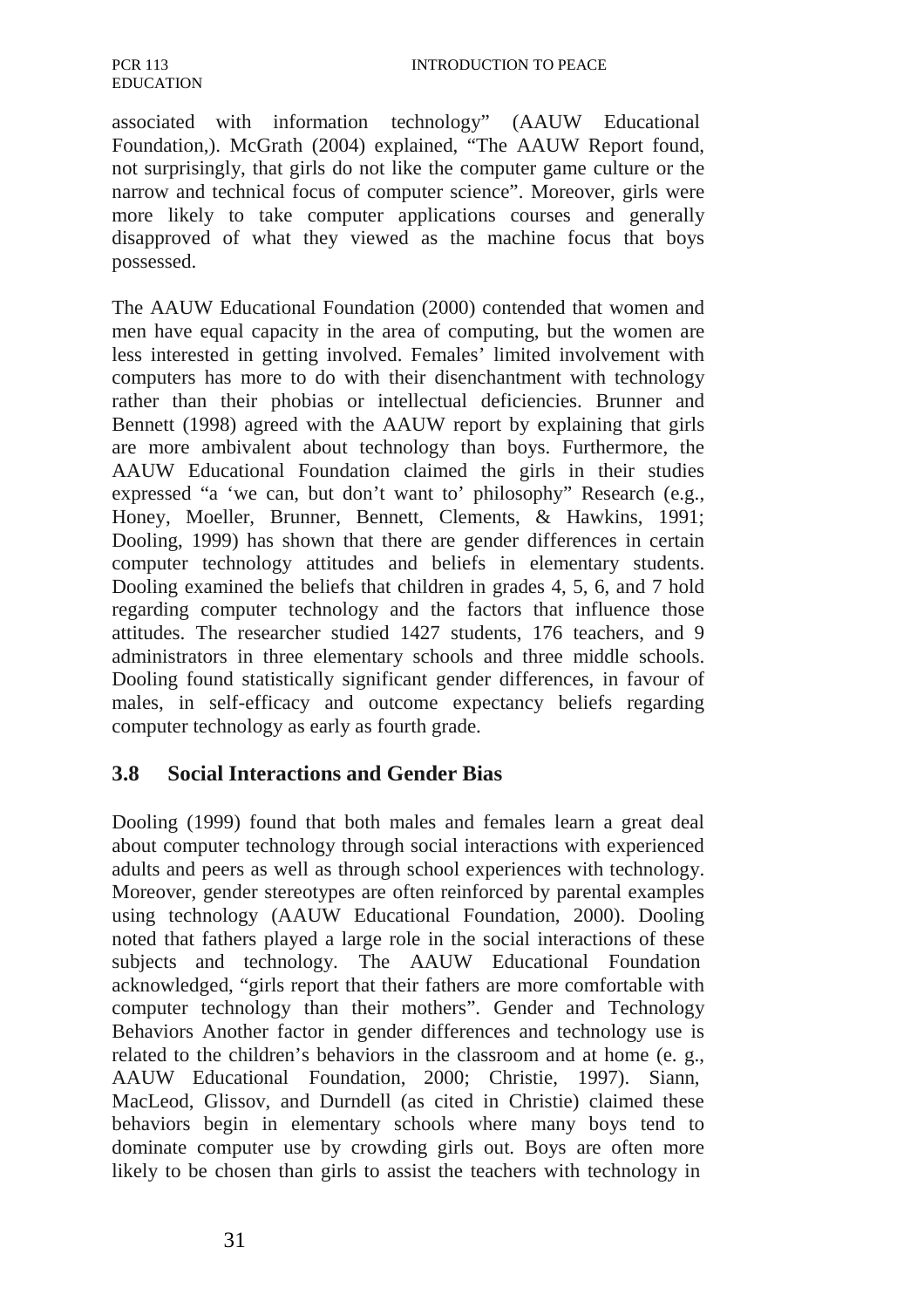the classroom (Sanders, as cited in Christie). Conversely, "girls who behave aggressively in computer-rich settings risk becoming unpopular with boys and girls alike" (AAUW Educational Foundation). Therefore, girls find acting passive is the safest and most rational manner in which to act. Parents' actions and reactions to the different genders can additionally affect the way students view technology (e. g., AAUW Educational Foundation, 2000; Christie, 1997) The AAUW Educational Foundation maintained that "parents of boys are more likely to buy computers for them, place them in the boys' rooms, or enroll them in computer camps than parents of girls". Hess and Miura (as cited in Christie) concurred that boys were more likely than girls to participate in summer computer camps. Furthermore, these external technology experiences may be the reasons why boys come to school with more technological knowledge and thereby dominate the technological domain.

The AAUW Educational Foundation (2000) made several suggestions to neutralize the gender bias related to technology. It suggested introducing technology at an early age to discourage stereotypes. Additionally, families should attempt to place the household computer in a genderneutral area. The AAUW suggested placing the computer in an accessible place, but not in a male child's room or the father's office. The availability of the computer should encourage family-centered activities, rather than viewing the computer as an individual, solitary pursuit.

# **3.9 Software Gender Bias and Selection**

Researchers have also studied the relationships between gender and the selection of software (e. g., AAUW Educational Foundation, 2000; Ferguson-Pabst, Persichitte, Lohr, & Pearman, 2003). The AAUW Educational Foundation contended that most computer games are designed for men by men, have subject matter of interest to boys, and are marketed towards males. Furthermore, many of the characters in today's educational software are males. The AAUW Educational Foundation stated, "A review of popular mathematics programs intended for grades kindergarten through six showed that only 12 percent of the gender-identifiable characters were female, and that these characters played passive traditional roles". The AAUW Educational Foundation suggested focusing on girls as software designers by encouraging them to imagine themselves early in life as producers of software and games, rather than just consumers or users of the software.

On the other hand, Ferguson-Pabst, Persichitte, Lohr, and Pearman (2003) claimed that gender does not affect the software selection process of elementary students. The researchers studied software selection by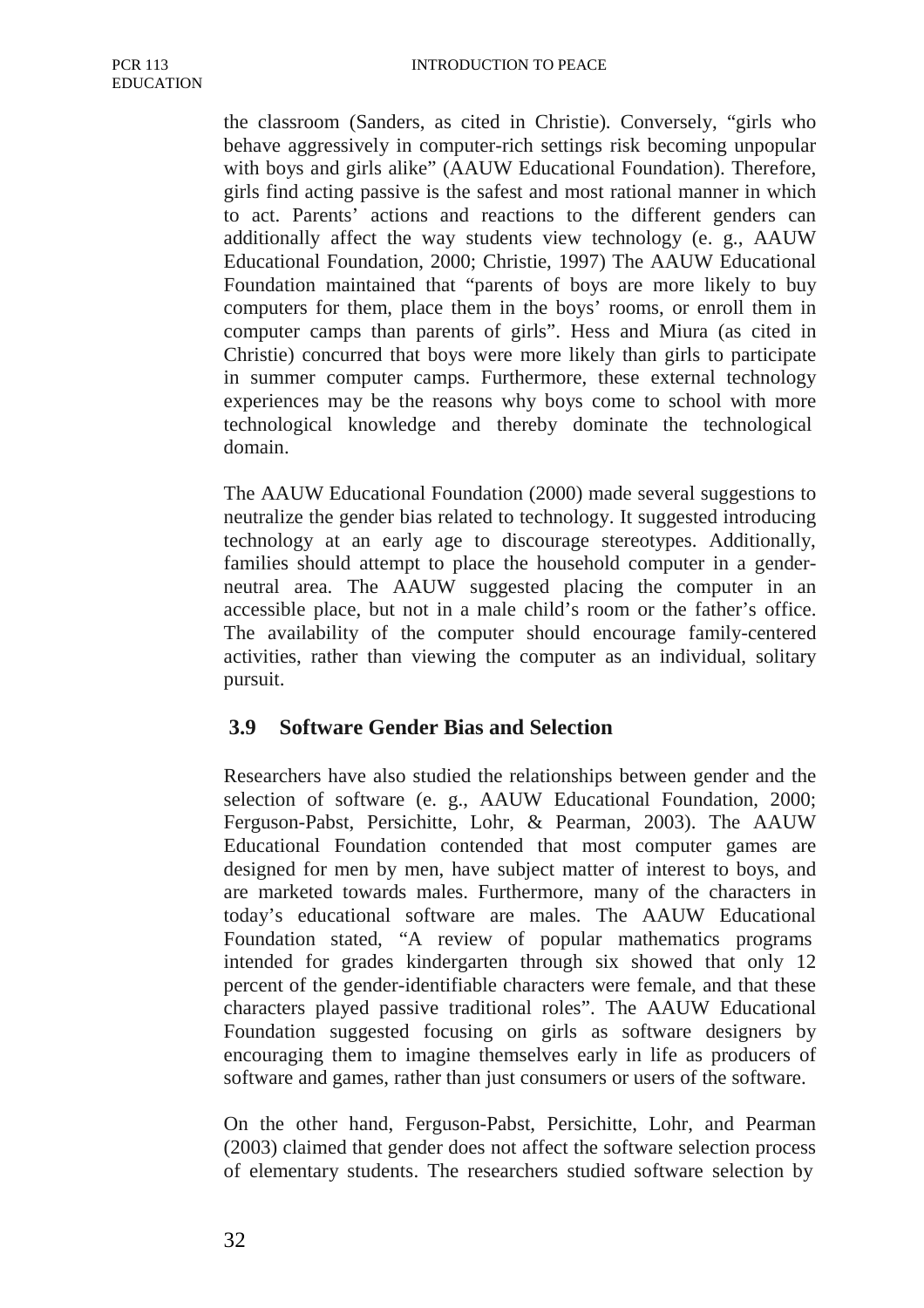gender, grade level, and teacher variables. The researchers examined 202 third, fourth, and fifth grade students in a single elementary school in Colorado. Individual students were presented with four pieces of mathematical software, and allowed to choose their preference. Ferguson-Pabst, Persichitte, Lohr, and Pearman found "few significant differences for gender and grade level selection of software". Additionally, the study revealed that the individual teacher often plays a significant role in student'ssoftware choices. Ferguson-Pabst, Persichitte, Lohr, and Pearman suggested conducting further research in the area of teacher attitudes and methods relating to computers, software, and technology.

# **3.10 Gender and Teacher Training**

Teachers may require more in-service training in order to manage many of these gender issues (Sanders, 2002a, 2002b). In a study conducted in 1993, a team of 22 teachers, administrators, science educators, and faculty members met to discuss the role of technology in the River Grove Elementary School in Lake Oswego, Oregon (Rice, 1995). The study identified many problems such as the lack of teacher confidence in women teachers teaching math, science, and technology. Additionally, Rice recommended several strategies to address gender inequities in the classroom. Four of the teachers who were recently provided with new technology in their classrooms were interviewed. The interviewed teachers revealed a strong desire for inservice resources and resource personnel to support their use of technology in their classrooms. Additionally, the teachers agreed that it would be important to include gender equity issues in the content of the in-service training sessions.

Research has also been conducted regarding teacher education in gender equity and technology (Sanders, 2002a). As was previously discussed, institutions of education must decide whether gender equity has a valid position in the instruction of preservice teacher education programs. Once these institutions acknowledge the need for gender equity education in the preparation of future teachers, there are several points they should follow. Sanders suggested viewing gender equity as universal and not isolated. Also, teachers and teacher educators "need a concise program of instruction and materials to jumpstart their new expertise, and a way must be found to give it to them". Finally, the gender equity issue needs to be on the agenda of more teacher education programs.

### **3.11 Suggestions for Improvement**

In order to improve the gender inequity, specifically in technology education, researchers (AAUW Educational Foundation, 2000) have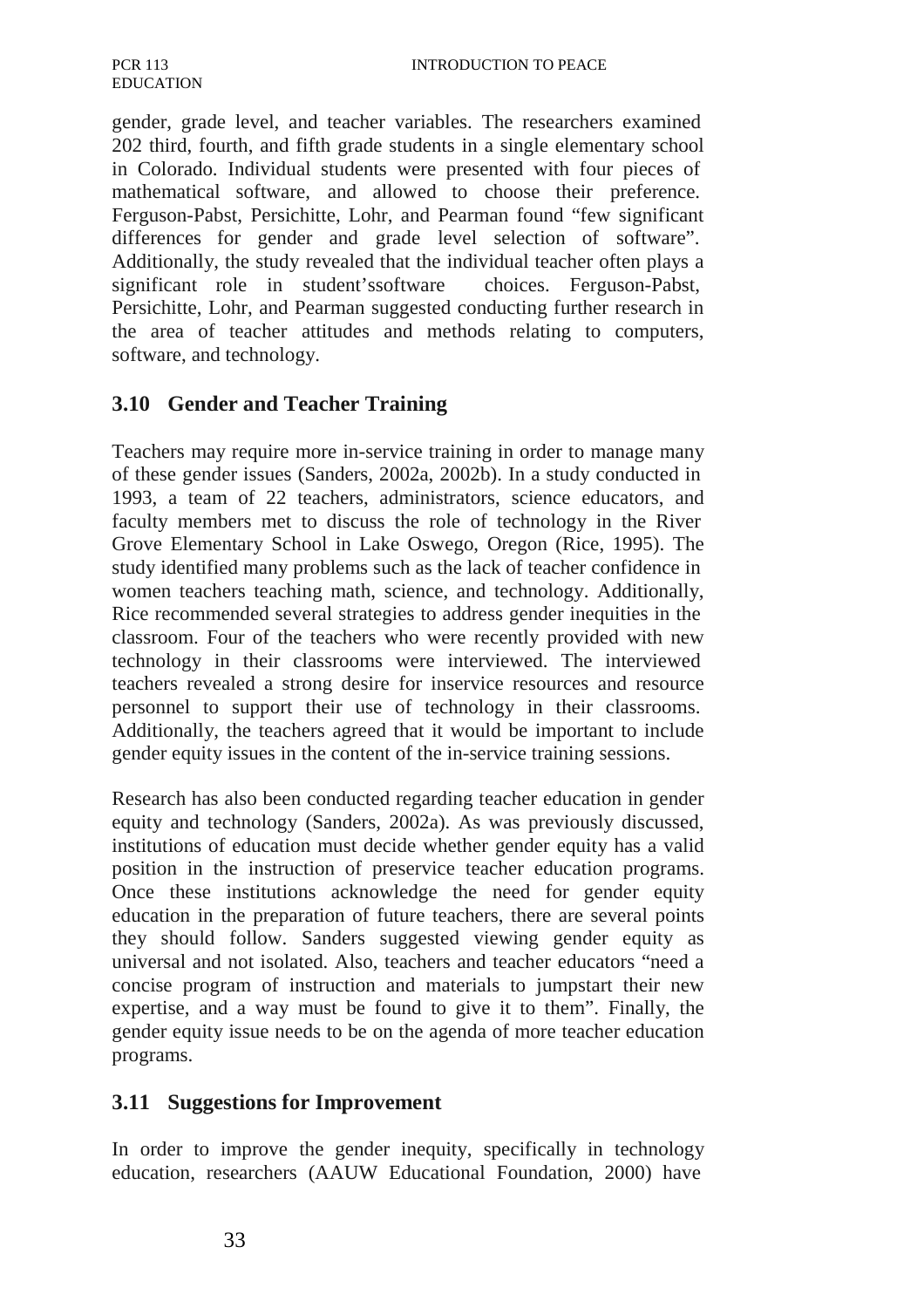also made suggestions. The AAUW Educational Foundation is currently involved in a research agenda that includes a focus on girls' and young women's educational preparation for the technological, informationdriven economy. The AAUW Educational Foundation defined what it would mean to achieve gender equity in the computer culture. It developed two main schools of thought. Some researchers suggested getting "more girls into the 'pipeline' to computer-related careers and to participate in these disciplines and pursuits" (AAUW Educational Foundation,). The other school of thought proposed that the computer culture itself be transformed through the integration of girls and women's insights. The AAUW Educational Foundation considered these two views as complimentary of one another.

# **4.0 CONCLUSION**

In light of the discussion above, it is safe to assume that there are various correlations between the constructs of gender, elementary students, and technology. Although there are certainly conflicting and differing views surrounding the issues of gender and technology, this preliminary review should serve several purposes. First, the findings of this review may prove helpful to educators, administrators and researchers interested in examining technology integration in elementary schools.

### **5.0 SUMMARY**

In this unit on gender and peace education, several informational studies, past findings, and pieces of literature were examined. Furthermore, it was determined that there is no simple answer to how the constructs are related. In fact, there are many interpretations and analyses surrounding the issues. Moreover, the review of the literature provided several ideas and recommendations for future studies related to gender education. Maybe one day the boys and girls in the classroom that Sadker and Sadker (1994) described will be "sitting in the same classroom, reading the same textbook, listening to the same teacher", and receiving similar education.

### **6.0 TUTOR MARKED ASSIGNMENT (TMA)**

What is Gender education all about? Explain the various theories.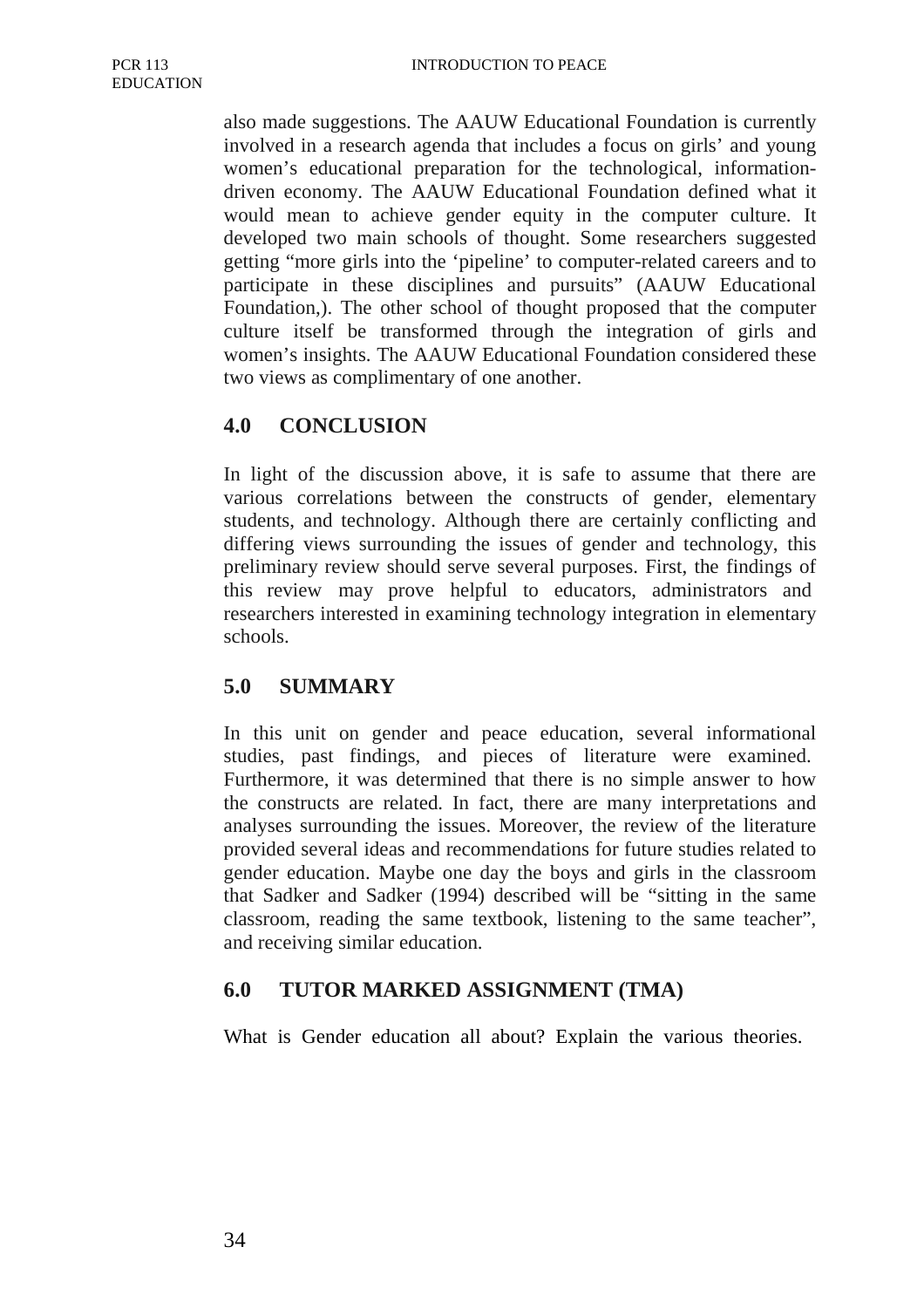### **7.0 REFERENCES/FURTHER READINGS**

- American Association of University Women Educational Foundation. (1992). How schools shortchange girls: A study of major findings on girls and education. Washington, D. C.: Author and National Education Association.
- American Association of University Women Educational Foundation. (2000). Tech-savvy: Educating girls in the new computer age. Washington, D. C.: Author. Retrieved March 13, 2004, from http://www.aauw.org/member\_center/publications/TechSavvy/Te chSavvy.pdf
- Best, R. (1983). We've all got scars: What boys and girls learn in elementary school. Bloomington, IN: Indiana University Press. Brunner, C., & Bennett, D. (1998). Technology perceptions by gender. The Education Digest, 63(1), 56-58.
- Campbell, P. B., & Sanders, J. S. (1997). Uninformed but interested: Findings of the national survey on gender equity in preservice education. Journal of Teacher Education, 48(1), 69-75.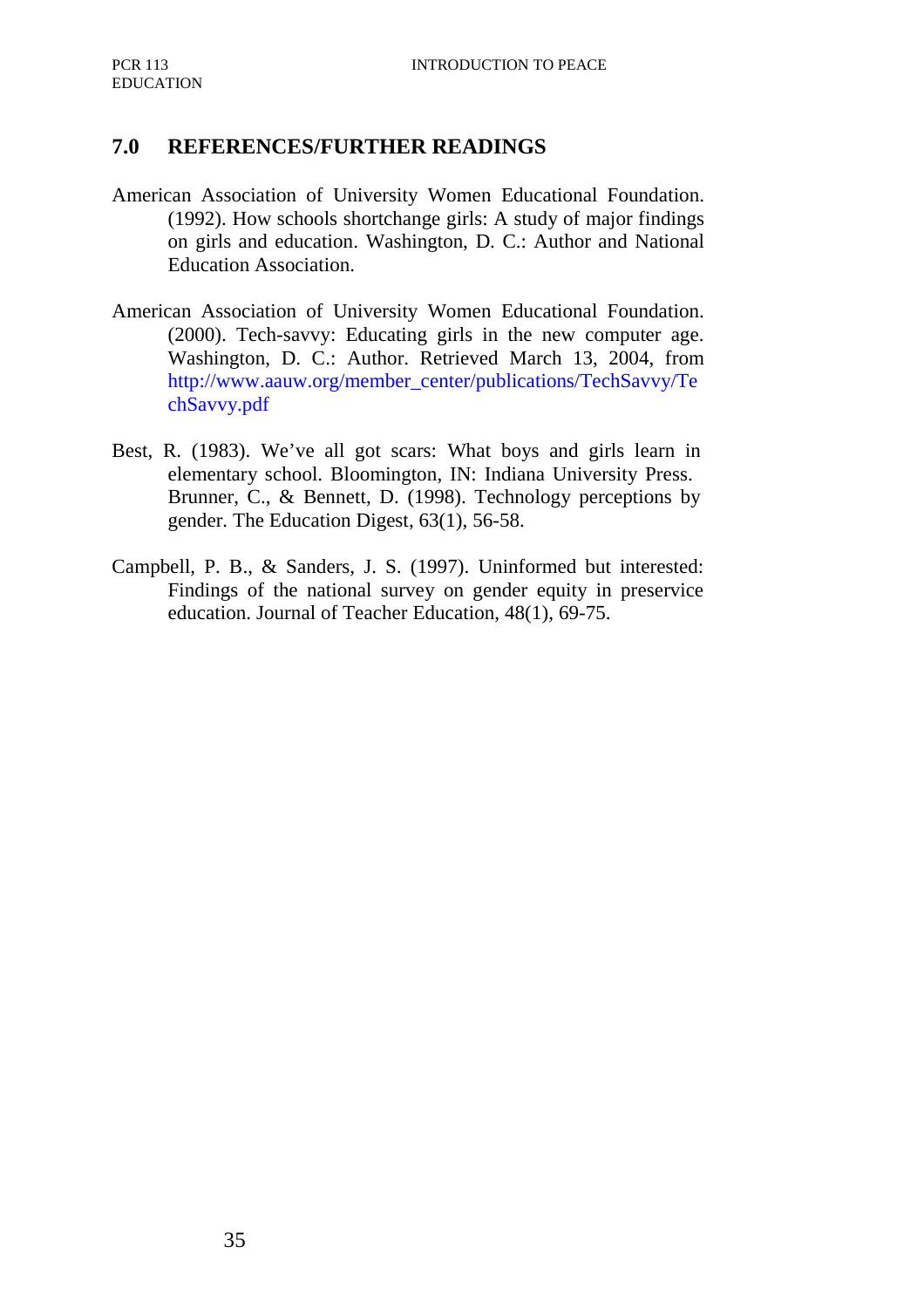# **UNIT 2 ANTI-PREJUDICE EDUCATION**

### **CONTENTS**

- 1.0 Introduction
- 2.0 Objectives
- 3.0 Main Body
	- 3.1 What is wrong with Racism and Prejudice?
	- 3.2 When Do Children Become Aware Of Ethnic Differences?
	- 3.3 How Do Parents Promote Racism And Prejudice?
	- 3.4 Is Racial And Ethnic History Important?
	- 3.5 How Can Children Combat Racism And Prejudice?
	- 3.6 Examples Of Racism And Prejudice
- 4.0 Conclusion
- 5.0 Summary
- 6.0 Tutor Marked Assignment
- 7.0 References/Further Readings

# **1.0 INTRODUCTION**

Both racism and prejudice refer to an unfavorable attitude, feeling or behavior based on myths and stereotypes. Prejudice, however, is a broader terms than racism. People can be prejudiced against other people because of gender, age, religion or other such factor. For instance, heterosexuals are sometimes prejudiced against homosexuals because of differing sexual attitudes and behaviors.

# **2.0 OBJECTIVES**

At the end of this unit, it is expected that you should be able to

- i) Explain the concept of anti-prejudice education;
- ii) Identify its similarities with racism;
- iii) Highlight the signs of prejudice; and
- iv) Discuss the roles of parents and the society.

# **3.0 MAIN BODY**

# **3.1 What is wrong with Racism and Prejudice?**

Racism and prejudice impede human potential. Young victims of racism and prejudice are more likely to have low self-esteem, poor selfconcept, and limited aspirations and, accordingly, are less likely to be successful in school, work or play. Conversely, in our increasingly racially and ethnically diverse society, children with racist attitudes may find themselves at a social, educational and political disadvantage. In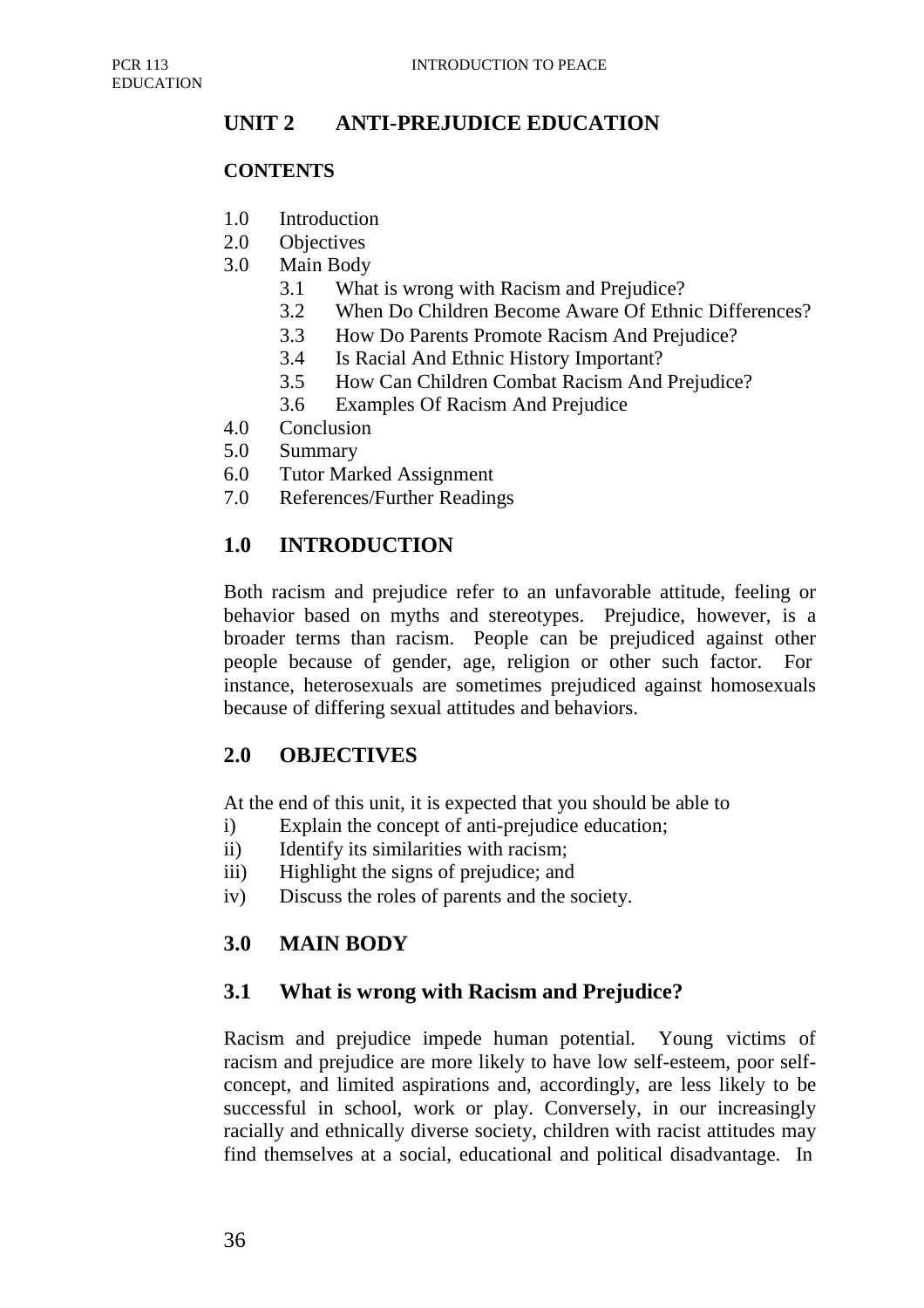essence, racism and prejudice threaten the development of both the victim and the perpetrator.

Racism and prejudice are expressed in many ways, some directly and others indirectly. The following are just a few examples of racist expressions and prejudiced actions: 1) not wanting to attend a school where the majority of students belong to another racial or ethnic group; 2) excluding or inciting hostility against members of other racial or ethnic groups; 3) making general statements about a racial or ethnic group based on an experience with one member of that group; and 4) referring to another child by a negative racial slur like "Nigger," "Wop," "Kike" or "Spic."

### **3.2 When do Children Become aware of Ethnic Differences?**

Basic social attitudes develop in early childhood. In fact, children can differentiate between people at a very early age. Once children can differentiate between people, they can be taught (intentionally or unintentionally) to respond positively or negatively based on those differences. For example, research shows that children as young as two can identify people by whether they are black or white. Research also shows that white children as young as four generally hold negative attitudes toward other racial groups, and that black children as young as three harbor negative views about white people.

Children who are victims of racism and prejudice may react in any one of the following ways: 1) accept the stereotype and develop a sense of inferiority, 2) act-out the stereotype, 3) reject his or her ethnic inferiority or 4) develop hatred or resentment toward the perpetrator.

Prejudice and racism give perpetrating children a false sense of security and superiority. Their inflated sense of self-esteem may eliminate any guilt that would be normally associated with the negative attitudes, feelings and behaviors. An otherwise normal child who is racially prejudiced can be a real threat to another child whom he or she perceives as racially inferior.

# **3.3 How Do Parents Promote Racism And Prejudice?**

Children tend to follow their parents' instructions. Studies show that in some cases parents directly instruct their children concerning racist and prejudiced attitudes. For example, one study showed that almost 50% of white families in the sample told their children not to play with African-American youngsters. Furthermore, racial prejudice can be communicated indirectly or directly, intentionally or unintentionally, by doing such things as associating black with "bad" or white with "good."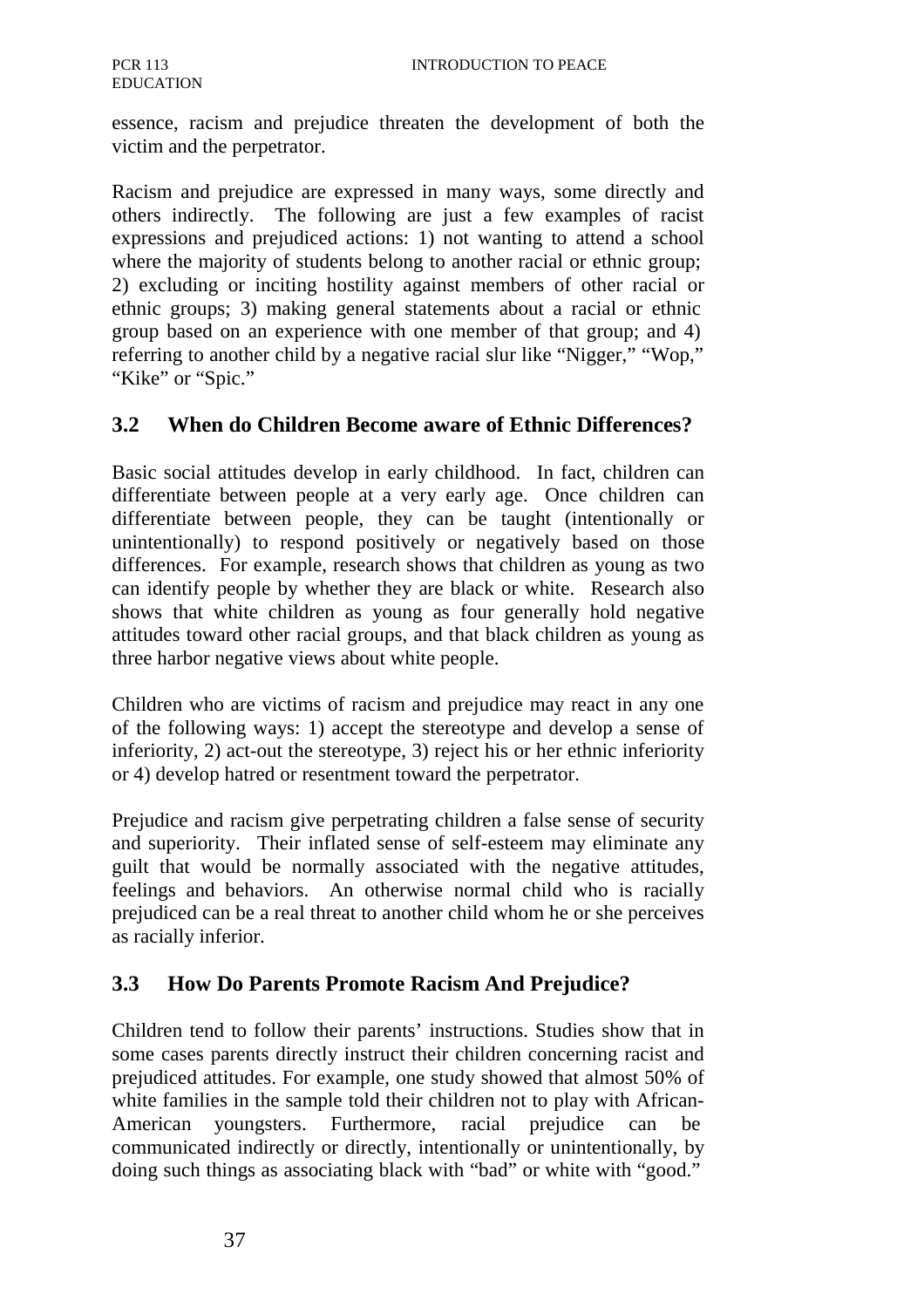Studies show that such associations strengthen negative attitudes toward African-Americans.

Again, some other studies also indicate a strong relationship between adolescents' racial attitudes and the attitudes of their friends. This finding is important because as children grow older, the influence of their friends grows in strength and significance. For example, a group of teenagers who pressure another child not to associate with an Asian-American student because he is "yellow," "slant-eyed" or "too smart" is promoting racial prejudice.

Television plays a major role in forming the racial attitudes of children. Programs that uphold stereotypes (such as Hispanics portrayed as servants, prostitutes, drug dealers or gang members) promote prejudiced attitudes and behaviors. On the other hand, programs that go against stereotypes (such as African-Americans portraying doctors, lawyers or teachers) can help counter them.

Books that ignore people of colour or non-Western cultures suggest their lack of worth. Such books also deprive non-white children of role models. For example, books that do not include examples of African-Americans, Asian Americans or Hispanics in socially desirable roles suggest that these ethnic groups are not valued in society.

# **3.4 Is Racial And Ethnic History Important?**

All racial and ethnic groups have rich histories. Research shows that knowing the struggles, triumphs and accomplishments of their ethnic group can have a positive impact on children in all areas of life. History can give children a frame of reference and role models to emulate. History can inspire dreams, stimulate pride in oneself and one's heritage and provide the foundation for excelling.

Racism and prejudice damage how children feel about themselves and other members of their group, including family members. Children who accept that they are inferior have poor self-esteem, a personal characteristic extremely important for succeeding in school and in life in general.

Unfortunately, nearly all American children are at least a little prejudiced. This is true because most children are exposed to prejudiced thinking and behaviors from parents, peers, the media and other sources. Until the individuals and institutions responsible for educating our children provide the public with correct information and positive images regarding racial and ethnic groups, children will continue to be exposed to and susceptible to racism and prejudice.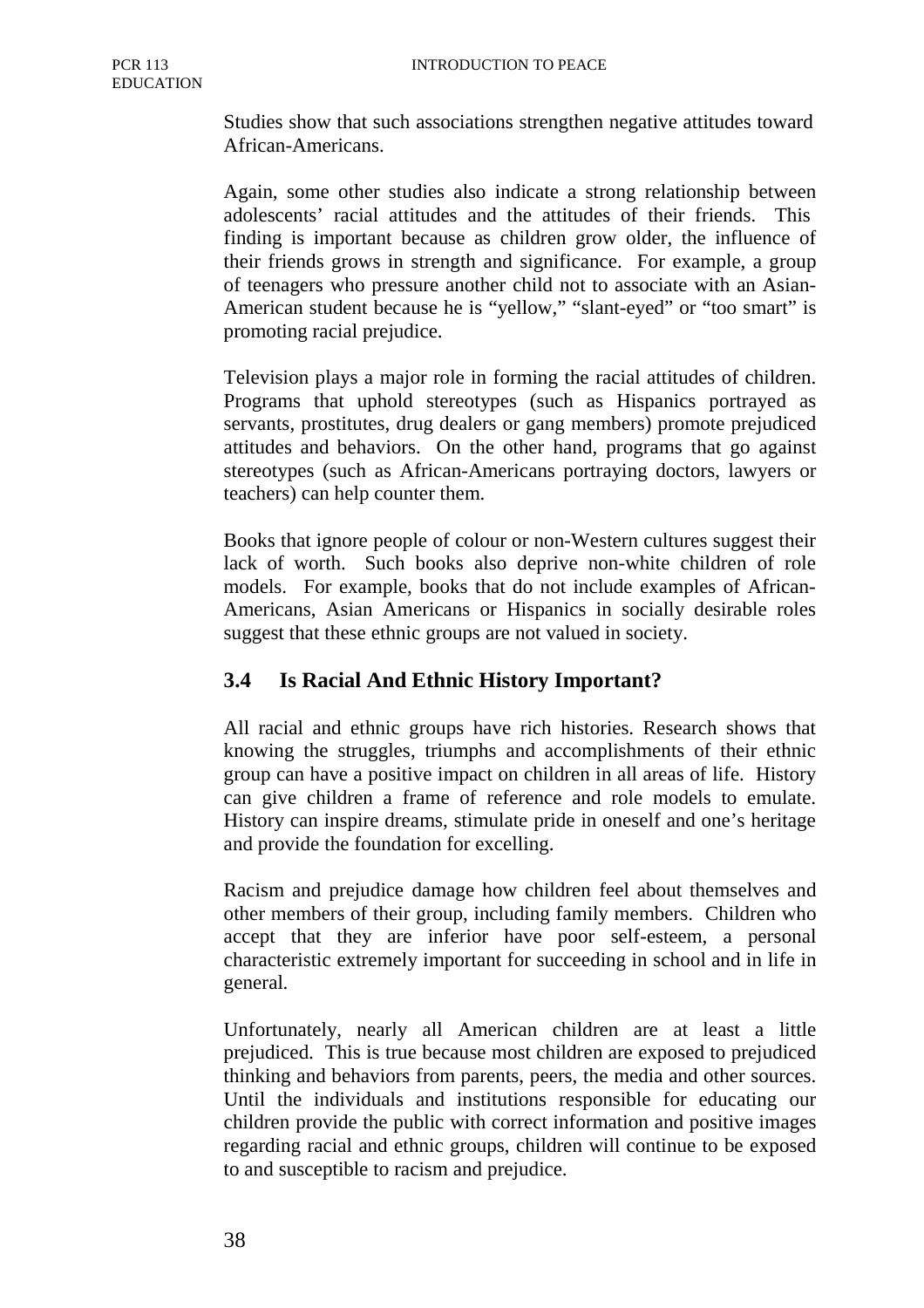# **3.5 How Can Children Combat Racism And Prejudice?**

Whether or not a child develops racist and prejudicial attitudes greatly depends on how he or she is socialized. Children who interact with other children belonging to different racial and ethnic groups, and who are involved in activities that give them accurate information about cultural diversity, tend to develop sensitivity to ethnicity. In turn, these children are able to form their own opinions directly from their personal experiences, rather than have their opinions moulded by myths and stereotypes.

Children are aware of racial differences as early as age three. Furthermore, prejudices developed in childhood tend to carry-over to adulthood, and prejudices carried-over to adulthood are often transferred to the next generation. Therefore, the effects of racism and prejudice can be both immediate and long-term.

*Awareness of Racial Cues* – Between three and four years of age, children become aware of racial differences according to physical characteristics. For example, they see differences in skin, hair and eye colour.

*Attitudes Toward Race and Ethnicity Forming* – Between five and seven years of age, children begin to form attitudes toward racial or ethnic groups. For example, a white child may view African-Americans as "bad" because they are dark-skinned and Japanese-Americans as "soot" because they are light-skinned.

Attitudes Toward Race and Ethnicty Becoming Fixed – From age eight onward, attitudes toward racial and ethnic groups become increasingly more consolidated. For example, an African-American child who has been repeatedly called a "Nigger" by white youths or barred from their activities may begin to view white people as racists.

*Negative Developmental Outcomes* – The child develops a negative attitude toward certain racial and ethnic groups. He or she avoids interacting with members of these groups and becomes a racist/prejudiced adult. If not corrected, these attitudes remain fixed into adulthood and are difficult to change.

*Attitudes toward Race and Ethnicty Transfer to the next Generation* – Childhood attitudes regarding racism and prejudice that are carried-over into adulthood are easily transferred to the next generation. Racist and prejudiced mothers and father tend to influence their child's attitudes about race and ethnicity by perpetuating the exaggerated myths and stereotypes they accepted from childhood onward. This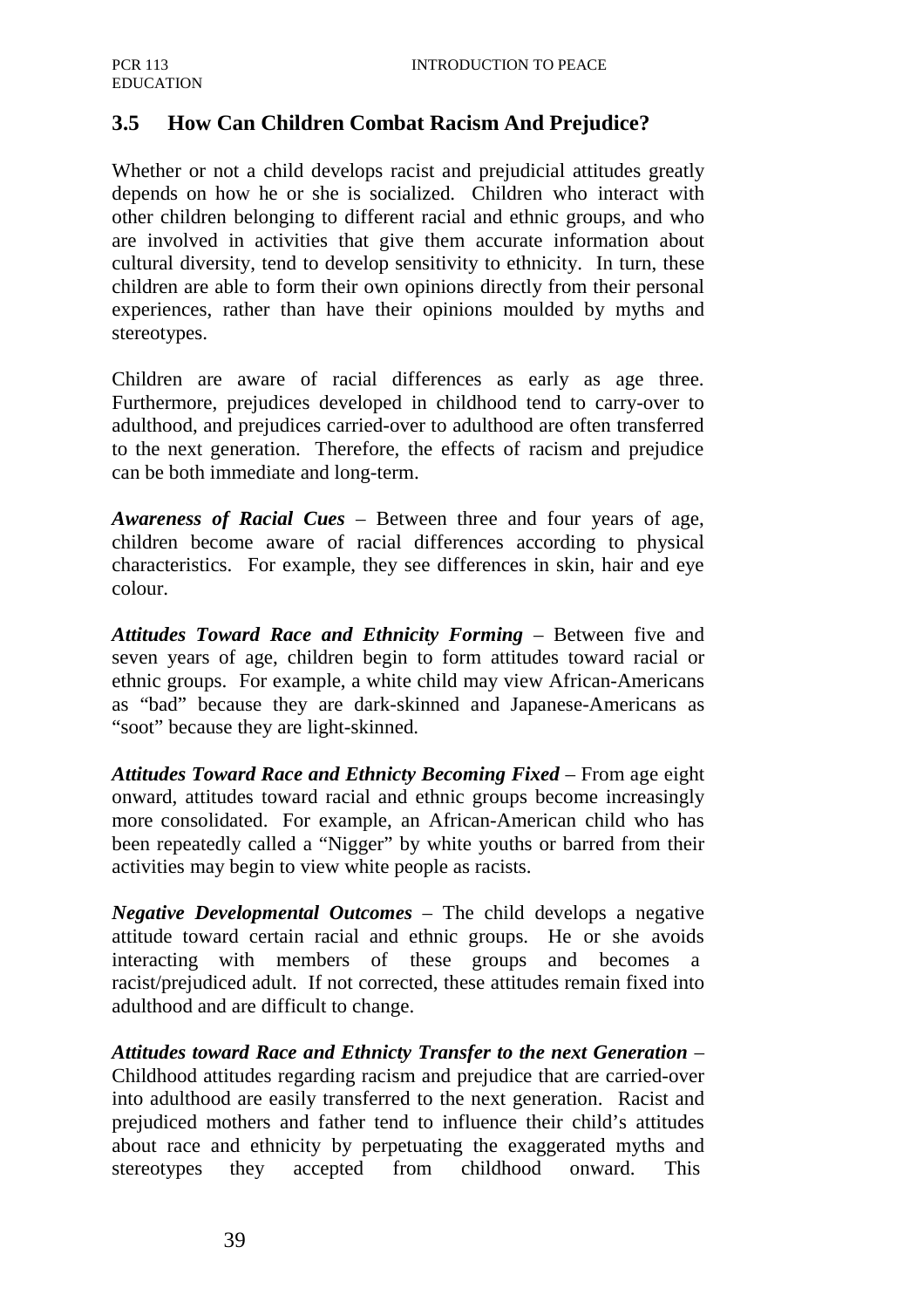intergenerational cycle of racism and prejudice negatively affects the victim and the perpetrator by limiting their understanding of each other and their potential to find common ground.

### **3.6 Examples of Racism and Prejudice**

Racist and prejudiced acts or statements can be quite subtle or unashamedly blatant. An act or statement is judged racist or prejudiced if it is denigrating or undermining, regardless of whether the act or statement is subtle, unconscious or unintentional. While it is nearly impossible to detail all the different ways in which racism and prejudice may be revealed, the following list includes some typical examples.

- i. Purposely avoiding or ignoring a person of another race or ethnic group
- ii. Using code words like "busing," "inner-city" or "welfare mothers" to camouflage one's attitudes and feelings about certain groups
- iii. Opposing zoning permits for housing in one's community that will be occupied by minority groups
- iv. Referring to ethnic groups as "them" or "you people"
- v. Believing that all people in a particular ethnic group are naturally gifted as athletes, dancers, comedians, doctors, accountants, etc
- vi. Talking down to people who belong to certain ethnic groups because of a perception that they lack communication skills
- vii. Questioning or doubting the abilities, integrity or motives of another solely because of that person's race or ethnicity
- viii. Discounting or ignoring ideas or contributions solely because their source is an individual of another race or ethnicity
- ix. Organizing group social events in such a way as to specifically exclude group members who are racially or ethnically different from the majority
- x. Judging other racial groups more harshly than one's own for the same act
- xi. "Red-lining" practices" employed by banking, insurance or realty companies to enforce geographical separation of racial or ethnic groups
- xii. Withholding or rendering inferior goods or services based solely on the recipient's race or ethnicity
- xiii. Devaluing good and services that are provided by another based solely on the person's race or ethnicity
- xiv. A salesperson serving a person of one race or ethnic group first despite the fact that a person of another race or ethnic group had been waiting longer
- xv. Making statements like "Your people are good at…"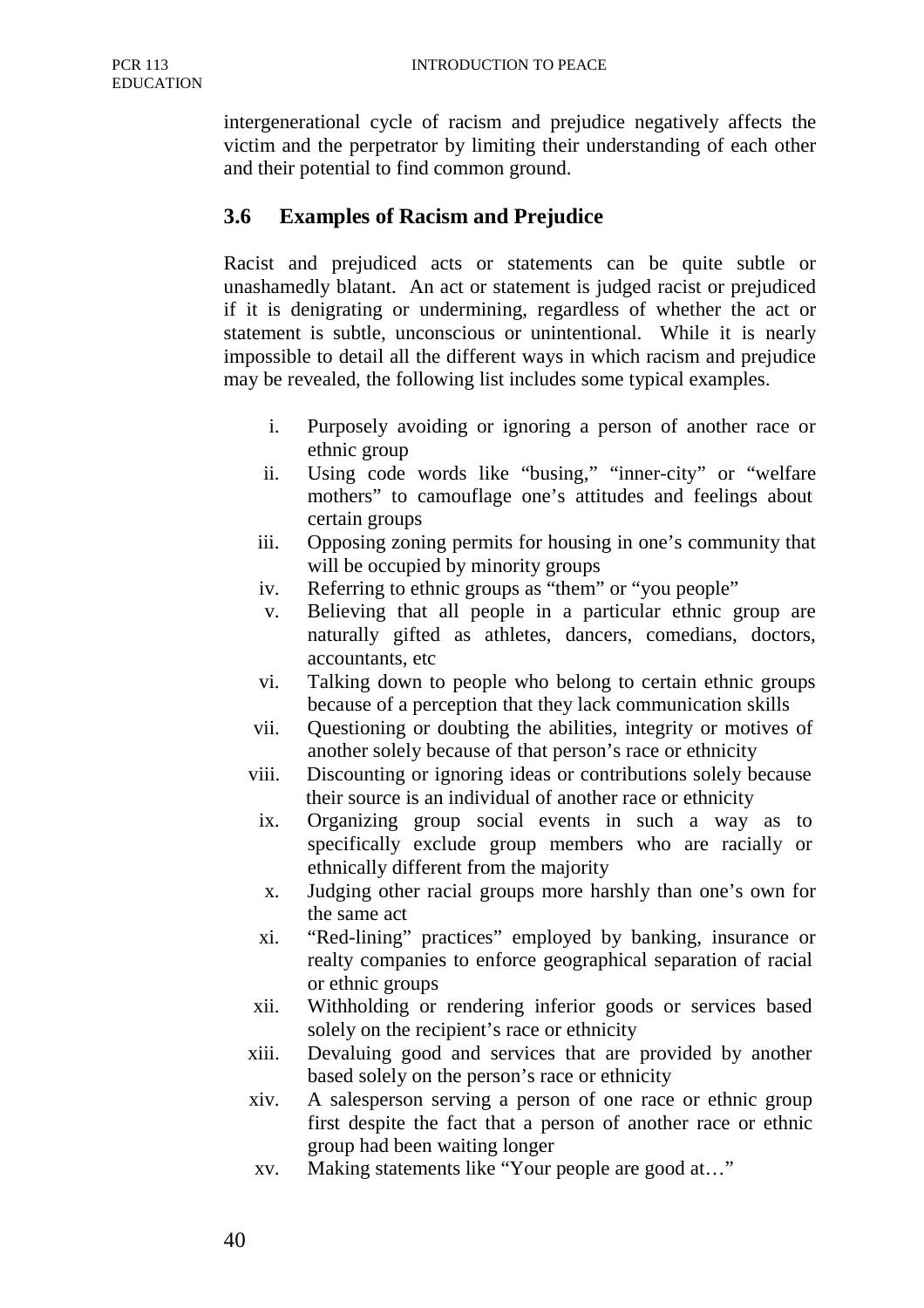- xvi. Implying that the property owned by certain racial or ethnic groups was acquired through illegal or unethical means
- xvii. Refusing to accept the importance of racial or ethnic traditions
- xviii. Promoting the notion that certain ethnic or racial groups are intellectually or culturally inferior to others
	- xix. Denying members of certain racial or ethnic groups admission to clubs and organizations
	- xx. Relegating members of certain racial or ethnic groups to menial employment or under-employment
	- xxi. Using code words to identify minority job applicants
- xxii. Being unwilling to allow a member of your family to date or be friends with someone based solely on race or ethnicity
- xxiii. Blaming a particular race or ethnic group for social or economic problems
- xxiv. Promoting the concept that property values decline when certain racial or ethnic groups move into a neighborhood
- xxv. Clustering students in schools, classrooms or activities based solely on race or ethnicity
- xxvi. Believing that certain racial or ethnic groups are naturally more aggressive than others are
- xxvii. Devaluing the life and well-being of racial and ethnic group members
- xxviii. Asking racial or ethnic group members to show identification when others are not required to do so
	- xxix. Promoting the idea that all members of a racial or ethnic group look alike
	- xxx. Supporting the belief that one racial or ethnic group is biologically superior to another.

# **4.0 CONCLUSION**

The family is the primary institution responsible for socializing children. Therefore, parents have the important duty of helping their offspring learn to relate to a variety of people. Here are several approaches parents can take that will help their children understand and appreciate racial and cultural diversity.

*Admit Prejudice* – By denying their own prejudice, parents will very likely communicate negative racial attitudes, even if they do not intend to do so. To determine if they are ethnically biased, parents can answer these questions: Do members of a particular ethnic group all look alike to you? Would you be upset if your child attended a school where your ethnic group did not comprise the majority of the student body? Do you make sweeping generalizations about a particular racial or ethnic group? A "yes" answer to any of these questions indicates prejudicial attitudes toward people who are different.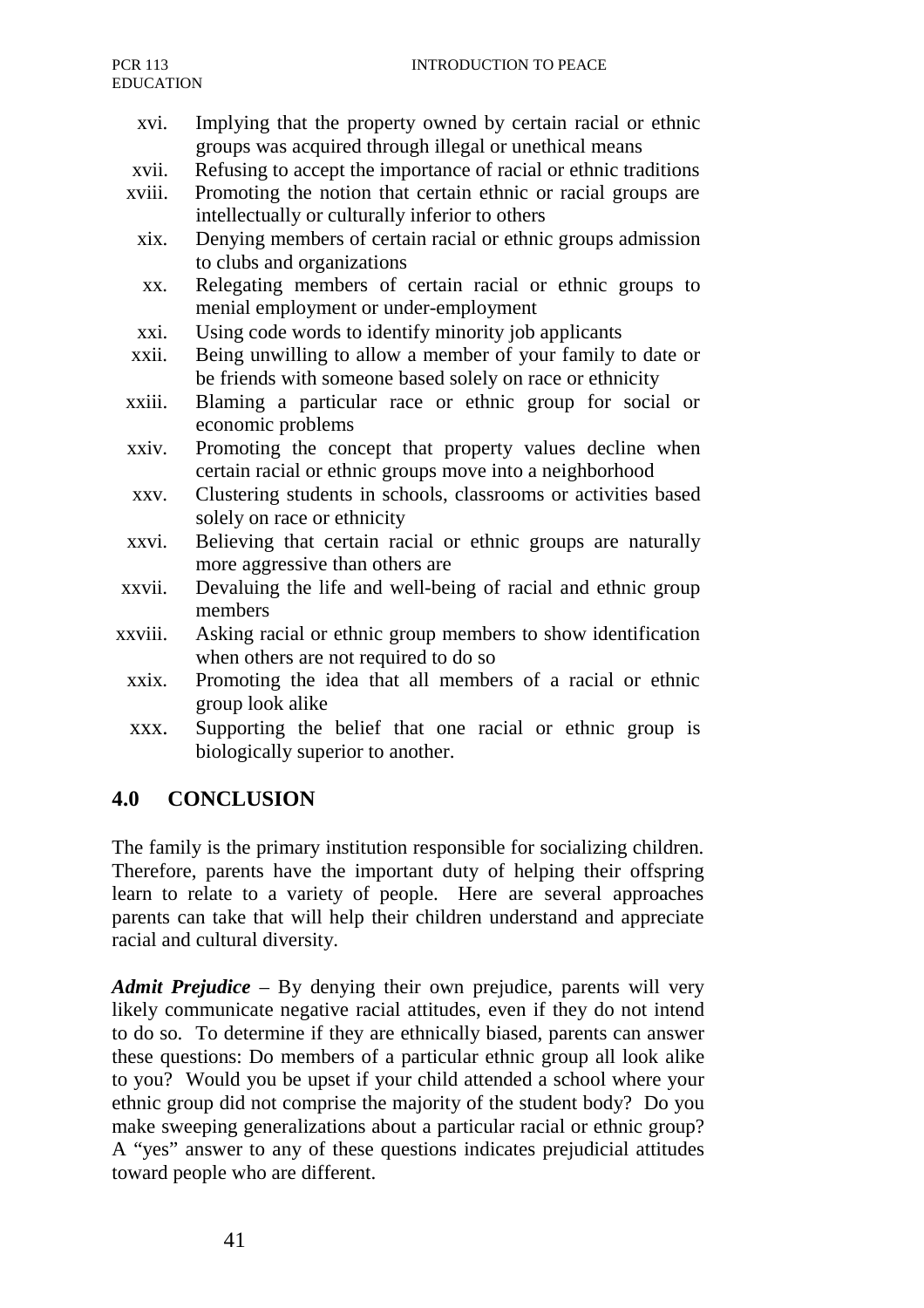*Observe Diversity* – Parents can help their children understand and appreciate cultural diversity by promoting interaction with children from different cultures. If their children's activities are limited to one cultural group, they might get them involved in mixed cultural groups.

*Protest Discriminatory Actions* – Parents should not allow their children to make comments or engage in behaviours that are racist or prejudiced. If one of their children refers to Maria as a "Wop," the parents should immediately state that such language is unacceptable. They should also explain that Maria is Italian-American and that "Wop" is a mean way of referring to someone of Italian heritage.

*Encourage Sensitivity* – Children who can empathize with victims of racism and prejudice are less likely to engage in bigotry. Research shows that children as young as five can identify someone whose feelings have been hurt. Whether a child is five or fifteen, he or she is capable of connecting emotionally with a Chinese youngster who was called a "Chink." In the case of a young child, compare the feelings of a victim of prejudice to a situation that made him or her sad.

*Set An Example* – Parents should avoid making comments that reinforce myths or stereotypes. Rather, they should show their children, both through words and deeds that all people are to be treated with respect and dignity.

# **5.0 SUMMARY**

In this unit we have learned that how educators address ethnic diversity, racism and prejudice helps shape their students' attitudes toward others who are ethnically different. Therefore, teachers should learn how to ensure that their students' learning experiences promote understanding respect for ethnic diversity.

- i. Consider your knowledge of the history and development of various racial and ethnic groups in the United States and the world. To teach students accurately about cultural diversity, racism and prejudice, educators must know the facts.
- ii. Examine textbooks that address ethnic and cultural diversity to ensure they contain information that is accurate and complete. If uncertain about the quality of a text, consult an expert in the field of cultural diversity and children.
- iii. Review textbooks to ensure that they do not reinforce myths and stereotypes.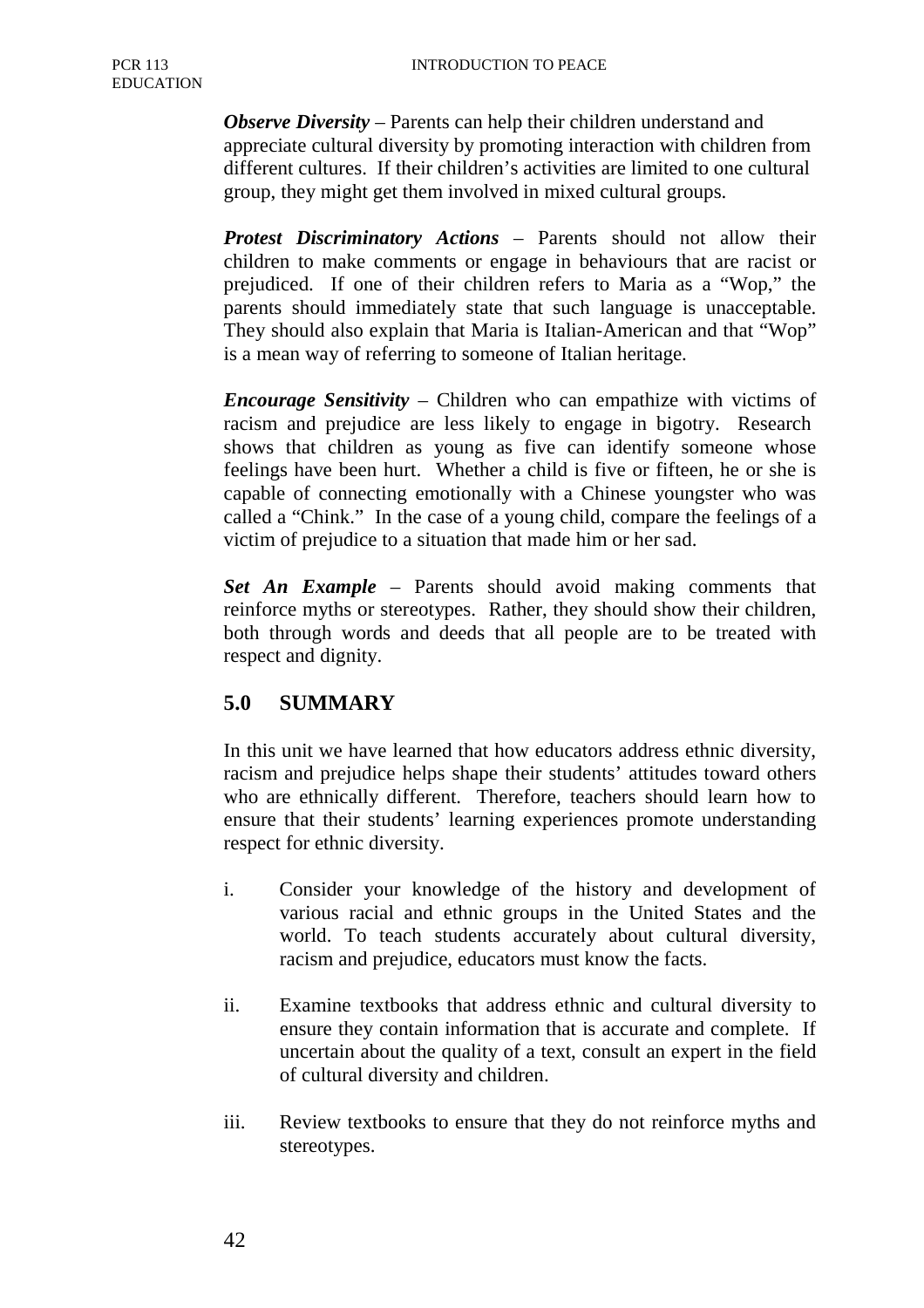- iv. Use textbooks that describe why people have different physical characteristics.
- v. Give assignments that offer students the opportunity to discover information about different ethnic groups. For example, ask them to point out Africa on a map or compare the size of Asia to the United States.
- vi. Give assignments that promote interaction between students who are ethnically different. For example, assign students to project groups so that the groups are ethnically diverse.
- vii. Develop lesson plans that include descriptions and discussions of specific examples of racism and prejudice. For example, a class can focus on Apartheid.
- viii. Take students to museums that depict and describe different cultures.
- ix. Plan lessons that focus on ethnic diversity issues that are specific to your community. For example, if your community has experienced racial tension, lessons should focus on events leading to the conflict, the participants and their roles in the situation. Allow the students to express their ideas about what should happen to resolve the problem(s).
- x. Stimulate classroom discussions by scheduling guest lecturers who are knowledgeable about racism and prejudice. This strategy will give students an opportunity to hear different viewpoints, express their opinions and ask questions.

# **6.0 TUTOR MARKED ASSIGNMENT (TMA)**

What is anti-prejudice education and how can it be corrected in the society?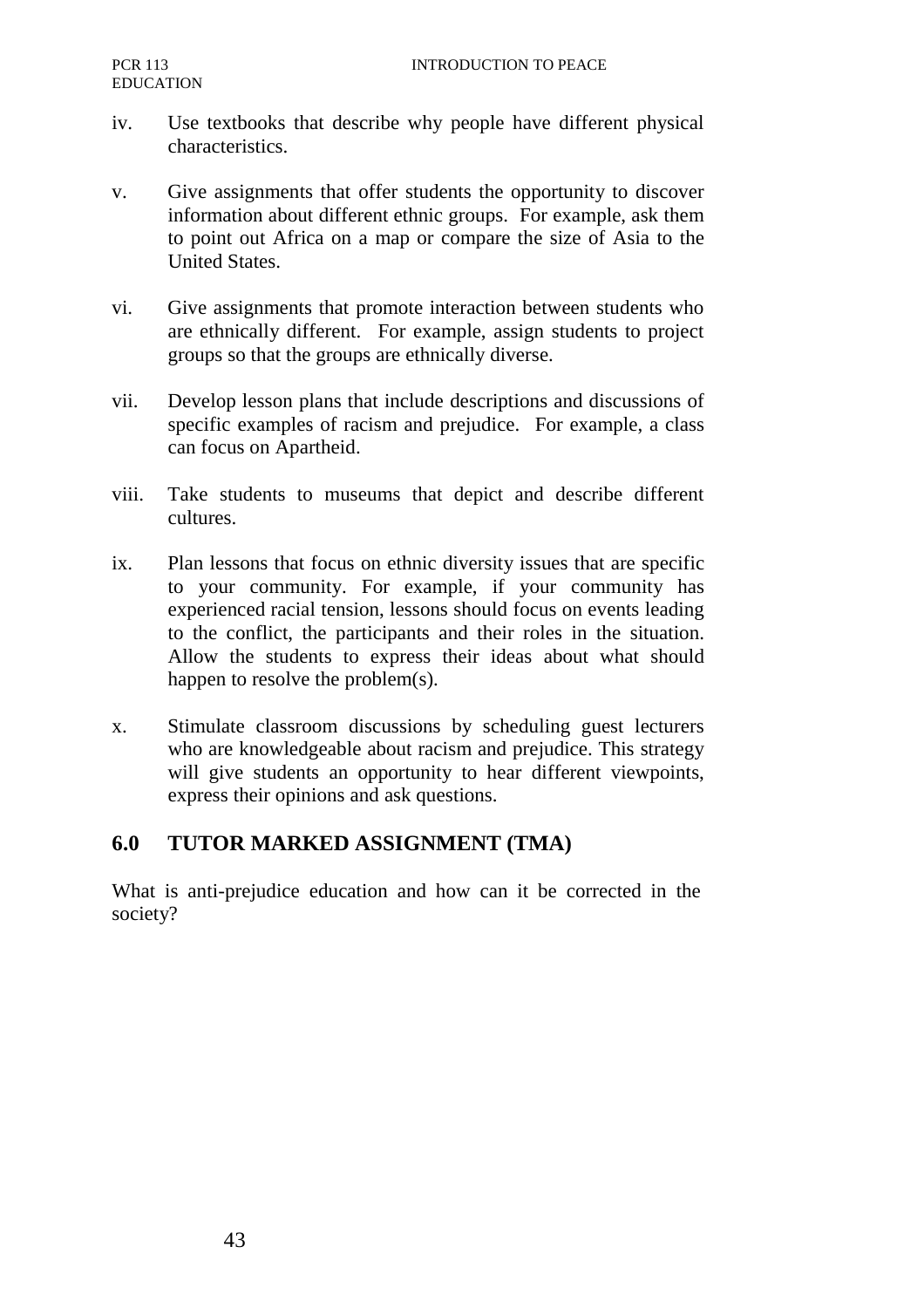# **7.0 REFERENCES/FURTHER READINGS**

John Paul Lederach 1997. Building Peace: Sustainable Reconciliation in Divided Societies, Washington DC, United States Institute of Peace.

Osita Agbu, West Africa's Trouble-Spots and the Imperative for Peace building, Dakar, CODESRIA, 2005 (forthcoming).

P. Terrence Hopmann, 1998. The Negotiation Process and the Resolution of International Conflicts,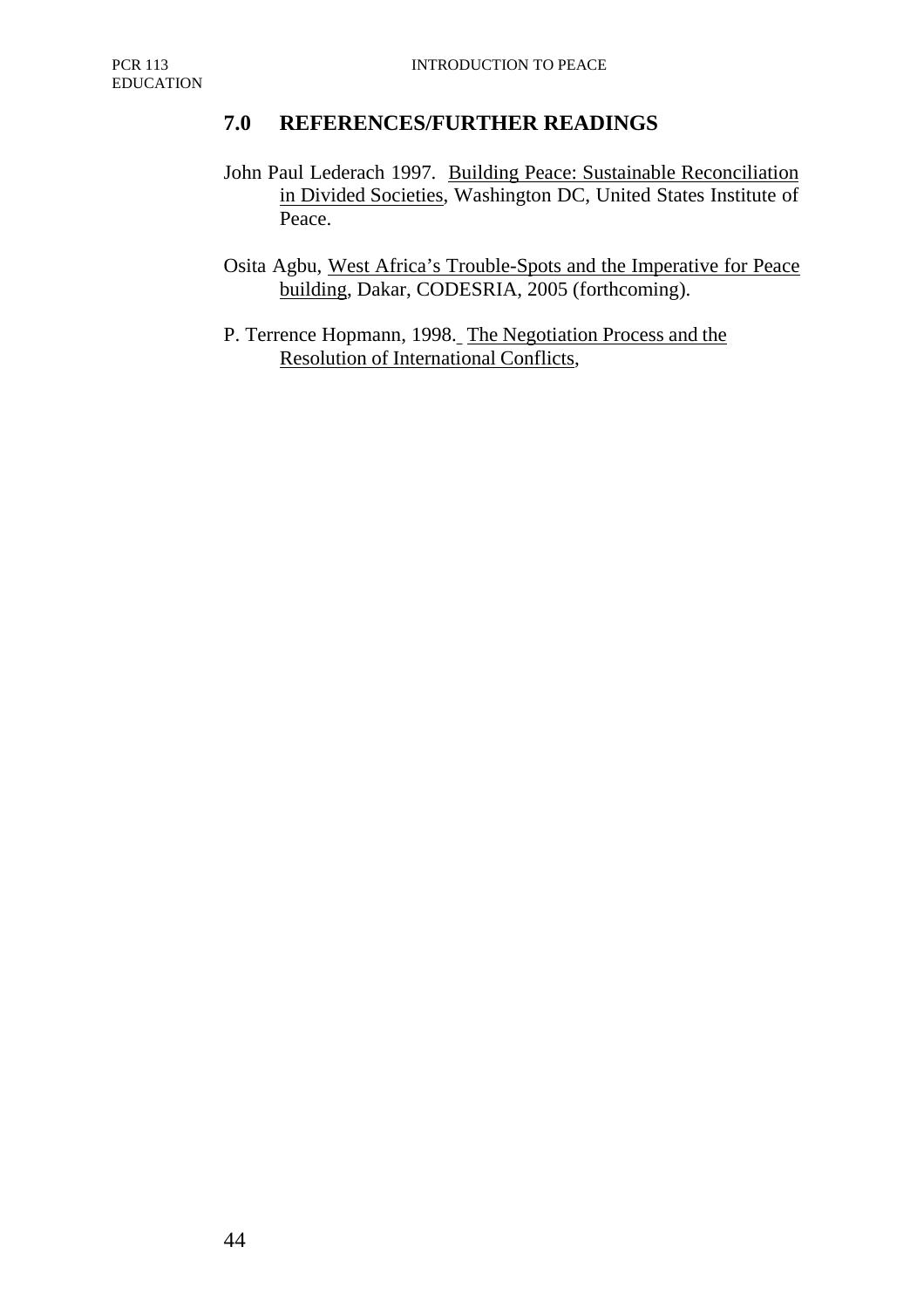# **UNIT 3 LEADERSHIP AND PEACE**

# **CONTENTS**

- 1.0 Introduction
- 2.0 Objectives
- 3.0 Levels of Leadership 3.1 Exercise
- 4.0 Conclusion
- 5.0 Summary
- 6.0 Tutor-Marked Assignment
- 7.0 References

# **1.0 INTRODUCTION**

In this unit, we shall examine leadership and peace education, in the sense that leadership is a key factor in the determination of whether a society is at peace or perpetually in conflict. We shall also examine the levels of leadership. The travails of leaders and the oftentimes-high expectations from leaders as if they have control over all the variables associated with their Constituencies.

# **2.0 OBJECTIVES**

By the end of this unit, you should be able to:

- i) Discuss the three levels of leadership
- ii) Explain power, influence and leadership
- iii) Identify the role of leadership in building peace
- iv) Discuss leadership and the international community

# **3.0 MAIN BODY**

# **3.1 Levels Of Leadership**

There are three levels of leadership in any society or organization, toplevel leadership, middle-range leadership and grassroots leadership.

Top-level leadership includes the key political, religious, and military leaders involved in a conflict. These people are often the highest leaders of the government and opposition movements, and speak for their constituencies. In most cases, they represent a few key actors within the broader conflict setting. This level of leadership has certain characteristics. First, these leaders are highly visible, and receive a lot of media coverage. Their movements, statements, and positions are typically under close scrutiny.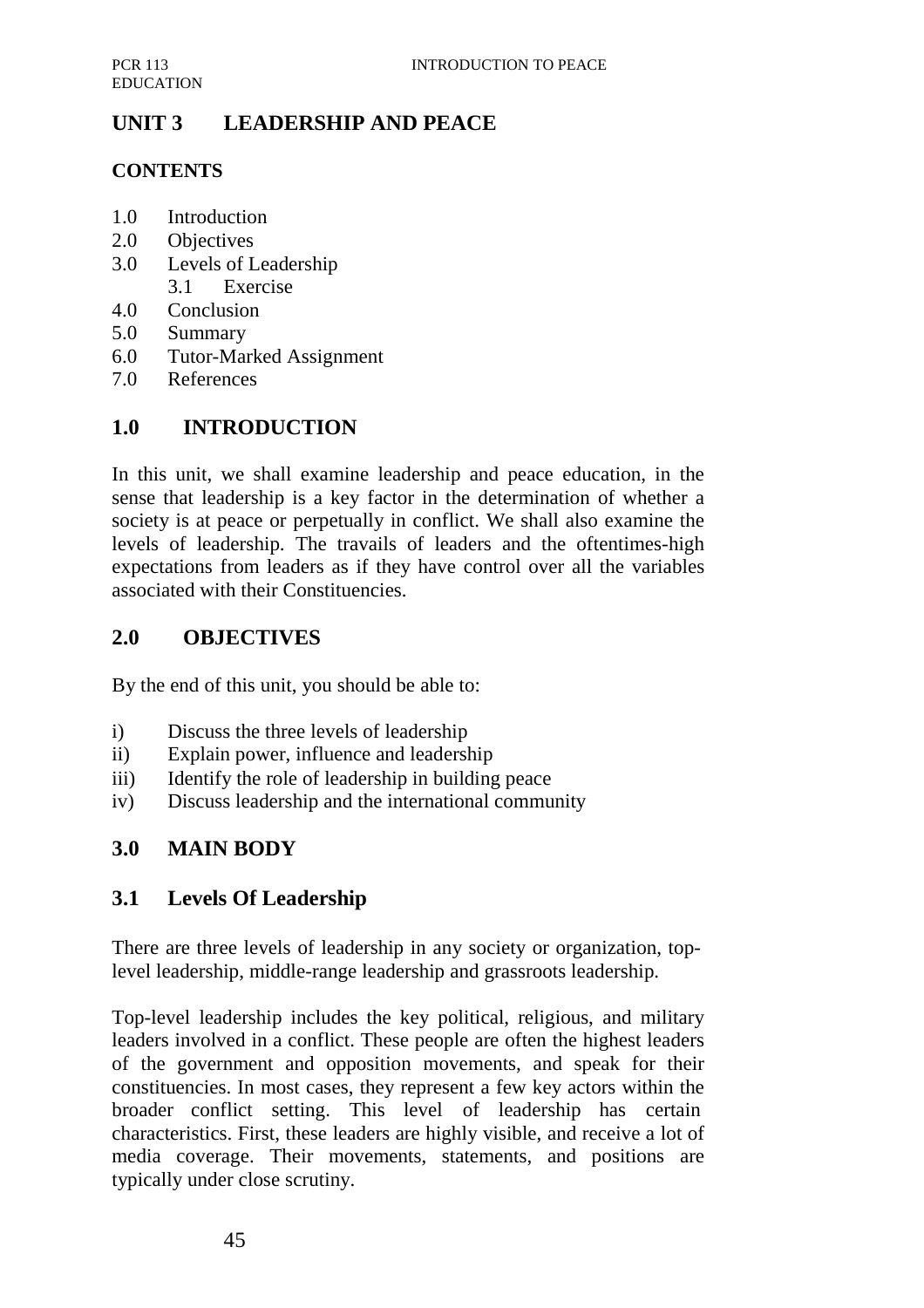In some cases, leaders may even find themselves elevated to celebrity status by intensive press coverage and significant airtime. The high profile and publicity further consolidate a leader's legitimacy, and allow the leader to publicly voice the concerns of his or her constituency. Publicity also enables a leader's statements to carry enormous weight in the framing of issues and the processes of decision-making. Thus, publicity is often integral to securing a position of influence.

However, publicity also limits the effectiveness of elite leadership in various ways. First, by virtue of their visibility, these leaders often become locked into positions on issues related to conflict. They typically feel pressured to maintain a position of strength, with respect to their adversaries as well as their own constituencies. Acceptance of anything less than their publicly stated goals may be seen as a sign of weakness. This fear of losing face may limit their freedom to manoeuvres.

Second, in the public eye, these leaders are often perceived as having almost exclusive power and influence. The international community often perceives them as being in a position to represent and make decisions for their constituencies. However, in many cases, power is far more diffuse. For example, in the wars in Bosnia, Somalia, and Liberia, the degree to which hierarchical power was operational is unclear. When the international community relates to hierarchical leaders as if they have exclusive power, it neglects the possibility that there may be many lower-level leaders who do not fall in line behind the more visible leaders.

There are three levels of leadership in any society or organization, toplevel leadership, middle-range leadership and grassroots leadership.

Top-level leadership includes the key political, religious, and military leaders involved in a conflict. These people are often the highest leaders of the government and opposition movements, and speak for their constituencies. In most cases, they represent a few key actors within the broader conflict setting. This level of leadership has certain characteristics. First, these leaders are highly visible, and receive a lot of media coverage. Their movements, statements, and positions are typically under close scrutiny.

In some cases, leaders may even find themselves elevated to celebrity status by intensive press coverage and significant airtime. The high profile and publicity further consolidate a leader's legitimacy, and allow the leader to publicly voice the concerns of his or her constituency. Publicity also enables a leader's statements to carry enormous weight in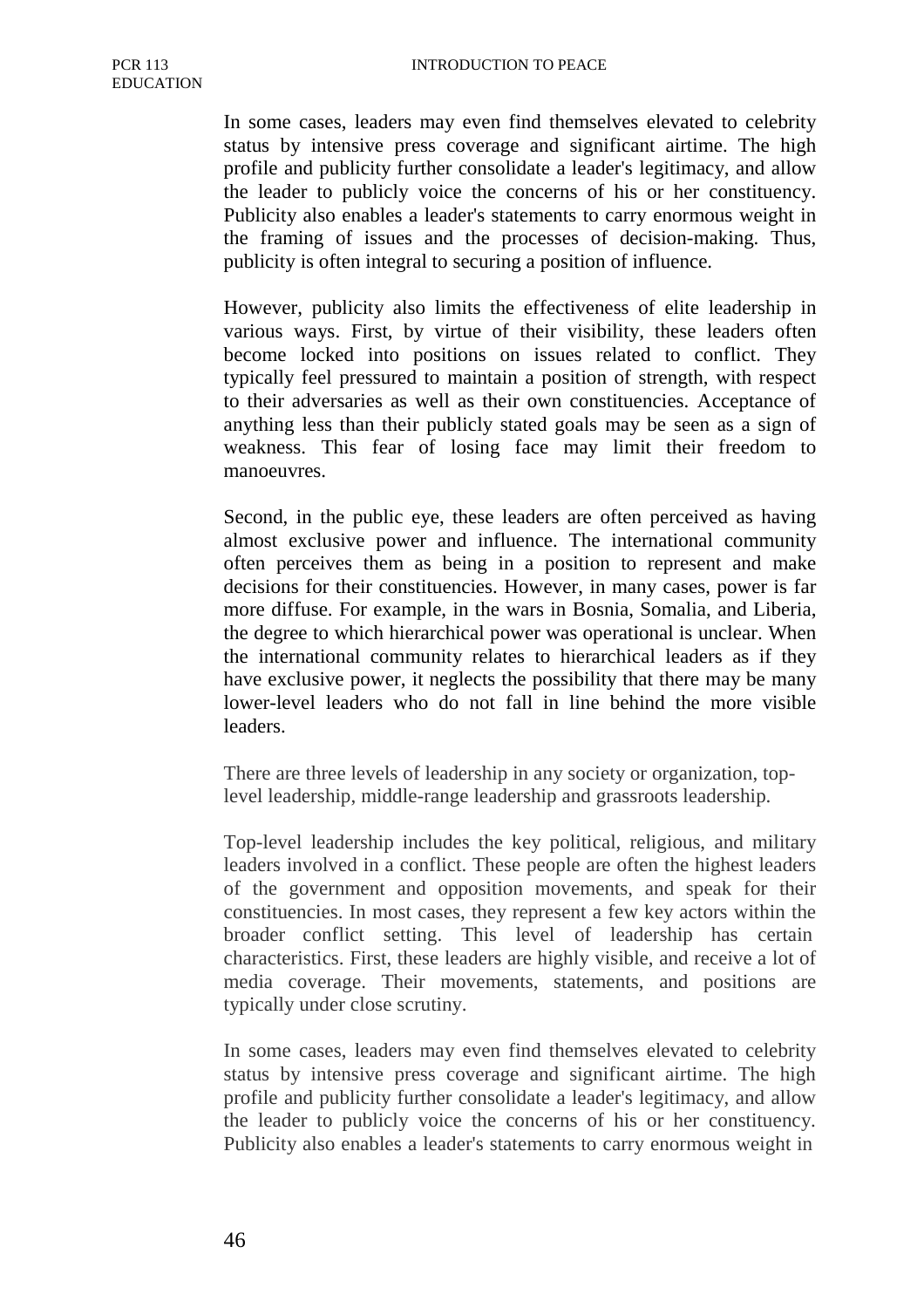the framing of issues and the processes of decision-making. Thus, publicity is often integral to securing a position of influence.

However, publicity also limits the effectiveness of elite leadership in various ways. First, by virtue of their visibility, these leaders often become locked into positions on issues related to the conflict. They typically feel pressured to maintain a position of strength, with respect to their adversaries as well as their own constituencies. Acceptance of anything less than their publicly stated goals may be seen as a sign of weakness. This fear of losing face may limit their freedom to maneuver.

Second, in the public eye, these leaders are often perceived as having almost exclusive power and influence. The international community often perceives them as being in a position to represent and make decisions for their constituencies. However, in many cases, power is far more diffuse. For example, in the wars in Bosnia, Somalia, and Liberia, the degree to which hierarchical power was operational is unclear. [3] When the international community relates to hierarchical leaders as if they have exclusive power, it neglects the possibility that there may be many lower-level leaders who do not fall in line behind the more visible leaders.

#### **Self-Assessment Exercise**

Discuss leadership at the various levels of society. Which problems are faced by leaders at the top level?

# **4.0 CONCLUSION**

Leadership is a very important factor in building peace, especially in our communities. It is equally important in the peace process or during reconciliation talks after conflicts. It is however very important to note that there are different levels of leadership in society and each level has its own contribution to make in the maintenance of peace. Sometimes, there are high expectations from top- level leadership which forces these leaders into uncompromising positions and makes peace elusive in their societies.

For a country like Nigeria, leadership is a key factor in its quest at redeeming itself from self inflicted poverty and underdevelopment in the mist of plenty. Though important at the top level, this leadership is also to be encouraged at the middle level and grassroots levels. A synergy of efforts at all these levels will make peace more attainable and development a *fait accompli*.

# **5.0 SUMMARY**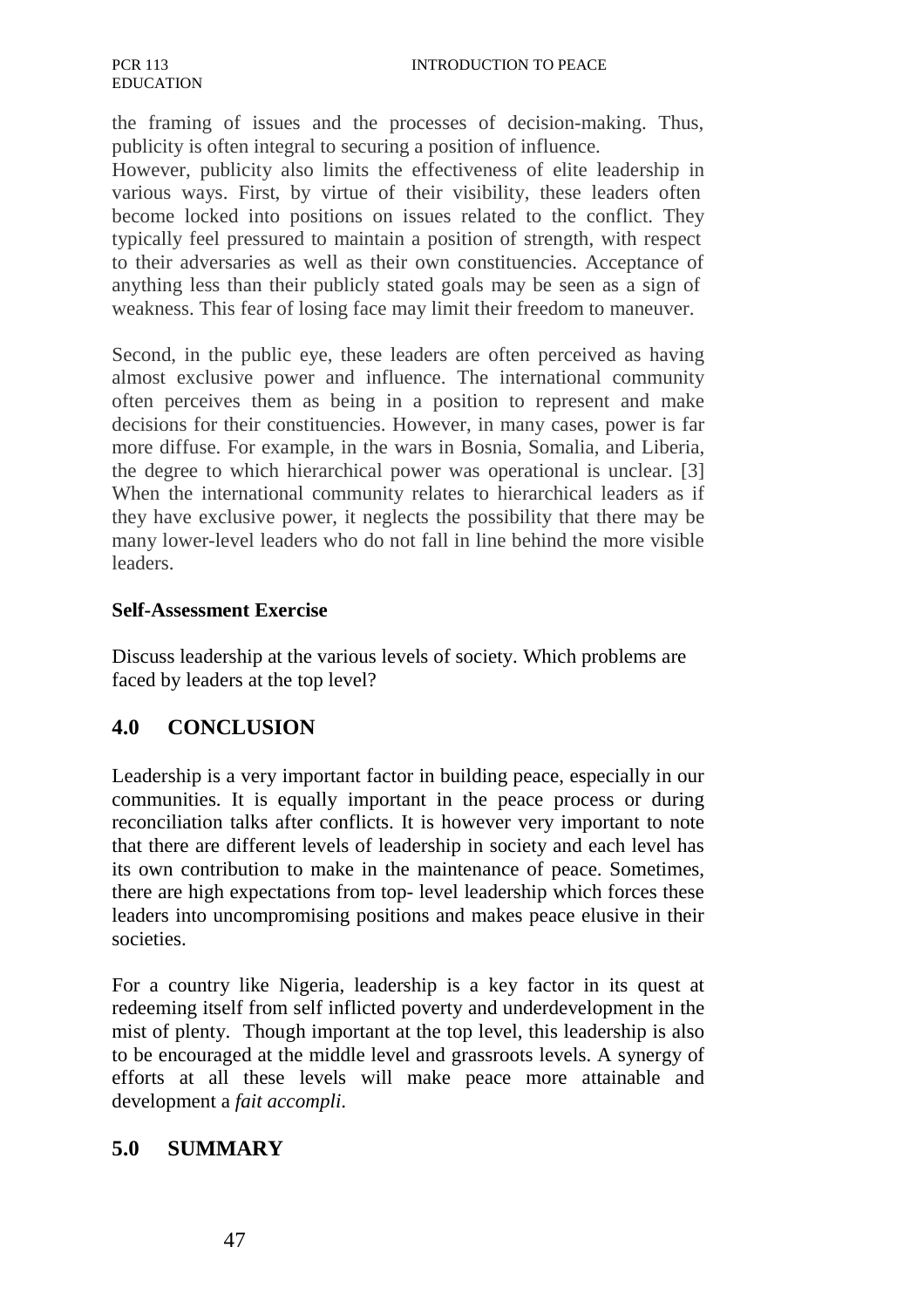We have discussed the issues of leadership and peace in this unit. We examined the three levels of leadership, power and leadership and leadership and the expectations both from the society and the international community.

# **6.0 TUTOR-MARKED ASSIGNMENT (TMA)**

What is Leadership? Discuss leadership in relation to enhancing peace in society.

# **7.0 REFERENCES/FURTHER READINGS**

- "Principled Leadership as Positive Leadership in Nigerian Educational Institutions: A Case Study of Student-Lecturer Interaction at the University of Lagos", Adebayo Olukoshi et.al (eds.) 2004, Beyond the State: Nigeria's Search for Positive Leadership, Lagos, CSSR&D.
- ."Crisis of the State and Society in Nigeria1995: A Case of Leadership Failure", Proceedings of the Conference on Nigeria at Cross Roads: Which Way Out*?* Nigerian Anthropological and Sociological Assosciation, 27-28 November.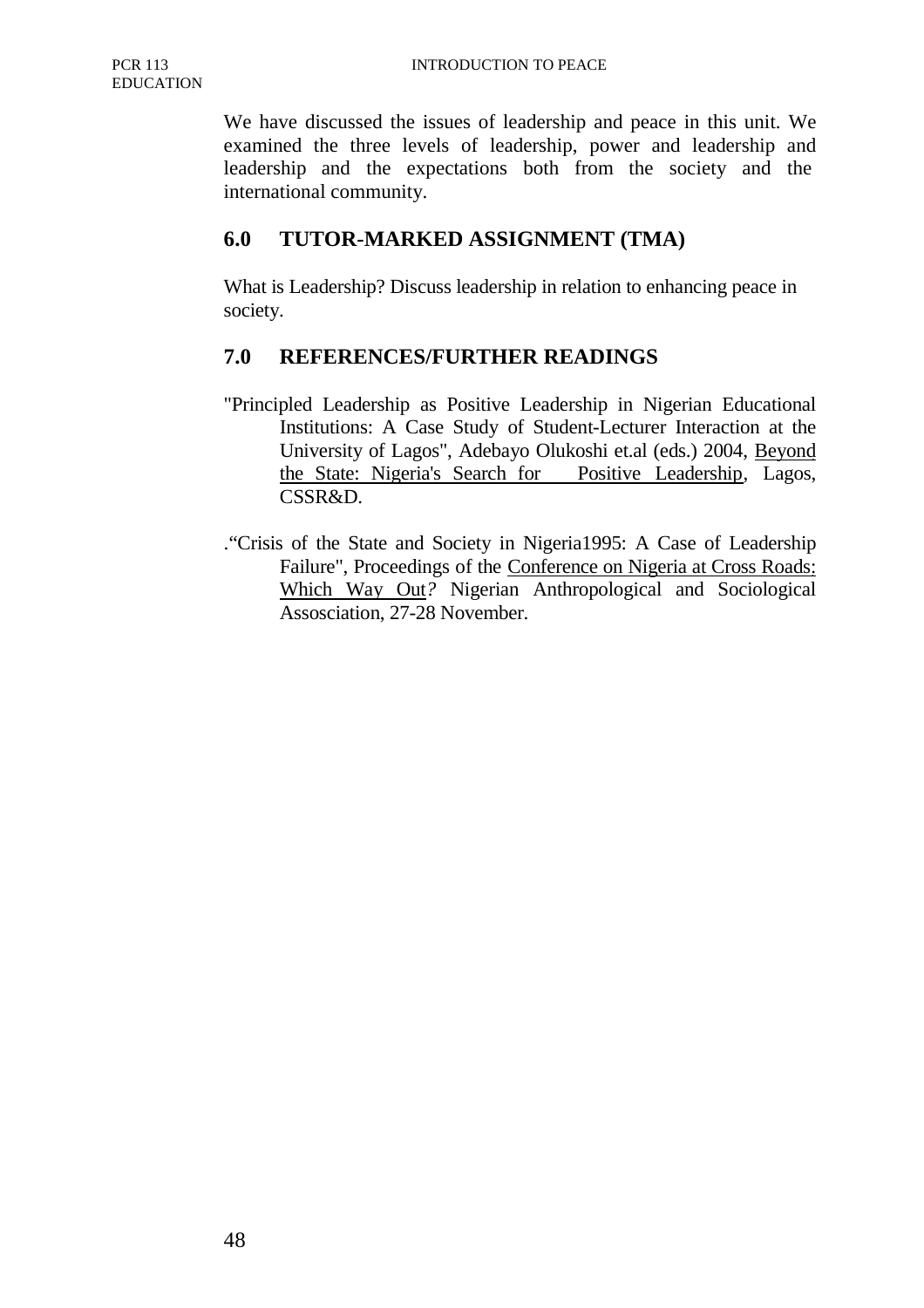# **UNIT 4 CIVIC EDUCATION**

# **CONTENTS**

- 1.0 Introduction
- 2.0 Objectives
- 3.0 Main Body
- 3.1 Aspects of Civic Education that can be integrated into Language Classrooms as Meaningful Content
	- 3.2 Related topics to Civic Education
	- 3.3 Building a Civil Society
	- 3.4 Individual Responsibilities and Citizenship
- 4.0 Conclusion
- 5.0 Summary
- 6.0 Tutor Marked Assignment
- 7.0 References/Further Readings

### **1.0 INTRODUCTION**

Civic Education has been created to provide language teachers with content resources that might otherwise be difficult to obtain. It will provide teachers with resources that they can use to create content-based lessons related to civic education, a topic that has great potential for the language classroom because of its relevance to the daily lives of students around the world. It will highlight themes related to civic education and will equip teachers with relevant background information, interactive and communicative classroom activities, and a list of related resources that will allow them to extend and expand the lesson further, if so desired.

# **2.0 OBJECTIVES**

At the end of this unit, you should be able to:

- i) Explain civic education;
- ii) Explain aspects of civic education; and
- iii) Discuss related topics to civic education.

# **3.0 MAIN BODY**

# **3.1 Aspects Of Civic Education That Can Be Integrated Into Language Classrooms As Meaningful Content**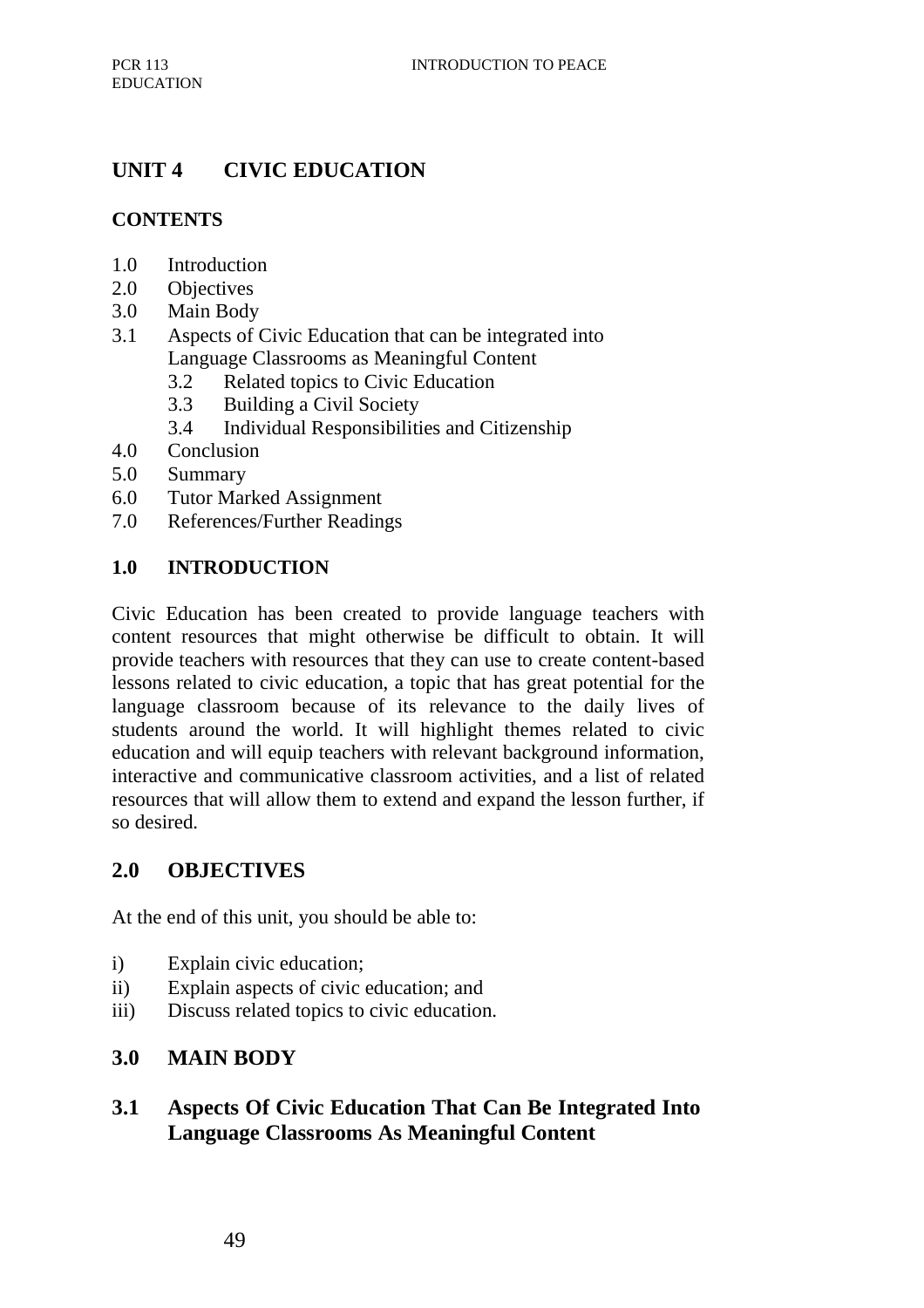In a field as broad as Civic Education, topic selection is challenging. Because civic education can be interpreted in many different ways, language teachers have many options to choose from for course design and thematic-unit development. Civic education often includes the study of political institutions and their values, commitments, assumptions, and challenges. For example, a content-based unit emphasizing political institutions could explore different styles of government, the diverse responsibilities of government, governments of the past, or governments of the present. In such settings, students could study the government of their own country or the governments of other countries. Or they could compare and contrast different forms of government, all the while developing their language skills.

Civic education can also include "a study of the purpose of government, the nature of law, the way private behavior affects the public order and the political system, and the international context of politics" .In such classrooms, teachers can create lessons that explore why people form governments, how governments are formed, why governments enforce laws, and how different types of laws shape society. Related to these topics are content-based lessons on elections and the role informed (and not-so-informed) citizens play in that process.

Civic education can also focus on geography, symbols associated with different countries and governments (e.g., flags, national anthems, historical sites, buildings, monuments), and more provocative topics such as the nature of propaganda, the role of the press, civil disobedience, public life, diversity, global issues, tolerance, negotiation, war and peace, human rights, and societal dilemmas (e.g., finding a balance between individual beliefs and majority rule, individual rights and public safety, power of the people and power of the government).

In democratic societies, civic education emphasizes civic participation and the skills necessary for informed and responsible citizenship. It also explores the political process with an eye toward understanding how it promotes the rights and responsibilities of the individual and the responsibilities of government. In such settings, civic education seeks to reinforce values such as liberty, equality, justice, and the common good.

### **3.2 Related topics to Civic Education**

As one can see, language teachers who want to explore topics related to civic education in their classrooms have endless options. The topics that have been traced to Civic Education include the following:

- i. Rights of the individual
- ii. Rules and laws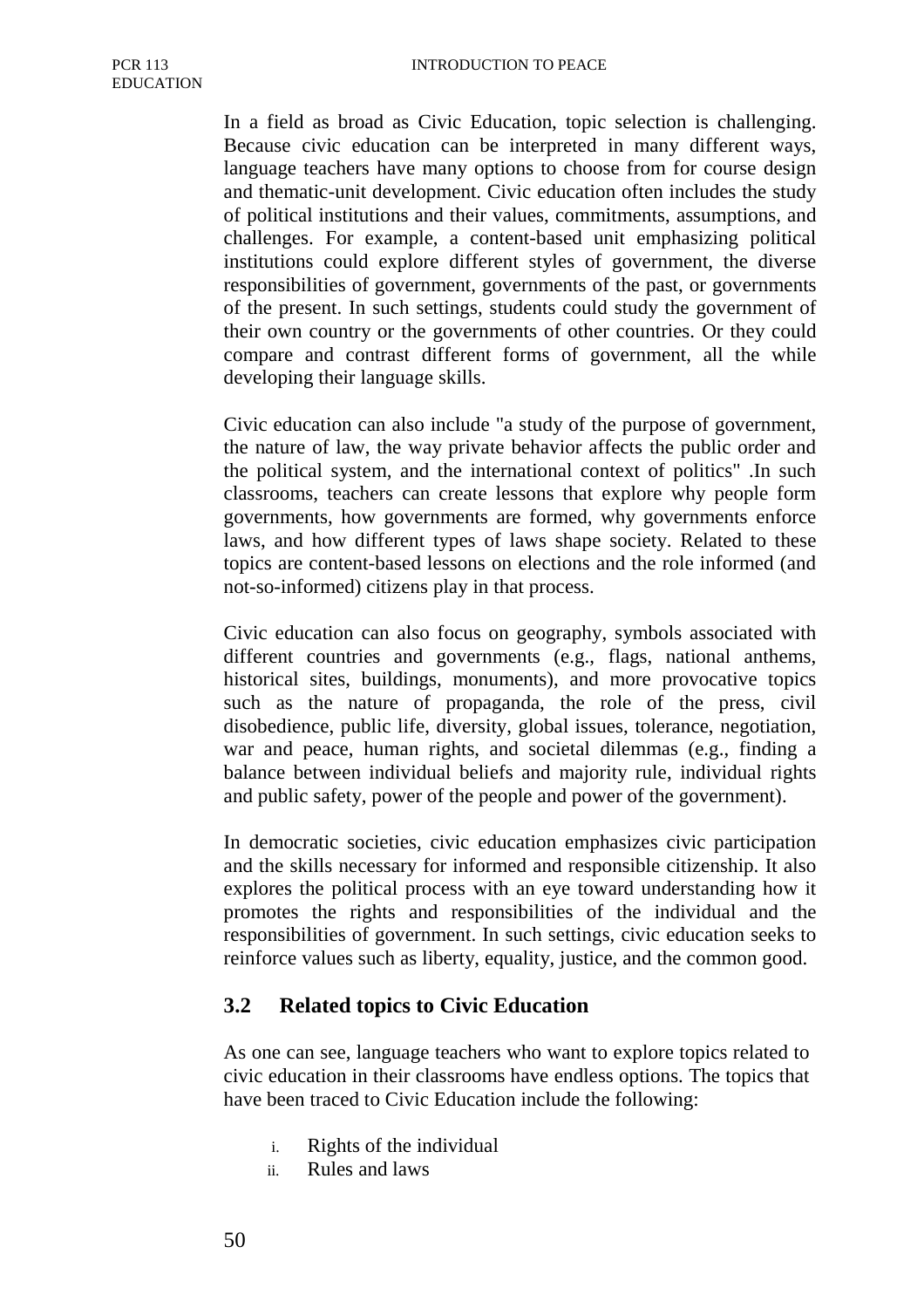- iii. Individual freedoms
- iv. Societal dilemmas
- v. Responsibilities of the individual
- vi. Cultural pluralism
- vii. Responsibilities of the government
- viii. Building a civil society

These particular topics have been singled out because they are provocative, interesting, and relevant to students around the world. The development of lessons around these topics can lead to stimulating classroom interactions, thereby giving students opportunities for meaningful and purposeful communication in English. The resources made available in each upcoming chapter will make it easy for teachers to transform their classrooms into vibrant learning environments where students explore topics of interest and improve their language abilities. The versatility of the lesson plans will give teachers the flexibility to use the resources in any number of ways: to create short end-of-the-week content-based activities, to craft special-topic lessons, or to develop more extended thematic units. In whatever ways teachers decide to use these on-line resources, we can be sure that the end result will be students who are more knowledgeable citizens of the world and who are more skilled in their English language abilities.

### **3.3 Building a Civil Society**

Building a civil society is a complex task. It requires that individuals, groups of individuals, and governmental institutions make a commitment to tolerance, respect, a willingness to listen and consider new perspectives, openness, honesty, compassion, self-control, understanding, cultural sensitivity, compromise, and participation with the common good of society in mind.

Civil societies are difficult to nurture because there are so many forces that can tear them down. Some of these negative factors include ethnocentrism, xenophobia, prejudice, discrimination, racism, intolerance, hostility, and attitudes of superiority, alienation, and stereotypes. In this chapter, we'll focus on the importance of breaking down stereotypes as one way to build civil societies.

Stereotypes are defined in a number of ways. Consider these definitions of a stereotype:

- 1. A simplified and fixed image of all members of a culture or group (based on race, religion, ethnicity, age, gender, national origins)
- 2. Generalizations about people that are based on limited, sometimes inaccurate, information (from such sources as television, cartoons or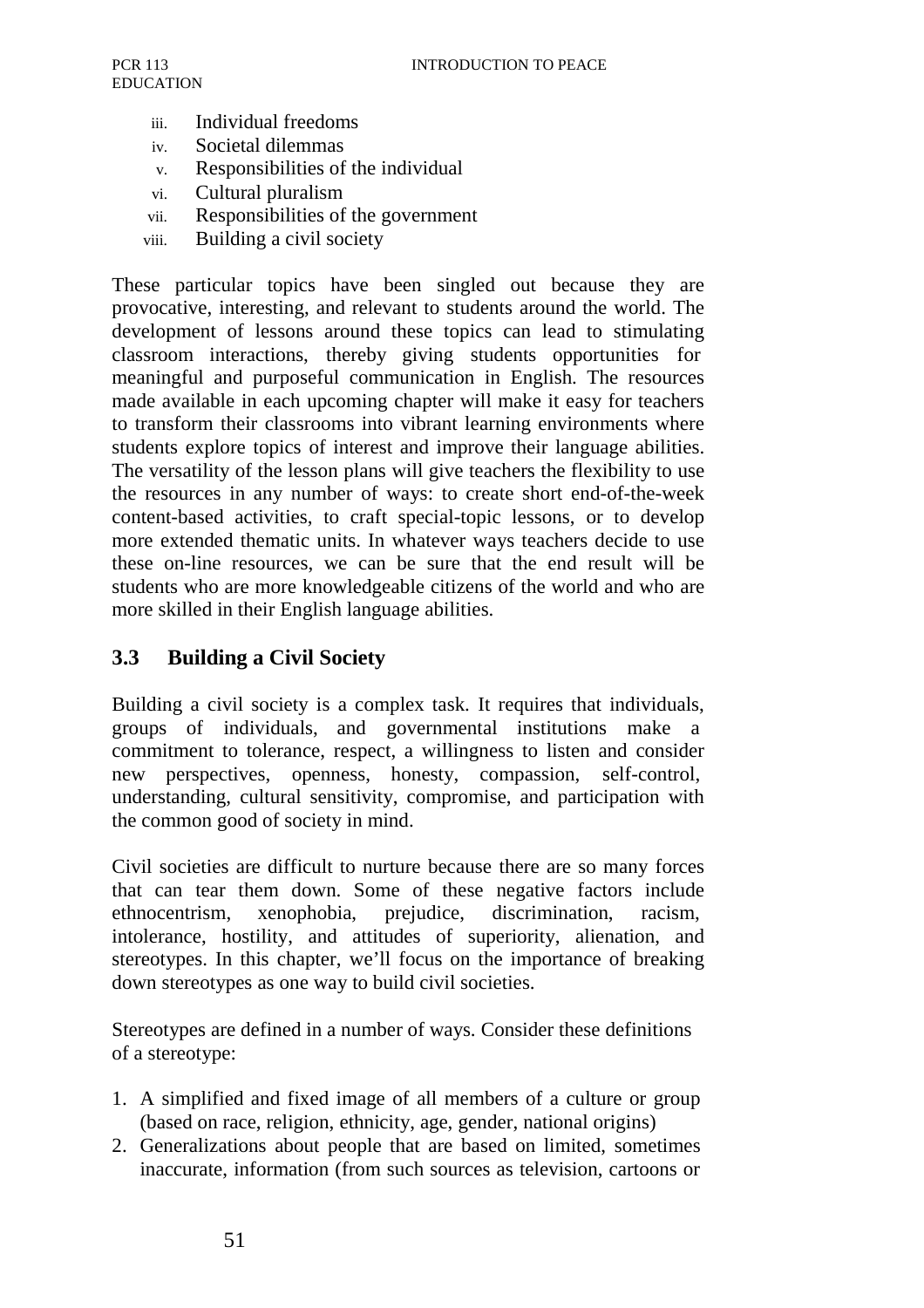comic books, minimal contact with one or more members of the group, second-hand information)

- 3. Initial predictions about strangers based on incomplete information about their culture, race, religion, or ethnicity
- 4. A single statement or attitude about a group of people that does not recognize the complex, multidimensional nature of human beings
- 5. Broad categories about people that fail to differentiate among individuals, peoples, and societies
- 6. Identification of easily observable characteristics of groups of people

Stereotypes can be either positive or negative, but they are all unfair and misleading. In general, stereotypes reduce individuals to a rigid, inflexible image; they do not account for the fact that human beings are complex and multidimensional, with unique attributes. Stereotypes suggest that people or groups of people are the same, when, in fact, they are quite different. Stereotypes about human beings tend to dehumanize people, placing all members of a group into one, simple category.

Although generalizations, the basis for stereotyping, represent a natural part of the learning process, when they are directed at human beings, they can be dangerous and harmful. When we stereotype people, we prejudge them; we assume that all people in a group have the same traits. This form of blind categorization leads to false assumptions about people and causes misunderstandings, hostility, abusive behaviors, conflicts, discrimination, and prejudice.

Civil societies can only thrive when damaging stereotypes are broken down. The difficulty is that stereotypes are sometimes hard to recognize because they are fixed beliefs. Learning to identify stereotypes is one of the first steps we must take to build a civil society. After identifying stereotypes, we can work toward eliminating them from society. When stereotypes are eliminated, it will be easier to acknowledge and appreciate individual differences. When we live in a society that is open to cultural diversity and that values the contributions of all society members--regardless of cultural and ethnic backgrounds, race, life styles, and belief, we will be one step closer to living in a civil society.

# **3.4 Individual Responsibilities and Citizenship**

In civic education curricula, citizenship and individual responsibilities is an important theme. Discussions about the role of citizen participation at local, state, and national levels usually lead to provocative questions such as these: What does it mean to be a good citizen? What is the importance of being an informed citizen? To what extent should citizens participate in society and politics? Recently, questions about world citizenship and individual responsibilities to ensure a safe and sane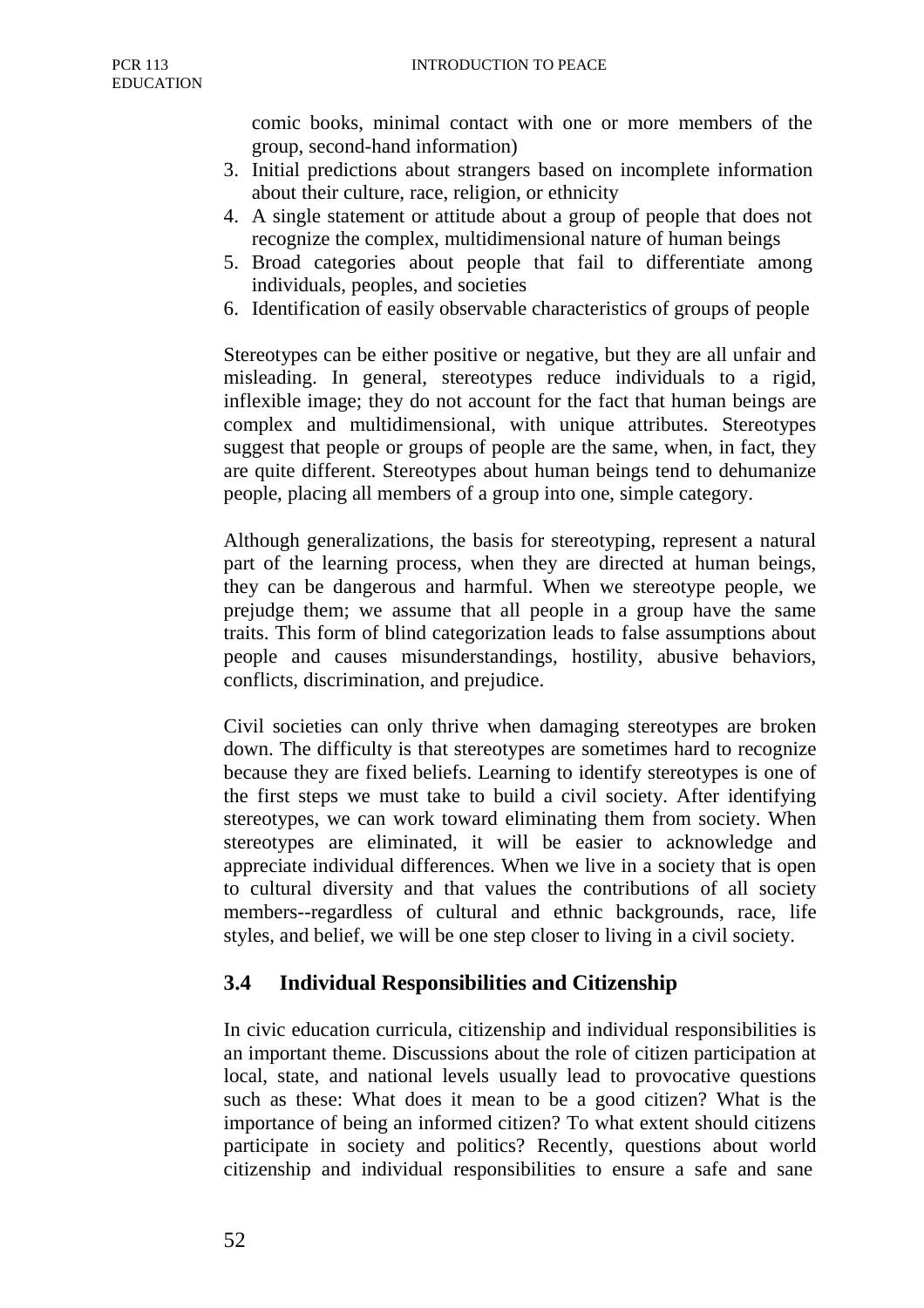world--have been raised. In this lesson, students will explore select aspects of this theme. While discussing citizenship and individual responsibilities, students will learn associated vocabulary and concepts. As a result of this content-based lesson, students will not only improve their language skills, but they will also gain knowledge about this important and timely theme. The lesson outlined here can be used by teachers in a variety of ways: They can use it as a single, stand-alone lesson; they can design a series of connected lessons that explore the theme in more detail; or they can develop a thematic unit that examines the theme from a variety of perspectives over a longer period of time. These lesson plan ideas are meant to serve as a springboard for teachers interested in introducing the theme of citizenship and individual responsibilities to their students.

Discussions of citizenship and the responsibilities that accompany it are common in civic education curricula. An exploration of these topics can take on many dimensions, though it is important for students to understand, early on, that being a citizen is not simply limited to having a passport from the country in which one is born, or being a resident of a particular city, state, or country. Citizenship implies certain rights (e.g., legal, political, social); it also implies responsibilities, including placing the well being, or common good, of society before private and personal interests.

When exploring citizenship and individual responsibilities, classroom teachers can shape lessons to examine a range of perspectives. Some teachers interested in this topic divide responsibilities into two areas: personal and civic. Personal responsibilities include taking care of oneself, accepting responsibility for the consequences of one's actions, taking advantage of opportunities to become educated, and fulfilling responsibilities to one's family, friends, and neighbors. Civic responsibilities, on the other hand, comprise obeying laws, respecting the rights and opinions of others, paying taxes, serving in the military, voting, and being informed and attentive to the needs of one's community and nation. Civic responsibility can also include the obligation to be honest, compassionate, tolerant, fair, trustworthy, respectful, open minded, and open to negotiation and compromise.

### **4.0 CONCLUSION**

Other discussions of responsible citizenship center around the issue of participation in society at local, state, and national levels. Responsible citizens are often said to be active socially and politically. Social activity might entail joining citizens' groups that are devoted to solving societal problems, such as homelessness, race relations, or neighborhood crime; social activity could also involve volunteering in a local hospital, school,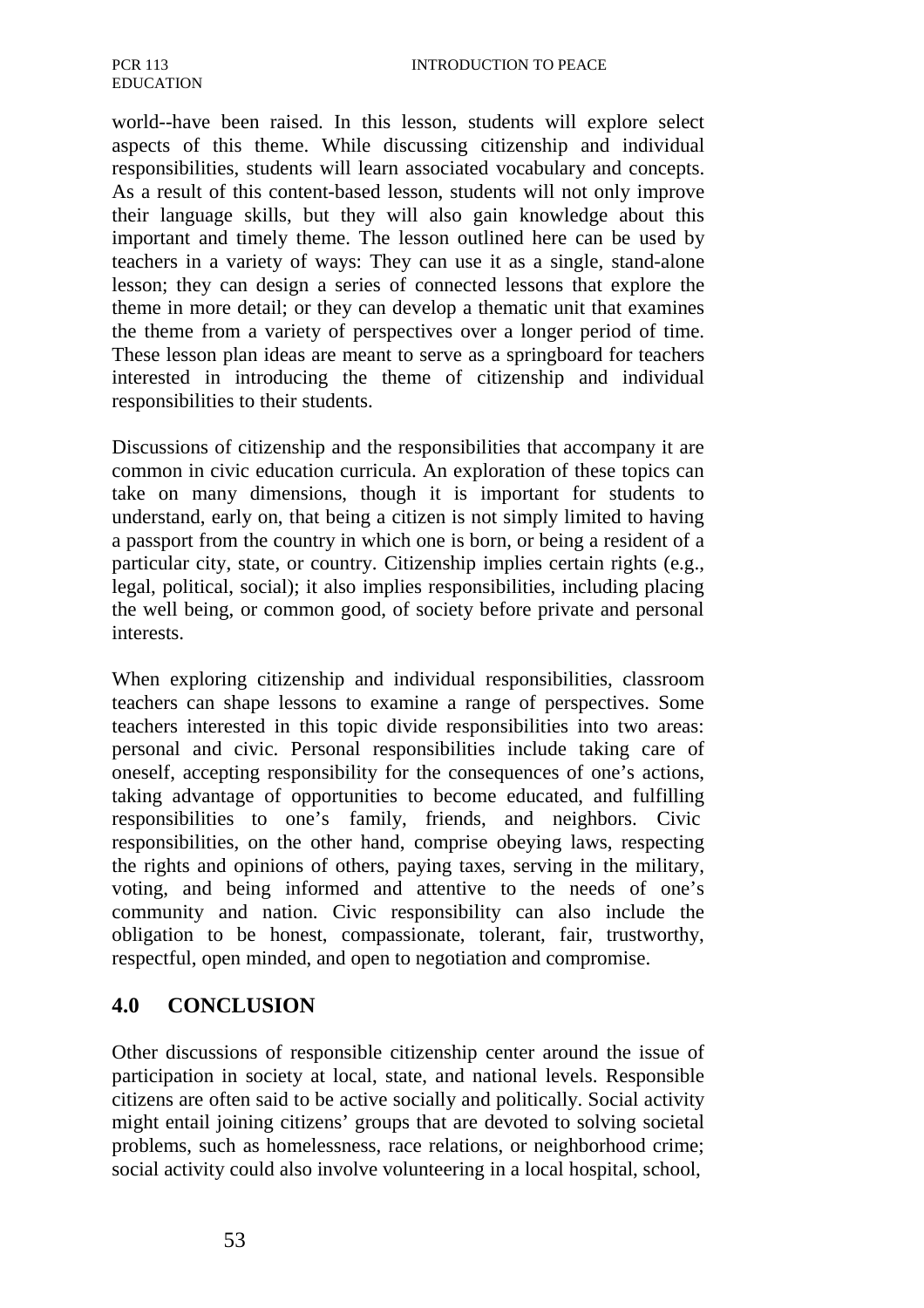homeless shelter, or senior citizens' home. Political activity is quite different from social activity. Students need to understand that political activity usually refers to more than the simple act of voting in periodic elections. It might entail talking about public issues; writing letters to public officials; presenting a problem to a governmental council; staying informed about important issues by reading the newspaper, listening to television news, or attending public meetings; or getting involved in a political campaign.

# **5.0 SUMMARY**

In this unit, we have examined how recent discussions of responsible citizenship have taken on new dimensions and have been expanded to include the concept of worldwide citizenship. As international travel, communication, and exchanges have become easier and more common, citizens of different countries are becoming more dependent upon one another. This interdependence has given birth to the notion of world citizenship, that is, being a citizen of the world. In general, world citizens are concerned about issues that affect all nations and all people, including overpopulation, the mismanagement of natural resources, and pollution. World citizenship, as a new type of citizenship, requires new sets of individual responsibilities.

### **6.0 TUTOR MARKED ASSIGNMENT (TMA)**

What is civic education and how do you build a civil society?

### **7.0 REFERENCES/FURTHER READINGS**

- Quigley, C. N., & Bahmueller, C. F. (Eds.). (1991). CIVITAS: A framework for civic education. Calabasas, CA: Center for Civic Education.
- Johnson L. Gunner, Conflicting Concepts of Peace in Contemporary Peace Studies, Sage Professional Paper in International Studies, Vol.4, NO.02-046, Beverly Hills, Ca.: Sage Publications.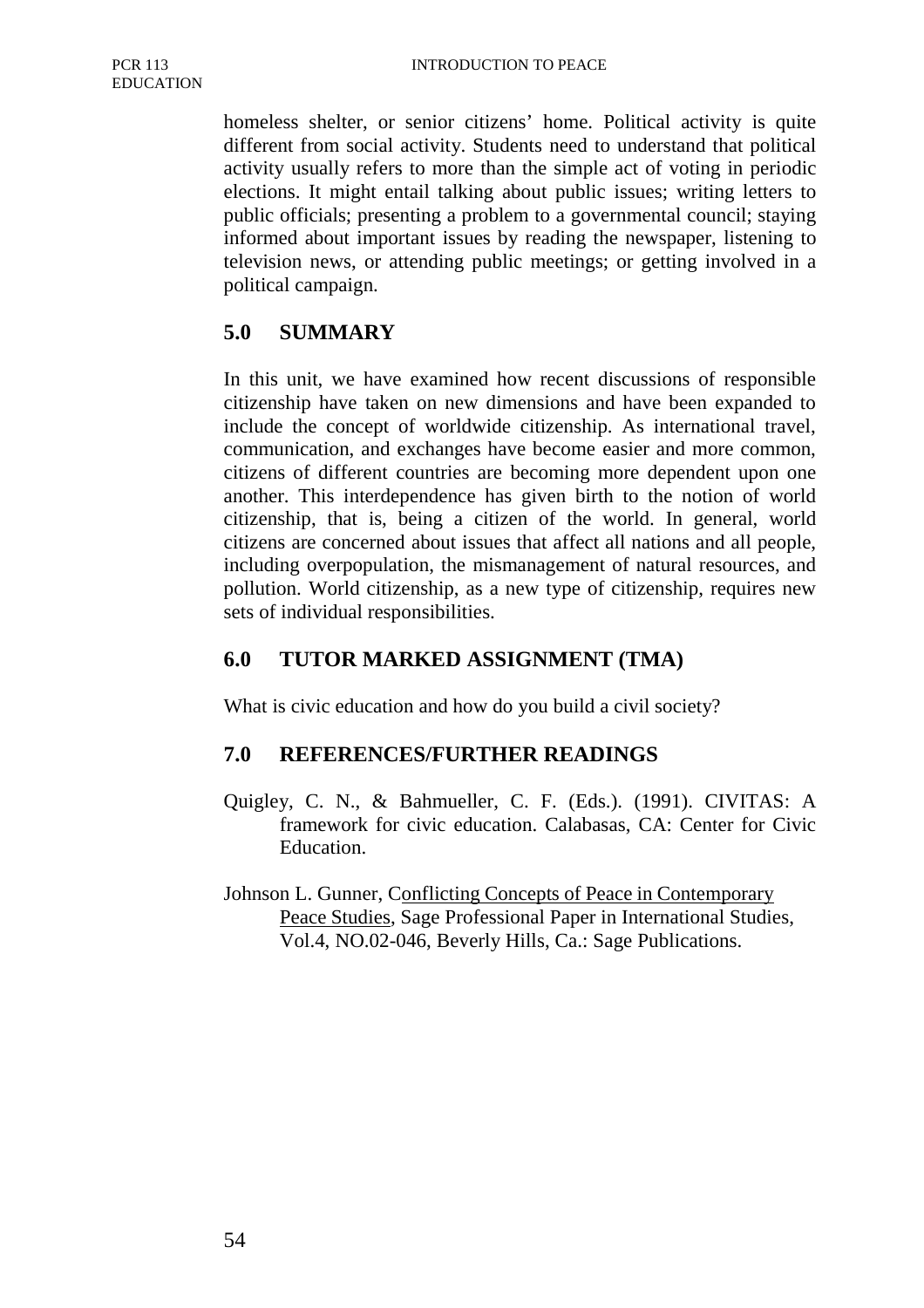### **MODULE 3**

| Unit 1 | Human Rights                        |
|--------|-------------------------------------|
| Unit 2 | War And Strife In Africa: Issues In |
|        | Peace Keeping                       |
| Unit 3 | <b>Enforcement Of Peace</b>         |
| Unit 4 | The Concept Of Unity                |

## **UNIT 1 HUMAN RIGHTS**

#### **CONTENTS**

- 1.0 Introduction
- 2.0 Objectives
- 3.0 Main Body
	- 3.1 The Background
	- 3.2 Political Implementation
	- 3.3 Universal Implementation
	- 3.4 Personal Rights
	- 3.5 Political and Civil Rights
	- 3.6 Social and Economic Rights
	- 3.7 Third Generation Rights
	- 3.8 Human Rights Violation
- 4.0 Conclusion
- 5.0 Summary
- 6.0 Tutor-Marked Assignment
- 7.0 References/Further Readings

### **1.0 INTRODUCTION**

"We are born free and equal in dignity and rights" – this is how article 1 of the Universal Declarations of Human Rights begins. This means that we all possess certain rights that have been with us since our birth; these rights are called human rights. Every person is entitled to these rights purely because they are human and they may not be forfeited. This means that they cannot be taken away, hence human rights. Well somebody like the Tanzanian constitutional lawyer Issa Saviniii believes that human rights are fought for, they are not part of you until you fight for them.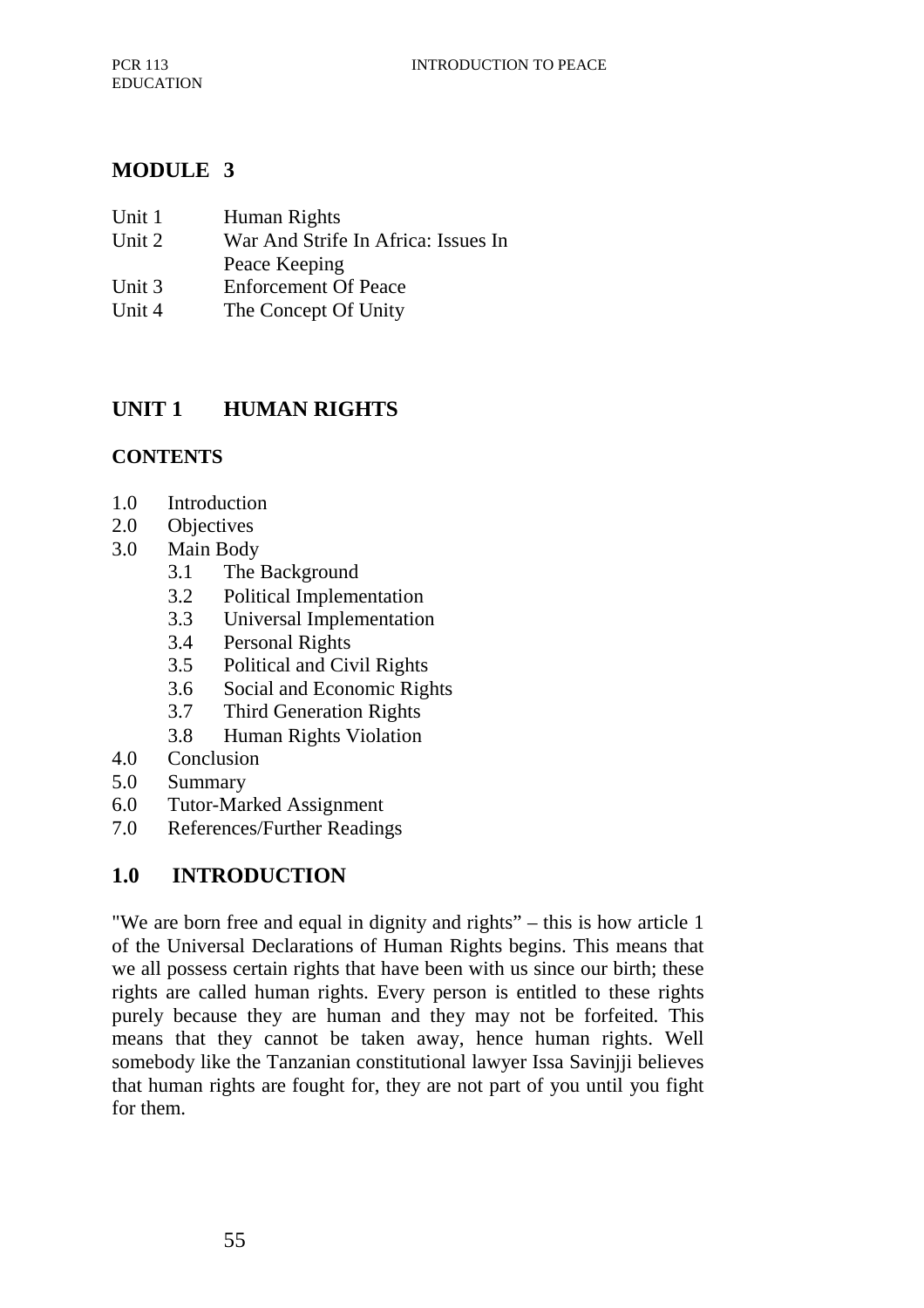## **2.0 OBJECTIVES**

At the end of this unit, you should be able to:

- (i) Explain the emergence of the notion of human rights;
- (ii) Discuss its development; and
- (iii) Explain the concept and acceptability of unrestricted human rights.

### **3.0 MAIN BODY**

#### **3.1 THE BACKGROUND**

#### *Step 1:* **The philosophical roots**

The idea of equality among people, as a natural right to which all people are entitled, was already developing in Ancient Greek philosophy over 2000 years ago. This tradition of a natural right was to develop further in early Christianity and in other religions: All people are created equal by God and in the image of God. These two concepts formed the roots behind the idea of human rights. Nevertheless, they had very little to do with political reality. While it is true that they made a universal claim, they represented a philosophical view, whose step-by-step transfer into the world of politics and law would first begin with the coming of the modern age.

John Locke considered life, freedom and property as being the unchanging natural rights of people. The purpose of all states is the protection of these natural human rights. His political philosophy, then, obliges the state to human rights and in doing so he makes an important step from the abstract idea of human rights to their firm implementation in the state. These thoughts were absorbed by those forming state constitutions in England and in the United States and were included in the constitutions of these two nations.

#### *Step 2:* **Political implementation within the framework of nation states**

England played a pioneering role in this development. As early as 1215 in the 'Magna Charta' certain rights were gained from the king, the 'Petition of Rights' in 1628 secured the inviolability of the citizen and the 'Habeas Corpus Act' in 1679 represented the last decisive breakthrough in the firm embodiment of the idea of human rights in national law. The act served to protect the citizen against arrest without cause: Persons held under arrest had to be placed before the court within twenty days.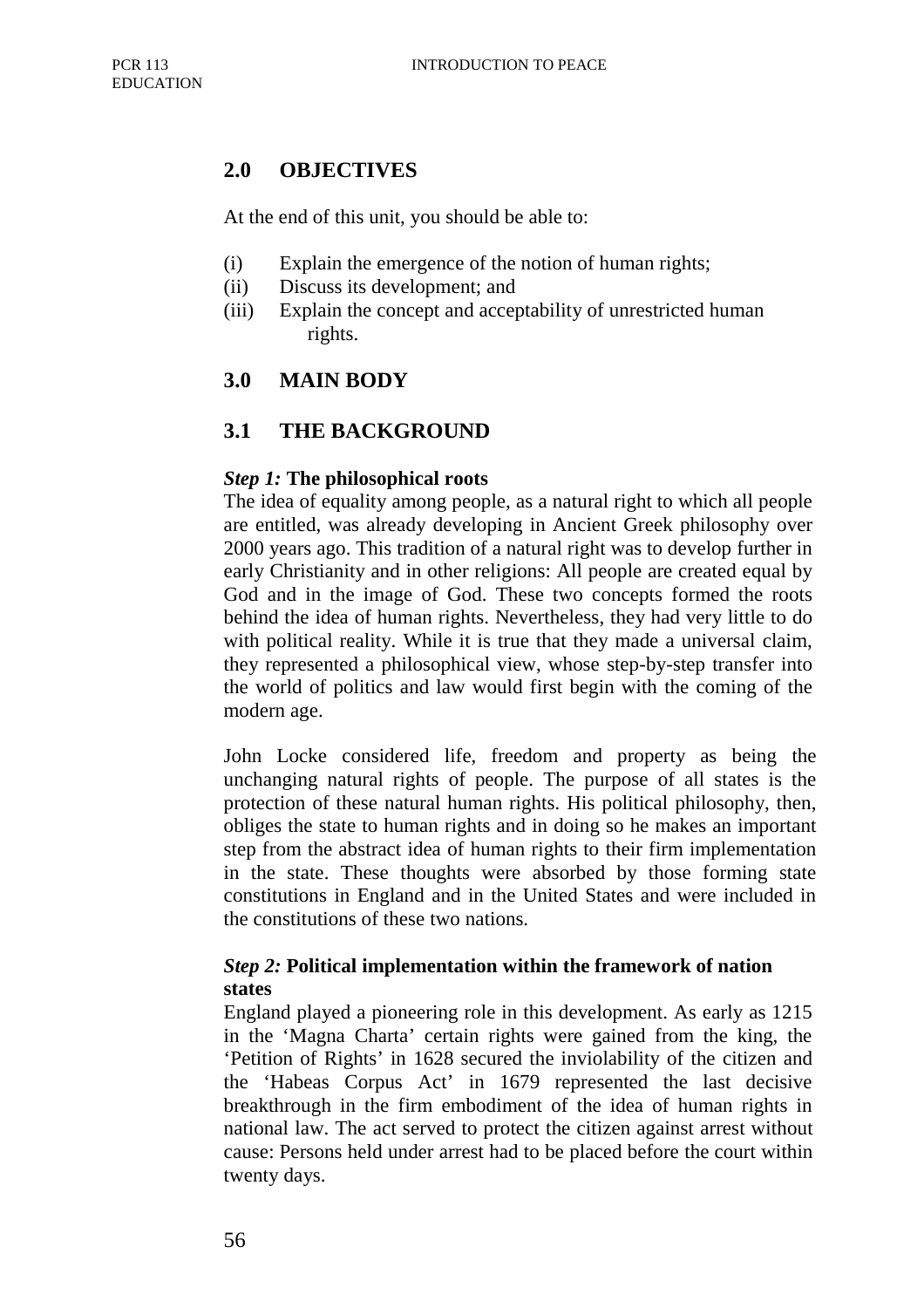These rights also applied to England's colonies, which included the United States of America. Indeed, it was in America during the fight for independence and with direct reference to the thoughts of John Locke that for the first time in history a catalogue of human rights was formulated, the "Virginia Bill of Rights" of 1776. This bill of rights along with the American Declaration of Independence from the same year is two of the most important documents in the history of human rights. Both of these documents are available as material and are worth taking a look at. The Virginia Bill of Rights adopted the following rights as being inalienable human rights and which have since formed the core of human rights:

The right to life, freedom and property The right to assembly and freedom of the press Freedom of movement and the right to petition The right of legal protection The right to vote

The implementation of the human rights' idea in continental Europe was to begin at a turbulent juncture in France. The French Revolution of 1789 with its paroles of "liberté, égalité, fraternité" had an enormous effect. The "Declaration of the Rights of man and citizens" was proclaimed in August 1789 (available on the material pages). It contains an emotional attempt to emphasize the validity of human rights. It concentrates initially, however, on the adoption of human rights in the respective national constitutions as basic rights, something that was achieved in almost all European nations during the course of the  $19<sup>th</sup>$ century. The political and legal implementation of the philosophical idea of human rights had been largely successful by the middle of the  $20<sup>th</sup>$ century.

The following problem, however, now arises: Human rights lay claim to universal validity, yet their binding embodiment in the basic rights meant that they were limited to the extent of national borders. This contradiction led to the initiation of a third offensive, an offensive aimed at universal political and legal implementation of human rights.

#### *Step 3:* **Universal political implementation (United Nations)**

The terrible crimes committed during the Second World War, in particular, led to serious considerations about the establishment of universally valid human rights on a global scale. The awful events of this period were never to be repeated. Every person in the world was to possess basic rights and basic freedoms. Indeed, this was a major factor in the setting up of the United Nations. The uniting of all nations was to create a situation in which human rights were no longer purely a matter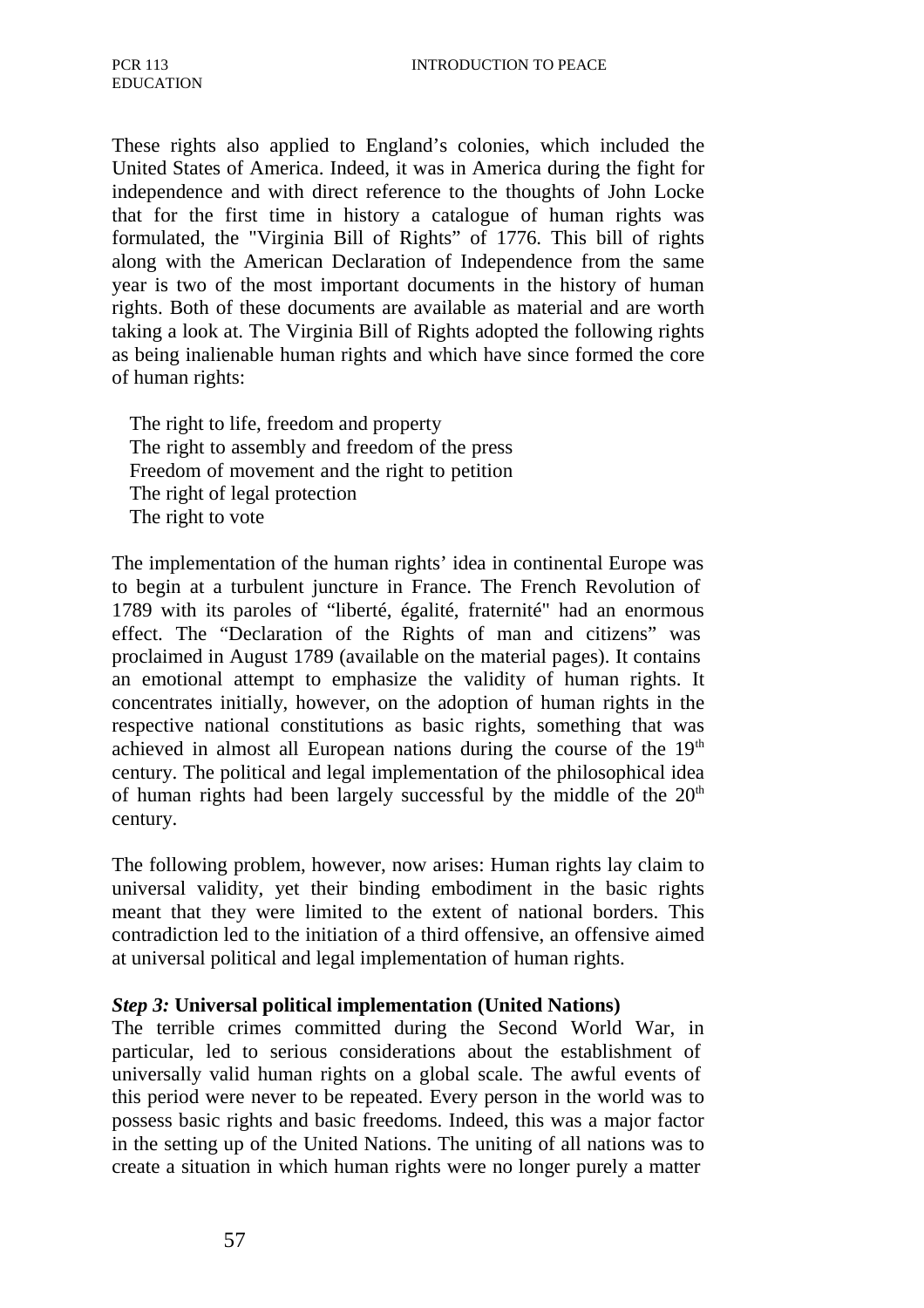for individual nations, but rather a matter for the international community of states. This was put down in writing in an agreement drawn up between nations, the charter of the United Nations, which was signed on 26 June 1945.

The charter states that all member states oblige themselves both collectively and as individual states to work with the organization, in order to achieve the organization's objectives (article 56). The implementation of human rights makes up one of these objectives. Because of this article, each and every member of the United Nations, which today includes almost all of the world's nations, is obliged to respect human rights. In order to make it clear exactly what the human rights are, the United Nations drew up the *'Universal Declaration Of Human Rights*', which was unanimously adopted on 10 December 1948. This declaration presents a list of human rights that in turn can be divided into several groups of rights.

The 'Universal Declaration of Human Rights' is available in its entirety as a document on the material pages. This declaration marks the beginning of attempts at universal political and legal implementation of human rights. Its aim is to eradicate the contradiction between universal claim and the national validity of human rights. The advanced subjects of ethics consider the attempts at defining common universal values - a world ethic- during dialogue between religions and cultures. To this end, the aim is to dispel the doubt voiced by critics as to the universality of human rights, which they see as having arisen in Europe and being influenced by Christianity.

Human rights are innate rights; they are equal for each and every person across the entire globe. Each individual has a right to these rights simply because he/she is human, regardless of his/her nationality, belief, and regardless of sex. Human rights, then, are irrevocable, which means they are always applicable and can be taken away from no one. Their most important function is to protect citizens against encroachment by the state.

Human rights encompass many areas. Therefore, it makes sense to divide these into several groups:

#### *Group 1:* **Personality rights**

The first group is made up of so-called personality rights. Contained among these are rights intended to protect the person against encroachment and rights ensuring that a person's human dignity remains intact. An example of these rights is the right to life, which forms the basis of all other rights, and the right to personal growth. A good example of the impact that personality rights have had on our lives is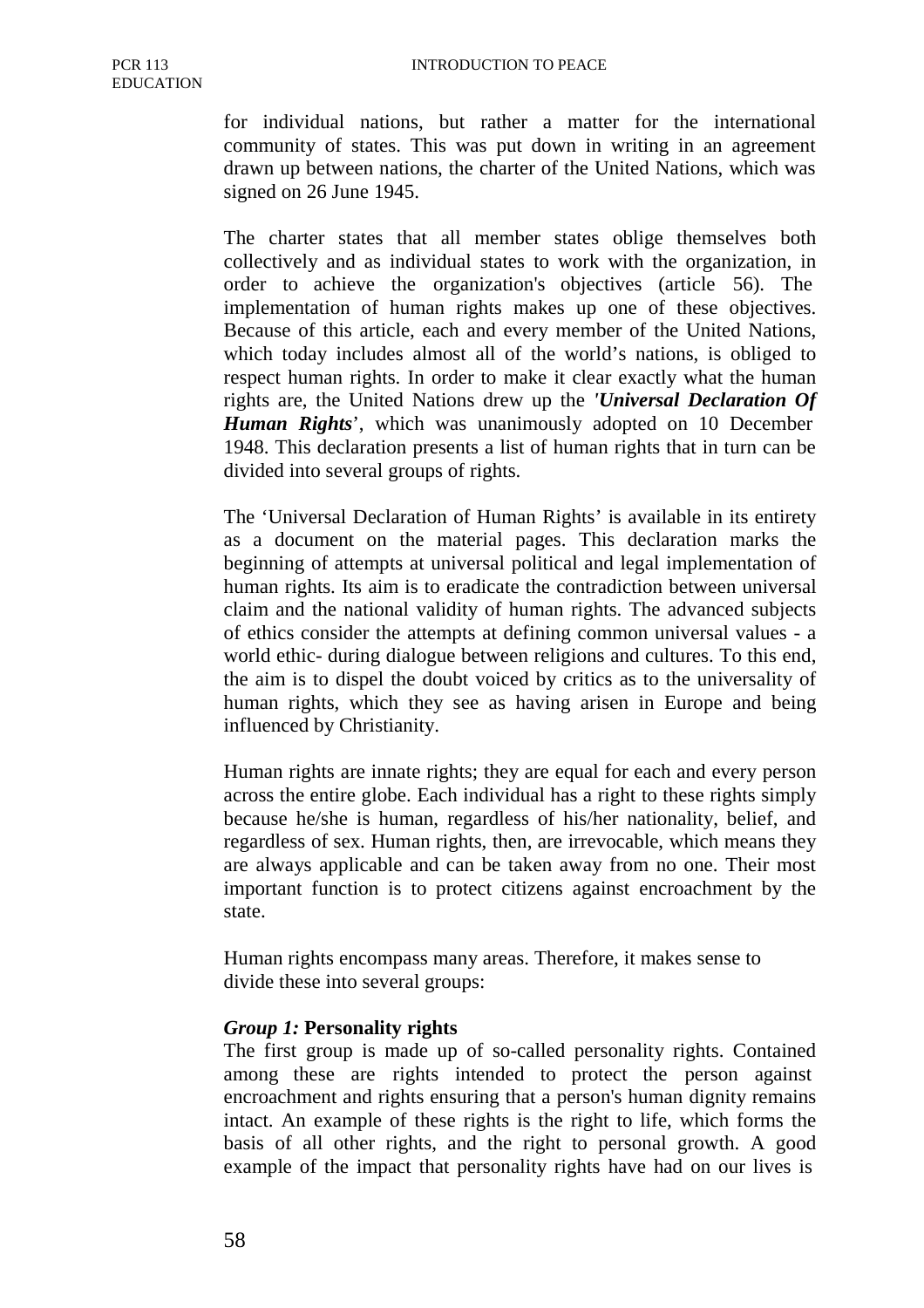#### PCR 113 EDUCATION

provided by corporal punishment; even in this century and in democratic countries, it was still allowed to physically punish people for their crimes. Indeed, only a few decades ago it was still perfectly normal for a teacher physically to punish his/her pupils! Personality rights are firmly at the centre of human rights and they can be found in all human rights documents and lists.

#### *Group 2:* **Political and civil rights**

Political and civil rights, alongside personality rights, form a second group of rights. Their aim is to ensure that every person is free to take part in his/her community's political life, without fear of unwarranted punishment. Freedom of speech and freedom of the press play an important role in this, since these rights reflect the attitude and satisfaction of the people with their government. When these attitudes can no longer be presented in an uncensored way, the government loses its claim to democratically represent the interests of its people.

#### *Group 3:* **Social and economic rights**

Social and economic rights form a further group. One of their main tasks is to ensure that, at a minimum, every person has access to the absolute essentials and that survival is guaranteed. Moreover, these rights also grant every person the right to an education. If we accept that more befits human life than simply to survive, then it is essential to create for each individual a foundation on which achievement and improvement is possible.

#### *Group 4:* **Third Generation Rights**

So-called third generation rights were introduced fairly recently to complement the other human rights. They take into account the nonrigid nature of human rights and the fact that they are developing and changing constantly. They also reflect the rise of new problems endangering the right to life; an argument which would suggest that new rights should also be included in the list of human rights.

In addition to development rights, which are intended to reduce the gap between rich and poor, environmental rights make up an important section of third generation rights. Their task is to ensure that people's natural environment is not over damaged or completely destroyed. Since the World Environment Summit in Rio de Janeiro in 1992, human rights including the right to an intact environment - especially for the coming generation - have become increasingly important. Rather than human rights being fixed and immovable, we can see that they are flexible enough to keep up with new challenges such as global environmental problems and to react to them.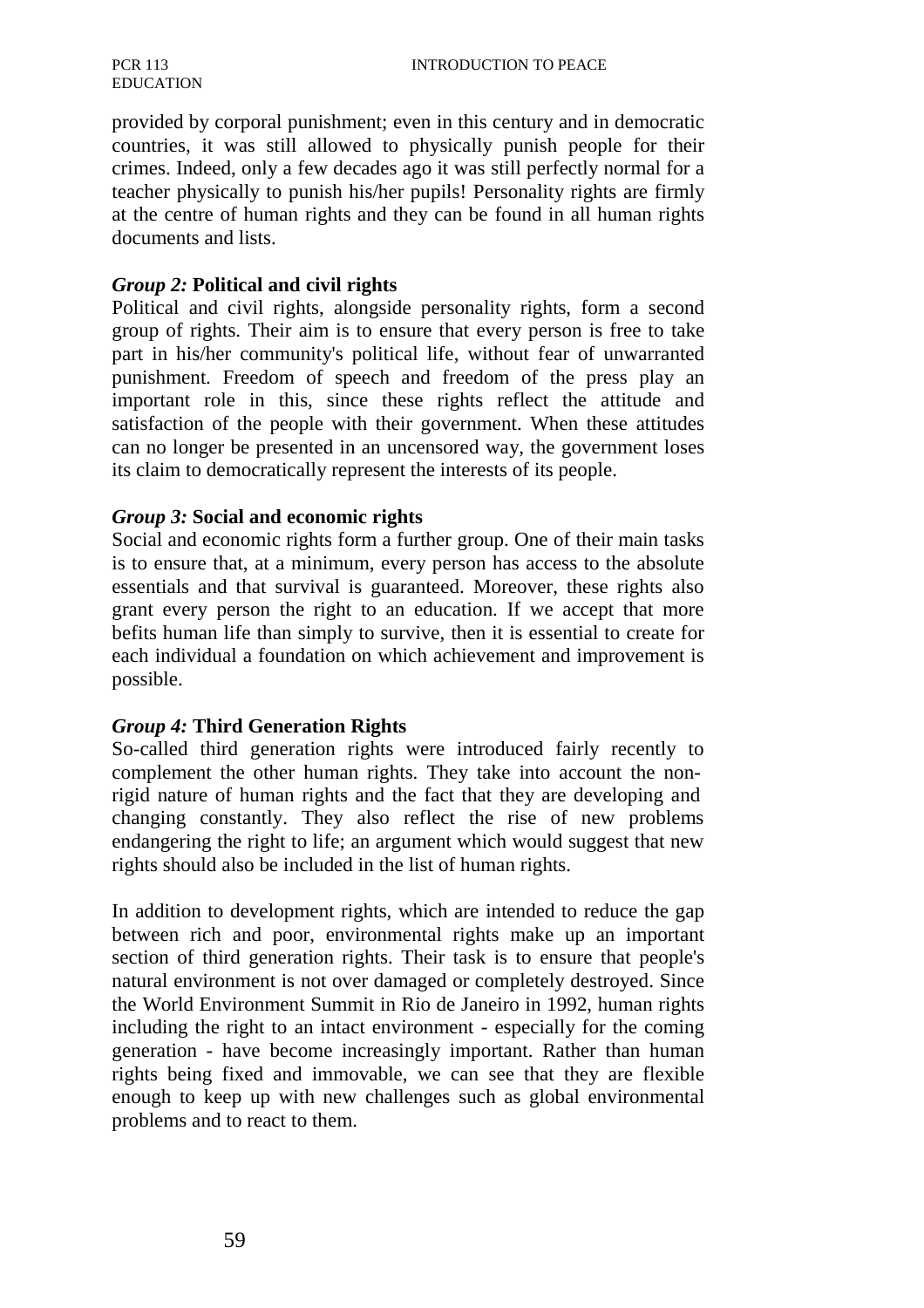### **3.2 Who enforces our Human Rights?**

In an ideal world, all people and all states would keep to the basic rules, human rights. Experience shows, regrettably, that this is not the case. Appeals for countries and states to uphold human rights are, on their own, not enough. It is for this reason that - like football - a referee is needed that is supported by assistants to monitor human rights within politics. Who carries out this function?

**The referee** is the **United Nations** (UN), an assembly of almost all the world's nations that was founded in 1945. This global organization was set up following the atrocities of the Second World War for exactly this purpose, for the purpose of peace and upholding of human rights.

As we have already learnt, the rules for peace and human rights were made under the charge of the UN. In 1948, the nations belonging to the organization adopted the "Universal Declaration of Human Rights, which have been continually built upon ever since. All in all, it is generally agreed that the United Nations makes a good referee. Of course, the UN cannot prevent fouls or violations against human rights being committed. It can, however, try in the best way possible to do something about it. Its greatest difficulty is the fact that it is not dealing with footballers but with sovereign states. And it is for this reason that the UN is faced with a very difficult task in enforcing the rules.

In trying to carry out its work, the UN has to deal with the same problems as the football referee. With every decision taken, the UN becomes unpopular with at least one of the parties involved and more often than not ends up being booed by all sides and used as a scapegoat.

Now we know who has the difficult task of refereeing, we now turn our attention to the people and organizations that support the UN. Some of the most prominent of these institutions are:

- i. Human Rights Watch
- ii. Amnesty International
- iii. OneWorld.net

These organizations, **INGO**s (**I**nternational **N**on-**G**overnmental **O**rganizations) support a network of human rights activists across the world and publish reports on violations.

#### **3.3 Human Rights Violation**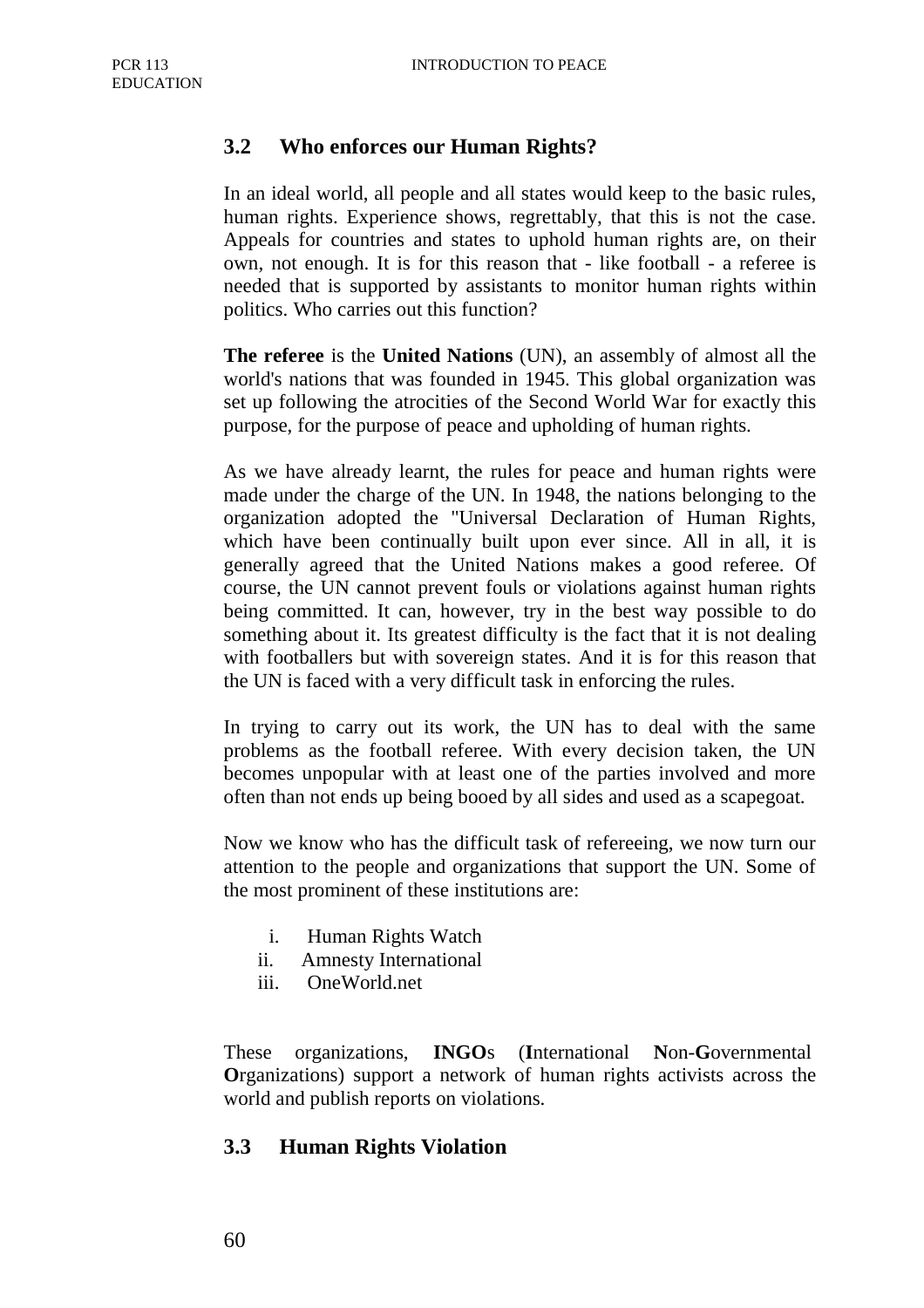"The term 'human rights violation' is nothing other than a euphemism for the worst kind of crime that a state can commit against its citizens. Human rights violations, are they carried out on behalf of the state, with the approval of the state, or while being tolerated by the state, form crimes endangering the internal and external peace of any state system to the highest degree. It is for this reason that peace and conflict are human rights related issues.

If so many human rights violations are known about, doesn't this represent a failure on behalf of the institutions responsible for their monitoring? Aren't human rights, in reality, merely a nice idea?

In defence of the institutions responsible, it first has to be said that without these organizations many more violations would be committed and the majority of these would go undetected. Indeed, it is only because of the work carried out by the UN and NGOs working alongside it, that we know anything at all about the violations taking place. And this is an essential first step in reducing the number of violations.

### **4.0 CONCLUSION**

Of course, there remains a great deal to be done with regards to Human Rights. We are only at the beginning of a process leading to effective worldwide protection of human rights. Nonetheless, if we bear in mind all that has been achieved since the end of the Second World War - a relatively short period of time - we have every reason to be optimistic about the future. Human rights now represent much more than a nice thought and a great deal is being done to ensure that ever more people enjoy their benefits.

### **5.0 SUMMARY**

To turn this into reality, however, it is of key importance that we all work towards this aim. Each and every one of us has the responsibility to respect the human rights and dignity of all others, in order to prevent human rights violations occurring in the first place. Everyone can make a contribution, in their own environment or perhaps by participating, supporting or actively working in campaigns initiated by the NGOs in our Community.

### **6.0 TUTOR MARKED ASSIGNMENT (TMA)**

What are the rules for peace and human rights and who enforces human rights?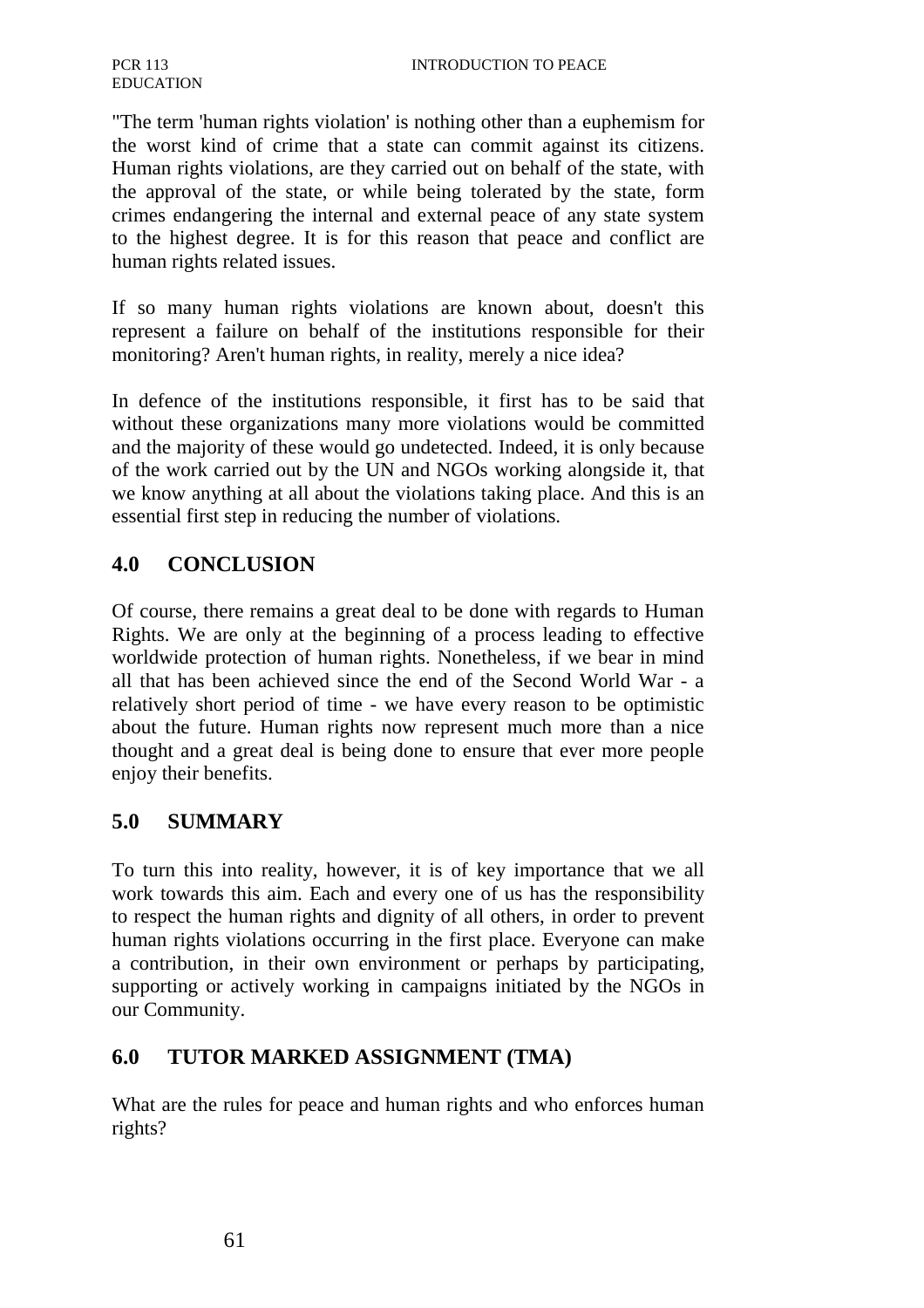#### **7.0 REFERENCES/FURTHER READINGS**

- Comfort Ero, Waheguru Pal Singh Sidhu, and Augustine Toure, 2001: *Towards a* Pax West Africana: *Building Peace in a Troubled Sub-region*, International Peace Academy Conference Report (Abuja, Nigeria, IPA).
- Luc van de Goor and Martina Huber, eds., *Mainstreaming Conflict Prevention: Concept and Practice*, CPN Yearbook 2000/01, (Berlin: Stiftung Wissenschaft und Politik/Conflict Prevention Network, .Monde Muyangwa and Margaret A. Vogt, November 2000 *An Assessment of the OAU Mechanism for Conflict Prevention, Management, and Resolution, 1993-2000* (New York: International Peace Academy).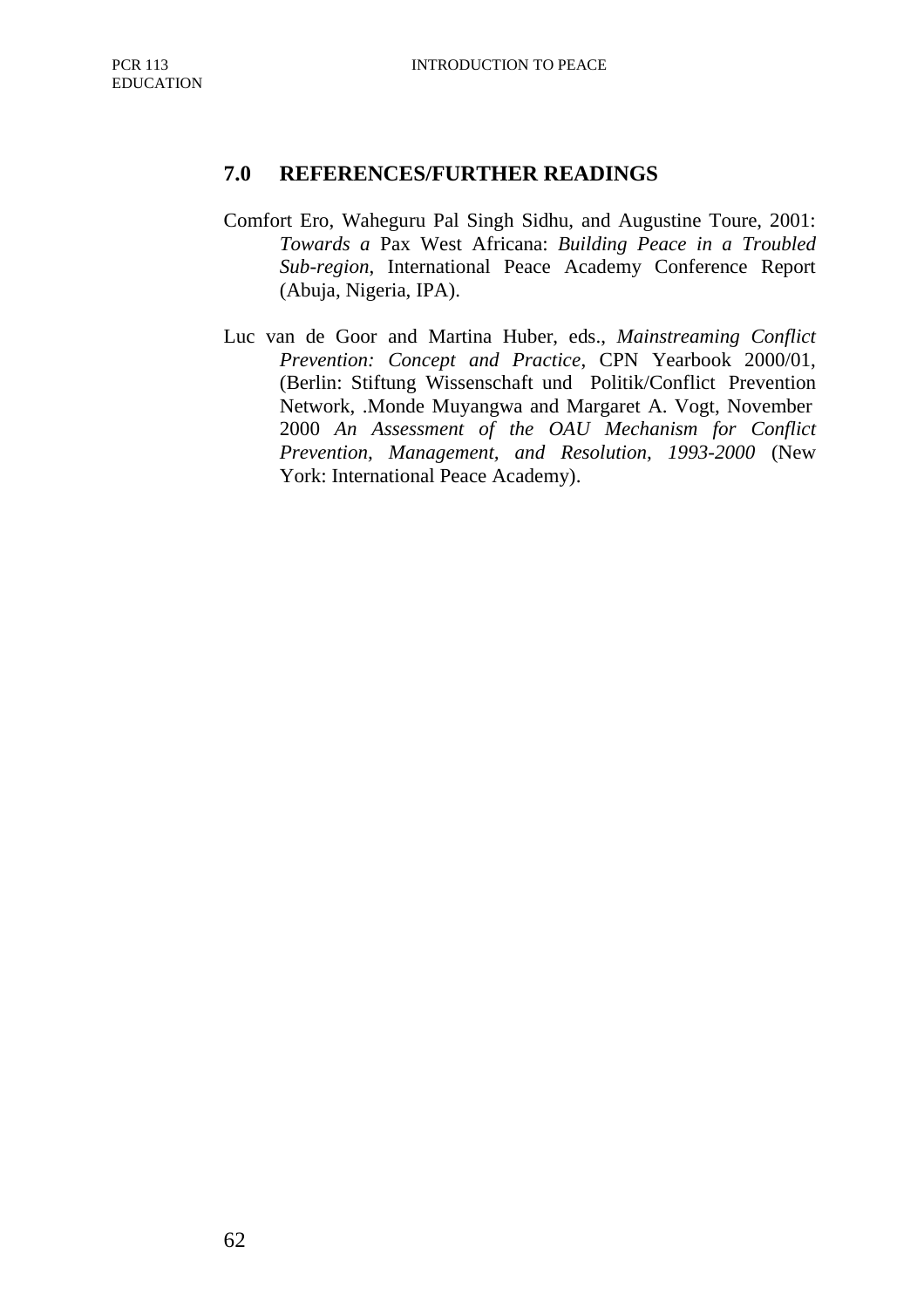# **UNIT 2 WAR AND STRIFE IN AFRICA: ISSUES IN PEACE KEEPING**

## **CONTENTS**

- 1.0 Introduction
- 2.0 Objectives
- 3.0 Main Body
	- 3.1 The Costs of War
	- 3.2 Nature of Conflict and Means of Peacemaking
	- 3.3 Techniques of Managing International Conflicts
- 4.0 Conclusion
- 5.0 Summary
- 6.0 Tutor Marked Assignment
- 7.0 References/Further Readings

#### **1.0 INTRODUCTION**

War and peace have come to dominate the experience of man in the world in which we live today. Humans pour so much time and resources into defence and the procurement of arms for the destruction of fellow humans and the environment. The world has never been able to record any decade in history, which has been war-free. It must thus be mentioned that even after the establishment of International Organizations such as the United Nations, the African Union (A.U), etc., the conflicts or crises spots have continued to increase on the world map. Nations have gone to war to increase their wealth or power, but whatever the inclination or policy, their ultimate manifestation is the conditions of war, its hazards and hostilities that are created by man against man. In this unit, we focus on the issues concerning peacekeeping and the resultant effects.

#### **2.0 OBJECTIVES**

- i) By the end of this unit, you should be able to:
- ii) Discuss war and strife in Africa
- iii) Highlight issues concerning peacekeeping
- iv) Discuss refugee problems in Africa
- v) Discuss the UN and peacekeeping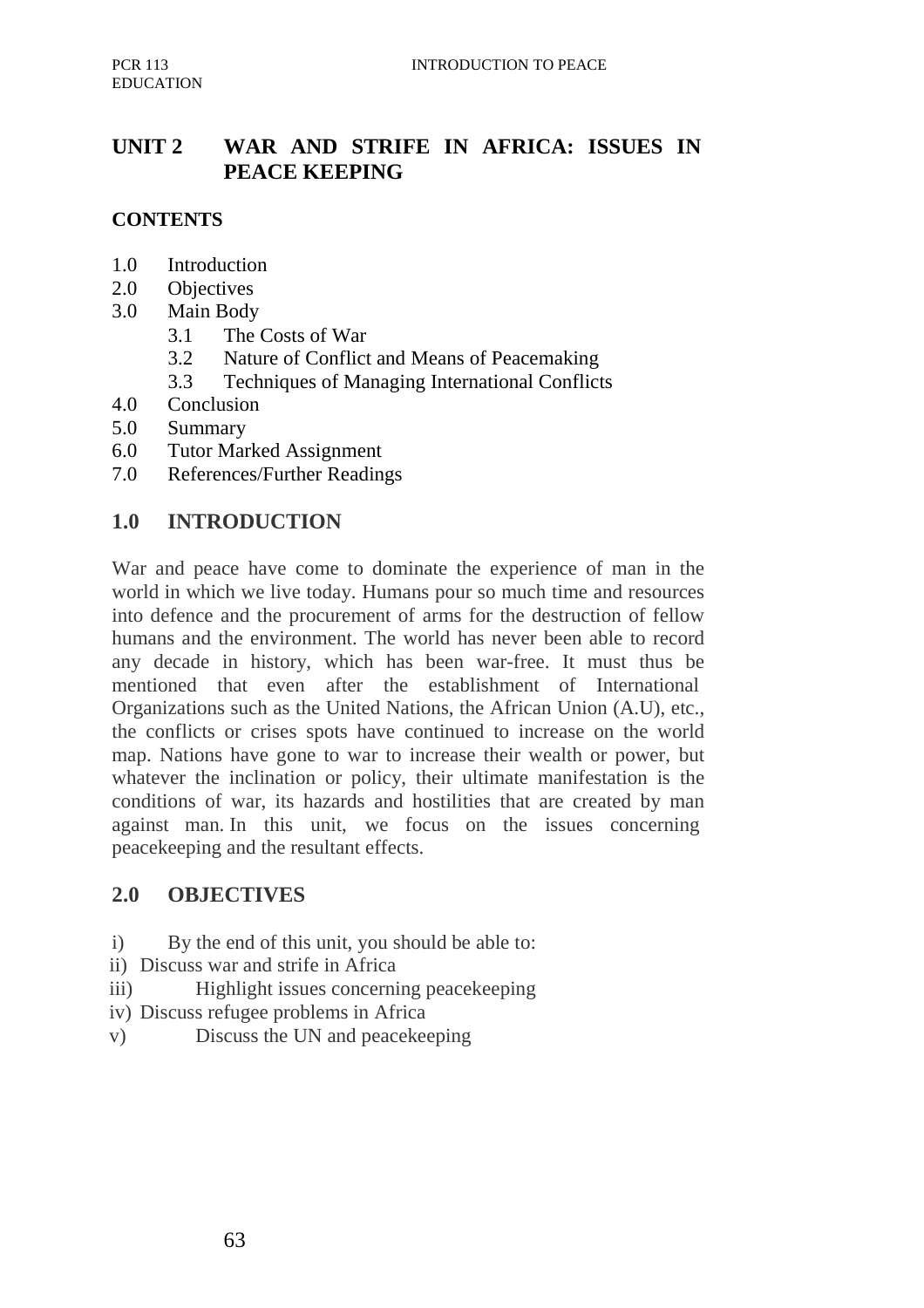## **3.0 MAIN BODY**

#### **3.1 The Costs of War**

It is a fact that the cost of war exceeds by far the benefits that might accrue from the struggle not only in the human and material resources which are expended in the process, but also in the socio-economic as well as the post-war environment hazards. It is in this light that nations tend to preserve or to restore peace whenever this is breached by war. A reason for which the U.N.O was set up with the ultimate functions of preserving world peace, to facilitate and increase the relationship and interaction amongst nation states. Whenever and wherever any party strains relationships, it usually calls for some concern from the whole world. This is because small-scale wars or conflicts have in the past showed that they have a high tendency of escalating into confrontation among superpowers, which in itself would lead to a mutual nuclear annihilation e.g. the Vietnam War. It was the widespread interest in peace which culminated in the efforts by nations to create the United nations in 1945, which includes its package, the practice of peacekeeping sought for after the leagues' failure to prevent the World War 11.

The controversy surrounding United Nations activities in the achievement of its primary function, which is the maintenance of world peace, is clouded by dispositions, which is in itself surrounded by complex, and emotional historical problems of the  $20<sup>th</sup>$  century. Some students and scholars of the disciplines are of the view that the United nations has failed in its primary objective, and have again gone further to describe it as ineffective irresolute body which creates a forum where diplomats go and let out abuses on each other. While a few hold this view, there are others who hold entirely different view. They on the other hand say that there is nothing wrong with the United Nations, but its members, Kurt Waldheim former Secretary General of United Nations as being microsm of the world, and he is of the view that the United Nations has done its best to preserve peace despite the obstacles, which have continued to emerge.

Following the wake of events and trend of activities in the International system as well as the role played by the United nations in its primary role of maintaining peace, there has arisen such rigorous controversy regarding the efficacy of the world Body in carrying out its primary functions which is preservation of peace. The performance of the United Nations organization, in the preservation of world peace has no doubt turned out to be a subject of discursion, which is clouded by a historical and emotional phenomenon. While some are of the view that the United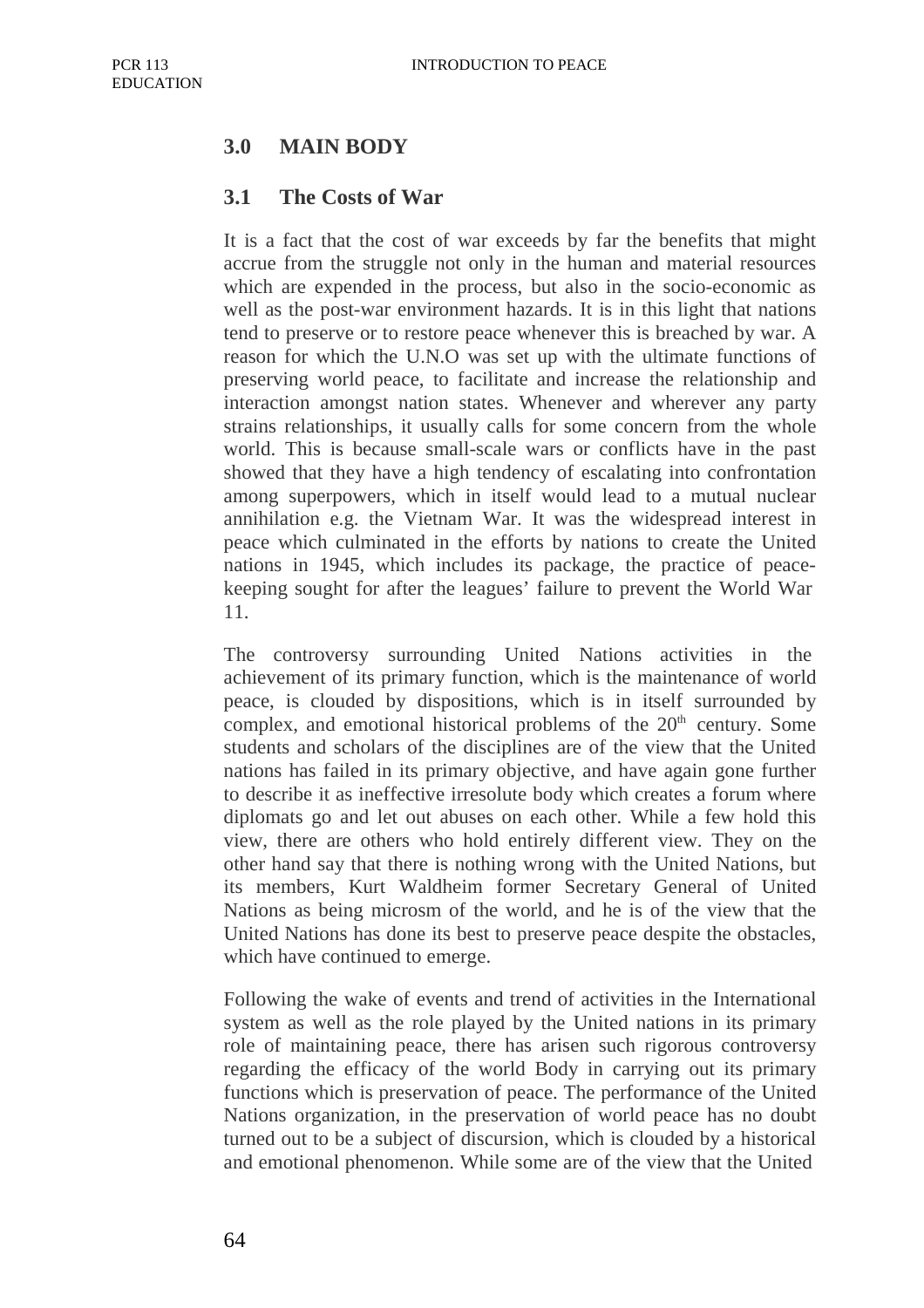Nations has failed in its primary assignment, others have their reservations and they hold an opposing view as regards the efficacy of the International Organization. This dissension is however not restricted to scholars or people in the discipline, rather it spread amongst people of all walks of life.

However, those who are of the view that the United Nations has failed, and has such outlived its usefulness believe that:

"It has fallen in its central role of keeping the world peace and…it seems a little more than a debating chamber…where hot-headed diplomats angrily abuse each and nothing effective ever gets done"?

This idea was further buttressed by the words of German Scholar, Rudiger Jucte, who is of the Institute of Peace Research and Security Policy, at the University Hamburg. He noted as follows, "Conflicts and crises, dominated the agenda of the United Nations and the capacity of the Security Council and the General Assembly, the overall results were well known: the United Nation's record in maintaining peace and security presents itself as a history of predominant failures; and a few outstanding roles that the organization could play were indeed exceptions to the rule rather than evidence of its functions as a reliable instrument to safeguard the elements of rudimentary peace"

Some have however gone further to suggest that there is need for a complete overhaul and a re-organization of the system if it is to be of any significance to the contemporary International system. Daniel Frei (1973) while writing on the rationales and implications of crises research mentioned that: "It is certainly no exaggeration to the hypothesis that since 1945, there has never been less than three crises spots simultaneously active somewhere on the map and they are all prone to the risk of eruption and escalation into confrontation through the involvement of the major powers"

Due to the fact that the international system has become a highly sensitive network of political and socio-economic interdependence any local crises inevitable has its effect on the entire system. So much so that a confrontation amongst or within a nation (local crises) could lead to a threat of mutual annihilation. The United Nations has often been found engaging in the regulation of conflict between international actors in disagreement but the organization was powerless. This was evident however in the non-reaction of the United Nations Organization towards their anti-Libya policy which resulted in the air raid against Libya, which no doubt was a violation of both the sovereignty and territorial integrity of Libya. In our Opinion, however, the issues surround the efficiency of the United Nations in the attainment of its primary objective that are eluded by emotions and disposition towards the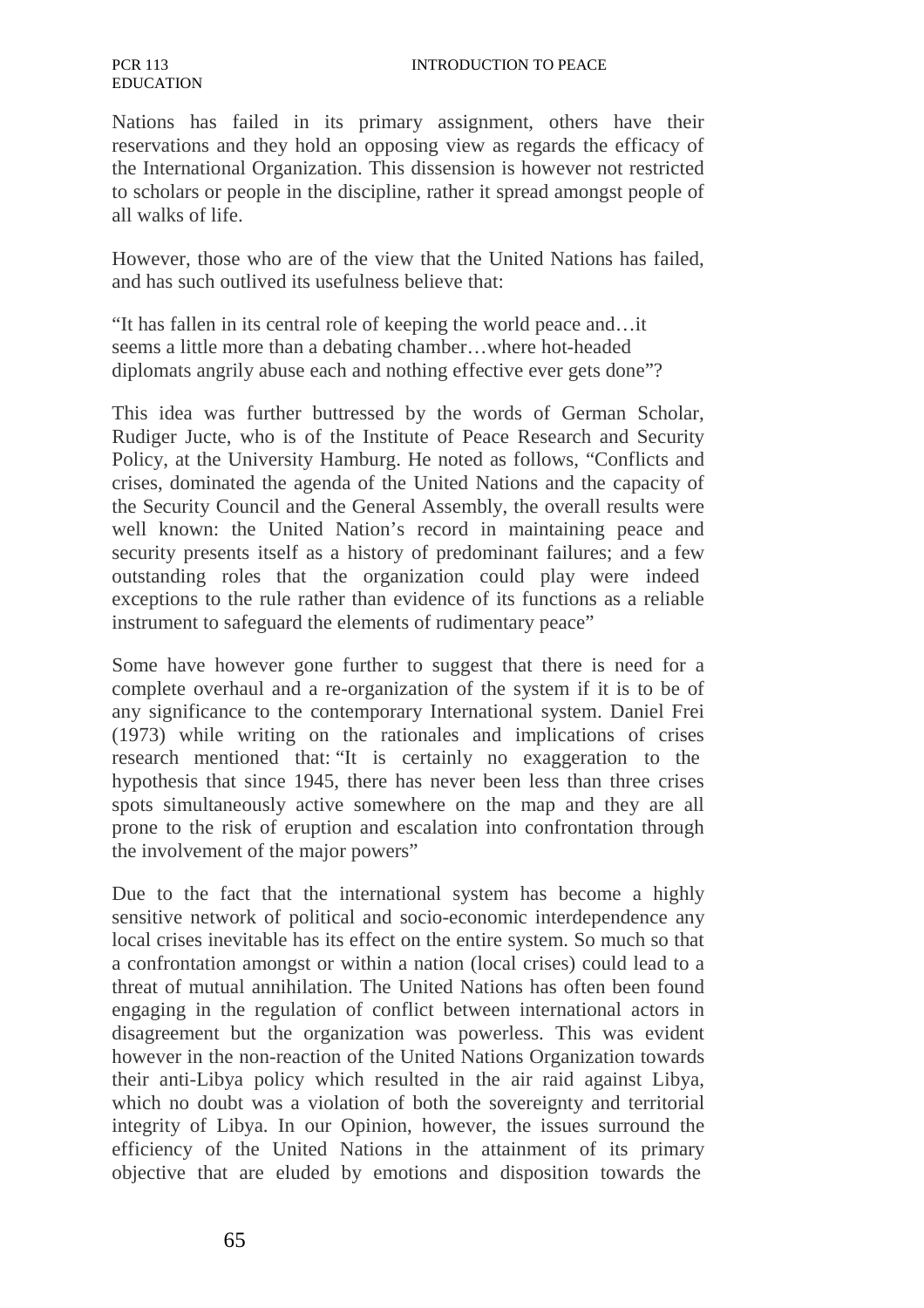organization, such that a general consensus cannot be reached even within the organization itself. Decisions taken would always be reviewed as being biased by one nation or another. Whichever being the case it has often been stated that the veto power of the Security Council and permanent members has presented one of the structural defects of the United Nations Organization. The decision and the activities of the United Nations would always be subjected to scrutiny and criticism, for good or bad.

### **3.2 The Nature of Conflicts and Means of Peacemaking**

Since the end of the cold War, the world has witnessed some, but not many conflicts between nations. Such conflicts are called international conflicts. More often today, we witness some kind of civil conflict within a nation, called international conflict. Have you ever thought about how to define war and types of war? It is not a pleasant thought. When we think of war – conflict – we think of people shooting each other, of bombs dropping, of tanks firing, of people dying. We become sad, we feel powerless, and we are confused.

What do we know about war? We know war involves the use of violence. We know war means that the political order within a country or between countries has broken down. We know that war means someone or some group could not prevent it. We know that war leave deep scars on any society.

Many experts have tried to find out why conflict occurs. One thing these experts all agree on is that in any conflict there are many causes, perhaps a major cause and several others. All the experts agree that studying conflict is complex. Below, five major causes, or types of conflict are summarized. As you read the case studies, keep these types of conflict in mind so that you can apply them in a particular case.

- 1. Ideological Conflict: Is a clash of basic values related to the role of government in society, how economic resources should be owned and used, who should make decisions for people, how decisions should be made, and who is rewarded and punished in a society. Ideology is a "world view". It is lens through which all things are perceived.
- 2. Territorial and Environmental Conflict: Involves disputes over land, water, control of rivers, the protection and use of natural resources and the environment. Territory very often becomes the place where other types of conflict occur. Or, perhaps control of land, water, or other natural resources becomes the heart of conflict.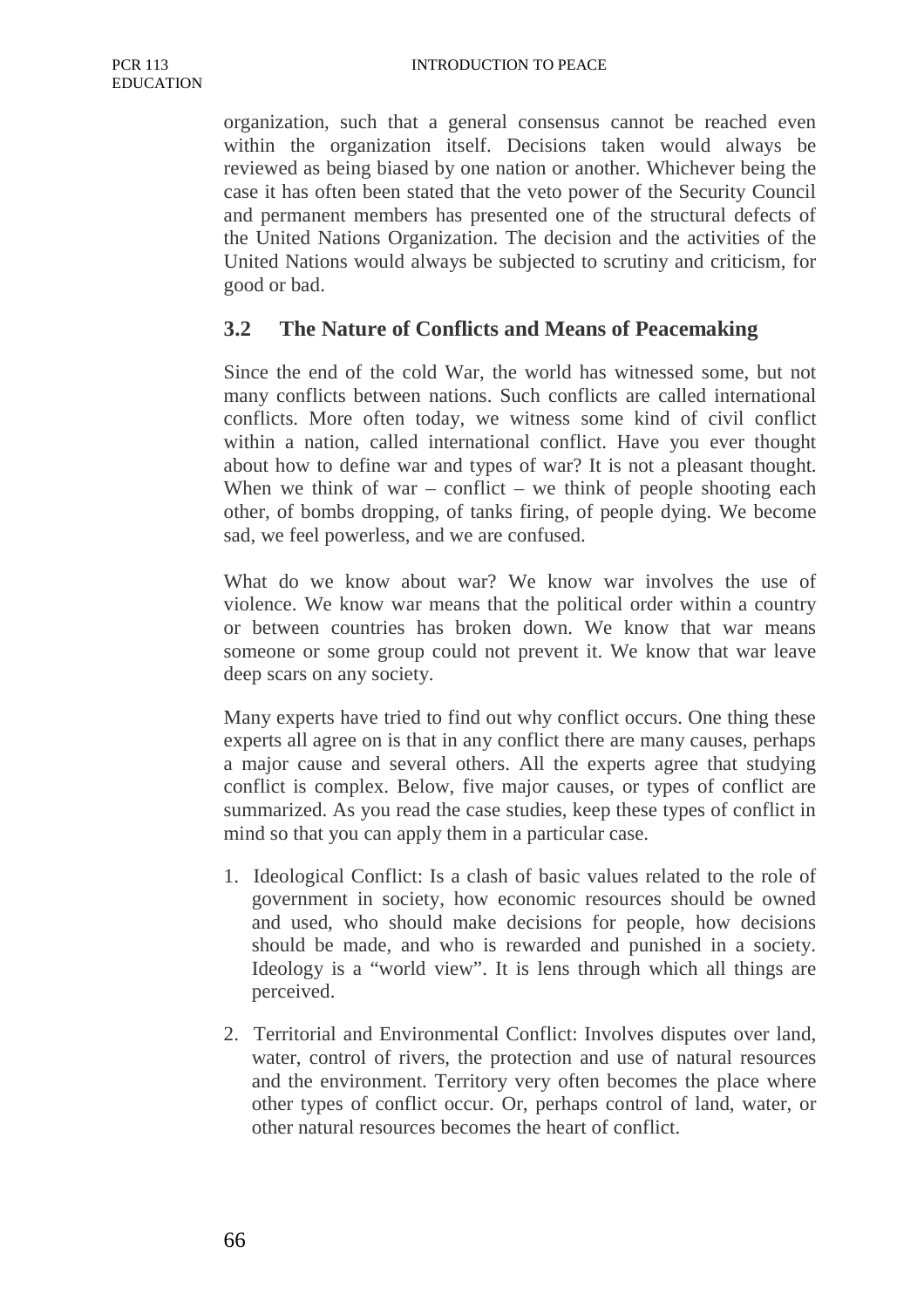- 3. Identity Conflict: Occurs over the questions, which we are? Or alternatively who am I? Individuals and groups of people want to feel secure where they live and how. They do not want to fear for their lives or subject to discrimination. Tribal, religious, ethnic, linguistic, and nationality conflicts fall into this category. As with most conflict, identity becomes a question of values, norms, and tradition. These beliefs become so central to people that they fear, mistrust, and hate others who are not the same.
- 4. Racial Conflict: Is a type of identity conflict, instead of values and beliefs that become issues, it is the colour of one's skin or the origin of the group from which they came. Perceived differences based on outside appearance, which is often skin colour- often result in one group been considered inferior by a group that considers itself superior.
- 5. Governance and Authority: Conflicts result from the use or misuse of power. Simply stated, the conflicted arises over who makes decisions for a group of people. With decision-making power come the associated decisions related to economic matters, territory, and matter of justice. Often conflict arises because those in authority favour or punish groups of people based on race or religion.

### **3.3 Techniques of Managing International Conflicts**

Managing Conflict: Karen A. Mingst, Professor of Political Science at the University of Kentucky, has provided an overview of means of managing conflict. In a paper published with support of the United States Institute of Peace, Professor Mingst offers and analysis of ways conflict is managed. Excerpts from the paper follow:

Low-level conflicts, especially conflicts that arise from miscommunication, may be managed through traditional and routine diplomacy… First, when diplomatic recognition is exchanged, states promise to resolve disputes and conflicts through peaceful and diplomatic means. Second, many diplomatic practices are codified into international law. Diplomacy may, then, provide a means through which communication between disputing parties occurs; it may or may not lead to resolving conflict.

International conflict may also be managed through balance of powersilent and sometimes not so silent diplomacy. A balance of power approach is predicated on the belief that power may counter power. Conflict is managed, kept under control, by putting the power of state against the power of another. Equality or balance of power assures that no other nation or group will become dominant.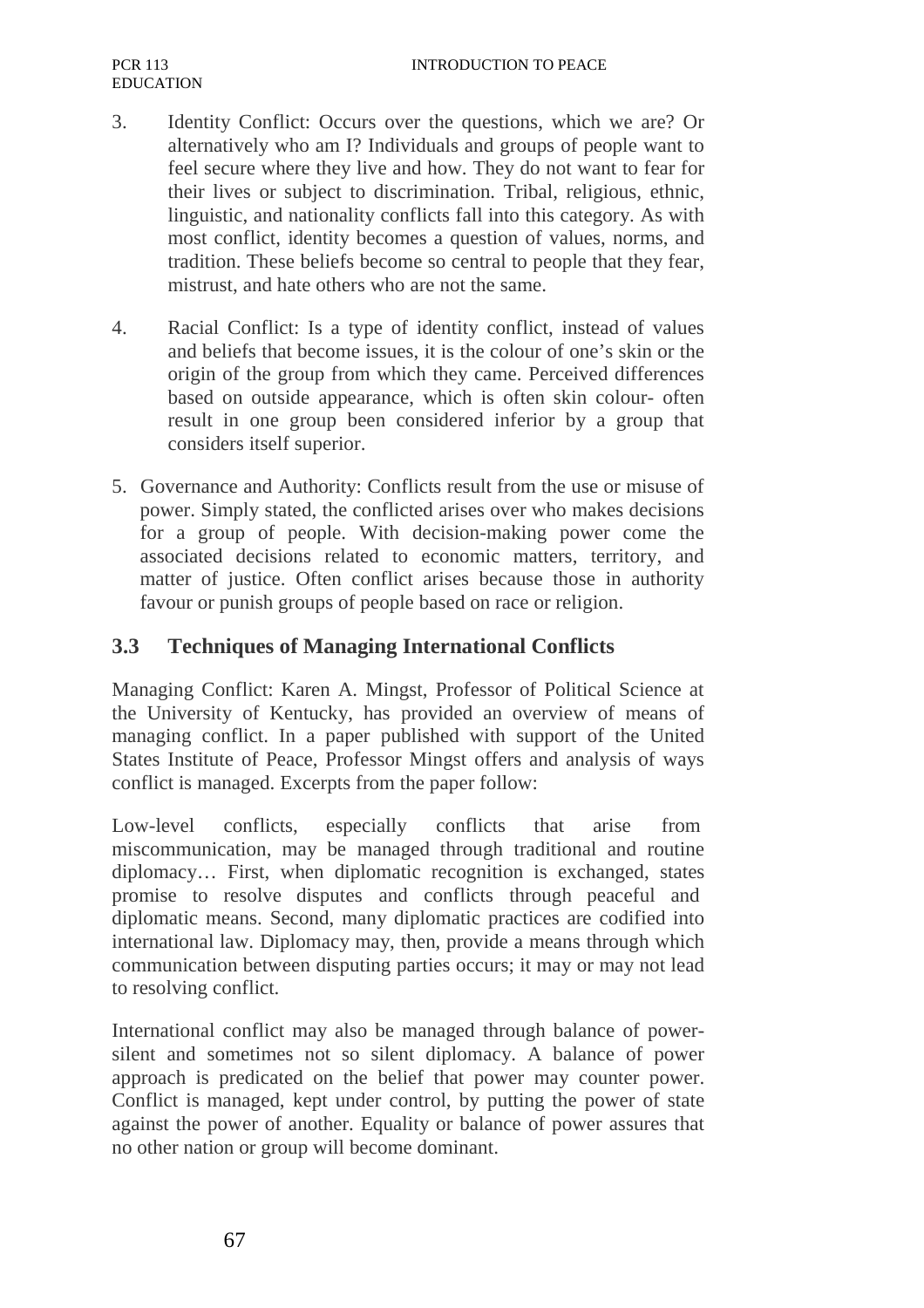Balance of power may become institutionalized into security alliances. Such alliances are the oldest and perhaps the most familiar to conflict management. Like-minded states, states having similar security interests, or states whose enemies are the same join together. Security alliances serve both an international and external role in managing conflict. States promise to resolve internal disputes and to speak with a unit voice against the outsides; alliances structure conflict directed toward external actors.

Security alliance may evolve into international organizations – organizations established by member states to fulfil a number of different tasks. Modern international organizations, the most prominent being the League of Nations and the United Nations, are largely products of warfare in the  $19<sup>th</sup>$  and  $20<sup>th</sup>$  century.

International peacekeeping: The United Nations was established at the war's end (World War 11), designed by the victors including the United States, to eliminate war and its causes. The United Nations Charter obligates all members to settle disputes by peaceful means, to refrain from the threat or use of force, and to cooperate with UN sponsored actions:

- 1. UN peacekeepers serve as observers traditionally the least controversial of their activities. This has included supervising armistices and maintaining ceasefires, or more recently verifying troop withdrawals, observing elections, or coordinating the voluntary surrender of weapons.
- 2. UN forces may be interposed between two states engaged in conflict or disengage warring factions and observe first hand the violations of ceasefires. Separation of forces is a technique of conflict managers.
- 3. UN peacekeepers may act defensively to maintain law and order in a country, should central government authority be eroded. Usually UN civilian police assist local police in performing these functions.
- 4. Peacekeepers may use limited force defensively. Use of force has always been controversial: How much is limited force? Is force really used defensively? These controversies are being re-opened with the end of the Cold War and the accelerated demand for peacekeepers pitted against elements having great destructive potential.

International Negotiation: Paraphrased, negotiation process in which parties in conflict make a series of proposals in order to reach an agreement based on their common interest.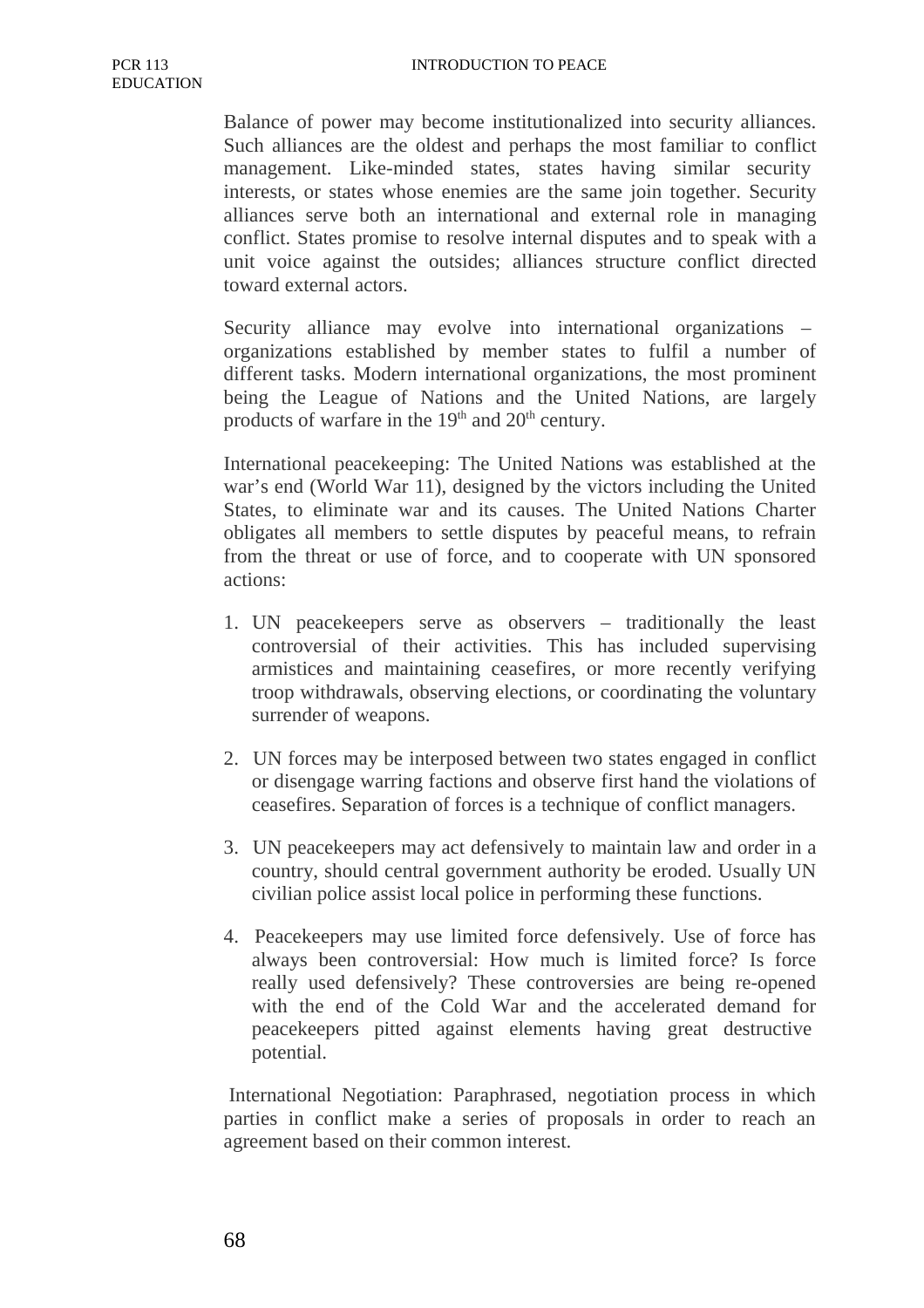Negotiations proceed in stages. When the problem is being identified, individuals participating in the negotiations need to be separated from the problem. At the state of presentation of positions, interests need to be articulated, rather than personal positions negotiated. At the stage where options are considered, negotiators should seek options with mutual rather than individual gains. The criteria for option selection need to be objective. The framework, as well as the actions suggested, is appropriate for discussion of negotiations at every level of daily life

Third Party Dispute Resolution: Attempts at conflict management by third parties are very old, dating from the time of the Greeks when city states agreed that if there were disputes, the matter should be " judicially decided" If quarrels broke out, states promised to appeal to other cities which both deemed to be impartial – mediators in fact.

Disputants generally make a cost-benefit calculation – the gains versus the risked and constraints (of a settlement). Although stronger parties are more reluctant to seek third-party intervention for fear that their power will be neutralized, either weak or strong parties may find it in their interest to avail themselves of third party instrumentalities. Likewise, third parties have their own motivations, ranging from a sense of public responsibility to a desire for prestige and honour.

Track-Two Diplomacy: Track-two diplomacy involves both individuals and organizations from outside the government. Such individuals and groups from disputing countries interact in ways to facilitate conflict resolution.

In track-two diplomacy three processes occur. First, non-government participants from each side meet in informal problem-solving workshops mediated or facilitated by psychologically sensitive third parties. These workshops bring politically influential representatives of parties together to enable participants to see that they have shared problem and to examine the underlying causes of the conflict.

Second, a track-two approach involves influencing opinion, trying to shape the overall political environment. The programme serves to increase communication and understanding between people in conflict.

This, track-two diplomacy involves trying to take concrete actions. Most proposals focus on economic development proposals. However, the key is to find something concrete that parties can believe in for the purposes of building up habits of cooperation and managing conflict. An interesting example has been the role that civilian groups have played in arranging humanitarian ceasefires.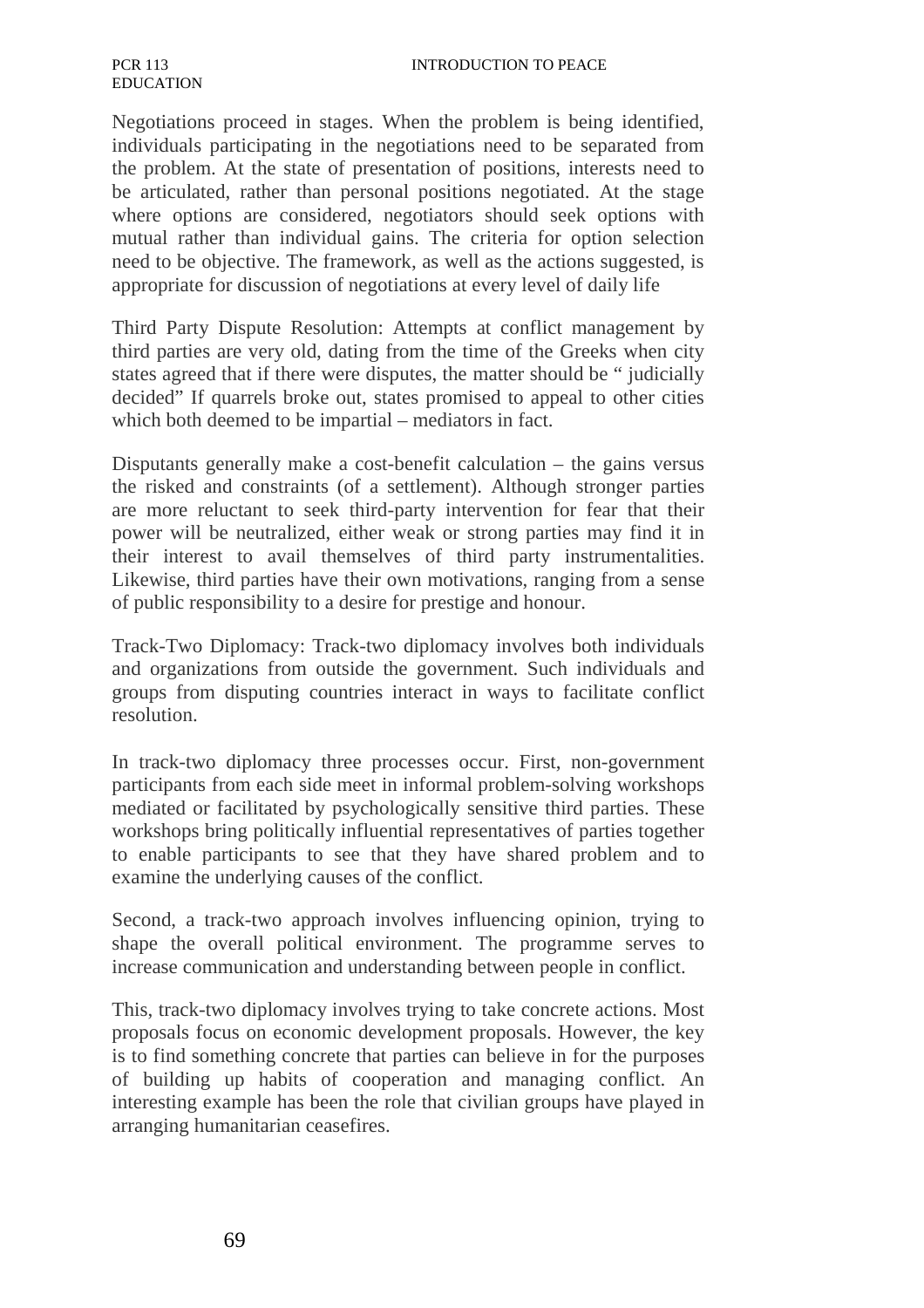As you learn more about the case studies of conflict, think about the best possible means, or combination of means, you might recommend managing the conflict.

## **4.0 CONCLUSION**

There is little doubt that issues of war and strife constitute important social and political issues that occupy and task the skills of African leaders, diplomats and the international community. Part of the efforts at addressing the issue includes the use of international peacekeeping by the UN. Whether this has been effective or not is still largely debatable. However, the point remains that there are various techniques currently employed for managing conflicts around the world, many of which have been tested in Africa. Some work, some do not work. It is left for us to find out the reasons why many have not worked.

#### **5.0 SUMMARY**

In this unit, we have examined wars and strife and what are usually done to combat and manage them. We examined issues relating to peacekeeping in Africa, conflicts and the means of peacemaking. The various techniques for managing international conflicts were also discussed.

### **6.0 TUTOR-MARKED ASSIGNMENT**

What are the various techniques for managing Conflicts?

#### **7.0 REFERENCE**S/FURTHER READINGS

Arthur Lee Burns and Hira Heathcoat, 1960. Peacekeeping by the UN, London, Fall Mall Press.

#### **UNIT 3 ENFORCEMENT OF PEACE**

### **CONTENT**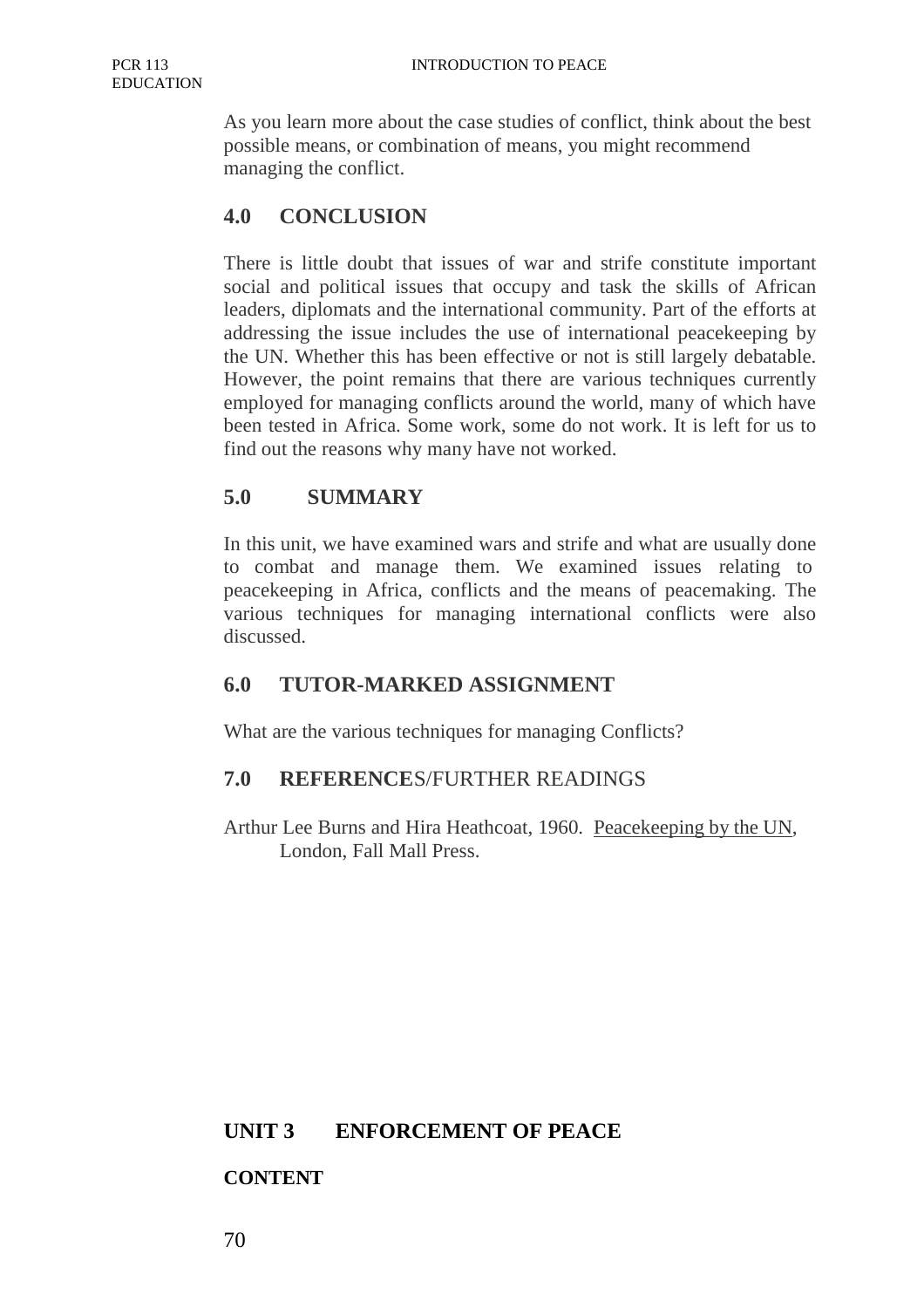- 1.0 Introduction
- 2.0 Objectives
- 3.0 Main Body
	- 3.1 Peace Enforcement
	- 3.2 Family as a unit of peace enforcement
	- 3.3 School as an enforcement unit
	- 3.4 Society as an enforcement unit
	- 3.5 Government as a peace enforcement unit
	- 3.6 The police
	- 3.7 International Community and Peace Enforcement
- 4.0 Conclusion
- 5.0 Summary
- 6.0 Tutor Marked Assignment
- 7.0 References/Further Readings

## **1.0 INTRODUCTION**

You have witnessed where peace continued to elude a particular family, people or nation. It is because it is not enforced. In this unit we are going to study how peace can be enforced.

You must have seen how you were compelled to apologise to somebody whom you wronged. In the same way, in your life somebody has been forced to apologise or pays some form of compensation to you for offending you. These are done by way of enforcing peace and that is what we are gong to learn in this unit, various ways through which peace can be enforced.

### **2.0 OBJECTIVES**

At the end of this unit you will be able to:

- i) Identify various ways of enforcing peace
- ii) Describe the role of a family, government, society and international community in peace enforcement.

## **3.0 MAIN BODY**

### **3.1 Peace Enforcement**

Since we have known that the alternative to peace is 'war' of different forms, then we do not want such alternative(s). Accordingly, there are various ways of enforcing peace among people, among family, among nations.

### **3.2 Family As A Unit Of Peace Enforcement**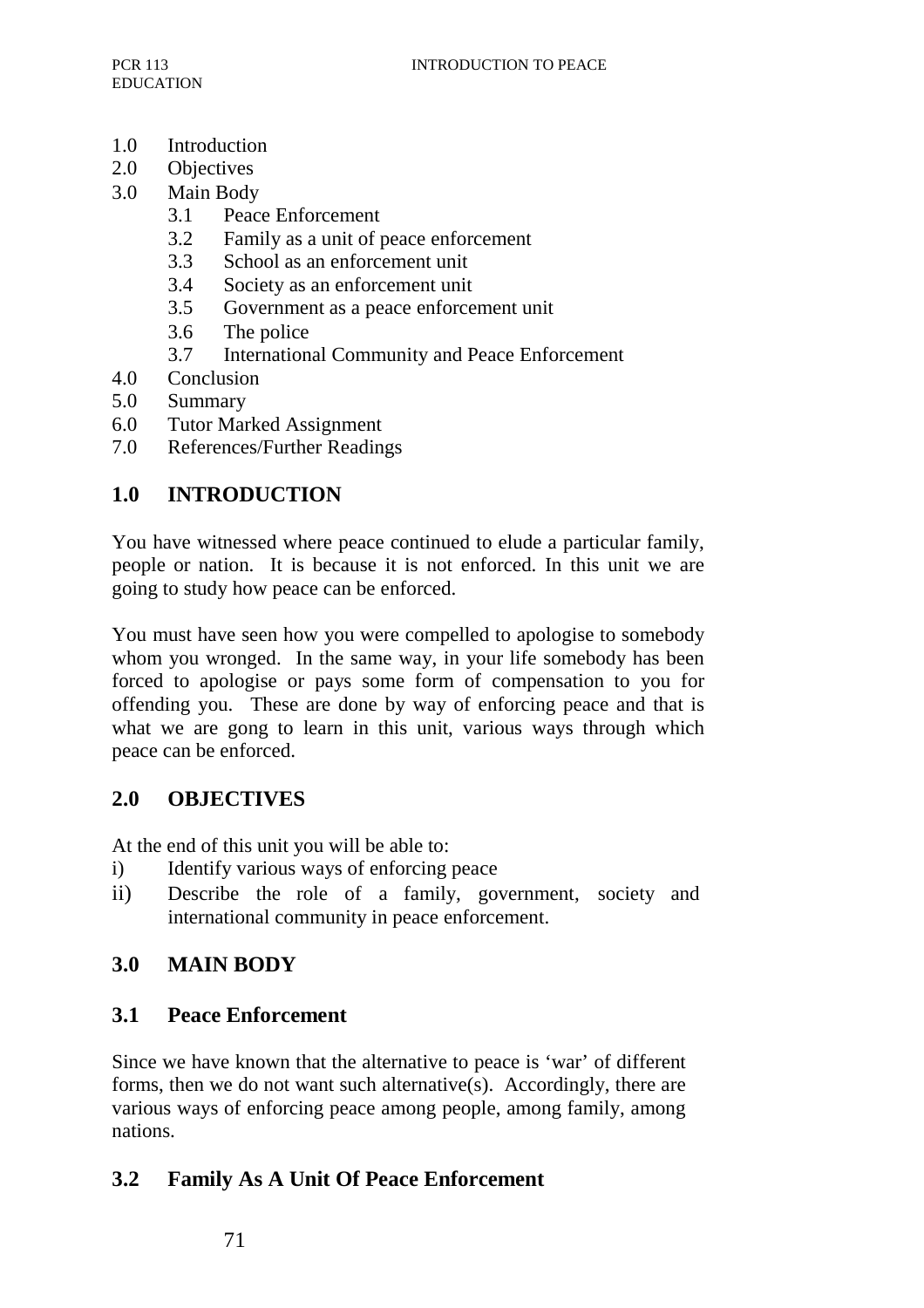Parents in a family become the peace enforcement agency for the children and wards. Disciplined parents would apply various sanctions to maintain peace which some could be very strong but very effective. Not everybody would approve corporal punishment but even the Holy Bible says "spare the rod and spoil the child". Parents use corporal punishment to enforce peace. A child who knows that he will be punished severally by his or her parents for associating with wrong groups will steer clear of such groups. A child who knows that fighting his sister or brother or even with somebody outside the family will attract severe sanction will not do so.

Parents to discourage their children from engaging in wrong activities, though not encouraged, often use sometimes other forms of sanctions such as starvation.

Another form of sanction is isolation. Parents do isolate a child identified as a "problem child". Through this the child feeling that sense of loneliness may begin to rediscover seed by way of self-realisation that what he did was wrong.

### **3.3 School As Enforcement Unit**

Schools often act as peace enforcement unit for the society. A welldisciplined school will apply appropriate sanctions to erring pupils or students. A child is sent home for committing one wrong act or another. Schools administer corporal punishments sometimes to their erring members. A good and well-administered school will bring about good children with good sense of disciplines and values, which will create peace in the family and the society.

### **3.4 Society As Enforcement Unit**

Society helps to enforce peace through many methods. A particular community, village or any settlement develops codes of conduct acceptable to its society and its members. Any person who acts contrary to the conducts as the society stipulates stands the chance of being sanctioned. In the primitive societies of the past, some sanctions could include outright killing. Today some erring members of the society are fined and ostracised or given corporal punishment. Sometimes when the offence is grievous, such person(s) is sent to the police for prosecution. Here the society helps to maintain and sustain peace.

### **3.5 Government As Peace Enforcement Unit**

Government exists to serve the different groups and the general society in many dimensions. Peace enforcement is a very crucial aspect of these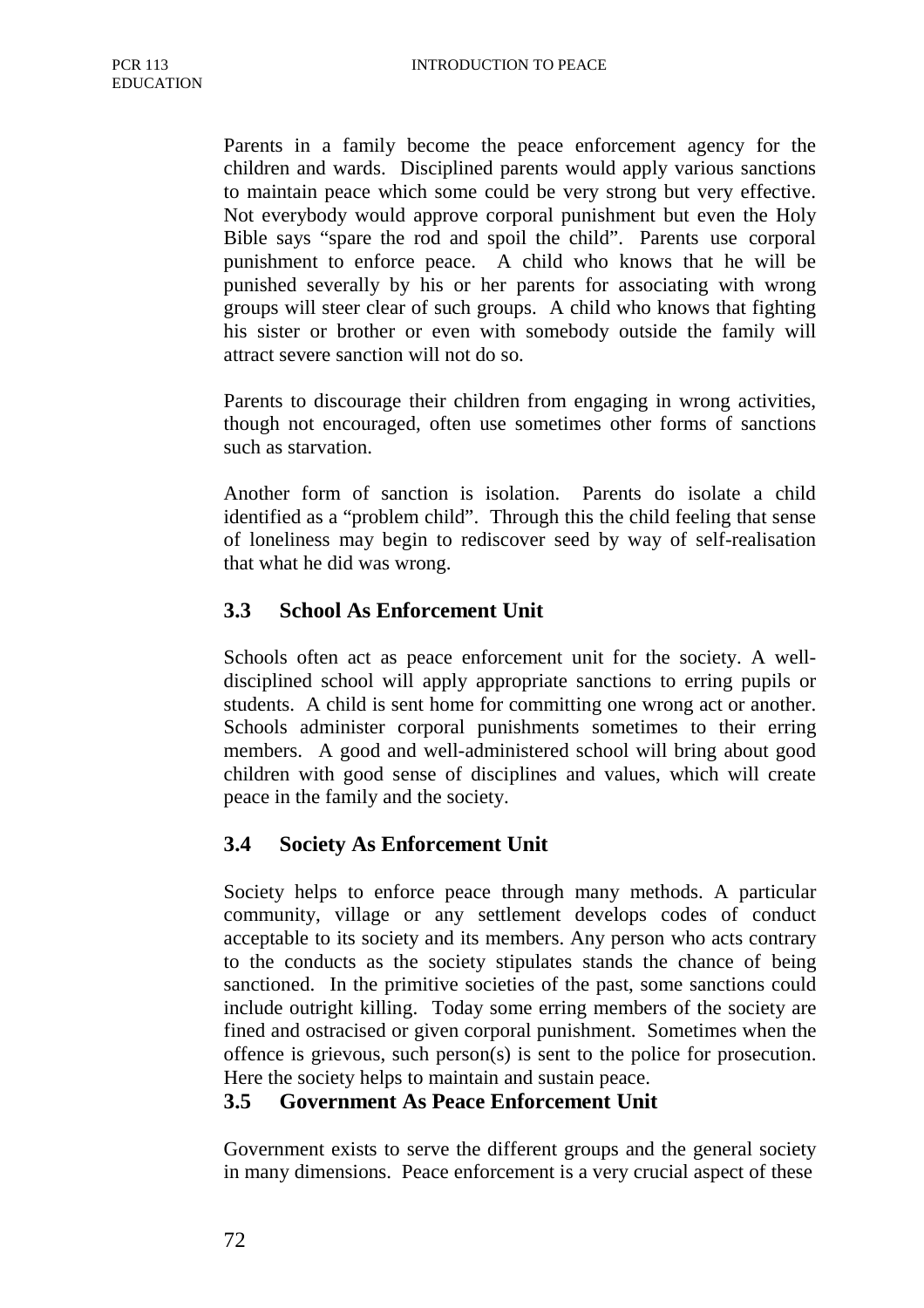expectations. Government in this regard is well structured to effect peace enforcement. Such as the establishment of the police force the court of law or panels.

#### **3.6 The Police Force**

The police force is considered to be peace enforcement agent by the Government. A man who disturbed the peace is arrested and tried by Government through instruction of police and the law courts where the action of the offender will be judged in the light of the law of the land. Somebody who breaks the law and customs of the society is tried in the customary law courts. The court and the police function hand in hand to enforce peace.

#### **3.7 International Community And Peace Enforcement**

Nations are often engaged each other in conflicts. Even in a country, there could be a complete breakdown of law and other resulting in civil strives, then external bodies would come in. In Nigeria, during the civil war, the OAU played a significant role to bring about peace.

In the Middle East, the United Nations sends peace enforcement military officers to the region. In Sierra Leone Nigeria sent troops to maintain and enforce peace. This is with the understanding of the fact that when one part of the world is troubled the others will feel the pains.

### **4.0 CONCLUSION**

Peace enforcement at all levels of the society is required .The presence of peace gives room for cooperation among the people and the various groups that exist in such society.

Infact, when peace reigns the presence of development would also be felt. Thus, peace enforcement is necessary in every society.

### **5.0 SUMMARY**

In this unit, we have seen how various organisations were formed to promote peace. This is necessary because government cannot see all and there is need for the efforts of government to guarantee peace in the society to be complemented.

### **6.0 TUTOR MARKED ASSIGNMENT (TMA)**

What do you understand by peace enforcement? How do you enforce peace in the society?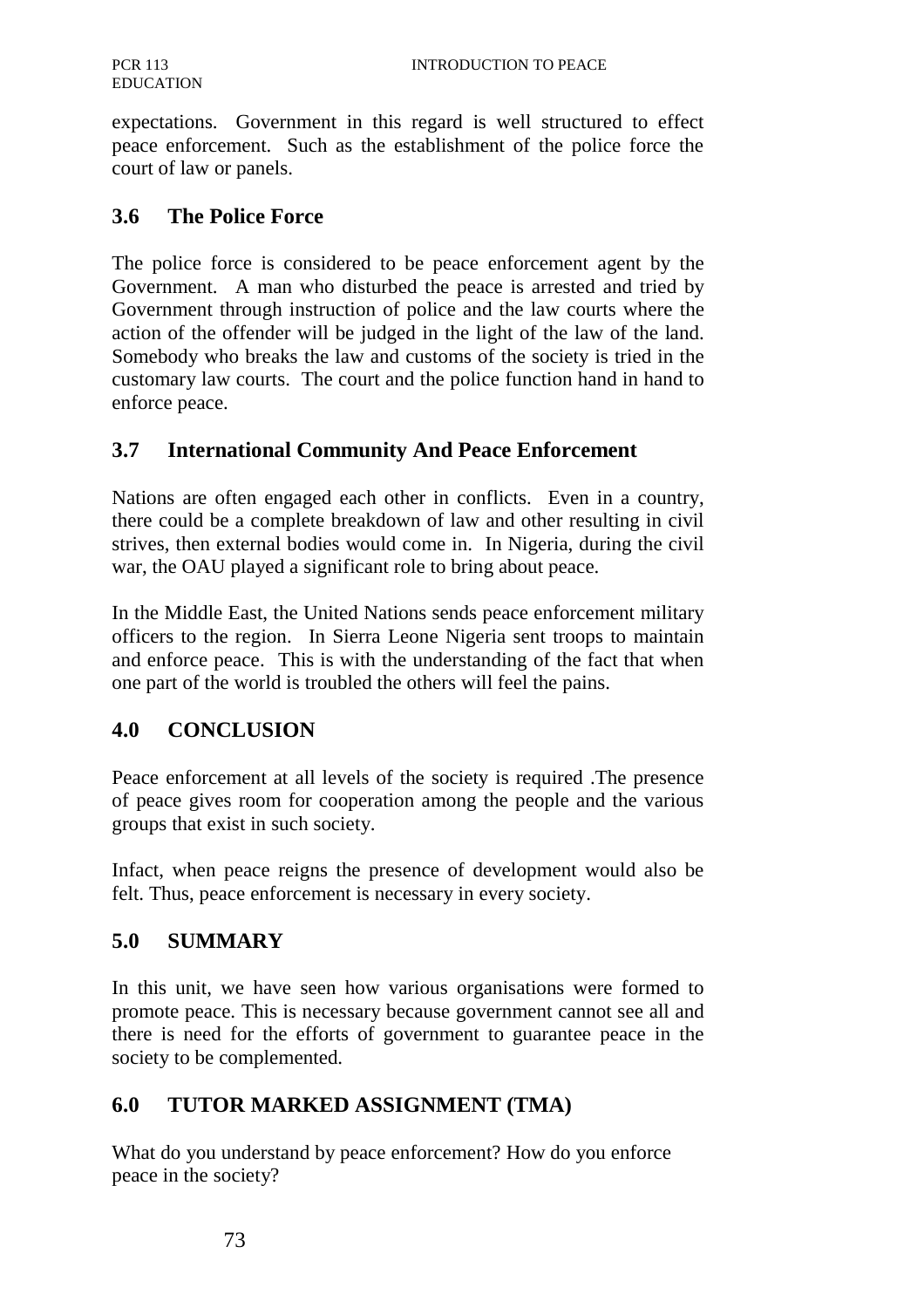### **7.0 REFERENCES/FURTHER READINGS**

- Ronald J. Fisher, 1977. Interactive Conflict Resolution, New York, Syracuse University Press.
- "Humanitarian intervention and Early warning", the Journal of Conflict Resolution, Journal of Peace Science Society (International), Vol. 49, No.1, February 2005.

## **UNIT 4 THE CONCEPT OF UNITY**

#### **CONTENT**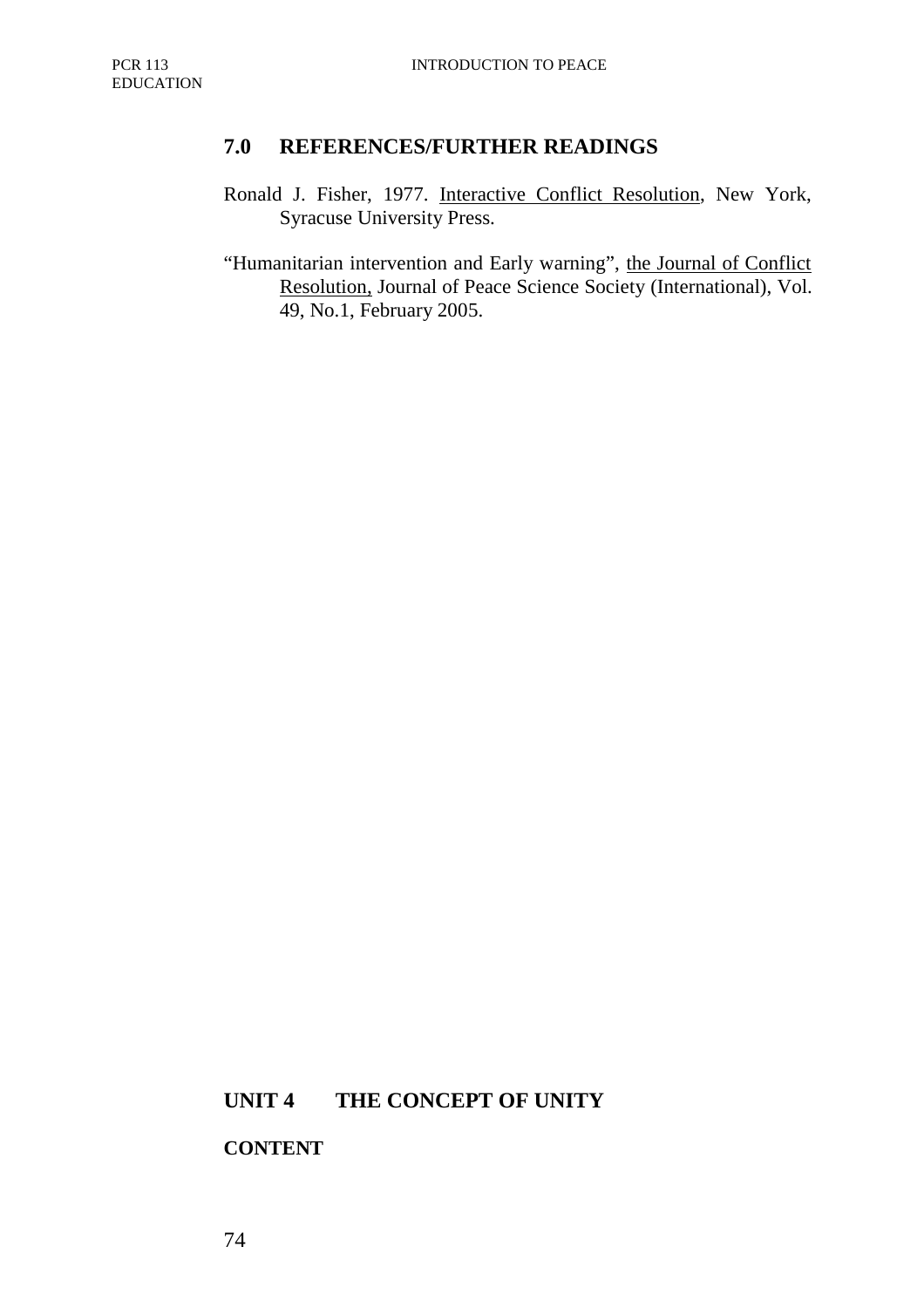- 1.0 Introduction
- 2.0 Objectives
- 3.0 Main Body
	- 3.1 Unity as a concept
		- 3.1.1 What is Unity?
		- 3.1.2 What are the elements of unity?
		- 3.1.3 The Benefits of Unity
		- 3.1.4 National Unity
- 4.0 Conclusion
- 5.0 Summary
- 6.0 Tutor Marked Assignment
- 7.0 References/Further Readings

## **1.0 INTRODUCTION**

One of the greatest problems affecting mankind, causing war is lack of unity. Absence of unity promotes anarchy and war. It also promotes hunger and starvation which is the bye-product of war.

You will notice that a community project in your area was either completed quickly or not completed at all. What did you consider to be the factor? People were tasks to carry out night vigilante to avert armed robbers, but a very few people turned up. What do you think was a key factor? Unity is the bedrock of national progress, peace and development.

### **2.0 OBJECTIVES**

At the end of this unit you will be able to:

- i) Explain vividly the meaning of unity
- ii) Identify the factors that promote unity
- iii) Describe the benefits of unity.

## **3.0 MAIN BODY**

### **3.1 Unity As A Concept**

### **3.1.1 What Is Unity?**

Unity can be considered to be the state of general agreement and focus for a common good. When individuals sink their differences and come together as one, with shared interest and purpose, this constitutes unity, where there is unity there is no discrimination or hate. Individual sees himself or herself as the other.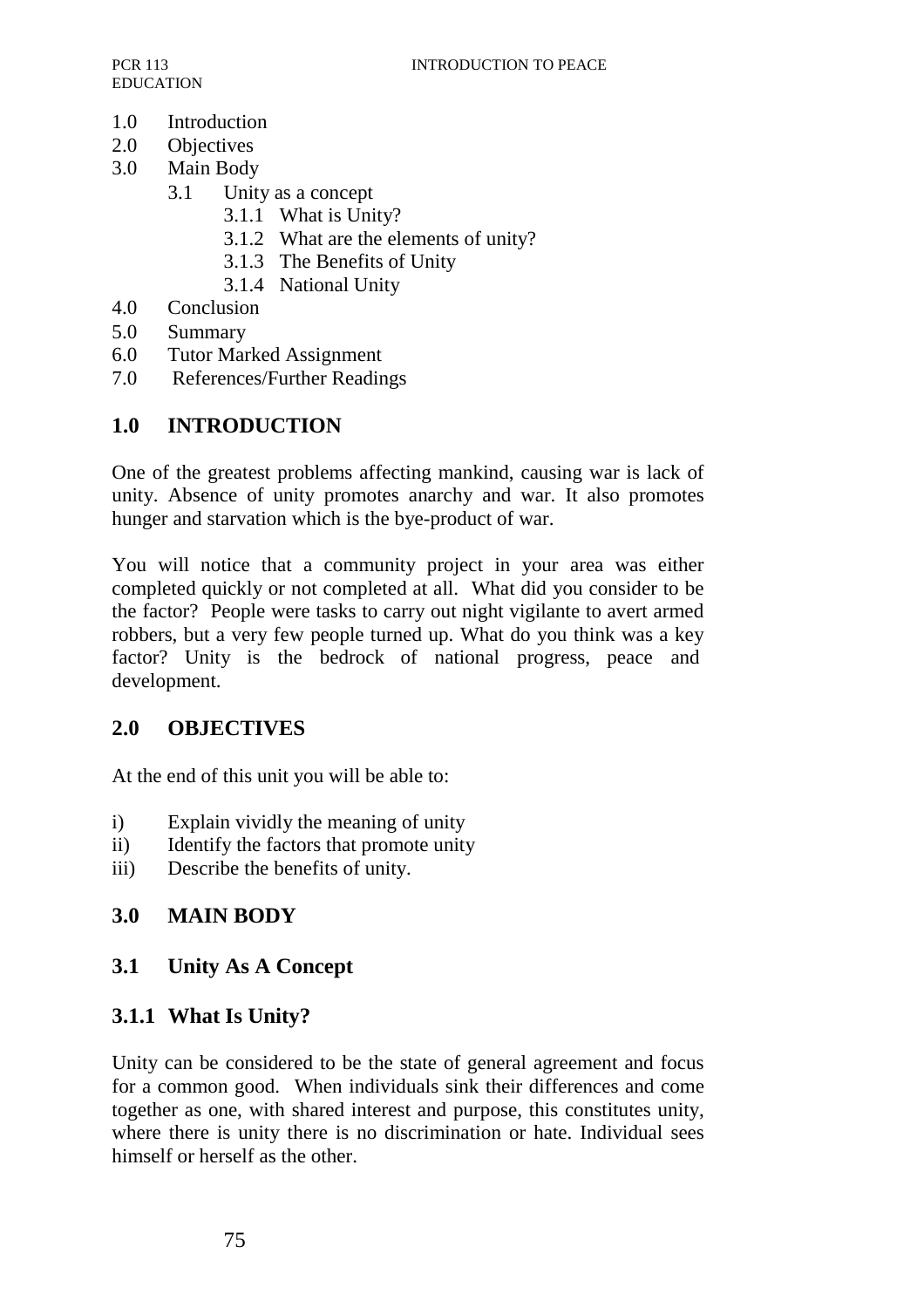## **3.1.2 What are the elements of unity?**

Elements of unity include the following: love, determination, focus and shared vision. Love as an element of unity, is manifested in patience, tolerance and ability to share in ones suffering moments and happiness. Where love exists, an individual will be ready to sacrifice his time to see to the common good of others in the society. Where love exists, there will be absence of infighting and communal feuds. Tolerance would be guaranteed which is an index of patience. Love heals wounds and provides high sense of belonging. It promotes and activates sense of belonging among people to pursue a common goal. An individual who feels he is not loved will find it difficult to support a common cause in a particular group fighting to achieve certain goal.

**Exercise:** Explain the meaning of unity and highlight its elements*.*  Where there is unity, there is determination. People will be ready to take risk with full understanding that he will be appreciated in the end. In a country where unity exists, people will voluntarily enlist in the army to defend their country against external aggression. Such a fellow is ready to lay down his life to defend the common goal of his country.

## **3.1.3 Benefits Of Unity**

Unity is a very strong force that enables individual or nations to share the burden of life with others without being crushed by it. A combination of forces to pull an object for example is greater than using one force, so is unity. When people come together as one to pursue a common goal, the end will always be a success. Unity promotes love and progress. It reduces stress by allowing people to share their problems and success together.

## **3.1.4 National Unity**

The unity evolves when there is unity among constituent states forming the nation. When different ethnic nationalities come together with love, understanding and focus, then there is bound to be unity. That is why it becomes necessary that individuals and groups should bear to live together in peace, in other to promote national unity.

Infact, national unity is one of the elements of progress in any nation especially in a heterogeneous society like Nigeria where we have so many ethnic nationalities and over three (300) languages spoken, then there is the great need for national unity if such a nation must continue to exists as a nation-state.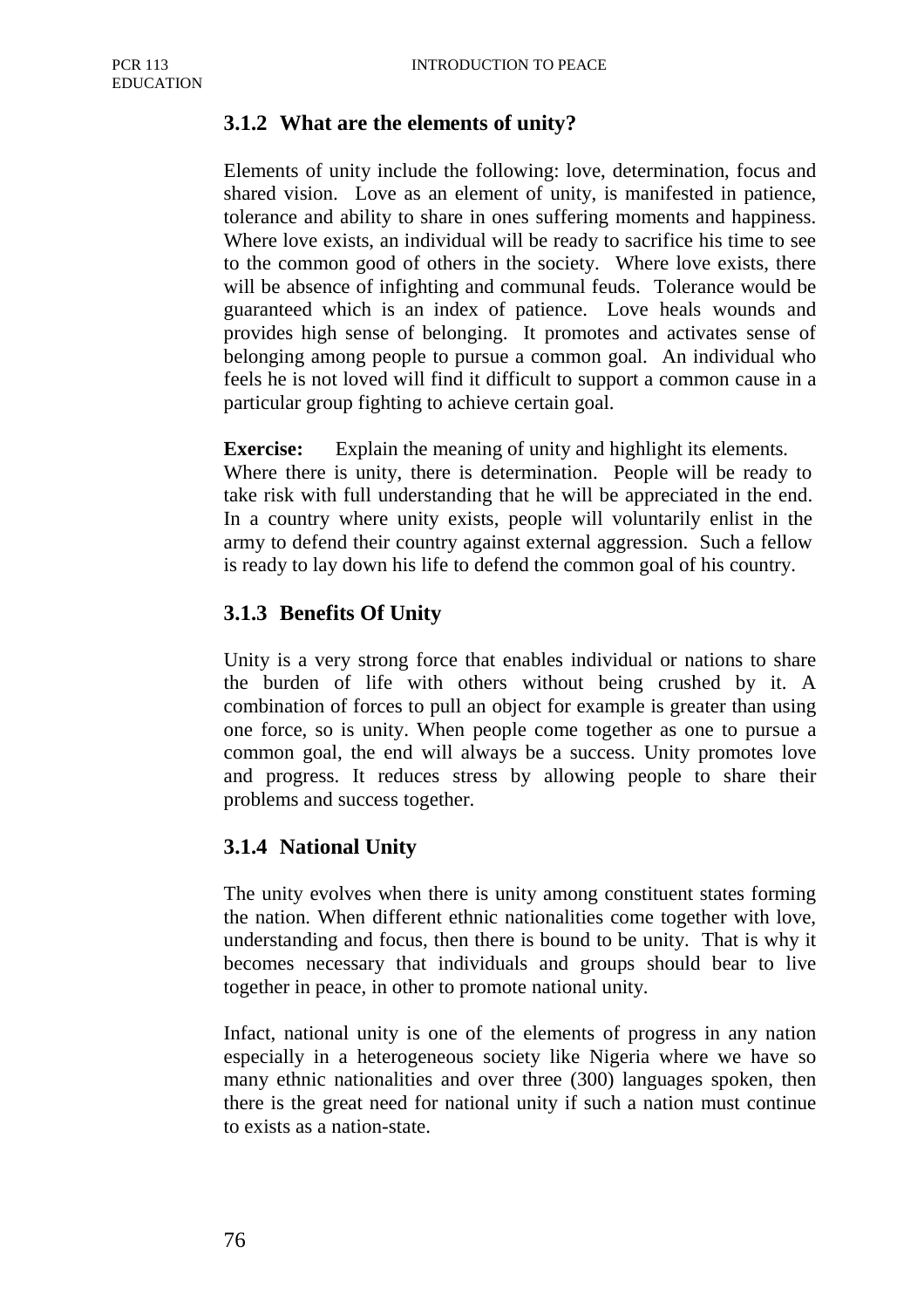Also, when there is understanding among the people irrespective of their background, they will live together in harmony and remain indivisible for life. For example, since the end of apartheid in South Africa in 1990 and their independence in 1994, South African people have been living in peace and harmony. Both the whites and the blacks there have buried their past differences, racial segregation and discrimination and they are all living in unity.

## **4.0 CONCLUSION:**

Unity is one of the key factors that bring about peace in any given society. Without unity, no nation, community or an organisation can stand and there would be no progress. So, unity brings peace and progress.

#### **5.0 SUMMARY:**

In this unit we have been able to show the importance of unity in promoting peace. The concept of peace has also been adequately dealt with. The benefits of unity were not left out as well. "United will stand, divided will fall ".

### **6.0 TUTOR MARKED ASSIGNMENT**

Discuss the benefits of unity.

#### **7.0 REFERENCES/FURTHER READINGS**

- John Paul Lederach 1997. Building Peace: Sustainable Reconciliation in Divided Societies, Washington DC, United States Institute of Peace.
- Osita Agbu, West Africa's Trouble-Spots and the Imperative for Peace building, Dakar, CODESRIA, 2005 (forthcoming).
- P. Terrence Hopmann, 1998. The Negotiation Process and the Resolution of International Conflicts,
- R.A. Akindele and Bassey Ate 2001. Beyond Conflict Resolution, Lagos, Nigerian Institute of International Affairs.

#### **MODULE 4**

Unit 1 Peace Education As A Field Of Theory And Practice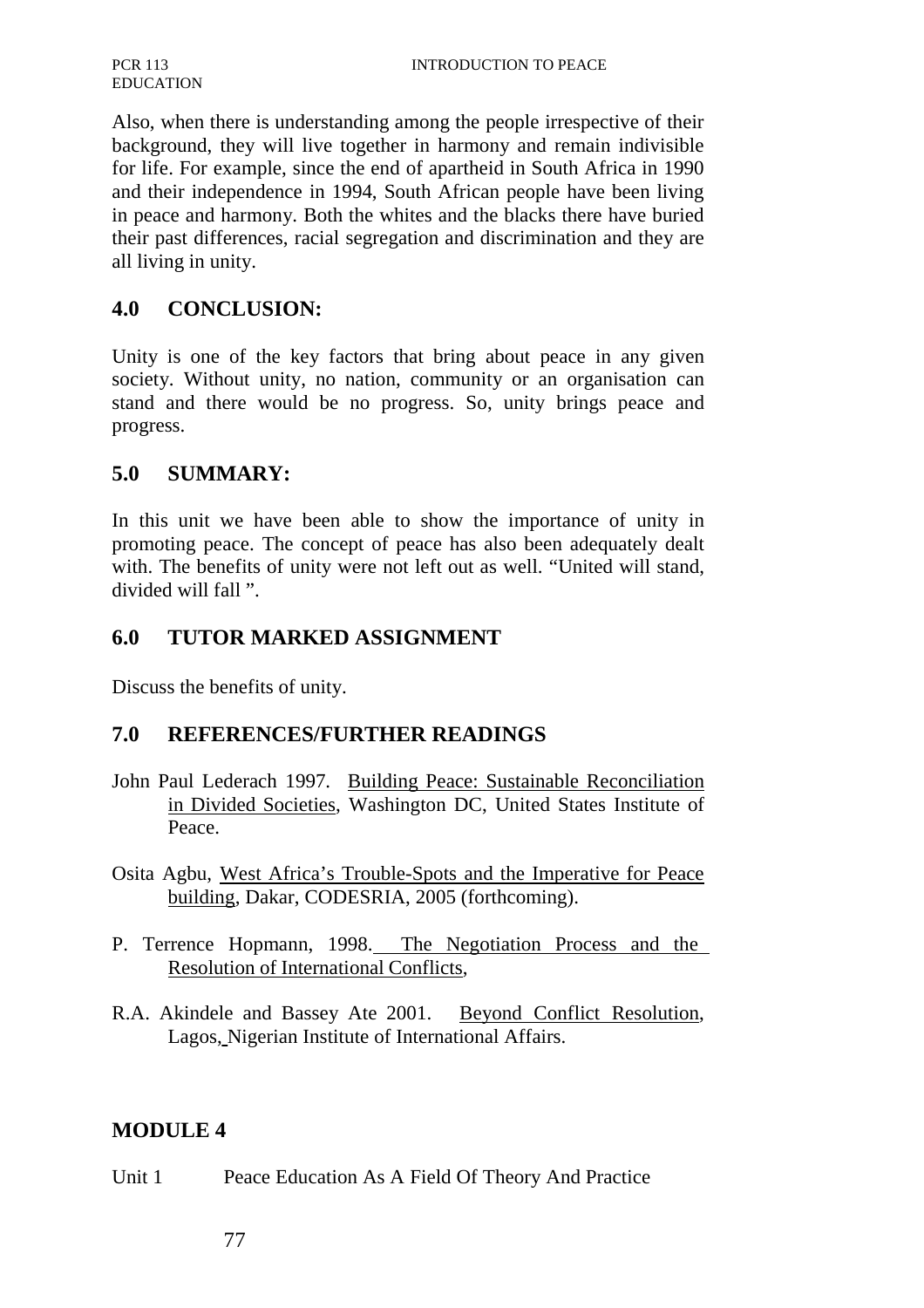- Unit 2 The Dimensions Of Peace Education.
- Unit 3 Peace Education And Teacher In-Service Training
- Unit 4 Fundamental Intentions Of In-Service Training

## **UNIT 1 PEACE EDUACTION AS A FIELD OF THEORY AND PRACTICE**

#### **CONTENTS**

- 1.0 Introduction
- 2.0 Objectives
- 3.0 Main Body
	- 3.1 Form and context of Peace Education
- 4.0 Conclusion
- 5.0 Summary
- 6.0 Tutor Marked Assignment
- 7.0 References/Further Readings

## **1.0 INTRODUCTION**

In its broad sense, peace education is a field of theory and practice of education related to the idea of promoting knowledge, values, attitudes and skills conducive to peace and non-violence, and to an active commitment to the building of a cooperative and caring democratic society. It is targeted towards the empowerment of an individual and the promotion of social well being through the protection of human dignity of all, the promotion of social justice, equality, civil responsibility and solidarity, and the accepting of a dynamic global perspective, by utilizing the concepts and practices of peaceful conflict-resolution and non-violence. In its narrow sense it is usually focused on specific issues, i.e. the roots of aggression and war, or on the specific conflict-resolution techniques applicable in small groups, i.e. peer-mediation in the classroom.

### **2.0 OBJECTIVES**

At the end of this unit the students are expected to know the following;

- i) Peace education as a field of theory and practice
- ii) How it can build a democratic society?
- iii) Its focus on specific issues

### **3.0 MAIN BODY**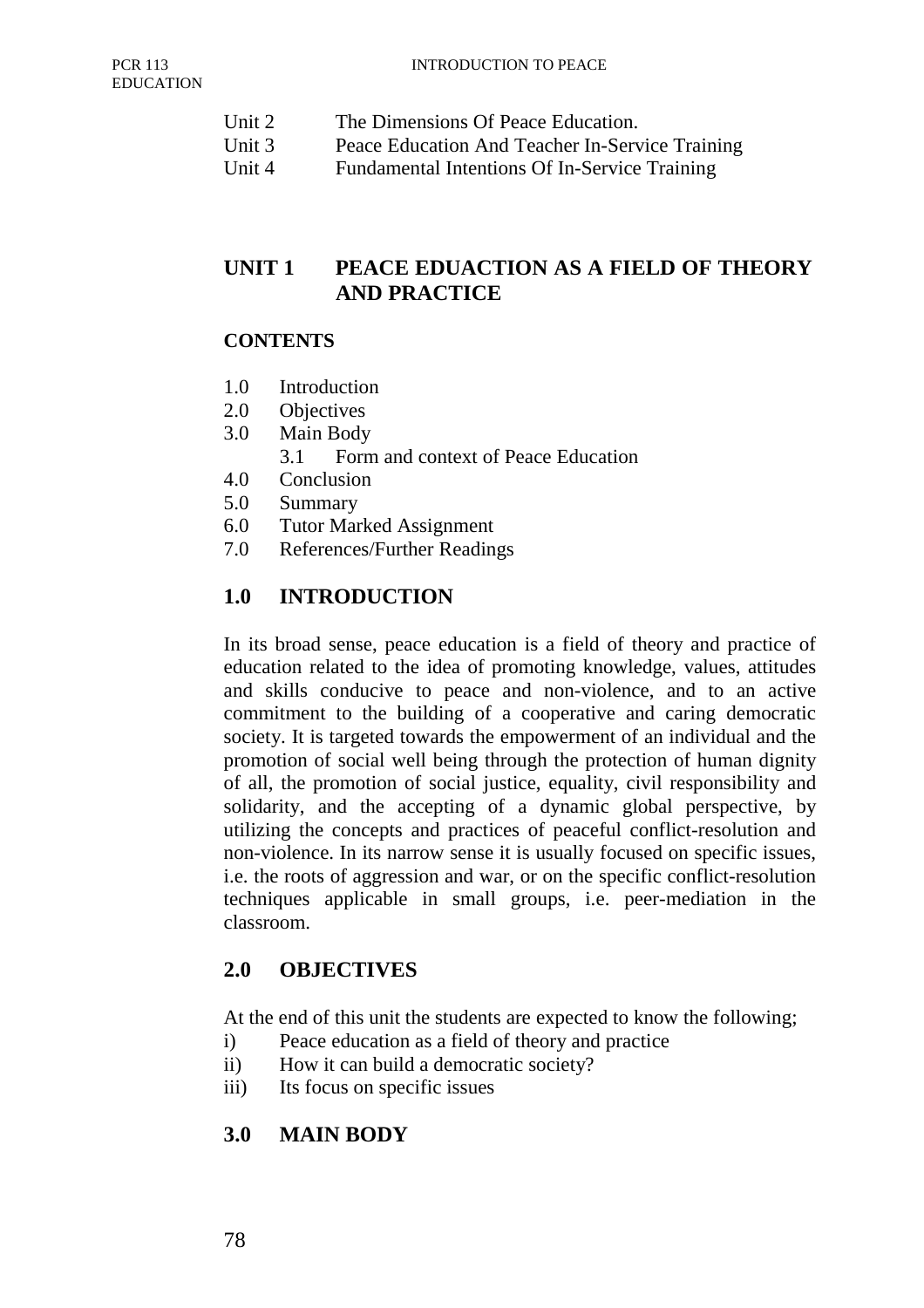## **3.1 Forms And Context Of Peace Education**

There are a variety of forms and contexts in which peace education appears in practice. Most often, it is found as part of non-formal education networks in forms of community programmes, nongovernmental organization initiatives and grassroots actions, especially in societies disturbed by intolerance and violence, torn apart through racial, ethnic or religious hatred, or by being engaged in armed conflicts and wars. In formal education, it is being introduced irregularly, mostly as the result of an individual teacher's initiative at different levels and forms of education, from elementary school to university, including attempts in teacher pre-service and in-service training. It can be found as specific didactic principle applied cross-curricular, as an optional or regular school/university subject, part of social science curricula, an extra-curricular activity and the like, mostly depending on the level of centralization and/or formalization of the system, financial resources, preparation of teachers or trainers, the actual needs of the school and the community, etc. Apart from peace education, it appears under as great number of terms, such as: education for peace and non-violence, peace pedagogy, education for peace and disarmament, disarmament education, education for peaceful conflict-resolution, education for tolerance, education for conflict/violence-prevention, education for constructive conflict-resolution, education for reconciliation, education for promoting friendly relations in the classroom, education for mutual understanding etc. On higher levels, it is sometimes taught as peace studies, peace and conflict studies, world peace studies, disarmament, studies, etc. In addition, peace education is an important, if not the central, dimension of many of these approaches, in particular human rights education, anti-racist, intercultural and global education.

It is usually taken for granted that peace education in general comprises three-dimensional competences. One is linked to the acquisition of concepts or knowledge about peace and non-violent means of conflict resolution (1), as well as about its counterparts – violence and war. It prepares students to understand the nature, causes and function of conflicts, violence and wars in human history and in different cultures, their connection to injustice, oppression, inequality and discrimination on the grounds of race, ethnicity, religion, social background, sexual orientation, ideology or political opinion, etc., as well as their connection to the arms race, uneven development, economic exploitation, territorial claims, ethnocentrism, extremism and all sorts of social segregation and exclusion in national and international contexts. It also tends to inform students of the impediments to peace on the personal, interpersonal and international level as well as of the possibilities for peace building and peace-keeping in relation to the work of intergovernmental organizations, peace movements, grassroots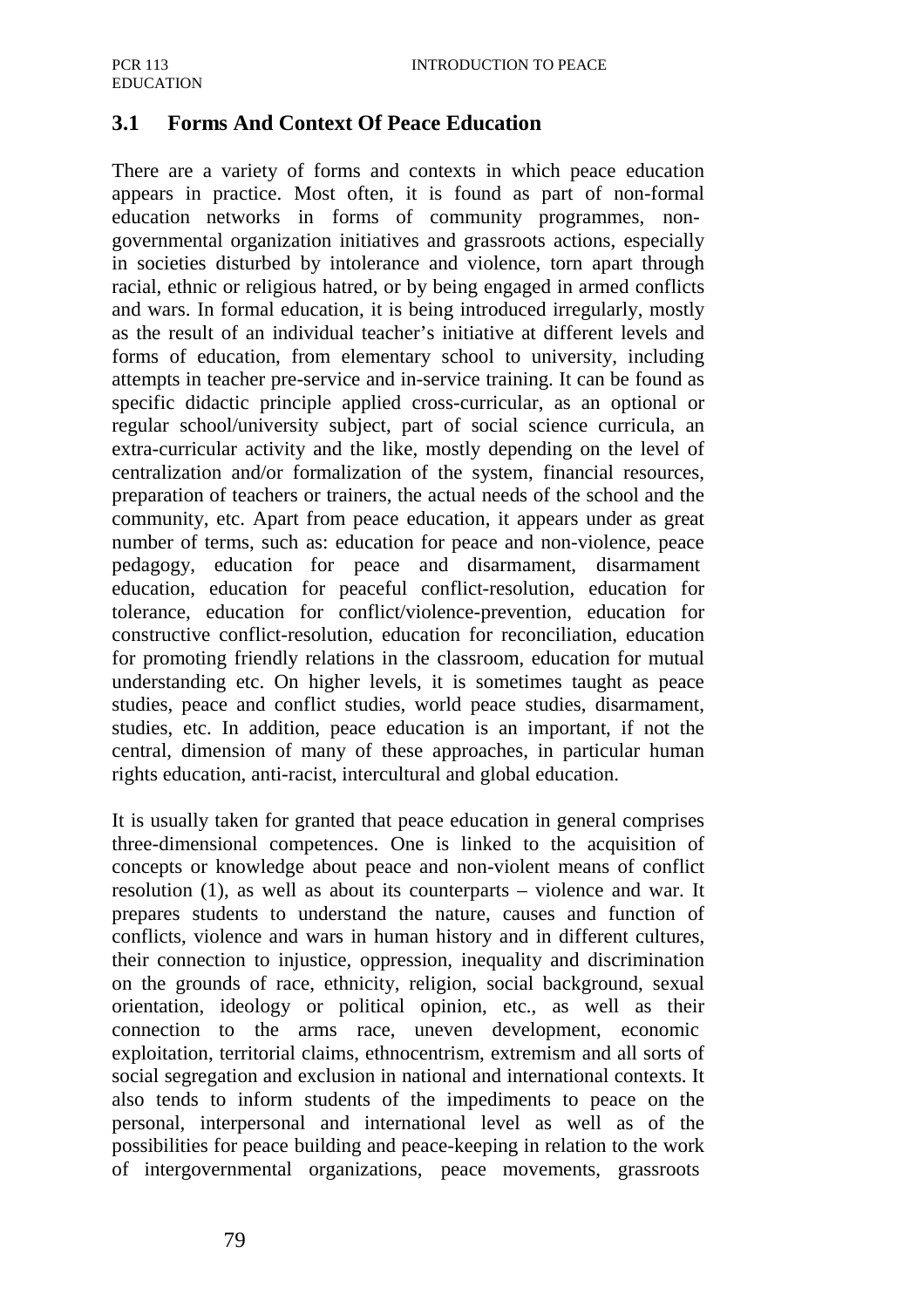initiatives etc. Furthermore, at the level of conceptual understanding, while implying knowledge of procedures, peace education deals with the principles, methods and techniques of constructive responses to human tensions and violence. It also helps students to better understand the ideal of global interdependency in a world of differences, the value of human dignity and the significance of human rights protection, the importance of good government and of the respect for the rule of law, the need for solidarity among the peoples and the importance of individual responsibility and action.

A second dimension of peace education is related to the preparation of students for peace and non-violence (2), It relies on certain types of knowledge but primarily encompasses a number of procedural and constructive skills as necessary tools for the non-violent resolution and transformation of tensions that emerge in interpersonal or inter-group encounters, mostly on small group or local community levels. They are frequently divided into two groups of competences. The first group refers to general skills, such as non-biased observation, active listening, critical thinking, moral reasoning and arguing. The second group encompasses somehow more specific skills of peaceful conflictresolution and transformation, such as participation, interaction, discussion, dialogue, negotiation, mediation, reflection, anticipation, teamwork, and a democratic, facilitative and transformative leadership. On the other hand, skill-oriented education that aims at actively promoting peace and non-violent conflict-resolution must also aim at changing students' attitudes, patterns of behaviour and worldviews, in short – their *habitus.* Without attaining students' personal motivation for change, their commitment to pro-social action and their personal responsibility for the outcomes of their actions, peace educators cannot easily claim that they are engaged in preparing their students for peacebuilding and non-violent conflict-resolution that would influence their future behaviour. The key avenue here is a skill-oriented and teamoriented education based on discourses of peace and non-violence understood as universal, inalienable and indivisible human values. These values give sense to human enrichment and growth and should, therefore, be explained and fought for in the context of everyday constraints and real failures to build a sustainable peace and not as fancy or utopian ideas that have no real potential to change our life.

And, last but not the least, there is the dimension of peace education that refers to an educational climate (3) that enables students to learn from experience, by living in a peaceful and non-violent learning environment. It is the climate best defined in terms of the share of power, reinforcing and responsive relations, a climate of dynamic horizontal diversity. Such an environment is built on the principle of personal dignity, mutual understanding, respect for difference and the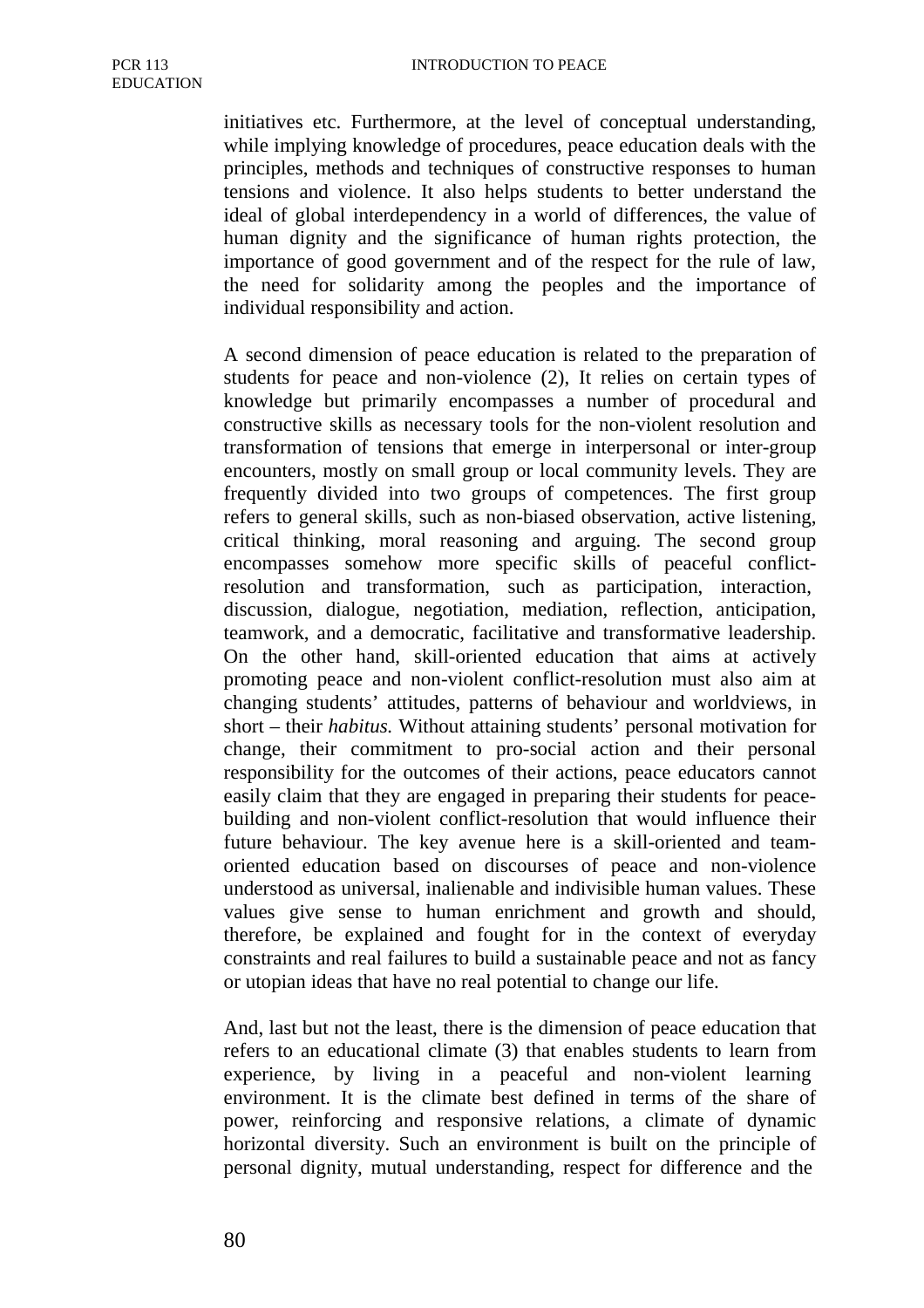recognition of equality of opportunity for all to learn through exchange of knowledge and skills.

## **4.0 CONCLUSION**

It is an environment of inclusion, mutual assistance and solidarity where tasks are shared and fulfilled with responsibility and care, and where conflicts are understood in positive terms – as an opportunity to learn for change. In such an environment, learning and teaching processes are mutually reinforced.

## **5.0 SUMMARY**

Teachers co-organize educational settings and cooperate with their students while they learn through participating and interacting in the group's experiences and resolving conflicts peacefully. In the process, teachers are changed as well as their students, and they let their students know how much they themselves benefit from their students' development.

## **6.0 TUTOR MARKED ASSIGNMENT (TMA)**

How did practice of peace education begin and what does it promote?

## **7.0 REFERENCES/FURTHER READINGS**

- Christie, A. A. (1996). Using email within a classroom based on feminist pedagogy. Retrieved March 6, 2004, from ttp://www.iste.org/jrte/28/5/christie/artivcle/textonly.cfm
- Christie, A. A. (1997). Using email to diffuse gender stereotypes in elementary school children. Retrieved March 5, 2004, from http:// www.west.asu.edu/achristie/TelEd97/gender.htm
- Dooling, J. O. (1999). A study of gender differences in beliefs toward computer technology and factors, which influence these beliefs in grades, 4, 5, 6, and 7. Dissertation Abstracts International, 60(06), 430. (UMI No. 9936826)
- Dykes, L. (2000). Gilligan's island: Gender myths and public policy. The Contrarian, 4(13). Retrieved April 14, 2004, from http://www.pacificresearch.org/pub/con/2000/00-08-11.html
- Ferguson-Pabst, D., Persichette, K., Lohr, L., & Pearman, B. (2003). An analysis of the influence of gender, grade level, and teacher on the selection of mathematics software by intermediate students.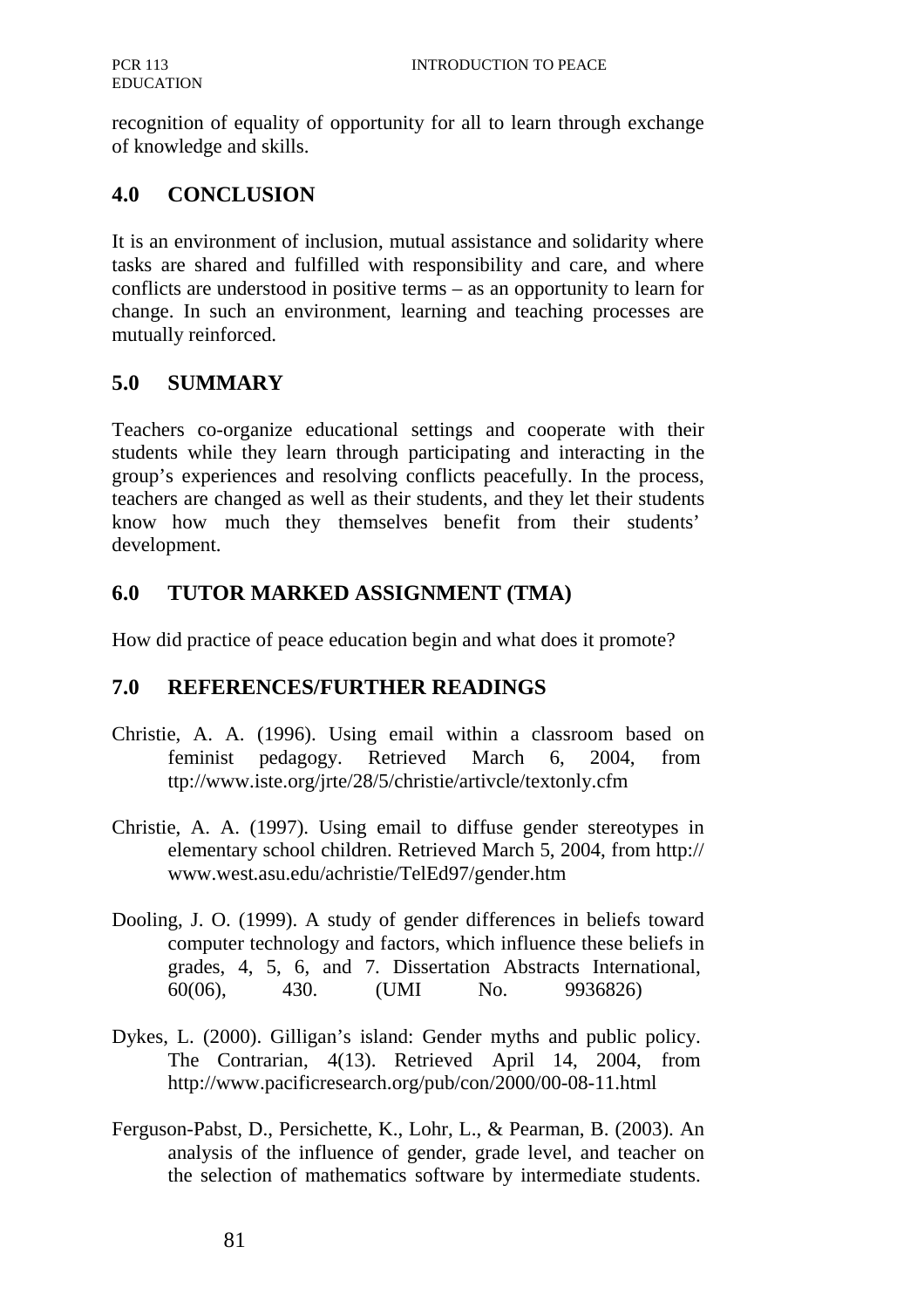Information Technology in Childhood Education, 5-27.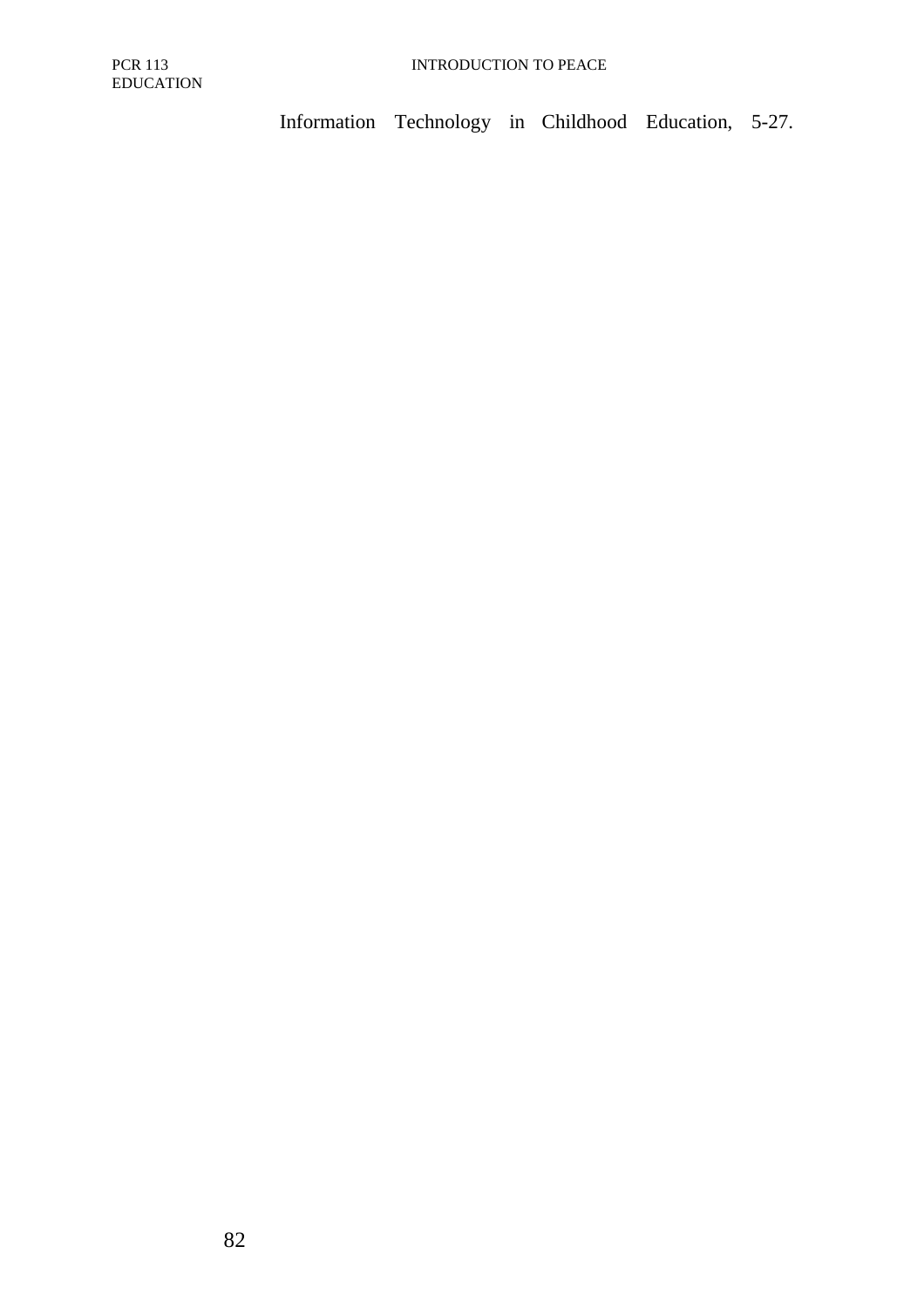# **UNIT 2 THE DIMENSIONS OF PEACE EDUCATION**

#### **CONTENTS**

- 1.0 Introduction
- 2.0 Objectives
- 3.0 Main Body
	- 3.1 Dimension
	- 3.2 A peace Promoting Culture
- 4.0 Conclusion
- 5.0 Summary
- 6.0 Tutor Marked Assignment
- 7.0 References/Further Readings

### **1.0 INTRODUCTION**

In this unit, different approaches to peace education are discussed. This provides deeper insights into the philosophy and the roots of today's peace education programmes. Finally, we argue for a multifaceted and integrated concept leading to a "Culture of Peace."

#### **2.0 OBJECTIVES**

At the end of this unit, you should be able to

- i) Describe approaches to peace education
- ii) Explain the philosophy of peace education
- iii) Describe the notion of the culture of peace

### **3.0 MAIN BODY**

#### **3.1 Dimensions**

Peace education programmes differ widely not only by name and, thus, by educational focus, i.e., conflict-resolution, disarmament, social justice, etc, but by the level of inclusion of these three dimensions in promoting their objectives. In this respect, it is possible to divide peace education programmes into three broad groups:

i. *Content-oriented programmes* aim at helping students understand the key concepts and principles of peace and non-violent human relations from local to international community levels. If taught critically, they may be linked to the issues of human rights and freedoms, equality, justice, pluralism, sustainable development and security, although such orientation is rarely found in school practice. A descriptive, non-critical approach to peace and non-violent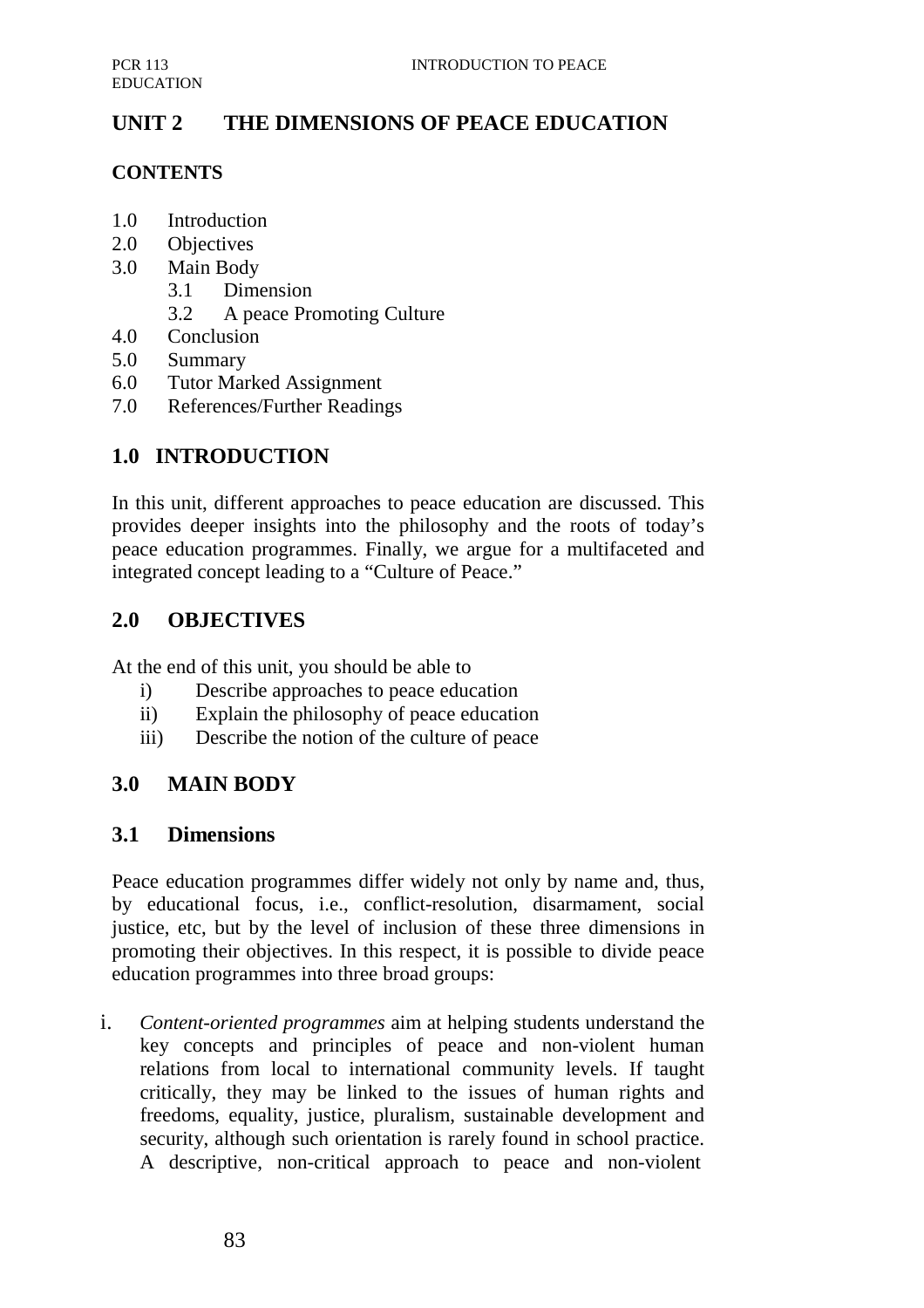resolution of conflicts is more used in centralized educational systems in which pedagogical authority is based on the notion of "passing knowledge from above" and relies heavily on clear and systemic guidelines, comprehensive teacher instruction and written materials. Nevertheless, we found that the content may be learnt not only in forms of lectures and written assignments but as through debates and discussions in the class or small groups, although such discussions usually have a prescribed format. The efficiency of the programme is often assessed through evaluation of students' knowledge about facts.

- ii. *Student-oriented programmes* aim at helping students learn the strategies of non-violent behaviour and peaceful resolution of conflicts that they may encounter in their everyday life. They are more clinically or case-oriented and often based on psycho-analytic knowledge about techniques for promoting interpersonal communication, self-respect and self-empowerment, assertiveness, pro-social attitudes, mediation and negotiation in pairs, small groups, among peers, etc. They presuppose a certain level of trust between the teacher/trainer and the learner, or between the parties involved in the learning process, such as in peer-mediation, for instance. Evaluation of the programme is usually carried out in terms of observable and long-lasting changes in individual or group behaviour.
- iii. *Community-oriented programmes* focus on knowledge and skills developed through action and participation as well as on the reorganization of the school environment, all of which are seen as the prerequisite for wider social changes. Classrooms and schools are understood as "the communities in context", linked to other communities and the society as a whole, in which different actors play different roles with different interests, objectives and aspirations. Such programmes aim at promoting constructive and mutually reinforcing non-violent relations in the group, classroom or the school, primarily through critical understanding of the obstacles to peace as well as through acquiring skills necessary for combating inequality, discrimination and exclusion. They also promote selfawareness, self-respect and assertive behaviour but go further in combining self-empowerment with the awareness and skills pertinent to the needs of a democratic community of differences based on equality and justice. The focus is, therefore, on active participation, interaction, anticipation and transformation, non-violent conflictresolution, negotiation, mediation, teamwork, facilitation etc. Since community-oriented peace education programmes aim at teaching and learning how to think about and work for peace, they are most often real-problem-oriented and they develop the analytical and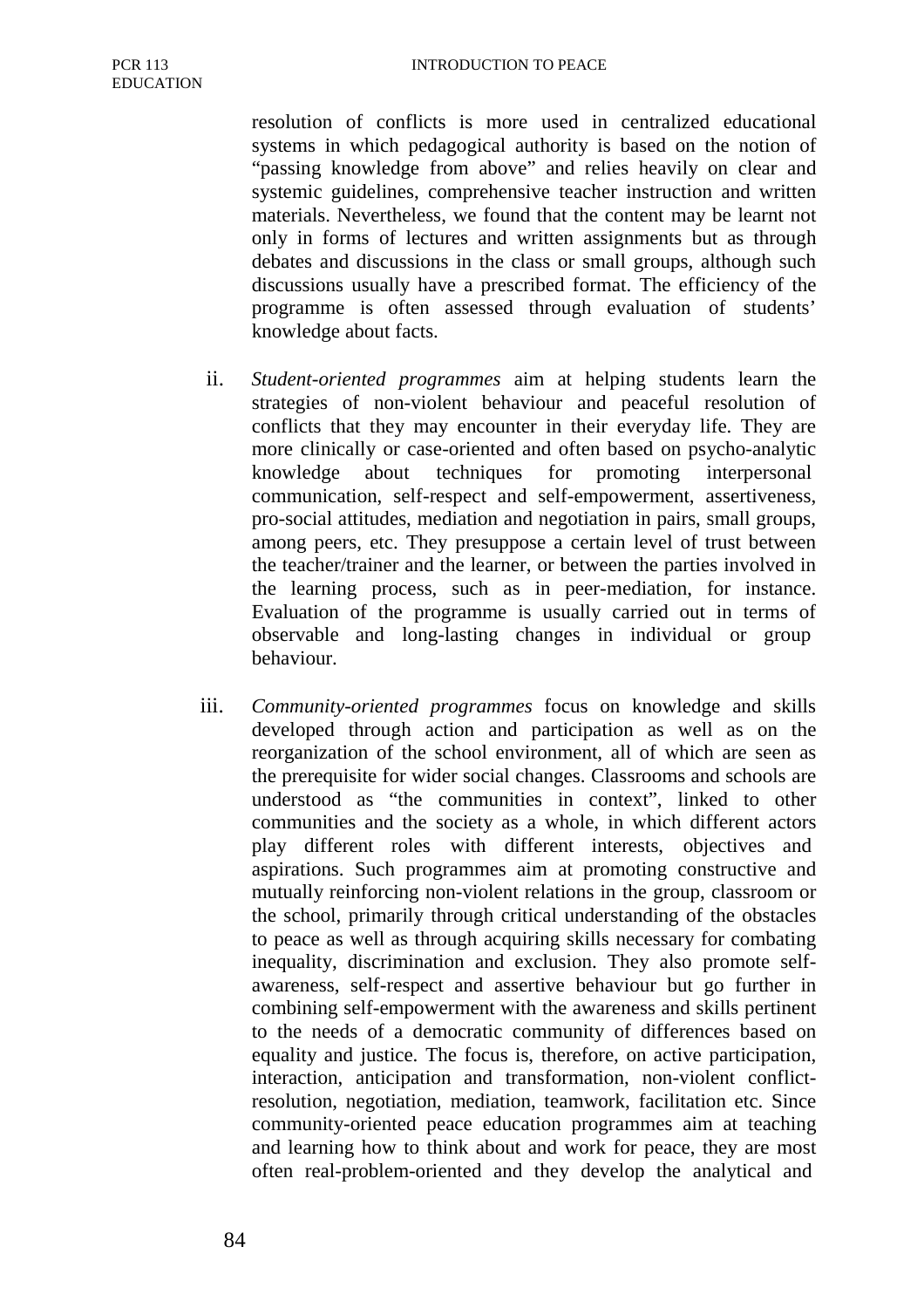critical capacities of students so as to enable them undertake practical steps in peace-building and peace-maintenance.

Peace education that combines all three dimensions mentioned above leads to what some authors call – a *peace-promoting culture*. It is a new way of seeing life with new reference points in addressing human development and the well being of all. It has emerged as the reaction to the culture of war and militarism that successfully justifies oppression, aggression and the production of arms until the level of threat of global destruction was reached in the recent past. The differences between these two types of cultures were well described by one of the pioneers of the field, R. Wahlstrom (1990), in the following chart.

#### **3.2 A Peace-Promoting Culture**

#### **FROM TO**

| Cultures of militarism                    | Cultures of peace                            |
|-------------------------------------------|----------------------------------------------|
| Authoritarian education                   | Democratic education                         |
| Military training                         | Disarmament education                        |
| Propagation of prejudiced enemy<br>images | Counteracting prejudices                     |
| Violent actions towards people and        | Non-violent actions towards                  |
| nature                                    | people and nature                            |
| Militaristic concepts, myths and          | Alternative concepts, myths                  |
| and images                                | images                                       |
| Neglecting fatherhood                     | Promoting fatherhood                         |
| Supporting sexism                         | Supporting equality between<br>men and women |
| Obedience, uniformity                     | Supporting self-reliance,                    |
| thinking                                  | independence and critical                    |
| Neglecting equality,                      | Respecting equality,                         |
| justice and human rights                  | justice and human rights                     |
| Racism and nationalism<br>responsibility. | Tolerance and global                         |

Nevertheless, due to the increasing complexity and magnitude of contemporary constraints to peace, a question should be posed on whether peace education has enough potential to contribute efficiently to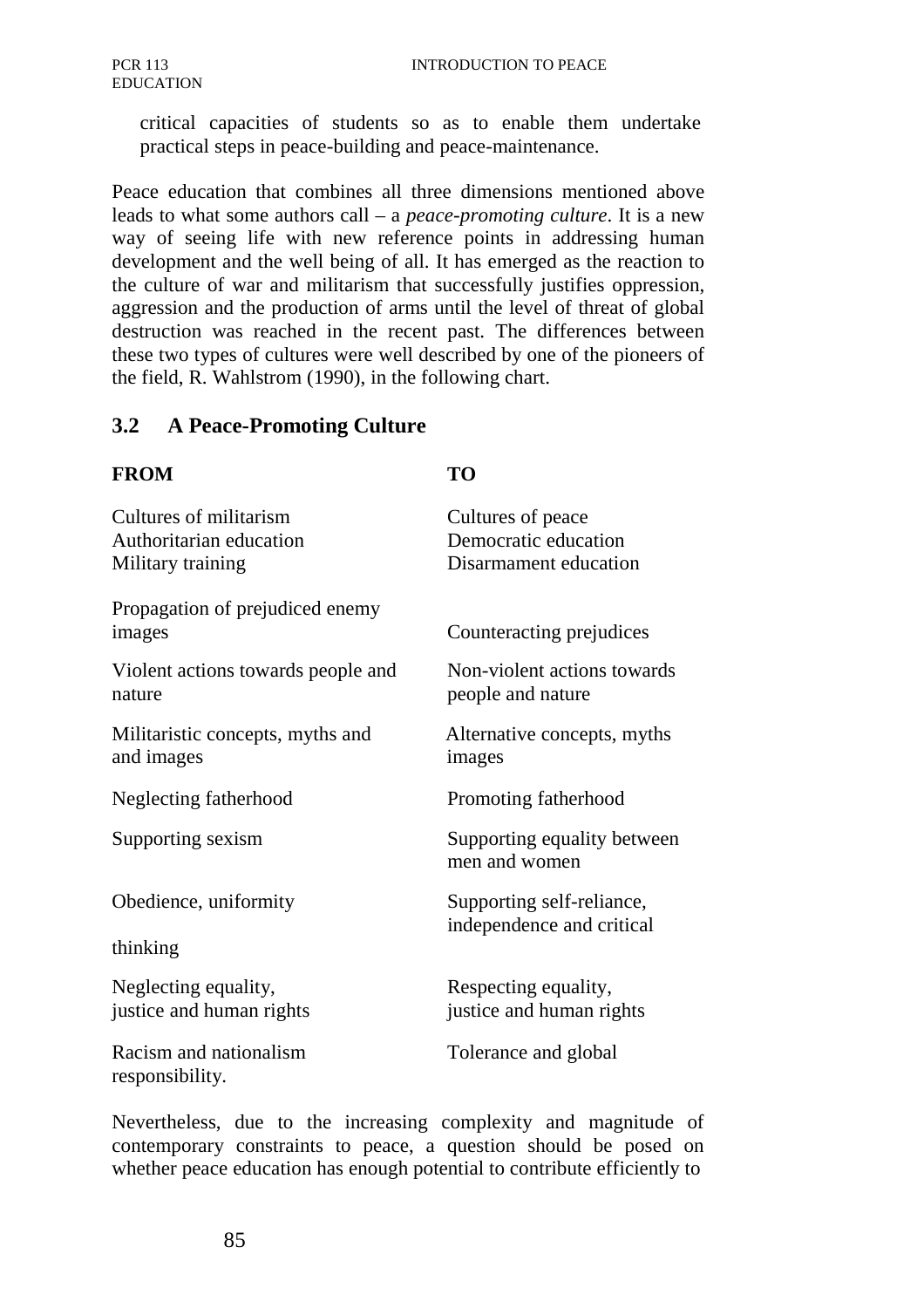developing a new approach to life and new patterns of practice that would, in the immediate future, largely suppress and marginalize, if not totally extinguish, a traditionally prevailing culture of militarism and strengthen a peace-promoting culture. Today's world is not a world neatly divided between the two superpowers. Instead of bipolar, mostly political, ideological and economic tensions that led to understanding of global security in terms of a balance of fear, the world is now faced with two new types of threats. One has to do with the regionalisation and/or localization of tensions and wars caused not only by political and economic interests but also by differences in lifestyle, ethnicity, nationality and religion. Their global impact is as much the expression of an interdependent world as it is the outcome of the lack of effective post-cold-war international peace-maintaining strategies. Another type of threat with global consequences is of most recent origin. It has to do with what has recently been recognized as the individualization and privatization of tensions and wars.

## **4.0 CONCLUSION**

The vicious terrorist attack on the US has shown that traditional categories of war and enemy may not be valid for the protection of peace and security in the world any more if profound conceptual and strategic changes are not made. The privatization of threat and military operations means that we are now dealing with a powerful and wellorganized but invisible, non-predictable and thus hardly controllable enemy that benefits from, on the one hand, the inequality and injustice in the world and, on the other hand, the internationalization of the economy, finance and trade.

#### **5.0 SUMMARY**

Peace education may become a powerful instrument or developing as peace-promoting culture only if certain conditions are fulfilled.

- i. Firstly, it should review its key concepts, approaches and practices in the light of the post-cold-war shifts in the practice of war, threats and instability.
- ii. Secondly, it should focus more on developing critical awareness as the prerequisite for non-violent conflict resolution and transformation.
- iii. Thirdly, it should establish a dynamic balance between the interpersonal, inter-group and international dimensions of non-violent conflict resolution approaches.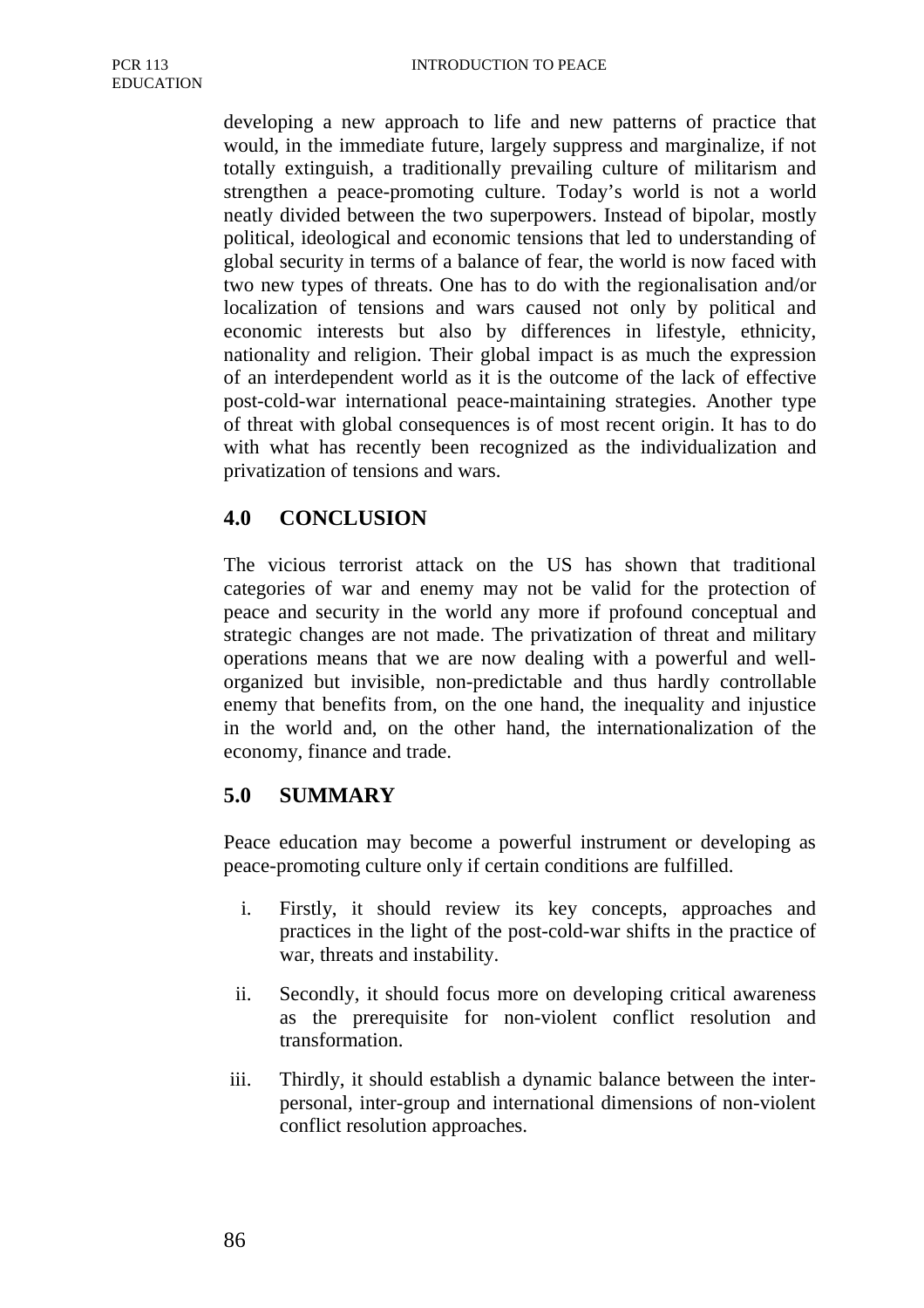iv. And fourthly, it should be redefined as multifaceted and lifelong learning indivisibly related to the issues of human rights, equality, pluralism, democracy and the rule of law that integrates formal and non-formal educational concepts and practices in a culturally sensitive and inclusive global perspective.

#### **6.0 TUTOR MARKED ASSIGNMENT (TMA)**

List and discuss the various dimensions of peace education.

#### **7.0 REFERENCES/FURTHER READINGS**

- Christie, A. A. (1996). Using email within a classroom based on feminist pedagogy. Retrieved March 6, 2004, from http://www.iste.org/jrte/28/5/christie/artivcle/textonly.cfm
- Christie, A. A. (1997). Using email to diffuse gender stereotypes in elementary school children. Retrieved March 5, 2004.
- http://www.west.asu.edu/achristie/TelEd97/gender.htm
- Dooling, J. O. (1999). A study of gender differences in beliefs toward computer technology and factors, which influence these beliefs in grades, 4, 5, 6, and 7. Dissertation Abstracts International, 60(06), 430. (UMI No. 9936826)
- Dykes, L. (2000). Gilligan's island: Gender myths and public policy. The Contrarian, 4(13). Retrieved April 14, 2004, from http://www.pacificresearch.org/pub/con/2000/00-08-11.html
- Ferguson-Pabst, D., Persichette, K., Lohr, L., & Pearman, B. (2003). An analysis of the influence of gender, grade level, and teacher on the selection of mathematics software by intermediate students. Information Technology in Childhood Education, 5-27.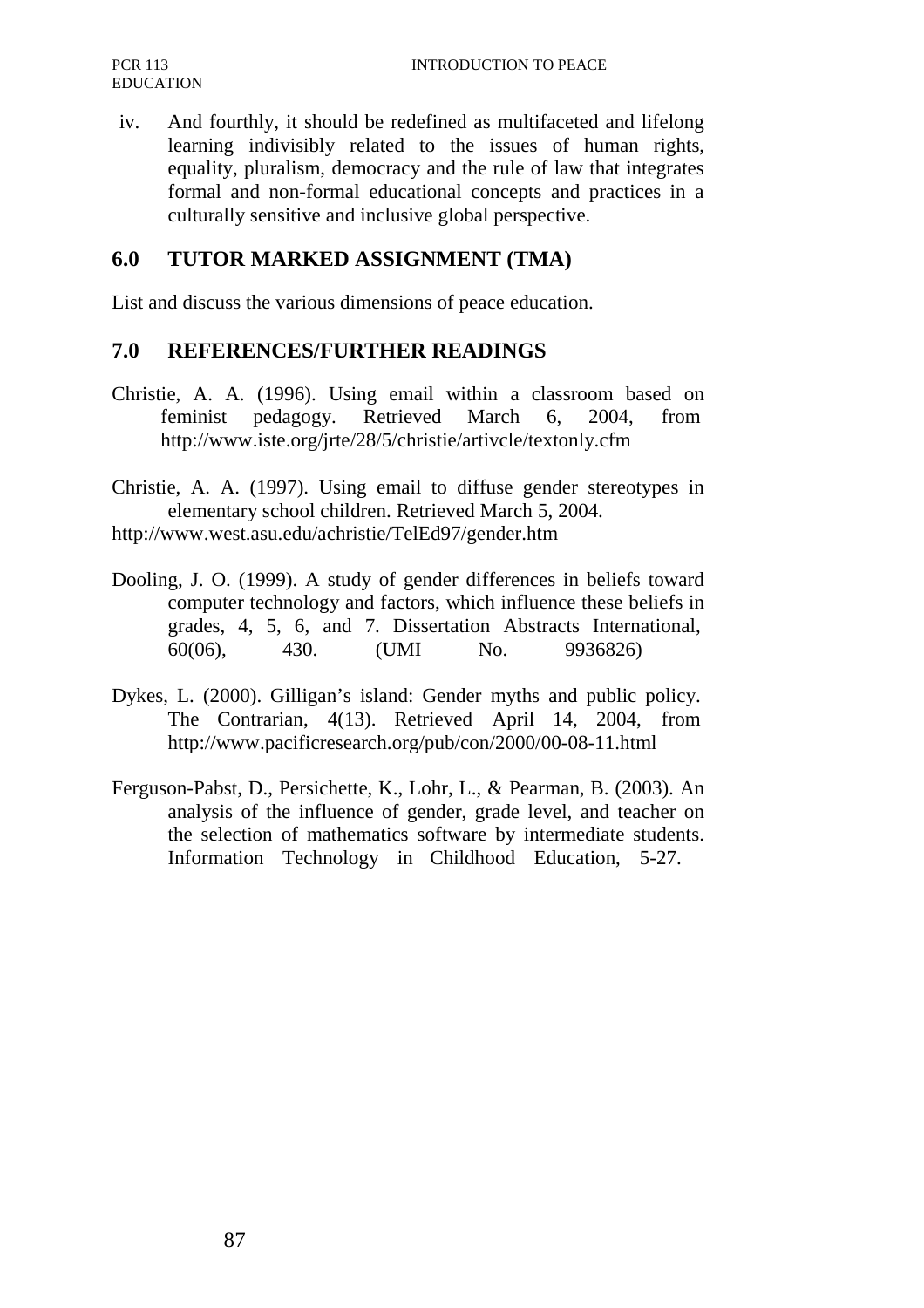# **UNIT 3 PEACE EDUCATION AND TEACHER IN-SERVICE TRAINING**

#### **CONTENTS**

- 1.0 Introduction
- 2.0 Objectives
- 3.0 Main Body
	- 3.1 Training And In-Service Training Of Teachers
	- 3.2 Skills And Habitus Of Teachers
	- 3.3 The Habitus, "A Structured And Structuring Principle"
- 4.0 Conclusion
- 5.0 Summary
- 6.0 Tutor Marked Assignment
- 7.0 References/Further Readings

#### **1.0 INTRODUCTION**

This unit gives an overview of both in-service training philosophy and methods and argues why certain methods and structures are more appropriate for our peace education training than others. The main argument says that the modification of the pedagogical "habitus" towards a culture of peace is necessary in order to develop a holistic and dynamic approach. This approach needs the structure of a longer-term course programme, consisting of different seminars for a constant group of participants.

#### **2.0 OBJECTIVES**

At the end of this unit, you should be able to

- i) Explain the training philosophy of peace education;
- ii) Describe the methods of peace education; and
- iii) Discuss Peace pedagogy.

### **3.0 MAIN BODY**

### **3.1 Training And In-Service Training Of Teachers**

#### *The necessity of in-service training*

The training of a prospective teacher is regulated in various ways in the different countries of Europe. Either the model applied is that of specialist training in the teaching subject or a number of teaching subjects followed by specific teacher training (two-phase model), or the two aspects are integrated in a single course of study, with gradations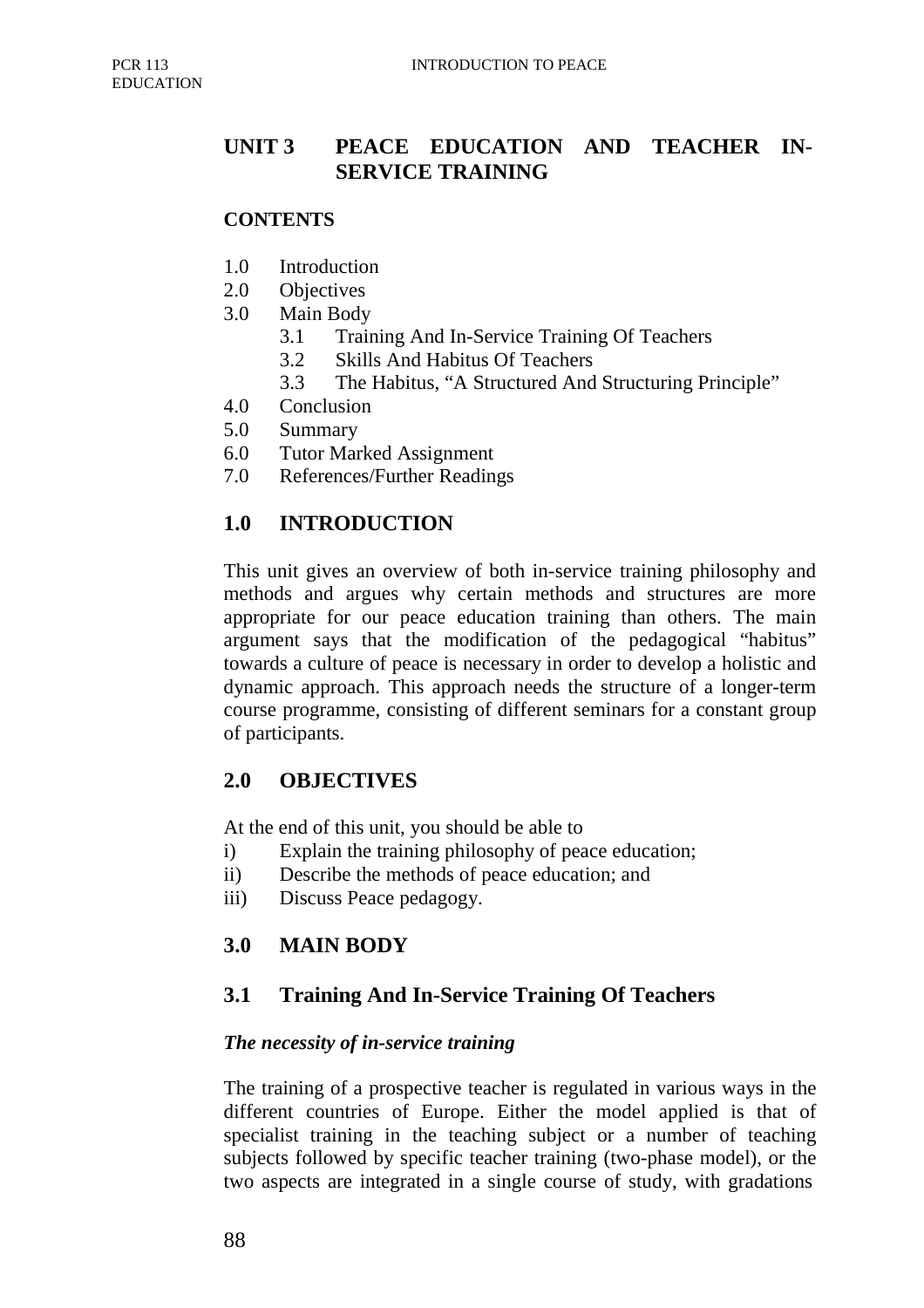depending on whether the focus is on the professional career from the very start or only at a later stage of studies (one-phase model). The intensity of practical teaching training (with stages of observation and independent teaching) within the course of study or following the course of study also varies considerably.

Irrespective of the specific form of teacher training, however, it must be s tasted that academic study alone does not guarantee qualification for the profession. It is always also necessary, particularly in the first years of the career, to provide accompanying in-service training as a supplement to the basic training. This in-service training can deal more specifically and directly with the requirements of the teacher than a course of studies. Above all, however, it encounters a completely different inner attitude, sensitivity and competence on the part of the teacher. It is only in this way that it becomes possible to really absorb new information and methods, and implement them in practice. Here, too, there are very different regulations in Europe, ranging from inservice training on a regional or national level to mainly school-internal programmes, from compulsory seminars to absolutely voluntary activities.

The need for permanent in-service training is without doubt undisputed today. The slogan of *lifetime learning* is an indication that teacher inservice training in parallel with the teacher's career is no longer seen as necessary merely for beginners in the trade, but is becoming more and more important generally for all teachers. The rapid upheavals in the field of the teaching subjects, the changing pedagogical demands, the changing social and educational conditions and not least the new communication technologies, all of these require a new attitude to inservice training. It can no longer be regarded as an option to be chosen or rejected, but must be conceived as a precondition for the professional activity.

For the teaching profession as a social profession in particular, there is in addition the heavy psychological burden that demands a permanent programme of supervision, work-related group therapy (e.g. "Baling groups") and similar institutions. However, at present there is nothing approaching a comprehensive programme.

### **3.2 Skills and habitus of teachers**

The role that the particular society allocates to the school and the specific form of teacher training also determines the teacher's self image and the pedagogical habitus. By habitus we mean, borrowing from Bourdieu (Bourdieu 1980 and 1982, see also Bohn 1991), the matrix of perceptions, actions and thoughts that the actors, in this case the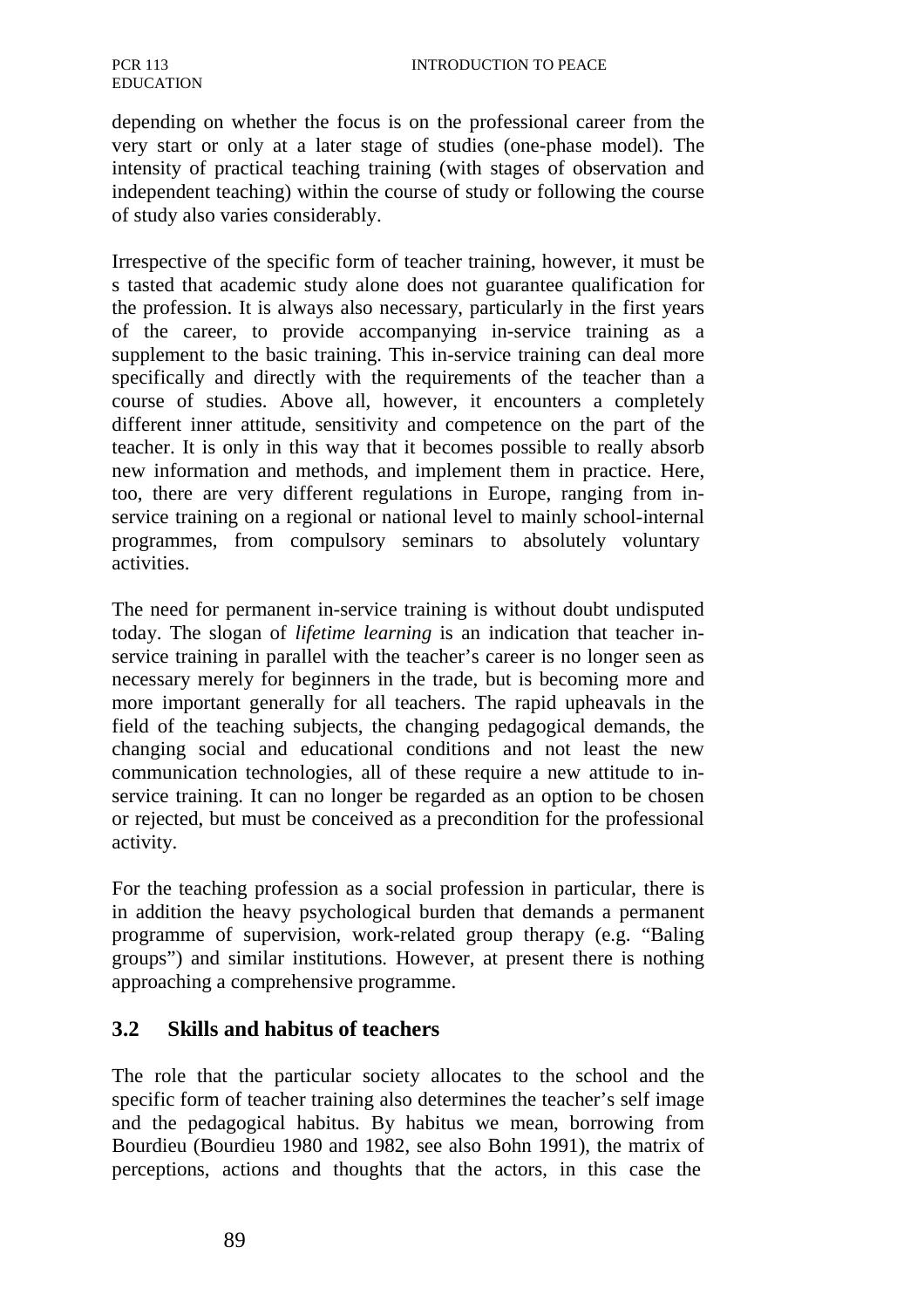teachers, use to delimit a field of action within which they have unconstrained scope for action. This means that the habitus is the internalized basic attitudes that provide orientation even in unforeseen situations never previously encountered. The habitus is thus not restricted to individual (pedagogical) skills, but is rather the underlying general attitude that permits the flexible application of these skills in changing conditions and situations. For the habitus, must not be regarded as a restricted specification of rules but rather as a framework within which the teacher's own style of pedagogical action can develop. However, the framework also represents a limit that is difficult to perceive as such and to surpass. Thus it permits variety within homogeneity. The pedagogical habitus refers on the one hand to the professional field, i.e. the interpretation of what school and education serve generally, and on the other hand to the professional image itself, i.e. what the functions of the teacher are in order to implement the underlying educational objectives (for the application of the habitus concept to education, see Gogolin 1994).

The habitus is implicit, i.e. it is not taught, but acquired in the course of teacher training and in professional life. It becomes, as it were, subcutaneous, communicated together with the specific skills that teachers acquire for their profession. We consider a "peace education habitus" as part of the concept of a "Culture of Peace", promoted by UNESCO.

### **3.3 The habitus, "a structured and structuring principle"**

#### **Internationalized Basic Attitudes**

- i. Guidelines for perception
- ii. Provide orientation
- iii. Allow flexible application of the skills

But what are the skills that are deliberately further developed and improved through teacher in-service training? Roughly speaking, we define five types of skills that together represent quality criteria for good teachers:

i. *Subject skills:* These skills constitute not just the existing knowledge of the subject, but above all the ability to arrange, weight and select this knowledge; in addition, the ability to further develop, supplement and expand this knowledge, i.e. the handling and efficient use of information. Given the increasing complexity of the modern world, it is important to be aware of the specific social responsibility and the specific contribution of one's own subject to the urgent questions of humanity today.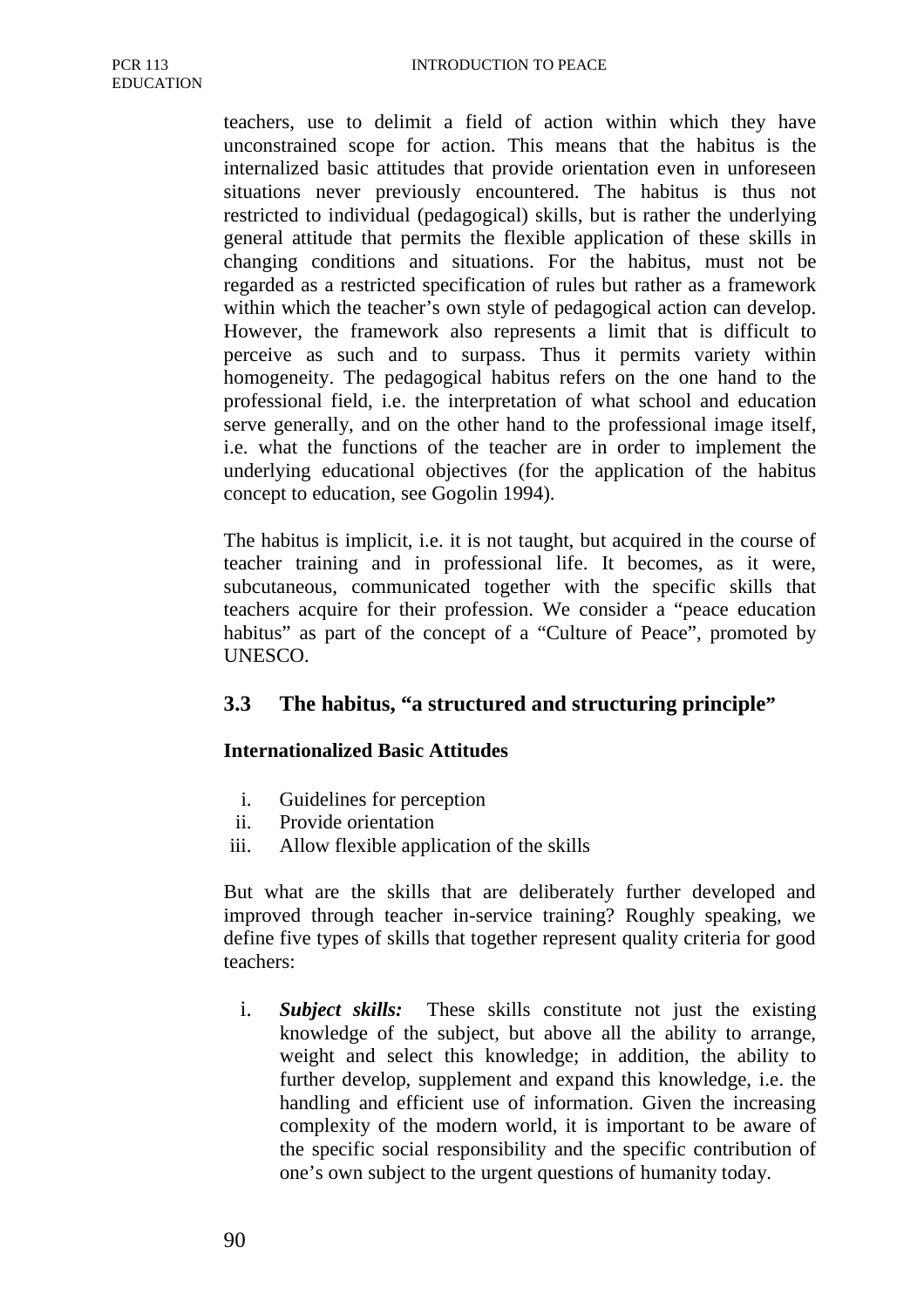- ii. *Pedagogical and didactic skills:* Of course, the first of these skills is the ability to teach subject content or didactic skills as efficiently as possible, and furthermore to plan, implement and evaluate the entire pedagogical process down to the individual teaching unit. In addition, teachers should be able to deal with groups and to meet the needs of every single learner. This again presupposes a certain mastery of the methods as a precondition for the priority to be given to dealing with the learners as people, to observing the learning processes in their didactic and pedagogical dimensions and to approaching the learners flexibility and individually. Finally, this includes the competence of reflecting and evaluating the educational process as a whole.
- iii. *Organizational and management:* A good teacher must also have organizational competences. Not only in order to organize his or her own teaching and work in the classroom, but above all in order to create optimum conditions within the learning institution that is the school and to participate in the school development process.

## **4.0 CONCLUSION**

Pedagogical qualities also include the awareness, empathy and the ability to reflect on one's own social role as a teacher on the basis of one's professional ethos. This includes critical problem-solving skills, negotiation skills, i.e. the ability to identify one's own interests and to defend them together with others – all those skills that the teacher is supposed to develop in his or her students. This quality, however, goes far beyond the representation of one's own direct interests. At heart, it concerns the recognition of the social responsibility of one's own professional activity and action in accordance with such responsibility. While this applies to all professions, it is even more true of social professions like teaching.

## **5.0 SUMMARY**

What every teacher needs today is the ability to reflect the present situation and to contribute actively to social change. *Future education*  has become a necessary element of any education. This requires transformational skills of the teachers and the ability to help their students to develop these skills themselves.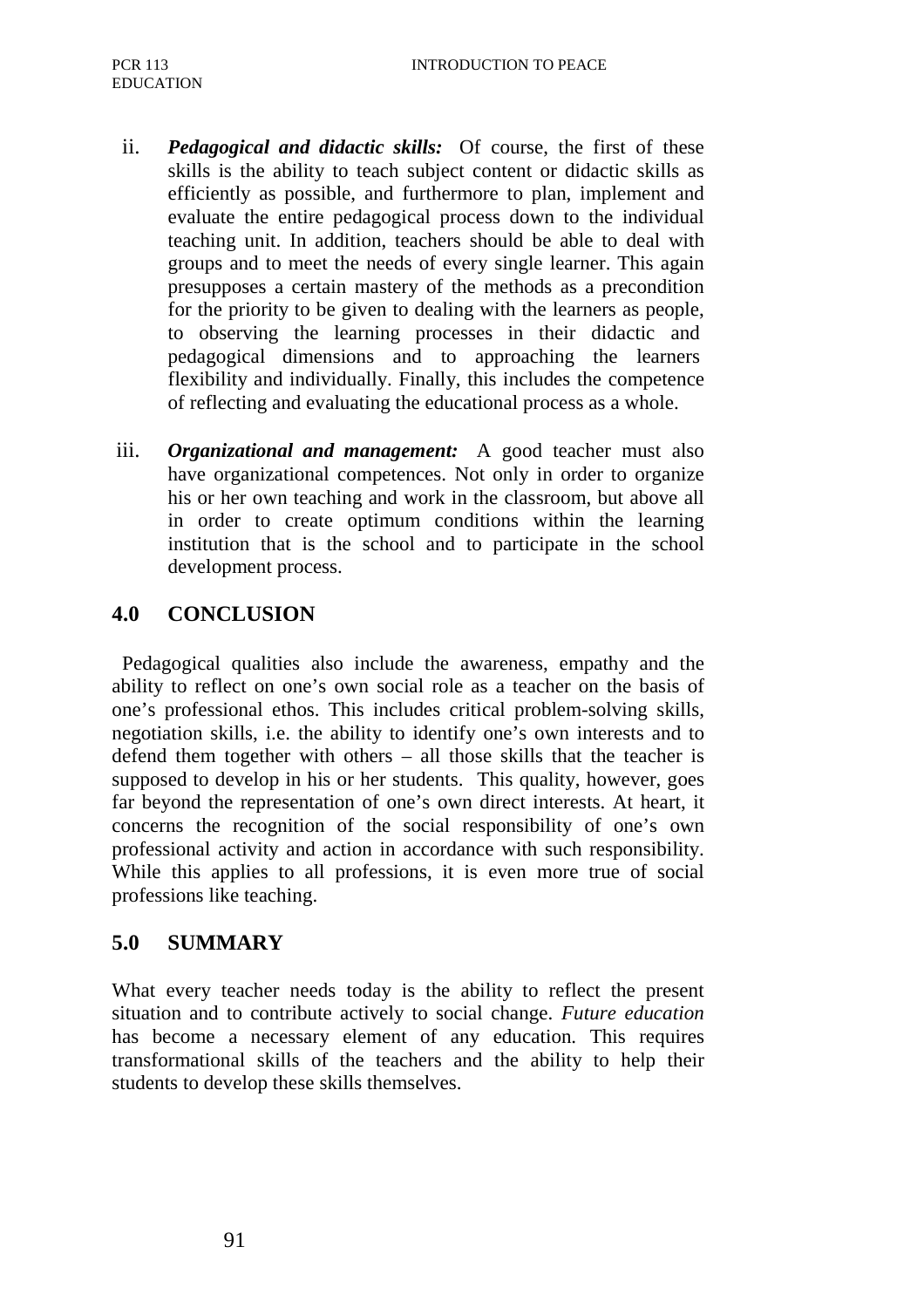## **6.0 TUTOR MARKED ASSIGNMENT (TMA)**

What are the skills that represent good criteria for good teachers?

#### **7.0 REFERENCES/FURTHER READINGS**

- Christie, A. A. (1997). Using email to diffuse gender stereotypes in elementary school children. Retrieved March 5, 2004, from http:// www.west.asu.edu/achristie/TelEd97/gender.htm
- Dooling, J. O. (1999). A study of gender differences in beliefs toward computer technology and factors which influence these beliefs in grades 4, 5, 6, and 7. Dissertation Abstracts International, 60(06), 430. (UMI No. 9936826)
- Dykes, L. (2000). Gilligan's island: Gender myths and public policy.
- The Contrarian, 4(13). Retrieved April 14, 2004, from http://www.pacificresearch.org/pub/con/2000/00-08-11.html
- Ferguson-Pabst, D., Persichette, K., Lohr, L., & Pearman, B. (2003). An analysis of the influence of gender, grade level, and teacher on the selection of mathematics software by intermediate students. Information Technology in Childhood Education, 5-27.
- Gall, J. P., Gall, M. D., & Borg, W. R. (1999). Applying educational research (4th ed.). New York: Longman.
- Galvan, J. L. (1999). Writing literature reviews: A guide for students of the social and behavioral sciences. Los Angeles, CA: Pyrczak.
- Gipps, C., McCallum, B., & Hargreaves, E. (2000). What makes a good primary school teacher: Expert classroom strategies. New York: RoutledgeFalmer.
- Honey, M., Moeller, B., Brunner, C., Bennett, D., Clements, P., & Hawkins, J. (1991). Girls and design: Exploring the questions of technological imagination. In E. Rassen & L. Iura (Eds.), The Jossey-Bass reader on gender in education (p. 329-344). San Francisco: Jossey-Bass.
- Johns Hopkins Medical Institute. (2000). Hopkins research shows nature, not nurture, determines gender. Retrieved April 14, 2004, from http://www.hopkinsmedicine.org/press/2000/MAY/000512.HTM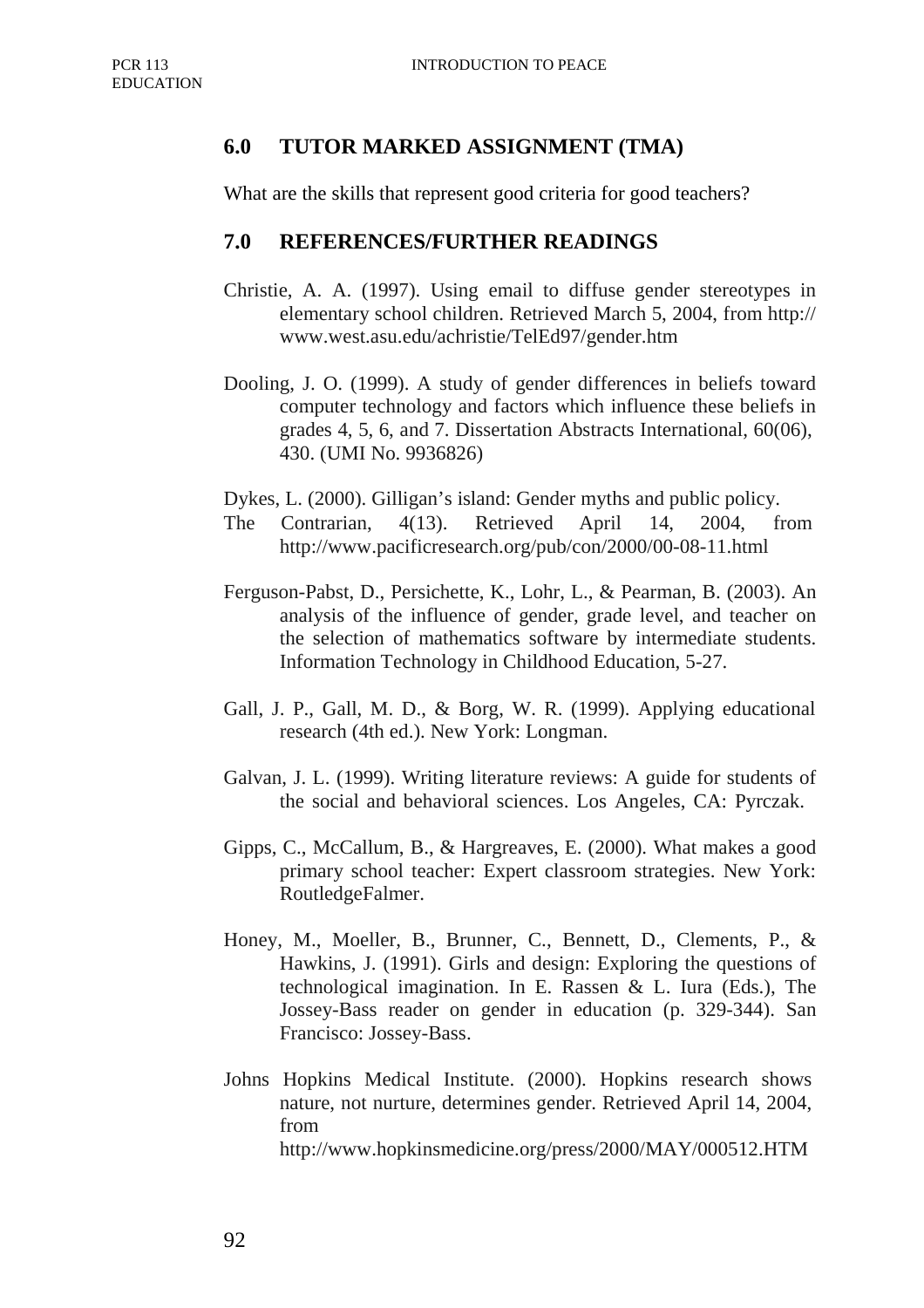- Kindlon, D., & Thompson, M. (1999). Thorns among roses: The struggle of young boys in early education. In E. Rassen & L. Iura (Eds.), The Jossey-Bass reader on gender in education (p. 153-181). San Francisco: Jossey-Bass.
- McGrath, D. (2004). Closing the gender gap: Girls, technology, fluency, and PBL. Learning and Leading with Technology, 31(6), 28-31.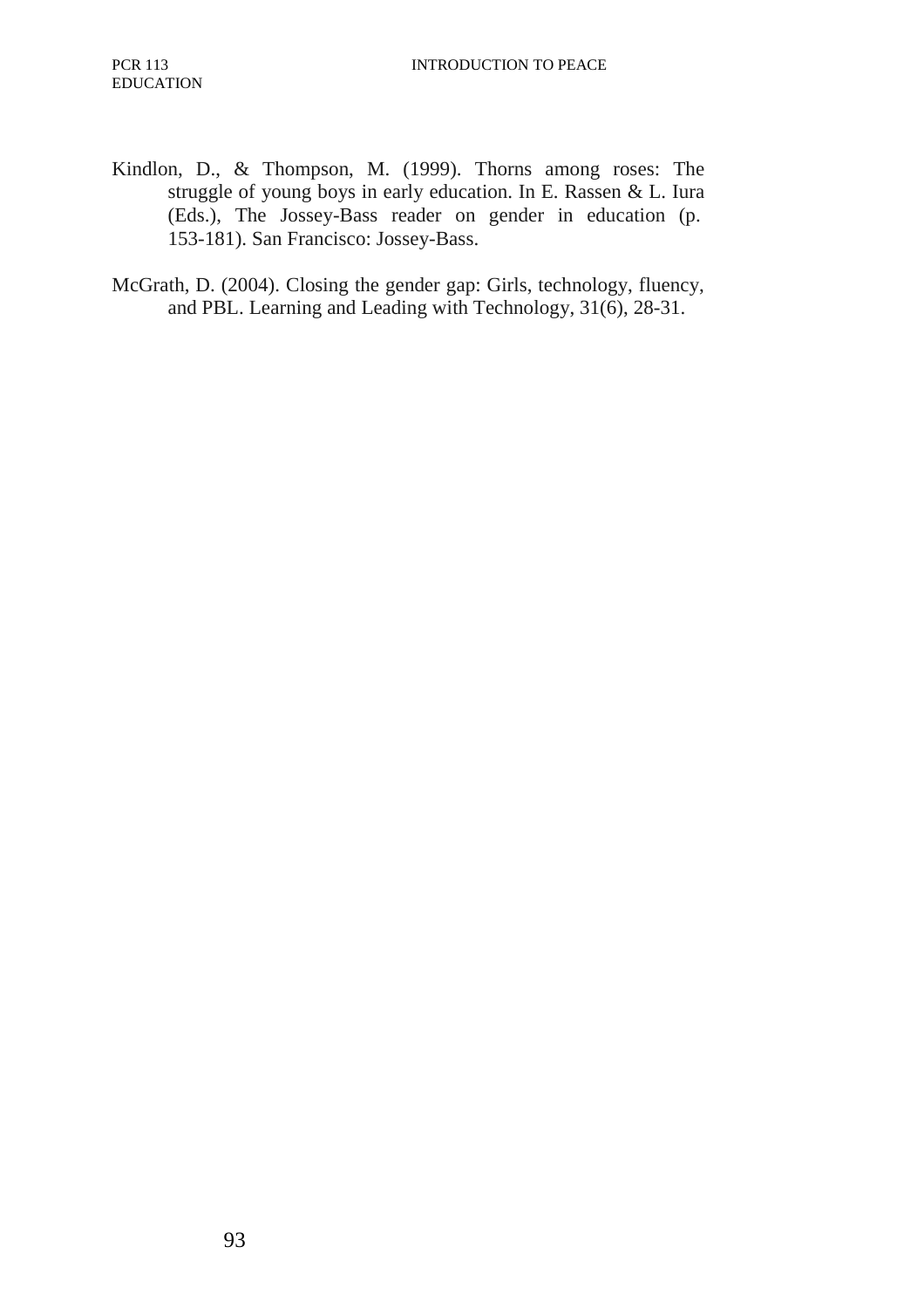## **UNIT 4 FUNDAMENTAL INTENTIONS OF IN-SERVICE TRAINING**

#### **CONTENTS**

- 1.0 Introduction
- 2.0 Objectives
- 3.0 Main Body
	- 3.1 Forms of In-Service Training
	- 3.2 Methods And Structures Of In-Service Training
- 4.0 Conclusion
- 5.0 Summary
- 6.0 Tutor Marked Assignment
- 7.0 References/Further Readings

### **1.0 INTRODUCTION**

In-service training has the function of furthering all these skills, although it goes without saying that different accents have to be set depending on the specific case.

#### **2.0 OBJECTIVES**

At the end of this unit, the students should be able to understand the following:

- i) Fundamental skills peace education.
- ii) Specific cases
- iii) Methods of in-service training

## **3.0 MAIN BODY**

#### **3.1 Forms of In-Service Training**

As far as concerns the specific contents, intentions and forms of inservice training, the following distinctions can be made:

*(1) Training as a supplement to or updating of subject knowledge or abilities:* Today, all subjects are concerned. Thus language teachers will not only increase their own linguistic skills but also wish to improve their method for teaching languages; literature teachers will need to examine new texts etc. For teachers of biology or other natural science subjects, it will be necessary to keep up-to-date with scientific progress in their subject, while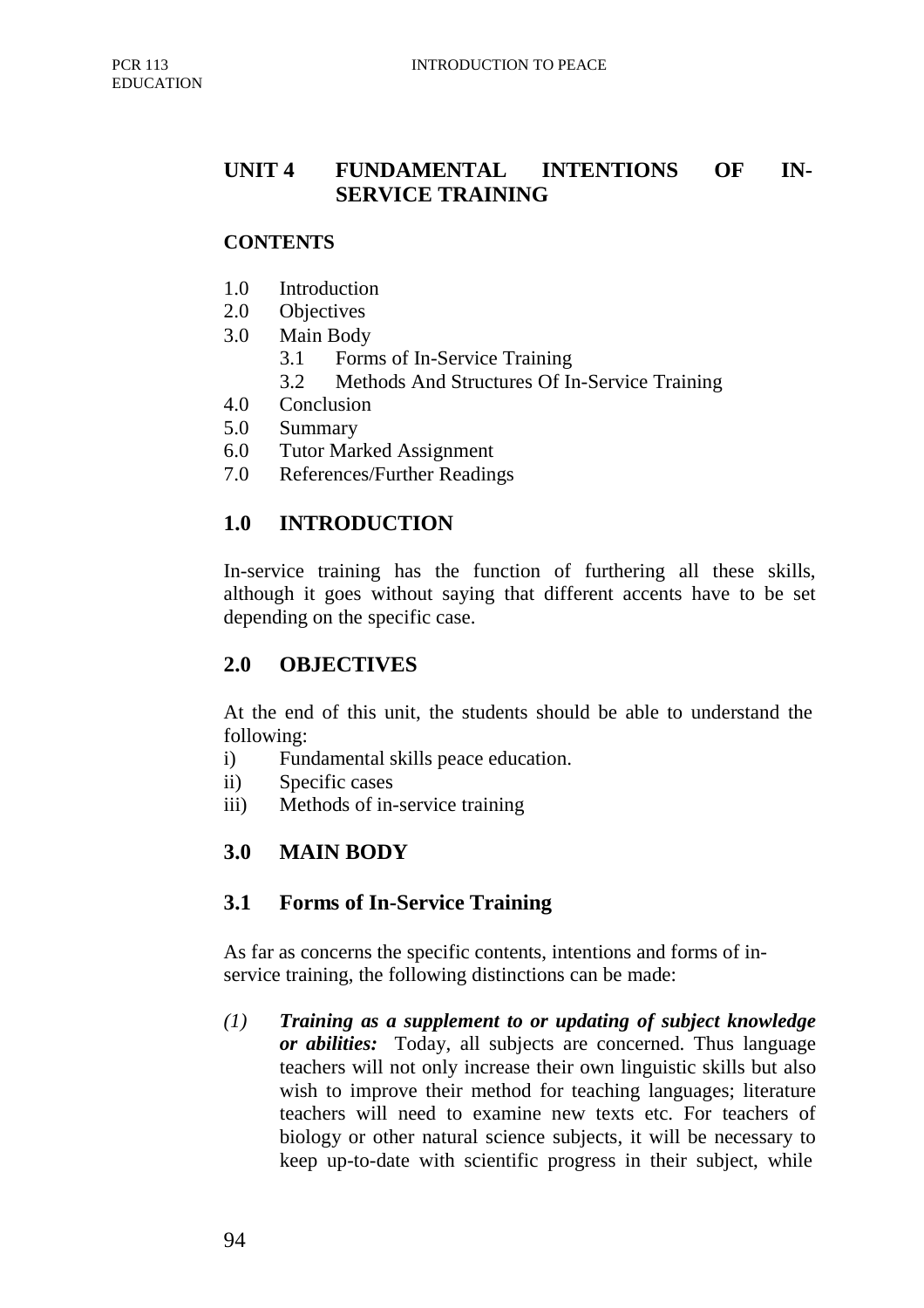historians need to deal with developments in contemporary history. In addition, all will have a particular need for in-service training in the fields that are given little or no attention during their course of studies. In-service training can make good these deficits.

*(2) In-service training as a modification of the professional image, the pedagogical habitus:* In addition, however, there will also be areas of in-service training that confront teachers with new orientations that they previously did not perceive, or perceived only on the margin, as being part of their field of duties. This type of in-service training does not therefore make good gaps in knowledge or methodological skills, but generally modifies the field of duties that concern teachers, bringing a new orientation to the subject or even to the teacher's self-image. It influences the pedagogical habitus.

Such a qualitative change was for instance the result of the 1978 Decree on Political Education in the Austrian school system. For many teachers, the idea that political education was to be communicated as a teaching principle within their own subjects was completely new.

We are experiencing something similar today in many countries of Europe: School development is becoming a function alongside subject teaching, thereby changing the self-image of the teachers in the long term. The introduction of school autonomy is shifting decisions previously made by central authorities to the level of the individual schools. This means not only new functions for the school management and administration, but also for the teachers themselves. In order to be prepared for these new functions, there is a need for a change in the understanding of the role of the teacher.

## **3.2 Methods And Structures of In-Service Training**

The working means and methods in in-service training are determined according to the intentions and emphases to be placed. Roughly speaking, the following three areas can be differentiated as ideal types:

1) *Information focus:* This is the classical form of a seminar, consisting above all of talks and discussions, perhaps also of the study of texts handed out for purposes of preparation or followup work. These seminars are very efficient in the sense that they can communicate a large amount of information to many recipients in a short time. The fact that they restrict themselves to this is, however, at the same time their disadvantage. For the communication of knowledge is often insufficient for the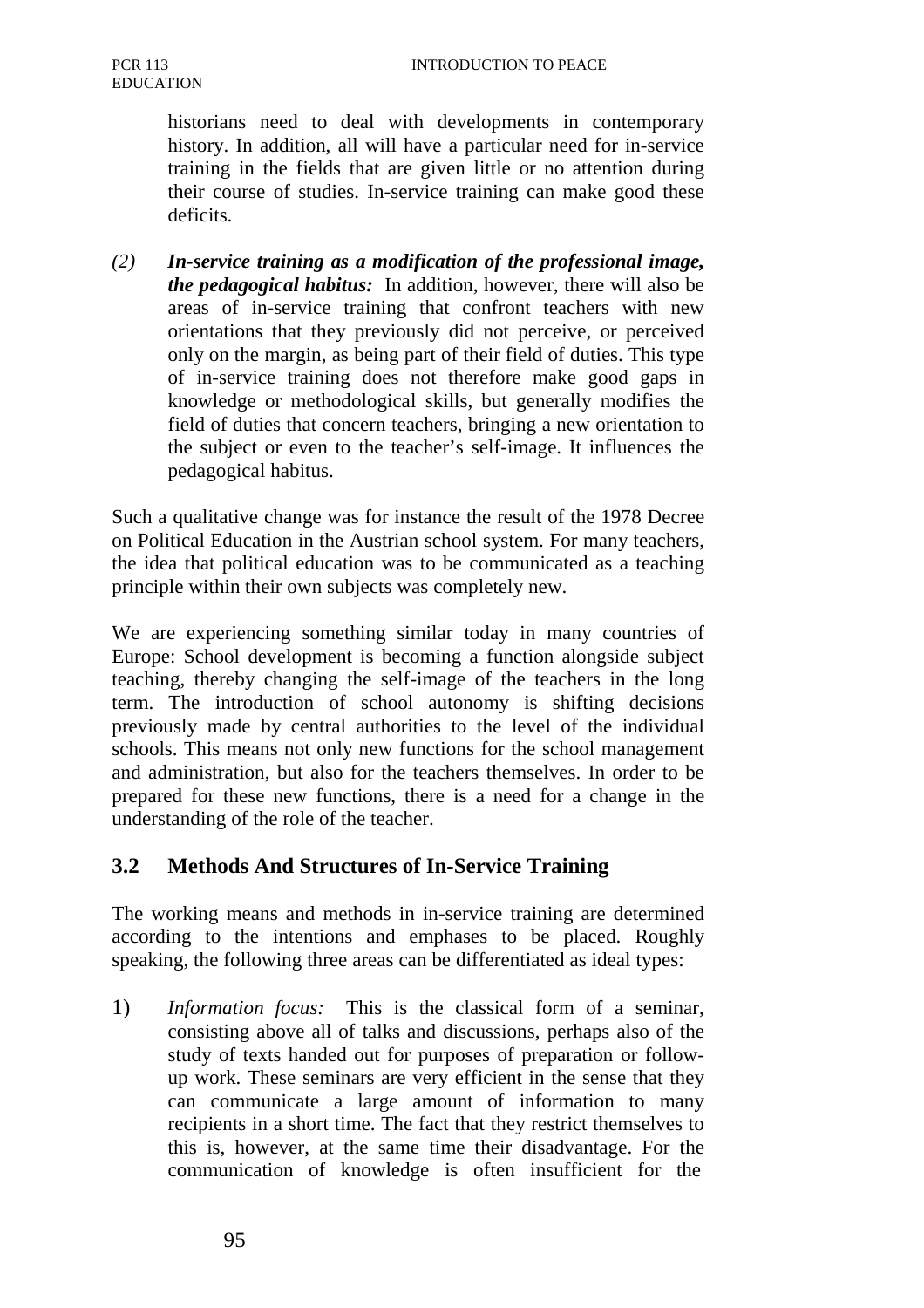implementation of this knowledge in educational practice. Insufficient time is given to the processing of the new information.

- 2) *Methodological orientation:* Seminars that are aimed at disseminating (new) teaching methods differ from the first type of events in that they also reflect the application of the new and provide for special training stages for testing and reflecting on the experiences made. Content input as for Type 1 is also provided for, but is no longer at the focus of attention. It serves to justify and provide theoretical support for the practical training units. The second type of training thus aims more directly at school teaching. For even if the situation of one's own professional practice differs radically from the seminar situation, the practice stages nevertheless permit far more specific preparation for real teaching work. Above all, experienced teachers will not find it difficult to adapt to their own requirements new methods that they have already tested.
- 3) *H*olistic *and dynamic approach. Acting on the habitus*: The holistic approach provides information input as well as methodological seminars, but the aim is much more. The objective is to work on the teachers' fundamental attitudes to a specific topic, on their personal style of teaching, but it may also be a question of creating awareness and going beyond the limits of the given pedagogical habitus. This is a much greater objective than the two other approaches, and also requires different ways of working. The emphasis on peace education requires such a modification of the habitus. That is why we argue for a holistic and dynamic model for peace education programmes. Working on one's own attitude can only be an autonomous self-determined process. It must be based on voluntariness and insight. However, in-service training can (a) provide the framework for this (b) provide inputs to get the process moving.

# **4.0 CONCLUSION**

*(a) Framework:* By this is meant the setting that is needed to permit reflection and an intensive analysis of one's own teaching style and possibly the entire pedagogical habitus. The following items must be mentioned: Distance from everyday professional life, leisure; duration; group climate; structure of the in-service training.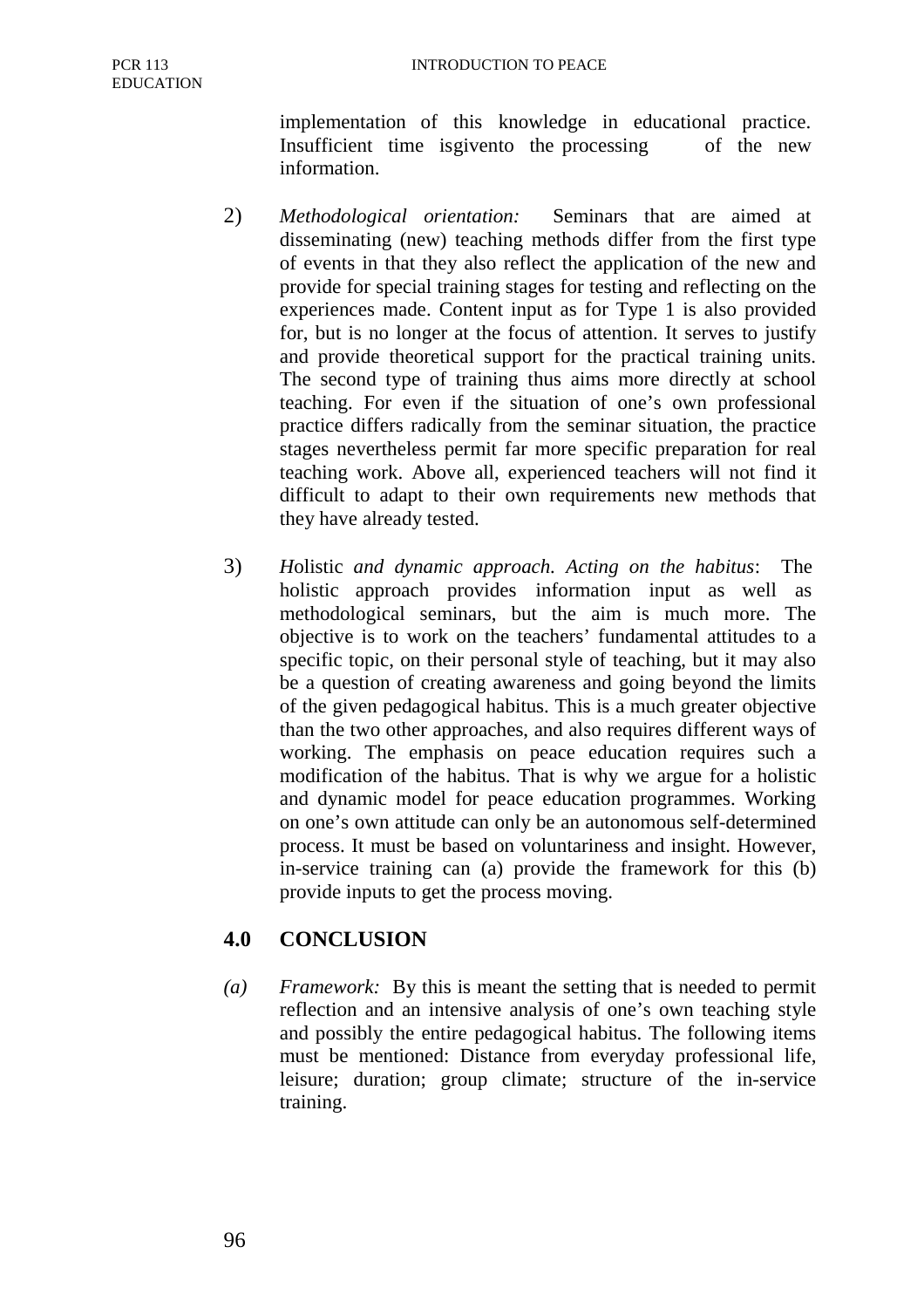- *(b) Input:* In addition to the methods already mentioned (for inservice training Types 1 and 2), we can distinguish three types of input:
	- i. Content stimuli, serving to stimulate reflection on one's previous teaching work from a different point of view. For this, there is a variety of tried and tested methods ranging from writing exercises to role plays, from discussion groups and drawing exercises to drama
	- ii. Methodological assistance for the analysis of teaching experience and for developing new teaching strategies. It is above all pedagogical Action Research (see Elliot 1981 and Altrichter/Posch 1990) that has developed numerous methods in this area, ranging from research diaries to the involvement of "critical friends", to teaching observation etc.
	- iii. Settings that allow teachers to become researchers and to develop pedagogical processes.

## **5.0 SUMMARY**

The following table summarizes the three basic types of in-service training once again:

#### **Three Types of In-service Training**

| <b>Orientation</b><br>form |                                 | <b>Method</b>                                                                    | <b>Typical organization</b> |
|----------------------------|---------------------------------|----------------------------------------------------------------------------------|-----------------------------|
| 1)                         | Communication<br>of information | Lecture<br><b>LISTENING</b>                                                      | (Brief) seminar             |
| 2)                         | Method training                 | Workshop<br><b>TRYING OUT</b>                                                    | Seminar                     |
| 3)                         | Holistic, habitus<br>course     | Lecture/Workshop                                                                 | (Longer) seminar,           |
|                            |                                 | <b>LISTENING</b><br><b>TRYING OUT</b><br><b>REFLECTING</b><br><b>RESEARCHING</b> |                             |

DEVELOPING

#### **6.0 TUTOR MARKED ASSIGNMENT (TMA)**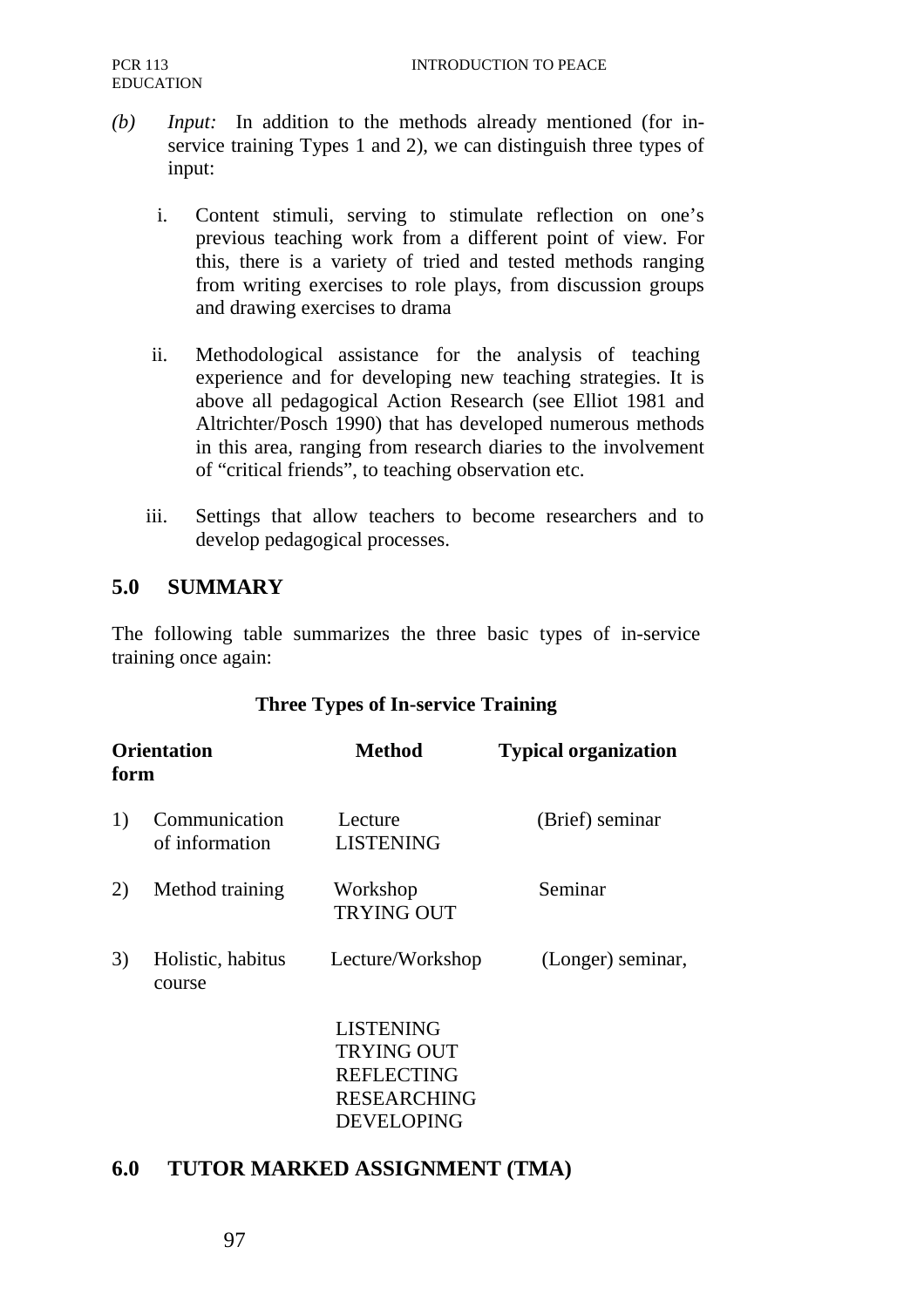Explain the different methods of in-service training.

#### **7.0 REFERENCES/FURTHER READINGS**

Honey, M., Moeller, B., Brunner, C., Bennett, D., Clements, P., & Hawkins, J. (1991). Girls and design: Exploring the questions of technological imagination. In E. Rassen & L. Iura (Eds.), The Jossey-Bass reader on gender in education (p. 329-344). San Francisco: Jossey-Bass.

Johns Hopkins Medical Institute. (2000). Hopkins research shows nature, not nurture, determines gender. Retrieved April 14, 2004, from

http://www.hopkinsmedicine.org/press/2000/MAY/000512.HTM

- Kindlon, D., & Thompson, M. (1999). Thorns among roses: The struggle of young boys in early education. In E. Rassen & L. Iura (Eds.), The Jossey-Bass reader on gender in education (p. 153-181). San Francisco: Jossey-Bass.
- McGrath, D. (2004). Closing the gender gap: Girls, technology, fluency, and PBL. Learning and Leading with Technology, 31(6), 28-31.
- Owens, S. L., Smothers, B. C., & Love, F. E. (2003). Are girls victims of gender bias in our nation's schools? Journal of Instructional Technology, 30(2). Retrieved March 22, 2004, from http://www.questia.com
- Pollack, W. (1998). Real boys: The truth behind the myths. In E. Rassen & L. Iura (Eds.), The Jossey-Bass reader on gender in education (p. 88-100). San Francisco: Jossey-Bass.
- Rice, M. (1995). Issues surrounding the integration of technology into the K-12 classroom: Notes from the field. Interpersonal Computing and Technology: An Electronic Journal for the 21st Century, 3(1), 67-81. Retrieved March 14, 2004, from http://www.helsinki.fi/science/optek//1995/n1/rice.txt
- Sadker, D. (1999). Gender equity: Still knocking at the classroom door. Educational Leadership, 56(7), 22-26.
- Sadker, M., & Sadker, D. (1994a). Failing at fairness: How America's schools cheat girls. New York: Macmillan Publishing.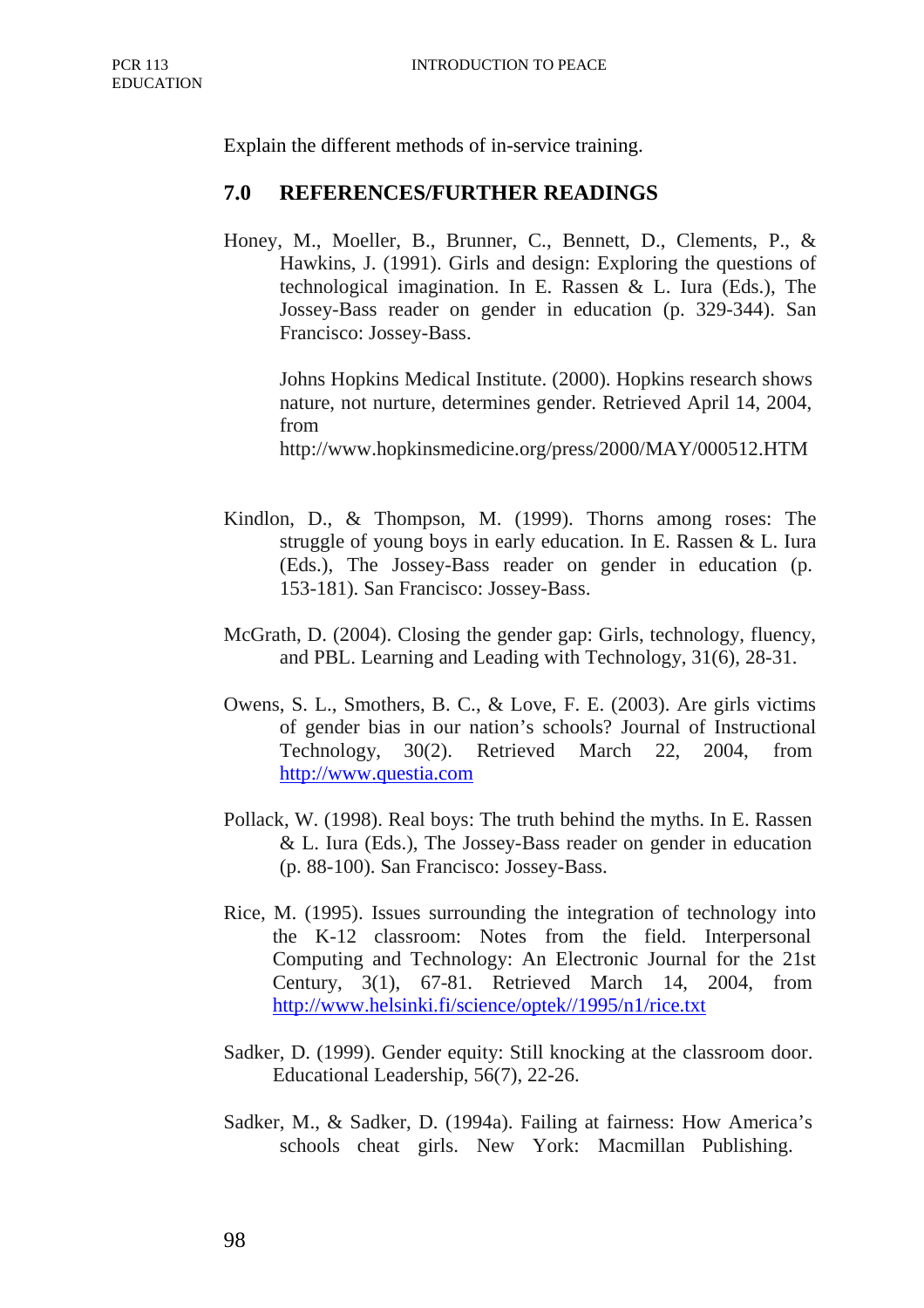- Sadker, D., & Sadker, M. (1994b). The miseducation of boys. In E. Rassen & L. Iura (Eds.), The Jossey-Bass reader on gender in education (p. 182-203). San Francisco: Jossey-Bass.
- Sanders, J. (1997). Teacher education and gender equity (Report No. RR93002015). Washington, D. C.: ERIC Clearinghouse on Teaching and Teacher Education. (ERIC Document Reproduction Service No.
- Sanders, J. (2002a). Fairness at the source. Retrieved April 1, 2004, from http://www.josanders.com/pdf/Fairness\_122702.pdf
- Sanders, J. (2002b). Something is missing from teacher education: Attention to two genders. Phi Delta Kappan, 84(3), 241-244.

Sanders, J. (2003). Teaching gender equity in teacher education.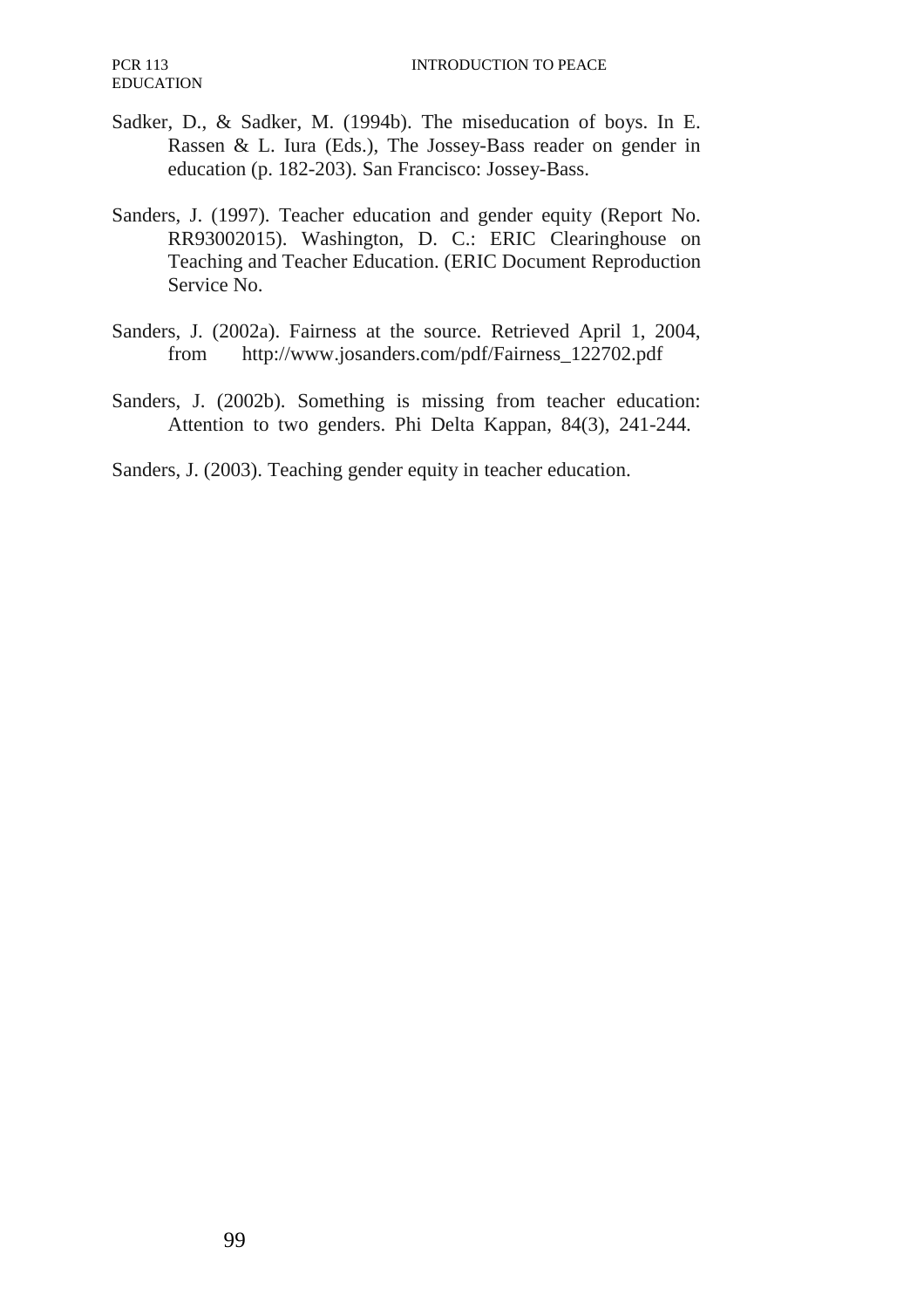### **MODULE 5**

- Unit 1 Peace Pedagogy In Teacher In-Service Training
- Unit 2 The Peace-Pedagogical Course Programme
- Unit 3 Community Peace building Practices
- Unit 4 Participants In Peace Pedagogy Programmes.

## **UNIT 1 PEACE PEDAGOGY IN TEACHER IN-SERVICE TRAINING**

#### **CONTENTS**

- 1.0 Introduction
- 2.0 Objectives
- 3.0 Main Body
	- 3.1 The Scope Of In-Service Training
	- 3.2 Peace Pedagogy And Pedagogical Habitus
- 4.0 Conclusion
- 5.0 Summary
- 6.0 Tutor Marked Assignment
- 7.0 References/Further Readings

# **1.0 INTRODUCTION**

Peace education is regarded as a general educational objective in many countries, but frequently there are no provisions that specify this objective for all levels of the educational system.

## **2.0 OBJECTIVES**

At the end of this unit, you should be able to

- i) State the general objectives of peace pedagogy
- ii) The scope of in-service training
- iii) Pedagogical habitus
- iv) Peace pedagogical dimensions

# **3.0 MAIN BODY**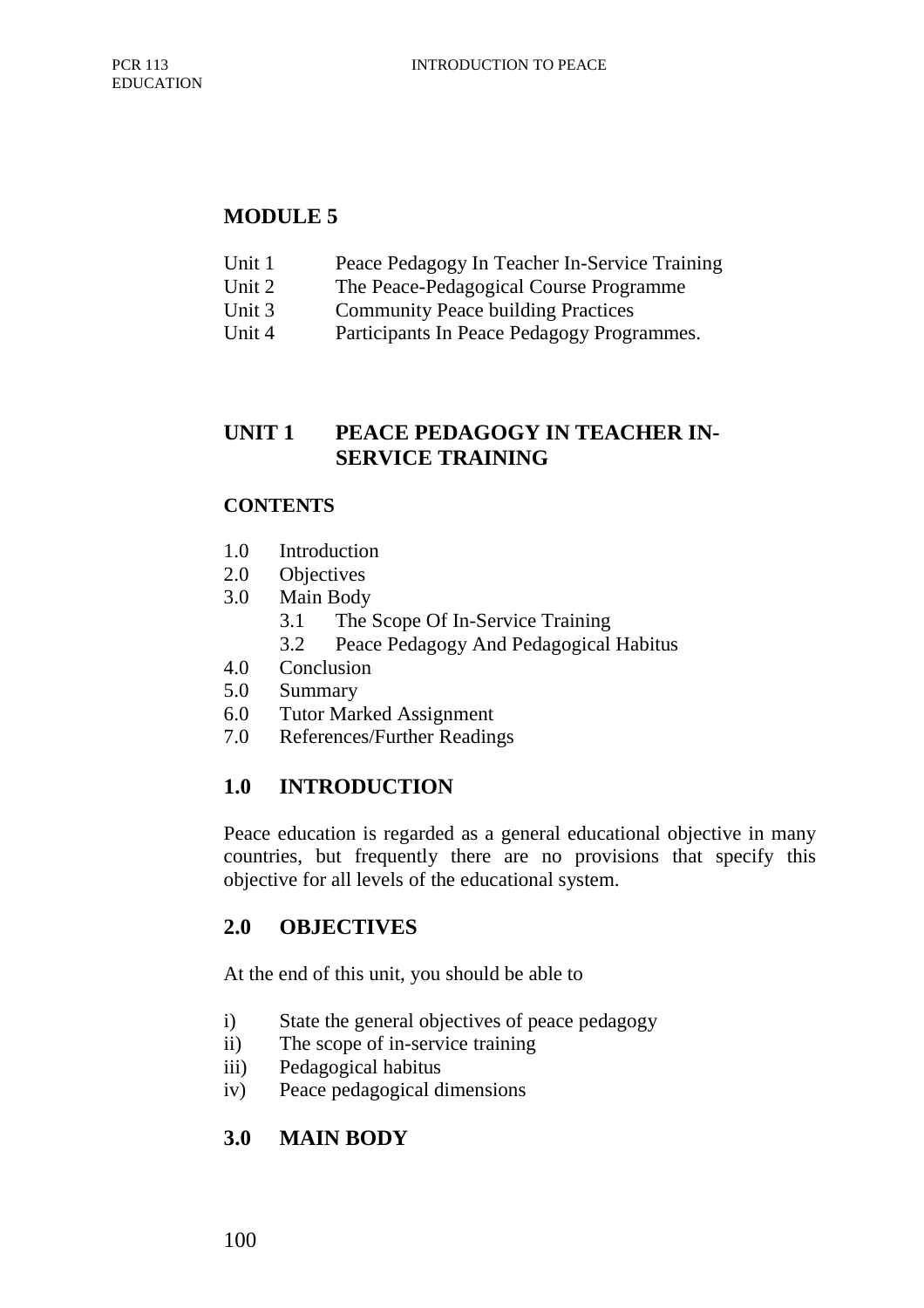## **3.1 The Scope of In-Service Training**

It is only very seldom that peace education is provided as an integral element of teacher training. For this reason alone, therefore, *in-service training is the most important strategy for establishing peace education in school practice*. In-service training is in the medium term the only means of developing peace-pedagogical skills amongst teachers. It is true that it cannot compensate for the lack of a fundamental peacepedagogical training, but it is the first point of departure towards a change in the training system. Teacher in-service training is generally the most efficient way of starting pedagogical innovations, and this for the following reasons:

- i. It is directed at teachers who, unlike students, are already in their profession and therefore know far better what they really need for their teaching. New information, methods and approaches can thus be communicated more efficiently and on a more sustained basis (e.g. training through Internet and e-mails, discussion forums etc.)
- ii. Teacher in-service training immediately reaches the right addresses, namely those who work as teachers and educators. In this way, innovations have a direct influence on teaching practice.
- iii. International teacher in-service training is, unlike initial training, independent of the different national regulations, of mixed curricula and prescribed teaching materials. For European concerns, in-service training is no doubt the only form of propagating a new learning culture rapidly and unbureaucratically despite the very different national standards.

## **3.2 Peace pedagogy and pedagogical habitus**

Peace pedagogy can be made available in all three of the abovementioned in-service training types. Nevertheless, it will prove appropriate to make use above all of the third type, namely the method of affecting the habitus, an approach that integrates the first two areas. For peace education, like any political education, takes place simultaneously in three dimensions: it communicates knowledge, develops skills and changes attitudes.

#### **Three Peace-pedagogical Dimensions**

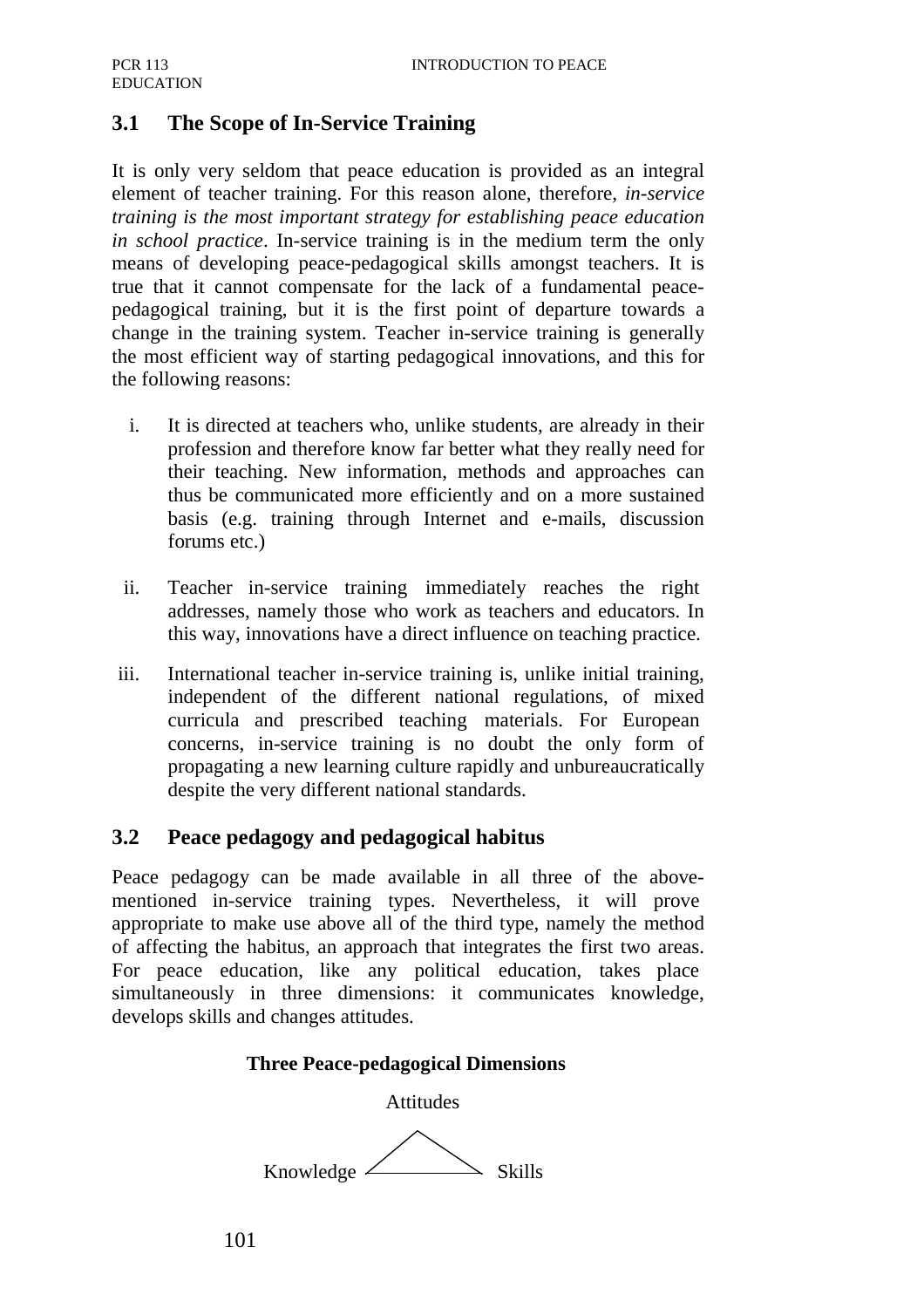The intention is not to understand the interaction between the three dimensions of peace education schematically. The diagram shows that all three dimensions have a reciprocal effect on each other. Thus the approach can begin at any of the three points, of course ideally at all three simultaneously. It is by no means the case that a change should initially be concentrated on adjusting attitudes. For it is very often so that for practitioners new ideas are most convincing if they are shown to be feasible. Methodological aids are therefore mostly the best argument for peace pedagogy. An example: Someone who is initially only familiarized with efficient techniques for conflict solution can use these to find a way towards a peace-pedagogical attitude for the non-violent handling of conflicts. Similarly, new information, for instance knowledge about the achievements of non-violent resistance, can have a stimulating effect and contribute to a change in attitudes. In brief: What counts is to create a balance of these three aspects in a dynamic process.

In addition, it is of course useful to make connections with previous experiences and previous activities. As a rule, teachers accept innovations all the more easily, the more connections they can see to their previous activity. These connections can be of varying kinds:

- i. Resonance in topic areas of their own subject teaching
- ii. Links to educational and teaching activities, such as the work of class teacher
- iii. An answer to existing problems such as conflicts in the school.

Peace-pedagogical in-service training thus exploits familiarity with many of its subject areas and objectives, but at the same time meters out and uses for specific purposes elements of the different, the new, the irritating. Irritation is necessary in order to break up routines and to create receptivity for the new. At the same time, however, it is a question of giving security and assistance inn order to process this irritation and to use it for refocusing one's professional image.

Peace-pedagogical in-service training for teachers must deal with four aspects:

- i. It must be subject-related, and must show how the contents of the particular teaching subject can be given a peace-pedagogical focus.
- ii. At the same time, it must develop skills for *interdisciplinary and project-like* work.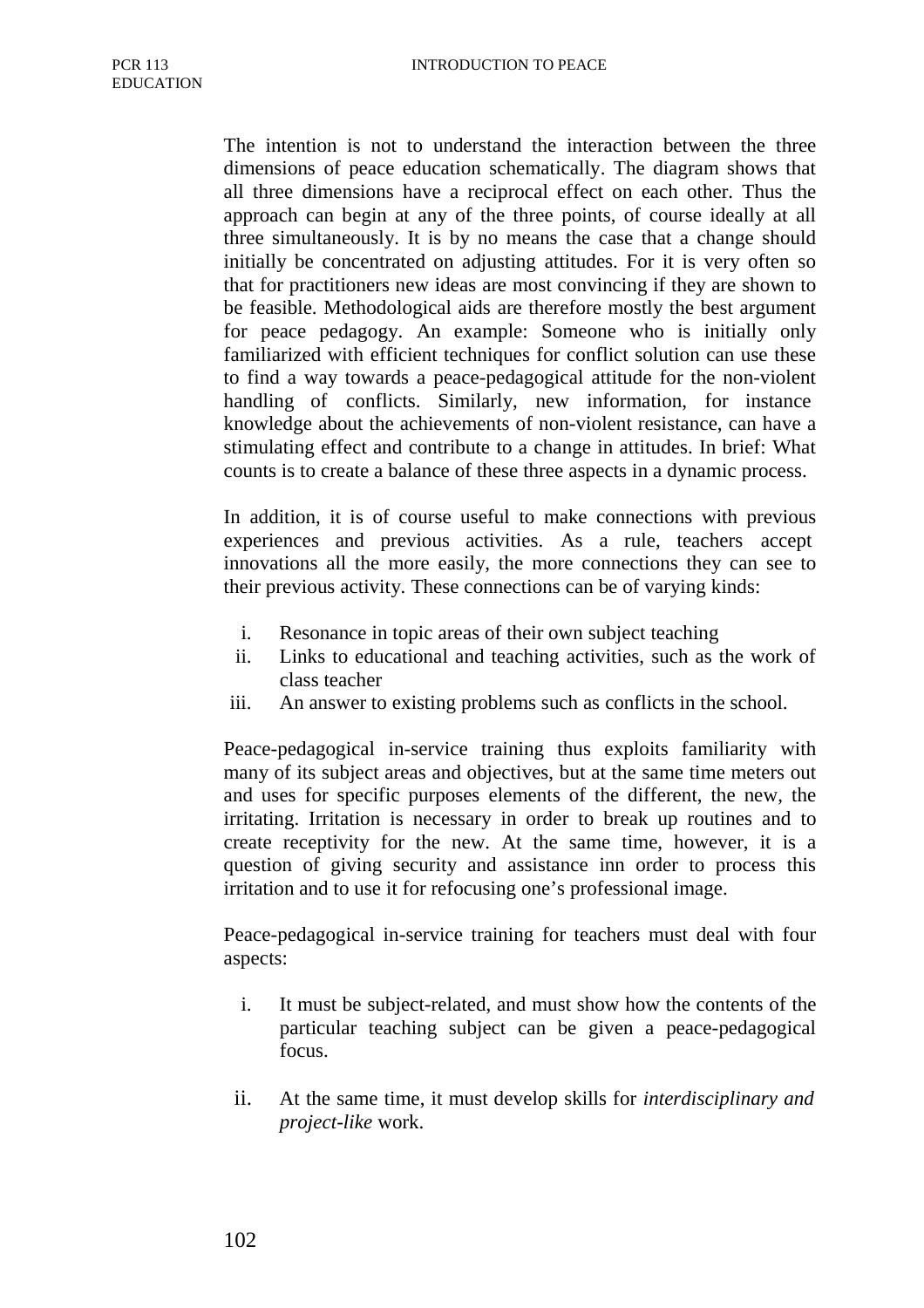- iii. Finally, it must also include the dimension of *school development,* and enable the teachers to change school structures towards a culture of peace.
- iv. It must be student-oriented, i.e. it should focus on students' culture, their way of understanding the world and the individual development.

This type of in-service training will, however, only be successful if at the same time it works on a fourth aspect, that is both a precondition for and the result of involvement with the three already mentioned: Namely *the teacher's own attitude to violence, war and peace.* The Israeli peace pedagogue Ben Chetkow-Yanoov took this realization and developed a further triad of learning objectives:

- i. *Getting to know oneself:* self-understanding with respect to one's own attitudes to violence and peace
- ii. *Getting to know the subject:* knowledge about the factors of war and peace and peace education.

### **4.0 CONCLUSION**

#### **Fundamental (Peace-pedagogical) Learning Objectives for Teachers**

#### Self-competence



skills

#### **5.0 SUMMARY**

In this broad sense, in-service training means that the learners assume responsibility for their own learning process. All this is very difficult to develop in individual seminars. For this reason, the appropriated form is that of a course in which the entire programme is implemented step by step.

#### **6.0 TUTOR MARKED ASSIGNMENT (TMA)**

What are the aspects of peace pedagogical in service training?

## **7.0 REFERENCES/FURTHER READINGS**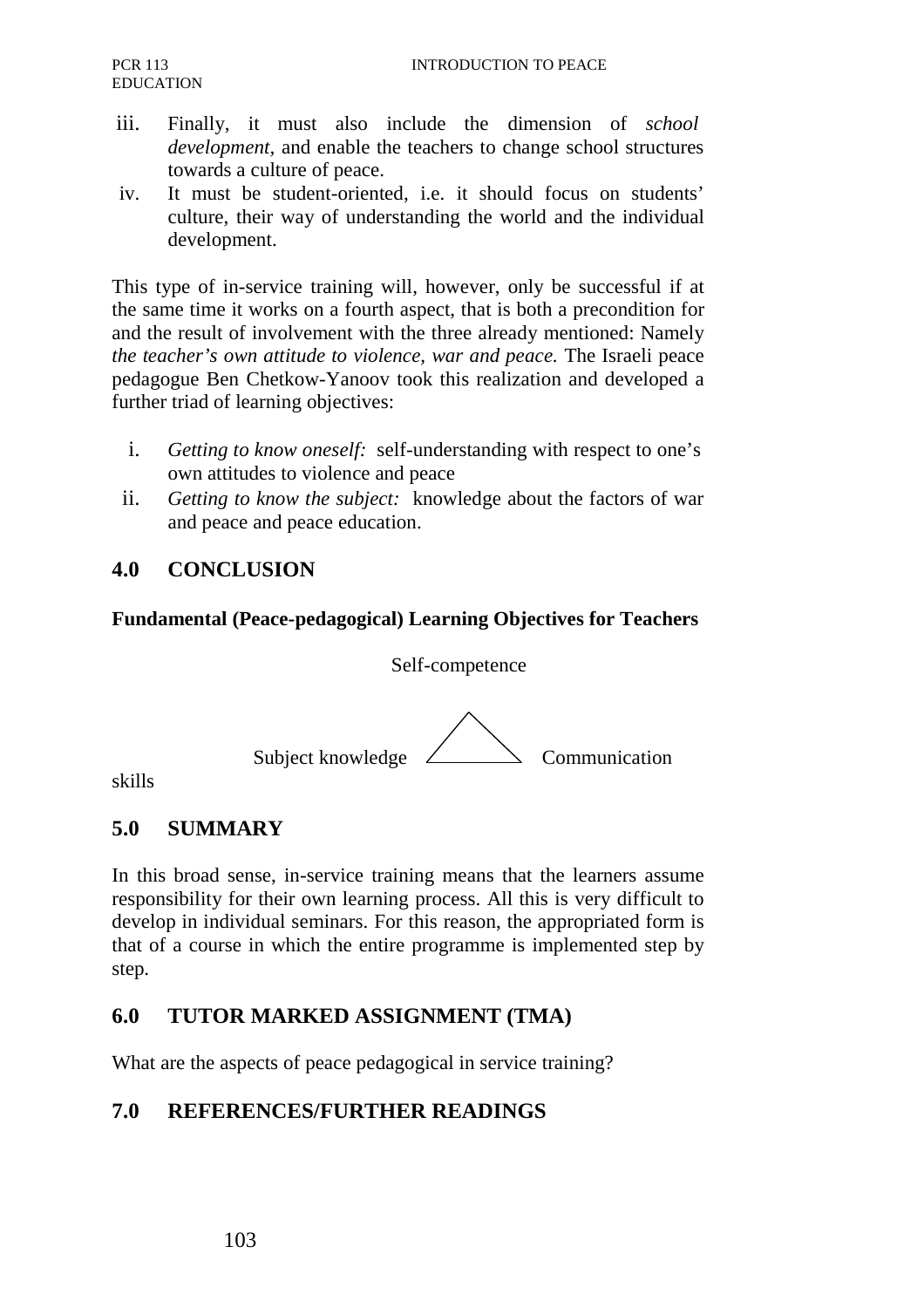- Christie, A. A. (1996). Using email within a classroom based on feminist pedagogy. Retrieved March 6, 2004, from http://www.iste.org/jrte/28/5/christie/artivcle/textonly.cfm
- Christie, A. A. (1997). Using email to diffuse gender stereotypes in elementary school children. Retrieved March 5, 2004, from http:// www.west.asu.edu/achristie/TelEd97/gender.htm
- Dooling, J. O. (1999). A study of gender differences in beliefs toward computer technology and factors, which influence these beliefs in grades, 4, 5, 6, and 7. Dissertation Abstracts International, 60(06), 430. (UMI No. 9936826)
- Dykes, L. (2000). Gilligan's island: Gender myths and public policy. The Contrarian, 4(13). Retrieved April 14, 2004, from http://www.pacificresearch.org/pub/con/2000/00-08-11.html
- Ferguson-Pabst, D., Persichette, K., Lohr, L., & Pearman, B. (2003). An analysis of the influence of gender, grade level, and teacher on the selection of mathematics software by intermediate students. Information Technology in Childhood Education, 5-27.
- Gall, J. P., Gall, M. D., & Borg, W. R. (1999). Applying educational research (4th ed.). New York: Longman.
- Galvan, J. L. (1999). Writing literature reviews: A guide for students of the social and behavioral sciences. Los Angeles, CA: Pyrczak. Gipps, C., McCallum, B., & Hargreaves, E. (2000). What makes a good primary school teacher: Expert classroom strategies. New York: RoutledgeFalmer.
- Honey, M., Moeller, B., Brunner, C., Bennett, D., Clements, P., & Hawkins, J. (1991). Girls and design: Exploring the questions of technological imagination. In E. Rassen & L. Iura (Eds.), The Jossey-Bass reader on gender in education (p. 329-344). San Francisco: Jossey-Bass.
- Johns Hopkins Medical Institute. (2000). Hopkins research shows nature, not nurture, determines gender. April 14, 2004.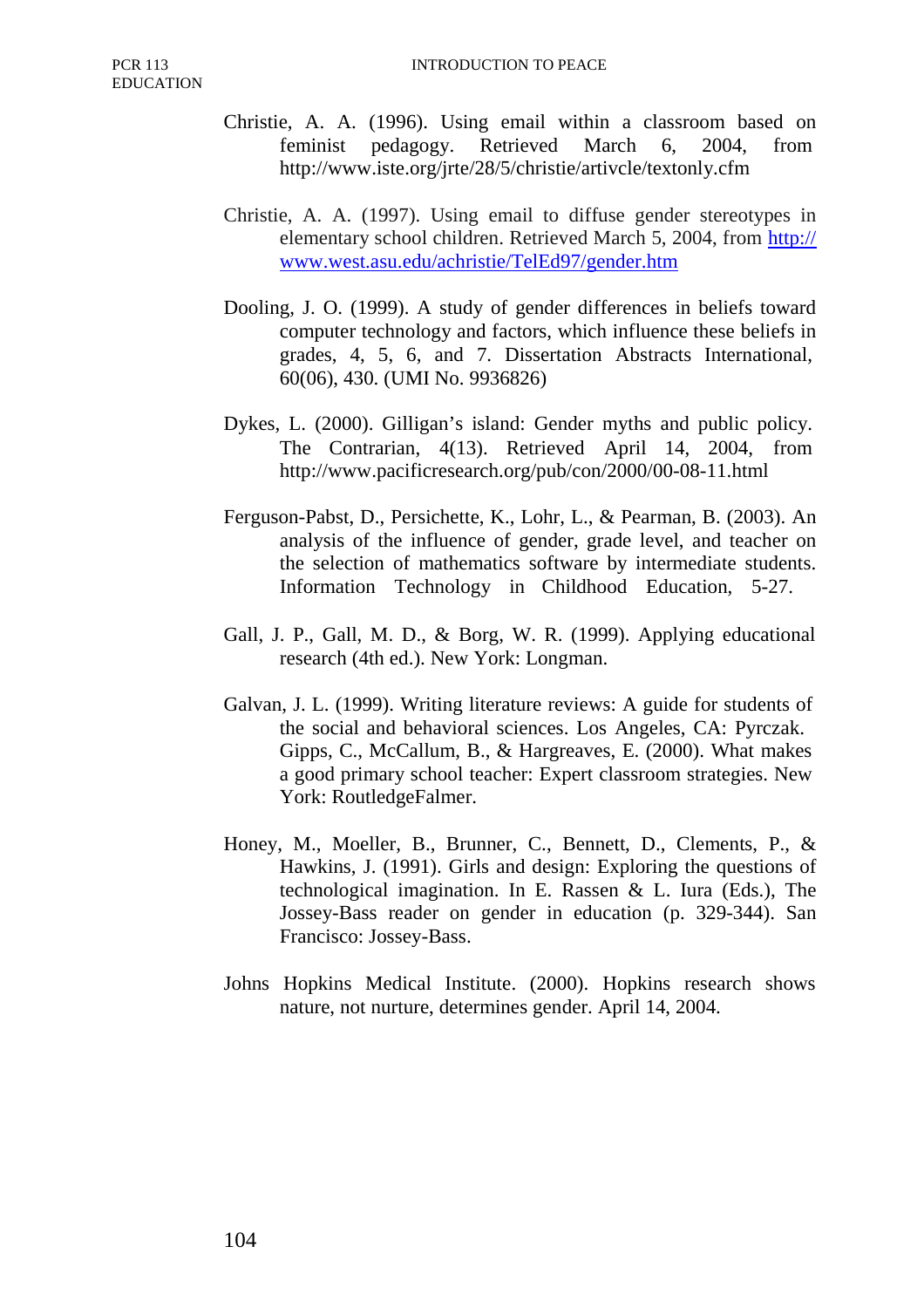## **UNIT 2 THE PEACE-PEDAGOGICAL COURSE PROGRAMME**

## **CONTENTS**

- 1.0 Introduction
- 2.0 Objectives
- 3.0 Main Body
	- 3.1 Objectives Of A European Peace-Pedagogy Course
	- 3.2 Characteristics Of A European Course (An Example)
- 4.0 Conclusion
- 5.0 Summary
- 6.0 Tutor Marked Assignment (TMA)
- 7.0 References/Further Readings

## **1.0 INTRODUCTION**

The general structure of an in-service training course as offered for instance in the Austrian education system as university non-degree course or an MAS political education course of study, or as a course in pedagogy and subject teaching for teachers, consists essentially of four aspects:

- *(1) Seminar:* a number of workshops with the same group of participants that form the core of the course, but which are not taken in isolation.
- *(2) Practice:* practical tasks in teaching that are prepared and followed up in the seminars
- *(3) Communication:* where possible, reciprocal visits to teaching or communication stages in small groups and with the course leader
- (4) *Research report:* narrations from practice, reflected reports on one's own work

## **2.0 OBJECTIVES**

At the end of this unit, you are expected to have learnt the following:

- i) The basic structure of an in-service training course
- ii) An example of a European pedagogy course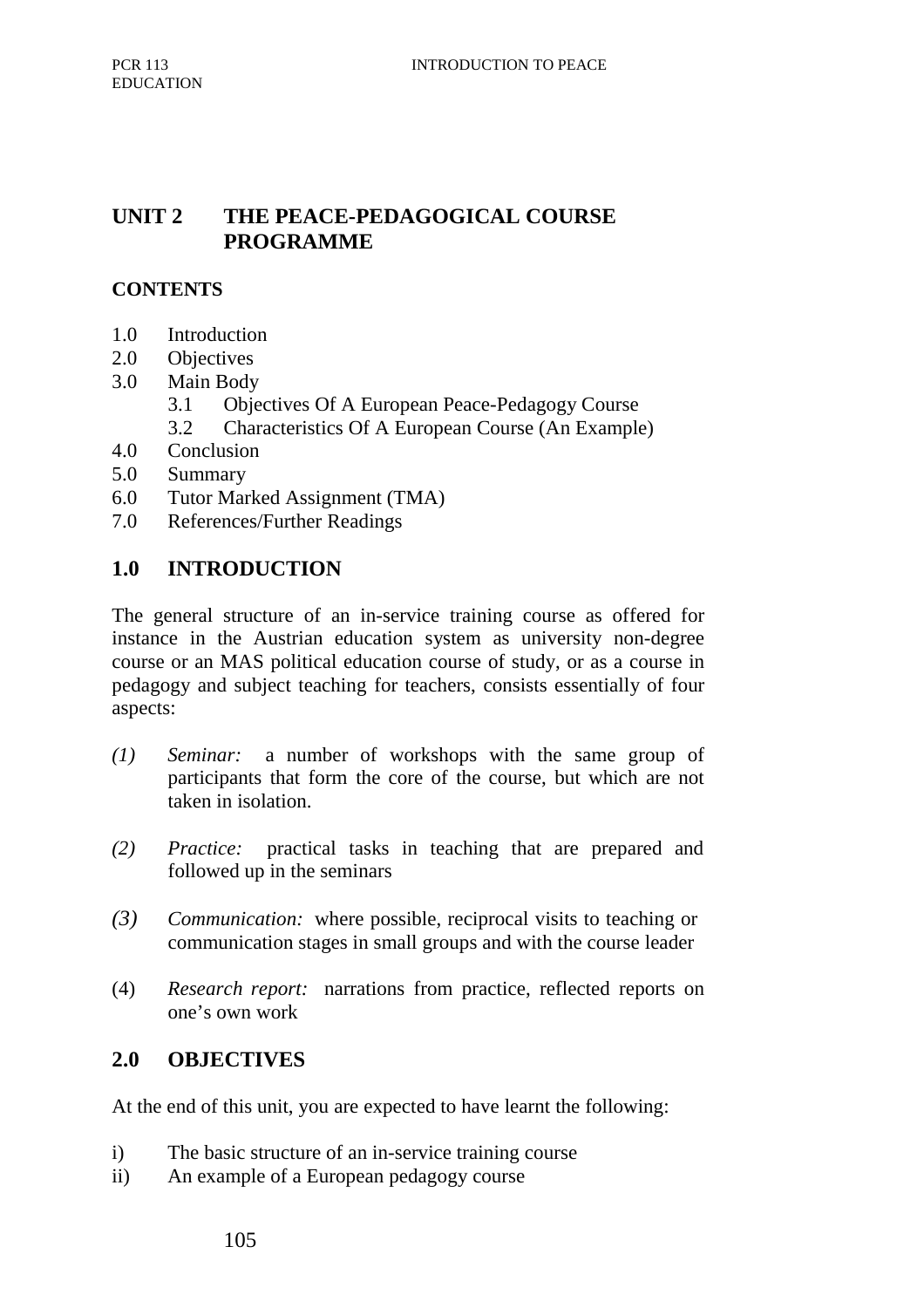iii) Its characteristics are also discussed

## **3.0 MAIN BODY**

### **3.1 Objectives Of A European Peace-Pedagogy Course**

Speaking generally, the objective of the course is to offer, in modular form, a peace-pedagogical in-service training that, depending on choice and possibilities, ranges from a general introduction to systematic qualification. This comprises (in the maximum version, according to the habitus concept and the holistic and dynamic approach).

- i. A combination of *peace-political* subject knowledge and *peacepedagogical* professional knowledge
- ii. The development of knowledge, skills and attitudes to enable the teacher to *teach peace education independently,* i.e. to apply what is learnt to his or her own situation
- iii. The development of skills in order to enable the teacher to *qualify other teachers* in peace pedagogy (multiplier function).

More details on the selection criteria for the course contents are contained in the introductory justification and the qualifications profile for the course. The specific contents of the seminars and modules are also explained. Here, the aim is first of all merely to present the general characteristics of the proposed courses.

#### **3.2 Characteristics of a European Course (An example)**

This peace-pedagogical course programme at European level has a number of interwoven characteristics that are presented briefly below:

(1) *The participants as the most important learning resource:*  Precisely the aspect last referred to indicates that course-like learning can very frequently trigger amazingly intensive learning processes using relatively limited content input. The secret is that the participants, thanks to their rich and varying experiences, themselves constitute an important source of knowledge and skills. The quality of the course leadership lies in getting this source to flow.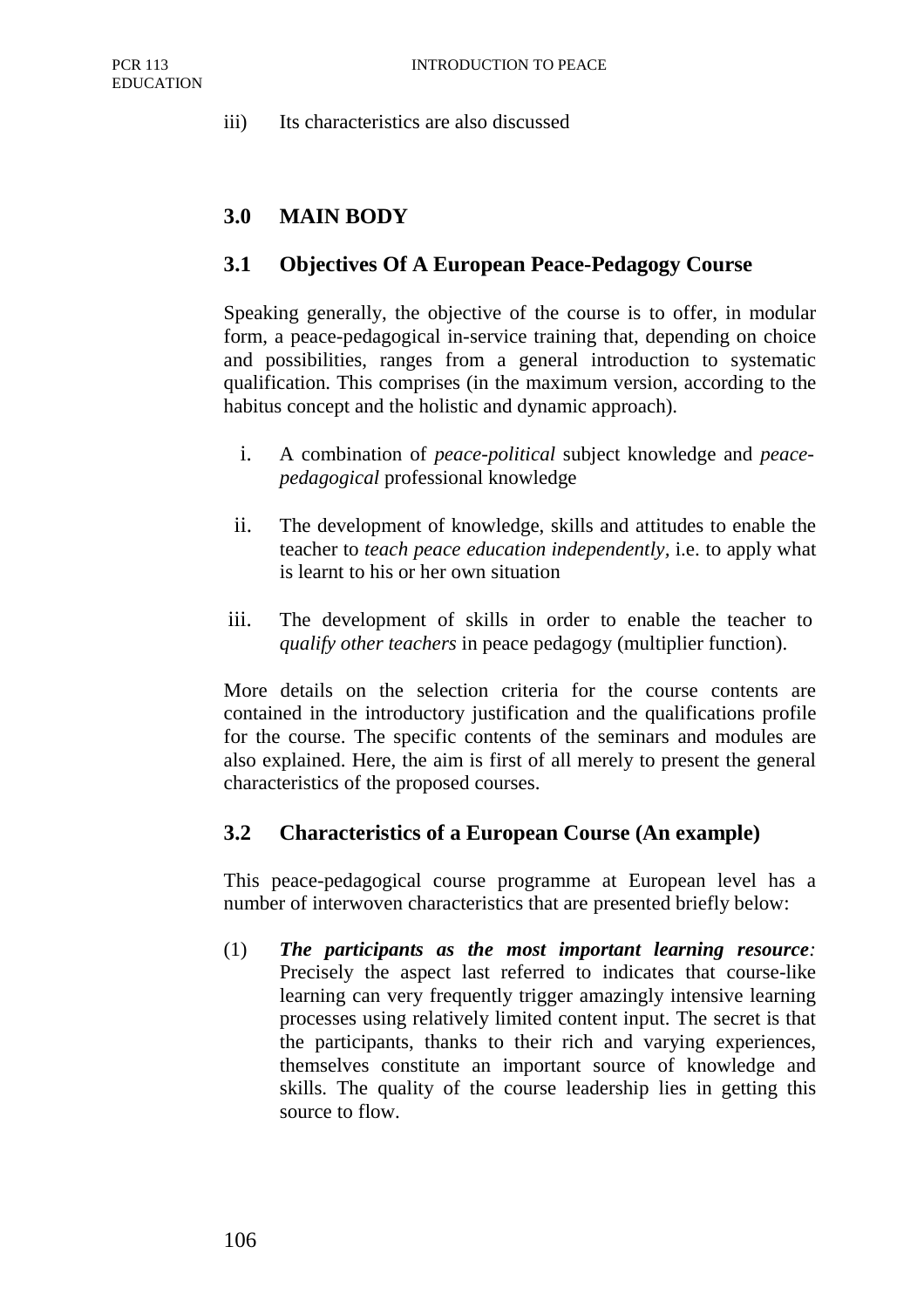- (2) *The learning community:* A group of teachers work together over a longer period of time, forming a learning community whose members support and stimulate each other. Learning is not just an individual process (as with in-service training Type 1) but takes place simultaneously in the group and through the group. In this way, the social skills of the teachers, an essential element of any peace pedagogy, can be increased.
- (3) *The quality of a proper allocation of time:* The time factor itself has a beneficial effect. According to a simplified model, we can distinguish at least three stages that are typical of any formal and organized learning process:
	- i. *Presentation:* confrontation with the new contents, approaches or methods, mostly communicated indirectly or directly through experiments, field studies research and the like.
	- ii. *Appropriation:* comprehension, understanding or learning of the new contents, etc.
	- iii. *Integration:* processing what has been learnt and the ability to integrate it into previous knowledge and to use it accordingly.

This needs time: the opportunity to try out, to think things through, to take different approaches, to discuss with others, to reject, to test new ideas etc. It is obvious that one will only enter into complex learning processes if one knows that one will have sufficient time. Otherwise, the pressures of everyday life ands the requirements of practice are simply too great, and one simply cannot afford changes (and learning is, after all, a permanent change).

(4) *The European dimension*: A particular feature of the proposed course is the cooperation between teachers from the whole of Europe, i.e. from all the countries that are members of the Council of Europe. This learning community of teachers working under very different conditions and embodying very different learning cultures is itself a substantial field for intercultural learning, encounter and the exchange of experience in respect and tolerance. At the same time, however, it is an opportunity for cooperation in which the different positions necessarily come into contact with each other, and where conflict-solving skills are required.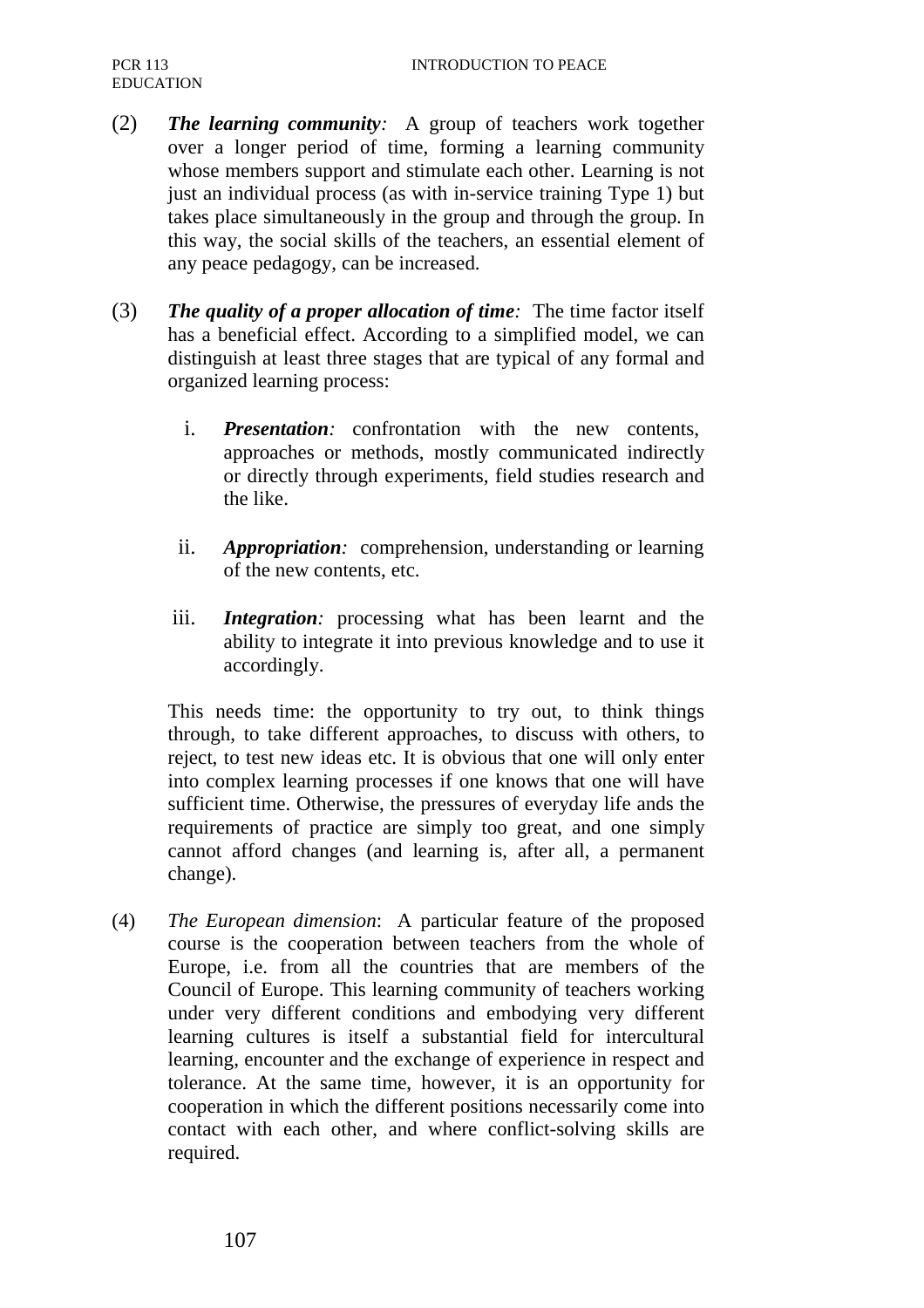- iv. *Focus on one's own practice:* Despite all the necessity of communicating new theoretical insights, the courses nevertheless are intended to make a very specific contribution to the enrichment and implementation of the participants' teaching practice. It is more than merely working on one's own teaching style, namely it is an analysis of the pedagogical habitus usual in one's own country. One focal point will therefore be on peacepedagogy reflection and the restructuring of one's own work, in accordance with the methods of pedagogical Action Research. This is summarized in a few keywords:
	- i. Definition of a problem, a research question
- ii. Observation (using objectivising techniques or independent observers)
- iii. Reflection on the results of the observation
- iv. Preparing a strategy
- v. Trying out in practice
- vi. Further reflection

#### **4.0 CONCLUSION**

This relatively complex process requires the continuity of the group and a certain period of time. It offers the opportunity for a peacepedagogical learning gain that does not remain superficial but is integrated in the teachers' habitus.

#### **5.0 SUMMARY**

The overall peace-pedagogy concept of the courses as described in this section is once again summarized in the figure below.

#### **The Five Dimensions of the Course Programme**

Philosophy: Habitus

Knowledge: Skills: Peace Issue Teaching **Methods** 

**EURED Peace Education Course Programme**

Intercultural Teaching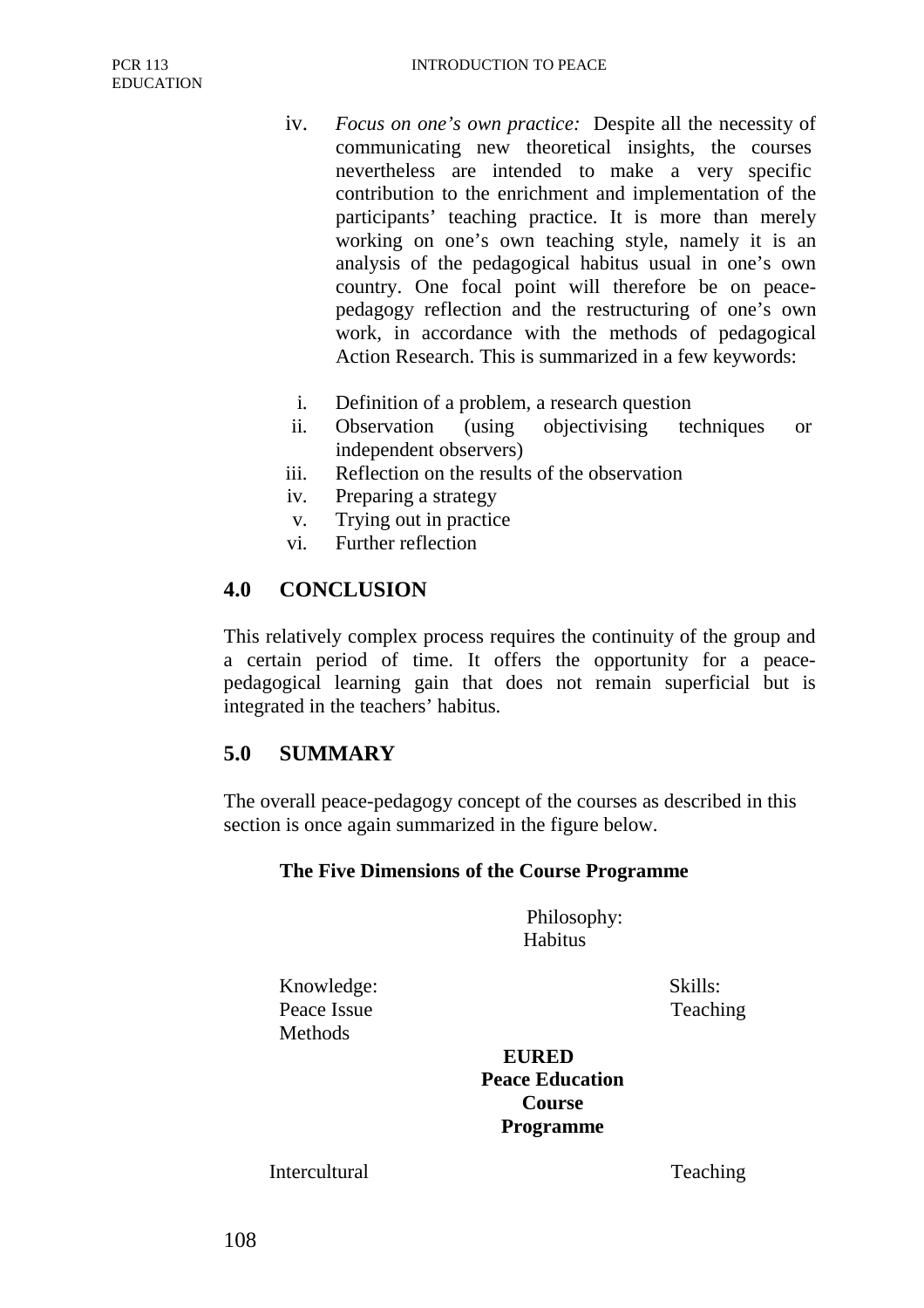Encounter Practice

### **6.0 TUTOR-MARKED ASSIGNMENT (TMA)**

Discuss the characteristics of a European peace pedagogical course.

#### **7.0 REFERENCES/FURTHER READINGS**

- Christie, A. A. (1996). Using email within a classroom based on feminist pedagogy. Retrieved March 6, 2004, from http://www.iste.org/jrte/28/5/christie/artivcle/textonly.cfm
- Christie, A. A. (1997). Using email to diffuse gender stereotypes in elementary school children. Retrieved March 5, 2004, from http:// www.west.asu.edu/achristie/TelEd97/gender.htm
- Dooling, J. O. (1999). A study of gender differences in beliefs toward computer technology and factors which influence these beliefs in grades 4, 5, 6, and 7. Dissertation Abstracts International, 60(06), 430. (UMI No. 9936826)
- Dykes, L. (2000). Gilligan's island: Gender myths and public policy. The Contrarian, 4(13). Retrieved April 14, 2004, from http://www.pacificresearch.org/pub/con/2000/00-08-11.html
- Ferguson-Pabst, D., Persichette, K., Lohr, L., & Pearman, B. (2003). An analysis of the influence of gender, grade level, and teacher on the selection of mathematics software by intermediate students. Information Technology in Childhood Education, 5-27.

Gall, J. P., Gall, M. D., & Borg, W. R. (1999).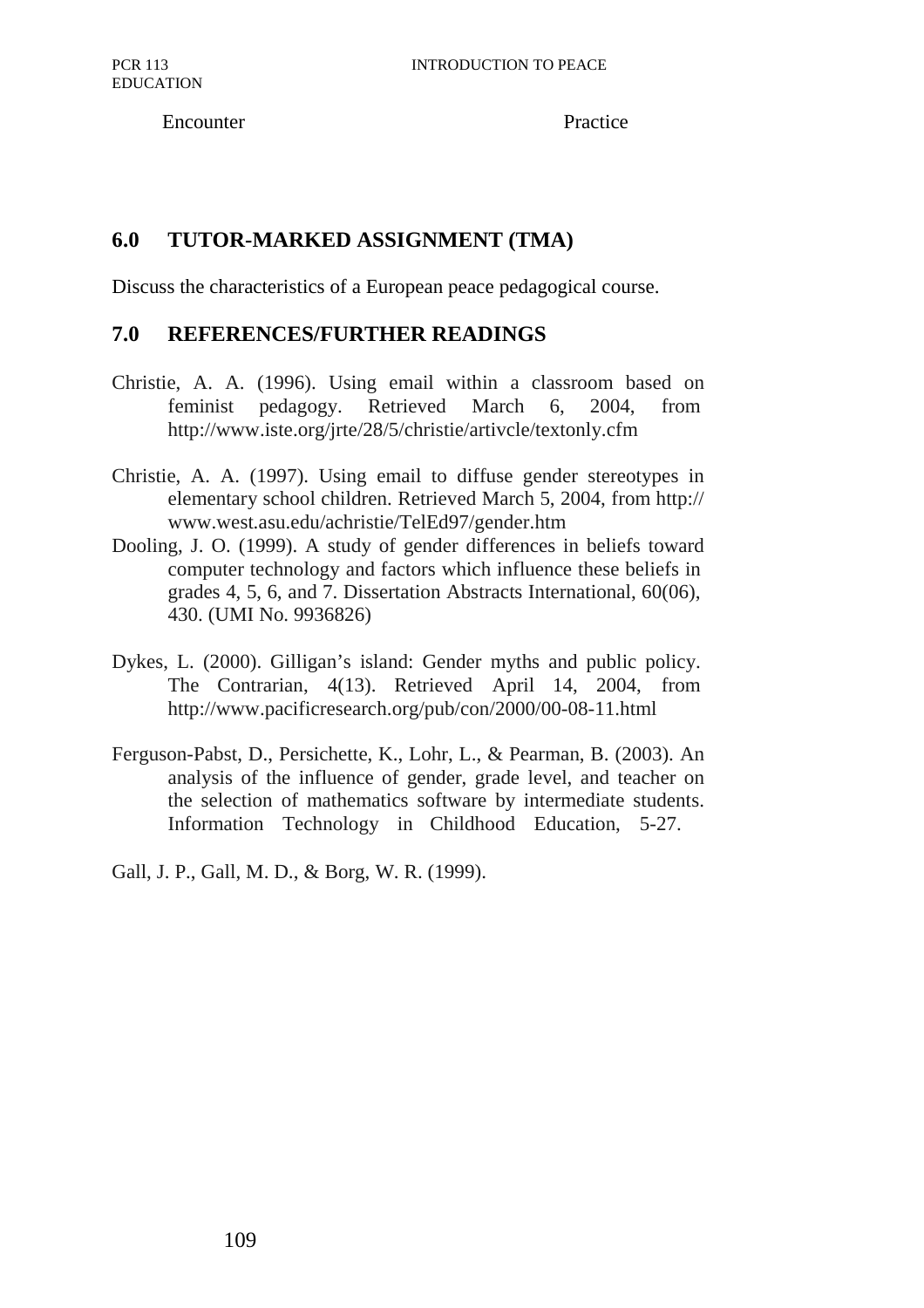# **UNIT 3 THE DESIGN OF THE EURED COURSE: PRACTICAL CONSIDERATIONS**

#### **CONTENTS**

- 1.0 Introduction
- 2.0 Objectives
- 3.0 Main Body
	- 3.1 The Eured Course: Practical Considerations
	- 3.2 Organization
	- 3.3 International Co-Operation
	- 3.4 Organization Structure
	- 3.5 Management
- 4.0 Conclusion
- 5.0 Summary
- 6.0 Tutor Marked Assignment (TMA)
- 7.0 References/Further Readings

## **1.0 INTRODUCTION**

As shown in the previous unit, the European In-Service Training Course on Peace Education is based on the modification of the pedagogical habitus. The implementation of this objective builds on a holistic concept that regards the dimensions of "information", "personality development and "method competence" as constituent elements for the learning process. They have to be reflected in the pedagogical design of as course.

## **2.0 OBJECTIVES**

At the end of this unit, you should be able to

- i) Describe the design of EURED course; and
- ii) Explain the practical considerations

## **3.0 MAIN BODY**

## **3.1 The EURED Course: Practical Considerations**

. A number of fundamental considerations on the objectives and basic structure of an international course have already been set out. They indicate possibilities and (directions of) objectives, and specify the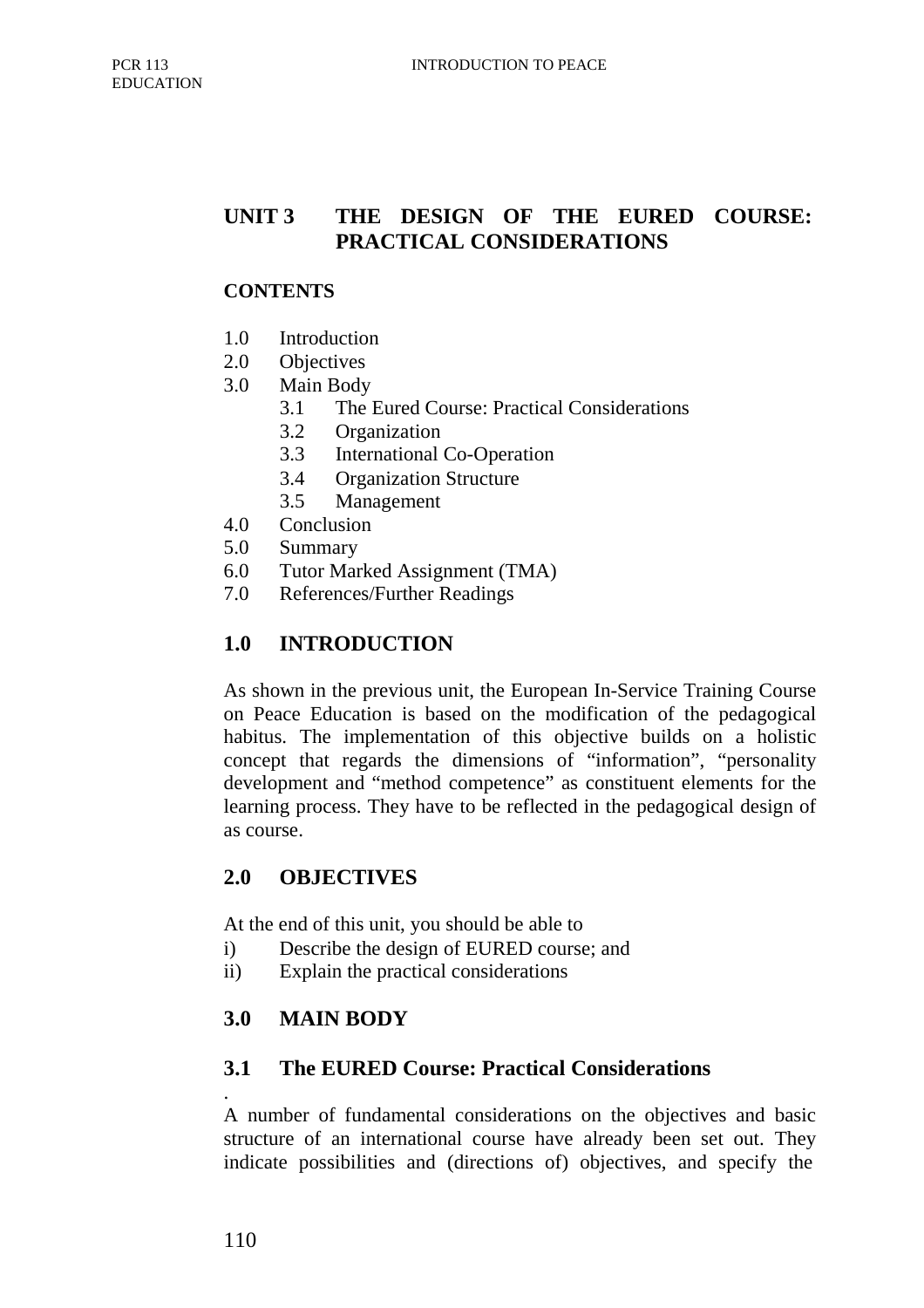organizational characteristics that should be taken into account when preparing the course. This chapter intends to describe in more detail various aspects that should be considered when carrying out international educational projects.

#### **3.2 Organization**

The organization of an international in-service training course needs a well thought information policy. Participants come from different educational systems and are used to different frameworks for in-service teacher training: courses are offered at school, at regional or at national level; in some countries it is obligatory to participate, other systems work on a voluntary basis, etc. The number of seminar days for which the employer grants release, the payment of stand-in hours, the assumption of participation and travel costs, the choice of recognized seminar programmes or the benefits for the educator's future career are subject to different regulations from country to country.

In other words, even in one's own country it is difficult for potential participants to obtain a detailed overview of the conditions and possibilities of professional in-service training. On the other hand the continuing deregulation of national state education systems and the now continuous provision of bilateral and multilateral training events at European level have both changed the usual framework conditions and led to new training possibilities.

These few examples illustrate the varied character of the international "culture of in-service training" and indicate a need for organizational clarity and transparency. In this sense, the European Union in the new version of the Socrates 11 Programme, the Council of Europe in its long-established international in-service teacher training programme and the UNESCO seminars (e.g. within the framework of the "Associated Schools Project" – ASP introduced clear announcement criteria and application formalities. The information about seminars must at least include the title, date and place, contents and objectives, the target group, working language(s), costs of participation, accommodation and travel and information on the registration process.

If detailed, easily accessible information is of benefit for the individual seminars, it is vital for a complex international course consisting of a number of seminars, project stages and e-learning elements. Information should not only be made available in printed form, but can also be sent by e-mail and made available via the Internet.

#### **3.3 International Co-operation**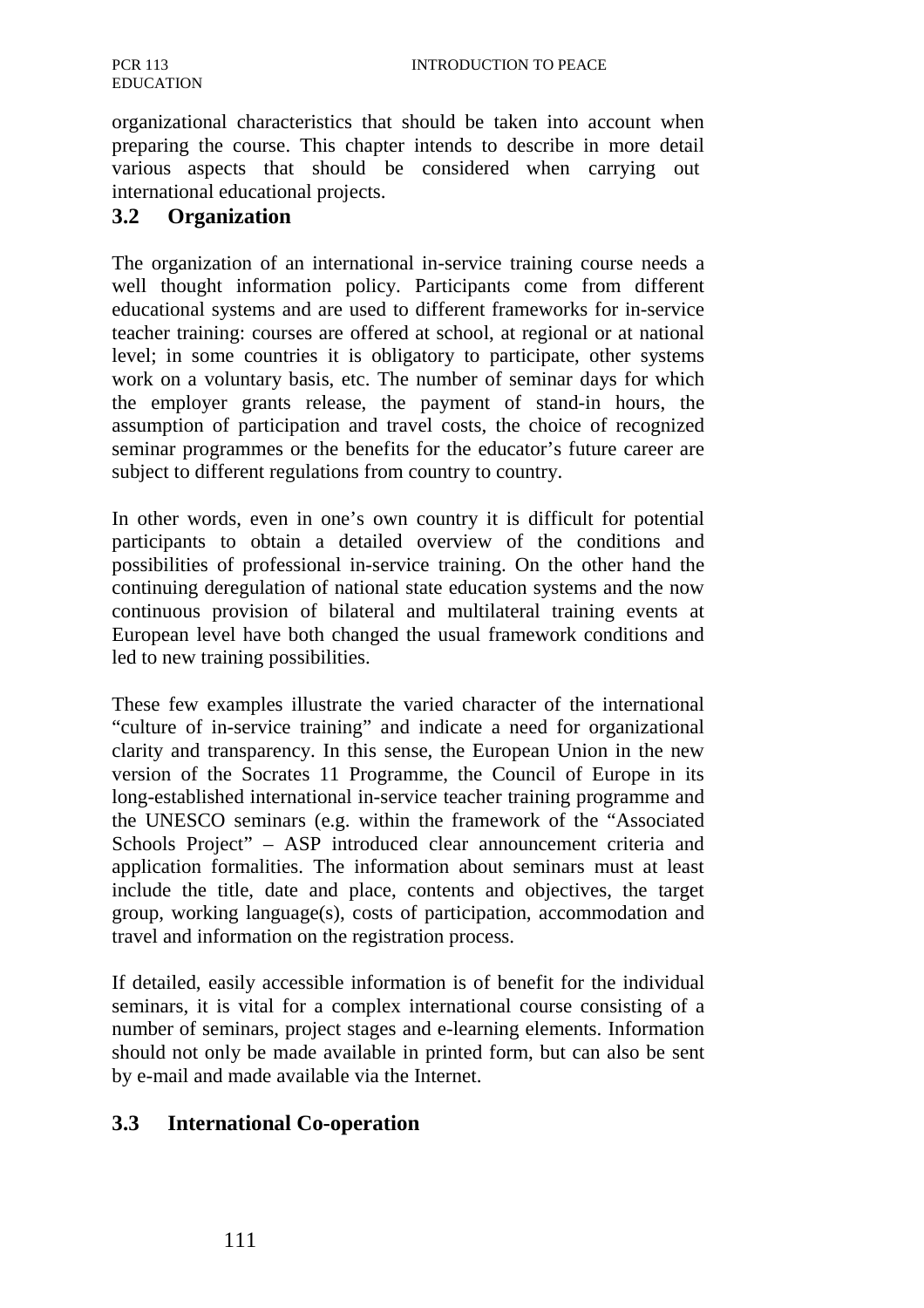The quality of international in-service training events is largely also dependent on a central co-ordination office that is in contact with the national representative bodies. The UNESCO, the European Union and the Council of Europe use facilities in the member states to monitor their training programmes.

The UNESCO cooperates within a network of "National Commission" who informs potential participants and supports their actual participation at international meetings and seminars. The European Union training programmes are supported by "National Agencies", whose roles in the decision-making process vary for the decentralized and centralized activities. The Council of Europe relies on the assistance of "National Liaison Officers" in the ministries of education of the member states. Within the framework of the teacher in-service training programme, they assume responsibility for information in their countries, assess the applications and appoint the participants to the specific courses.

The structure of the EURED Working Group permits a decentralized approach in terms of the information and announcement of the course. In this way, account can be taken of the country-specific conditions. Moreover, this can facilitate access for potential participants and allow the direct implementation of accompanying functions during the project or working stage. It is recommended to set up a central office for international coordination participating centers, trainers, experts and participants.

#### **3.4 Organization Structure**

An international course organized in cooperation between different institutions requires a complex organization. The structure is explained in the following diagram.

#### **The Organization Structure**

Resource Group EURED Advisory Board Course **Directors** Representative/s of the organizing institutions EURED representative Central Course Secretariat

**Leadership Team** (4 trainers) 1 representative of the host country (ies) 2-3 trainers from different countries (Balanced according to cultural heritage and gender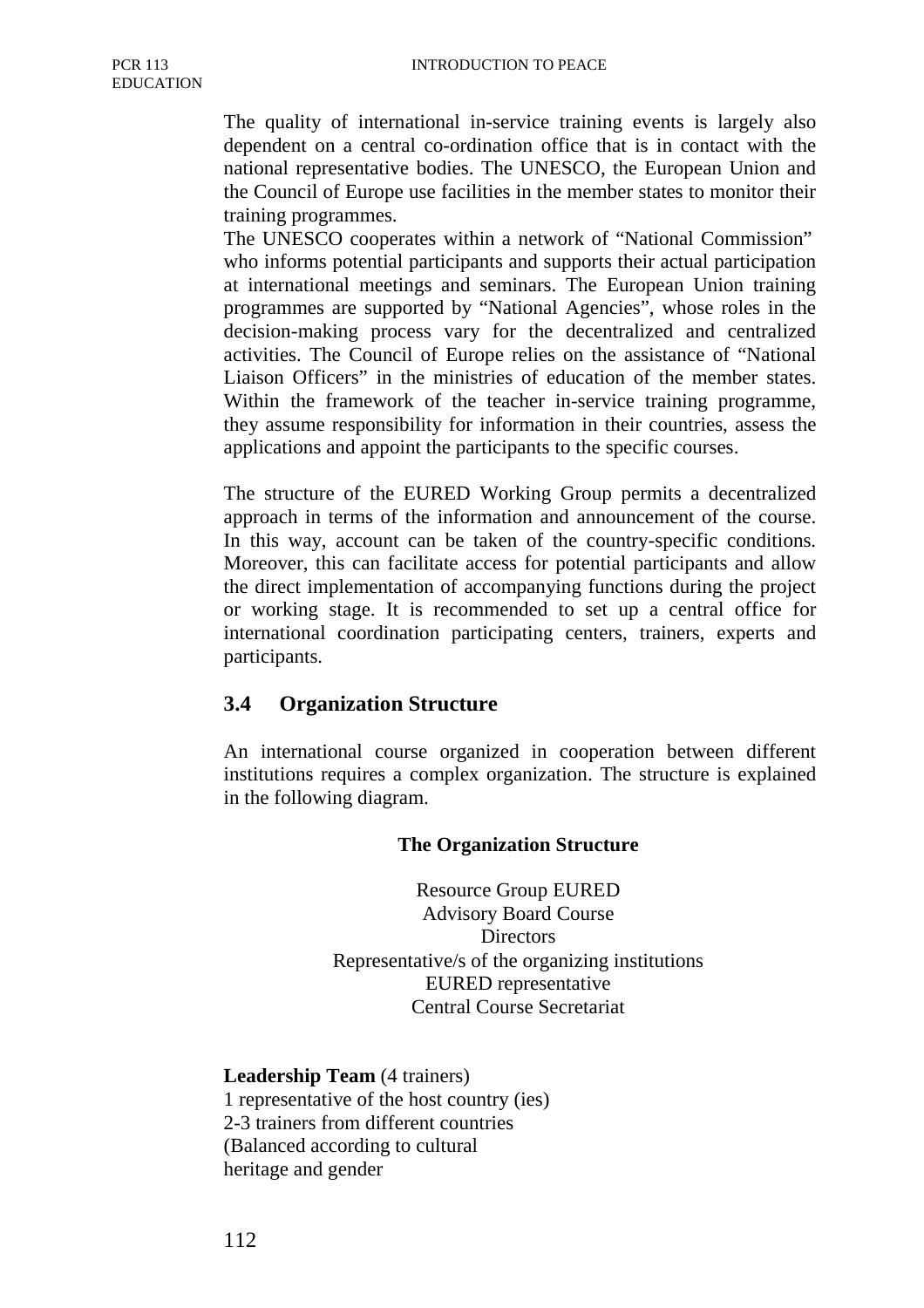#### **Experts**

Lecturers, practitioners, Peace activists, artists etc

The function of the "Resource Group" is to assure the quality of the course by providing consultation to the "Course Directors." They represent the organizational and pedagogical aspects of the course and are responsible for the overall implementation. The "Central Course Secretariat" which administrates the course supports the Directors.

The "Leadership Team" is composed of one trainer from the host country (or if the course takes place in different countries by one representative per country) and two trainers representing different cultural backgrounds. The "Leadership Team" is in charge of the facilitation of the whole course including seminars as well as other pedagogical approaches. This team should be balanced in terms of sexes.

The role of the "Experts" is to give lectures, present practical approaches, report about peace activities or introduce artistic interventions.

#### **3.5 Management**

A well-thought-out organization can allow the content management function to focus on pedagogical planning, implementation and evaluation of the course. In practice, it has proven beneficial for the educational process as a whole to take account of a number of aspects.

#### **4.0 CONCLUSION**

Like the group of participants, the course leadership team should be of international composition. This means that the variety of "educational cultures" can be exploited as early as the preparatory stage for the course (or the individual seminars). This is not only a question of different pedagogical styles or methods but rather the fundamental interpretation of education for what might be an innovatory method in one cultural circle is regarded in another cultural circle as unacceptable behaviour; while succinctness may be a sign of professionalism in one case, in another case detailed knowledge of the subject is demonstrated by a long lecture. It is thus profitable to reflect on the pedagogical selfevident in a mixed culture leadership team – the differences revealed will be encountered again in the work with the participants. The principle of international cooperation should be retained both for the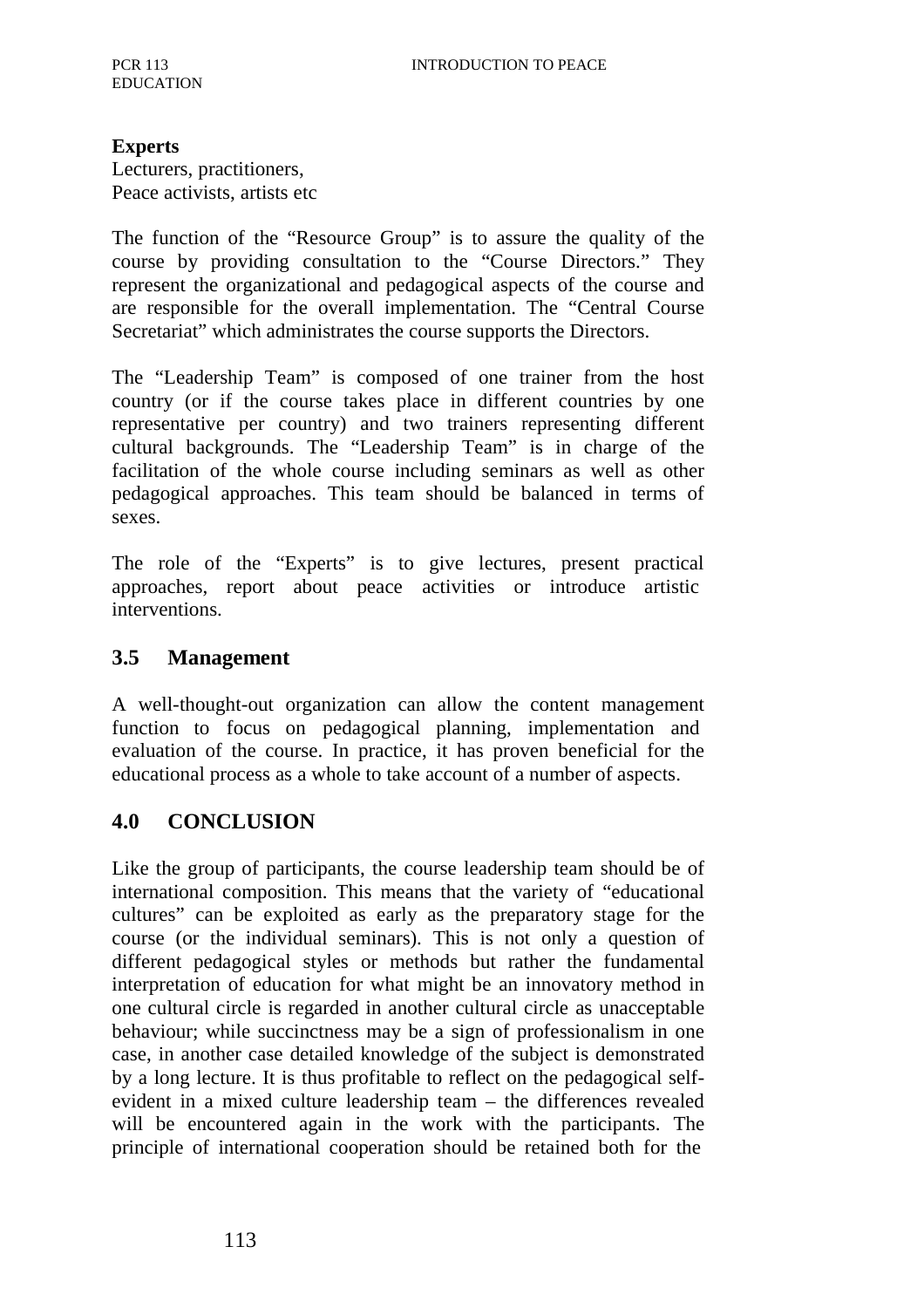concept of the course as a whole and for the planning of the individual seminars and project stages.

### **5.0 SUMMARY**

The function of the leadership team is to control (plan, implement and evaluate) the educational processes, with account being taken both of the content level and of social dynamism and personal development. With this in mind, the members of the leadership team see themselves more as trainers responsible for the curricular and didactic arrangement of the course (or individual elements) and for the mediation, accompaniment and supervision of the training process. It is recommended that use be made of additional experts for stimulus talks that contribute to the differentiation of the subject knowledge.

*Leadership team and pedagogical quality:* Preparatory and reflection meetings that correspond with the specific functions noticeable increase the quality of the training programme. Consequently, they should be self-evident for an international leadership team.

Accompanying documentation by the leadership team is also useful for the purpose of verifying and securing pedagogical quality. The documentation should be available to all the persons involved, organizers and participants alike, and should at least include the project philosophy, seminar reports, basic texts and project instructions.

#### **6.0 TUTOR MARKED ASSIGNMENT (TMA)**

Discuss the organizational structure of European education.

#### **7.0 REFERENCES/FURTHER READINGS**

- Sadker, D., & Sadker, M.(1994b). The miseducation of boys. In E. Rassen & L. Iura (Eds.), The Jossey-Bass reader on gender in education (p. 182-203). San Francisco: Jossey-Bass.
- Sanders, J. (1997). Teacher education and gender equity (Report No. RR93002015). Washington, D. C.: ERIC Clearinghouse on Teaching and Teacher Education. (ERIC Document Reproduction Service No. ED408277)
- Sanders, J. (2002a). Fairness at the source. Retrieved April 1, 2004, from http://www.josanders.com/pdf/Fairness\_122702.pdf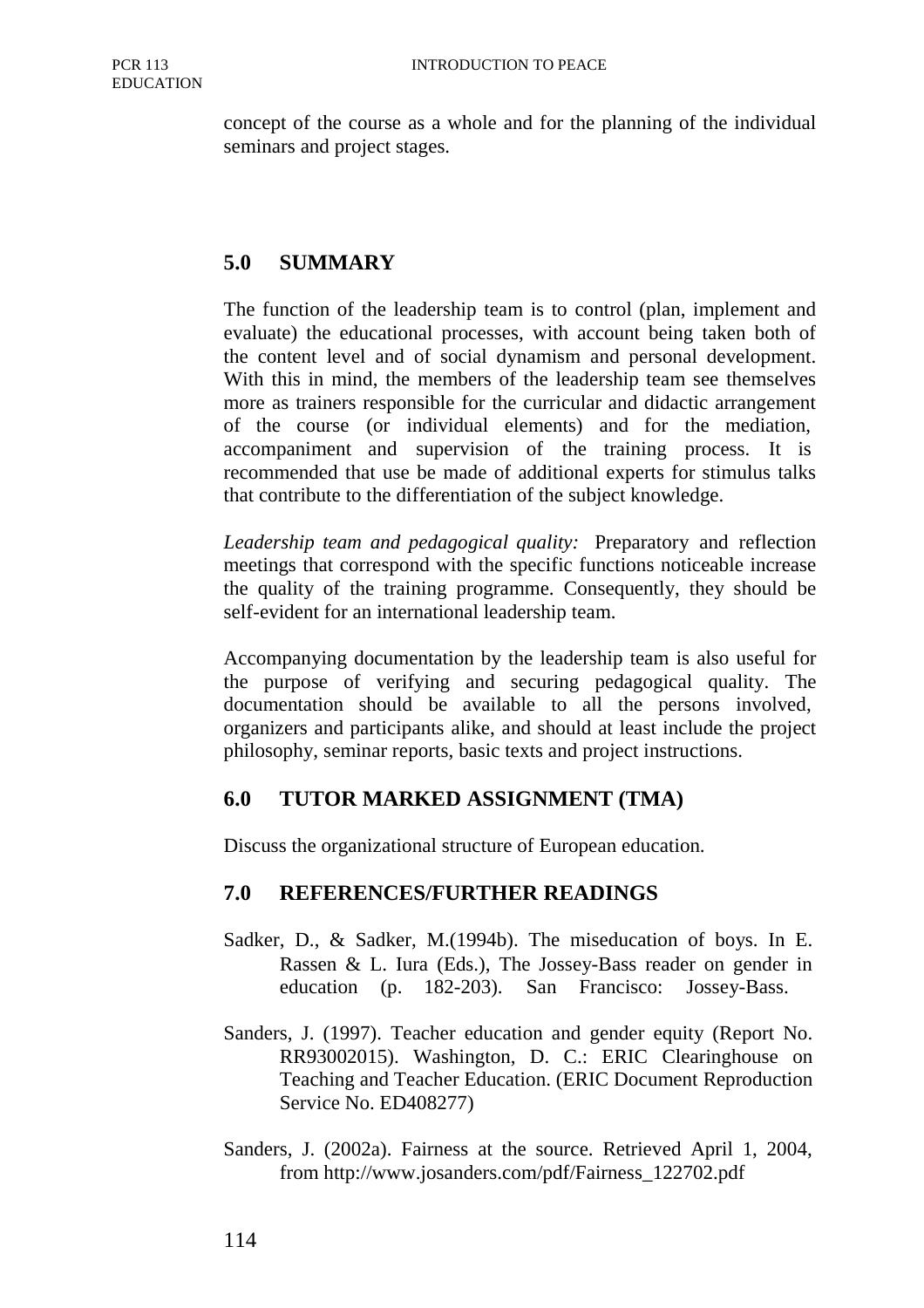- Sanders, J. (2002b). Something is missing from teacher education: Attention to two genders. Phi Delta Kappan, 84(3), 241-244.
- Sanders, J. (2003). Teaching gender equity in teacher education. Education Digest, 68(5), 25-29.
- Sanders, J., & Tescione, S. M. (2002). Gender equity and technology. In J. Koch & B. Irby (Eds.), Defining and redefining gender equity in education (p. 99-115). Greenwich, CT: Information Age Publishing.
- Shapiro, J., Kramer, S., & Hunerberg, C. (1981). Equal their chances: Children's activities for non-sexist learning. Englewood Cliffs, NJ: Prentice Hall.
- Starr, L. (2000). An education world e-interview with Sherry Turkle: Is technology just for boys? Retrieved March 23, 2004, from http:// content.educationworld.com/a\_curr/curr228.shtml
- Sprinthall, N. A., Sprinthall, R. C., & Oja, S. N. (1994). Educational psychology: A developmental approach (6th ed.). New York: McGraw-Hill.
- Thorne, B. (1993). Do boys and girls have different cultures? In E. Rassen & L. Iura (Eds.), The Jossey-Bass reader on gender in education (p. 125-150). San Francisco: Jossey-Bass.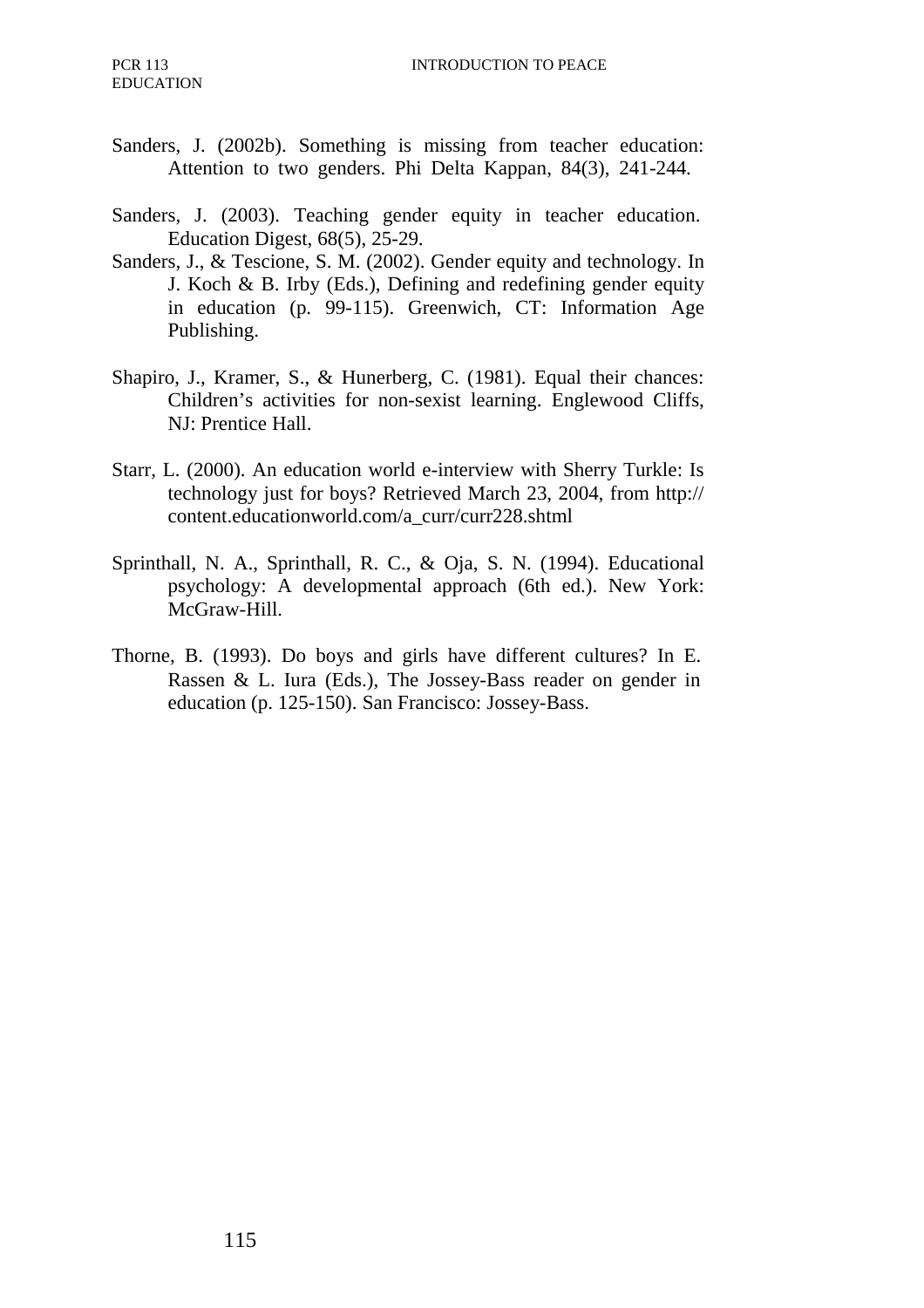## **UNIT 4 PARTICIPANTS IN PEACE PEDAGOGY PROGRAMMES**

#### **CONTENTS**

- 1.0 Introduction
- 2.0 Objectives
- 3.0 Main Body
	- 3.1 How to Enhance Participation In The Pedagogy
	- 3.2 Curriculum
	- 3.3 Communication
- 4.0 Conclusion
- 5.0 Summary
- 6.0 Tutor Marked Assignment (TMA)
- 7.0 References/Further Readings

### **1.0 INTRODUCTION**

The composition of the students is a major contribution to the success of the course, since the individual persons constitute mutual resources and social partners for each other in the learning community. The definition of the target group is of considerable importance, since the selection has a decisive effect on the arrangement of the course.

#### **2.0 OBJECTIVES**

At the end of this unit, you should be able to

- i) Identify the target group
- ii) Describe the selection process
- iii) Discuss the effect of selection on the arrangement of the process

## **3.0 MAIN BODY**

#### **3.1 How to Enhance Participation in the Pedagogy**

The advantages and disadvantages of homogeneous or inhomogeneous participant structures should be taken into account. In any event, the following should be considered: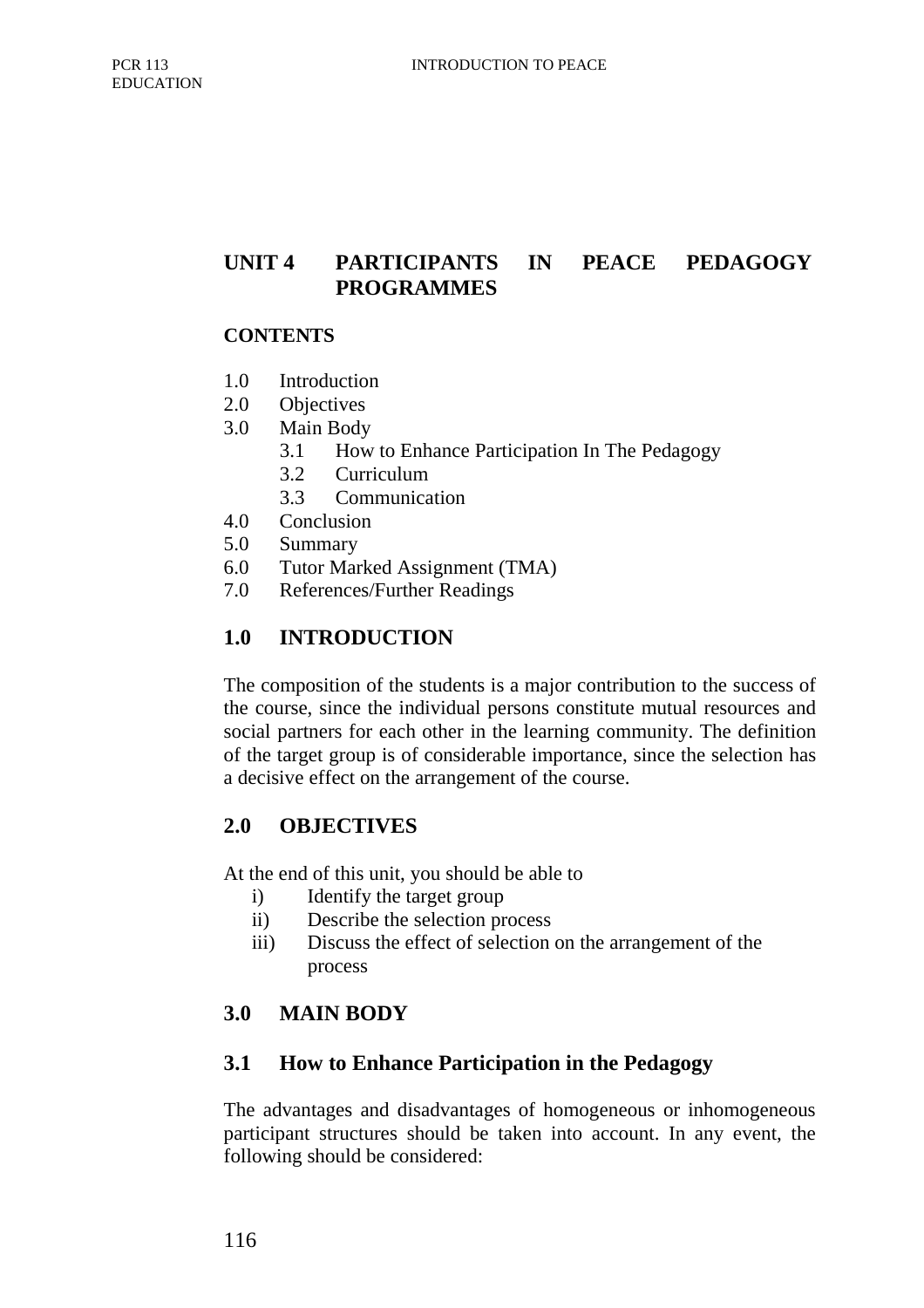*Group size:* Educational processes aiming at the acquisition of subject knowledge, self-awareness and mediation competence require a wellcalculated relationship between the number of students and the trainers. Practical experience shows that an international leadership team consisting of three to four trainers can work with a maximum of 25-30 studentss if they wish to maintain a balance between contents, group dynamics and personal development.

*Balance of sexes:* A balanced distribution of women and men is desirable, although difficult to achieve in the practice of social training programmes. In all the countries of Europe, the number of women in pedagogical professions is larger than that of men – if one ignores the management functions such as school directors or school supervisory bodies. In addition, women are more willing than men to participate in in-service training events whose content is focused on topics such as "peace", "human rights" or "civic education".

*Countries of origin:* A diversity of the cultures represented is valuable and can contribute to the quality of a course. In practice, two models are applied, a restriction on the diversity of countries appearing reasonable for the objectives of an international course on peace education. Particularly for aspects of intercultural learning, the presence of three to four participants per country is more beneficial than individuals from as many countries as possible.

For the value of diversity, as well as because of the political, economic and social differences and contrasts resulting from history, it is useful to have a balance between participants from different parts of the world. In the case of as regional European course it is recommended that the group of participants be composed from eastern, southeastern and western European countries.

*Participants' previous experience and prior knowledge:* Because of the focus on learner-oriented study methods, previous experience and prior knowledge of the participants should be used for the detailed planning of the contents. In general terms, the "Country reports" prepared by the EURED Group to provide an initial orientation for the definition of the desired previous experience. However, in the course of the selection of participants, the individual level of knowledge and experience should be identified and included in the planning.

*Training objectives of the participants:* The individual training intensions of the participants an important element for the design of the course. For this purpose, it is useful to identify the expectations that each participant has of the course. These may concern content and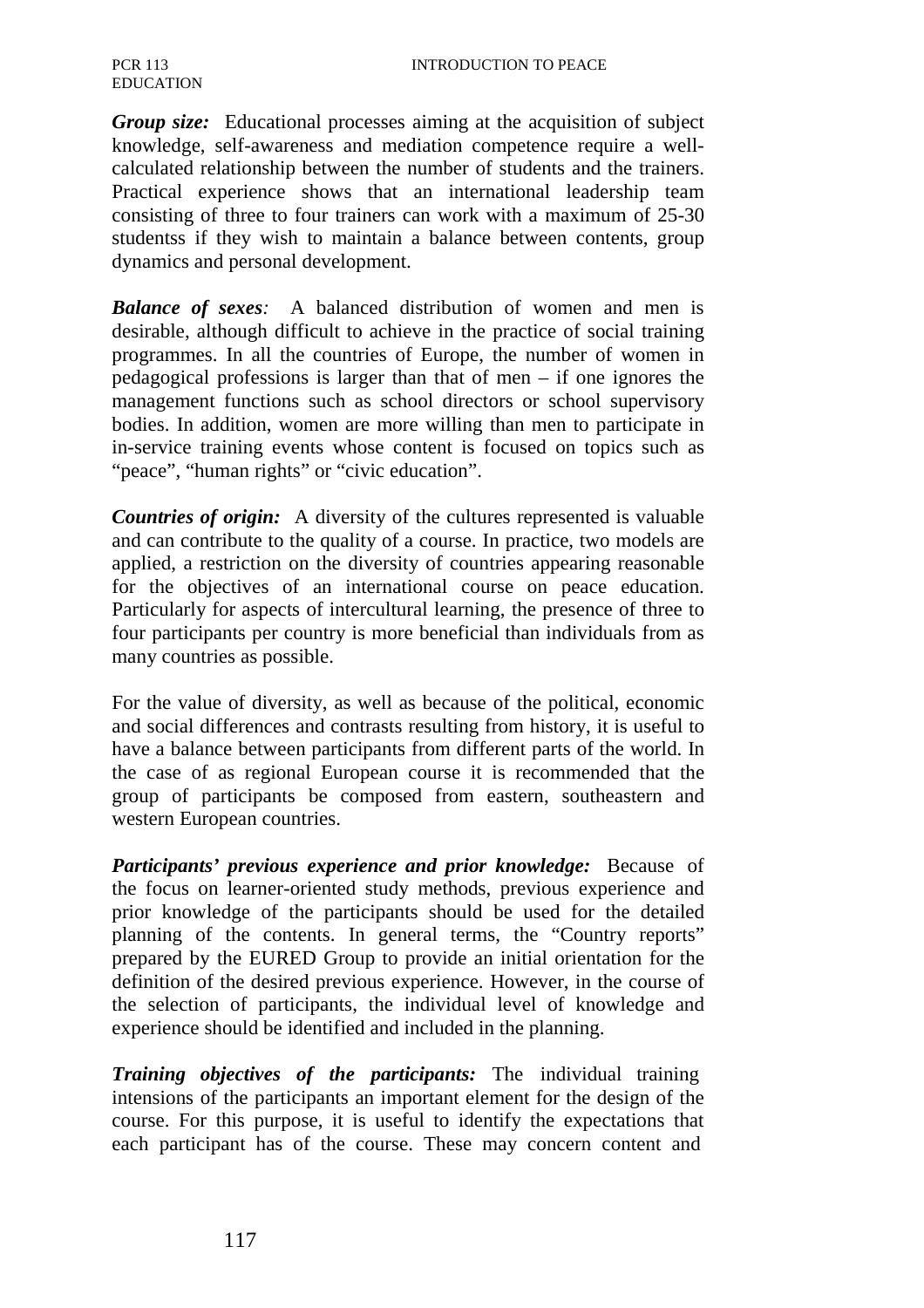methodological consolidation, as well implementation in the course of their pedagogical career.

*Foreign-language skills:* Although attention is paid to "multilingualism" in the design of the course, it is vital that the participants also have a common language. The specification of a "seminar language" and the identification of active and passive foreign language skills does not mean that only this language is "permitted", but is a guarantee that the participants themselves can organize the communication process without need for translation.

*Communication possibilities:* The design of the course provides for working and communication phases between the blocks of seminars. These phases enable the participants to try out peace-pedagogical approaches in professional practice, and are accompanied by an exchange of information by means of new information and communication technologies. In order to be able to participate actively in this process, access to the Internet must be laid down as a precondition for participation in the course.

## **3.2 Curriculum**

The curriculum of the course is not to be regarded as s closed system of precisely defined objectives, contents and methods. This would be incompatible with the philosophy of the course, namely to support the development of the participants' pedagogical habitus. To the extent that the work on one's own attitude is regarded as an autonomous selfdetermined process, it is the framework programme offered by the leadership team, but not pre-determined course contents and methods, that constitutes useful assistance.

*Open curriculum:* During the course, the aim is to gradually reduce the (leadership team's) specifications of contents and methods, in order to promote a transfer of the responsibility for the training process from the seminar leadership team to the participants. The initial tendency of a "closed curriculum" gradually opens up as participants become willing to assume co-determination functions. The course participants take over its definition, initially assumed by the international EURED Working Party, increasingly from seminar to seminar. This determination of objectives, contents and methods expresses the awareness of each person's own needs for training. The function of the leadership team remains to secure the structural and organizational framework, to access necessary information and resources, to mediate the educational process in the sense of the formulated objectives and to support the international communication process.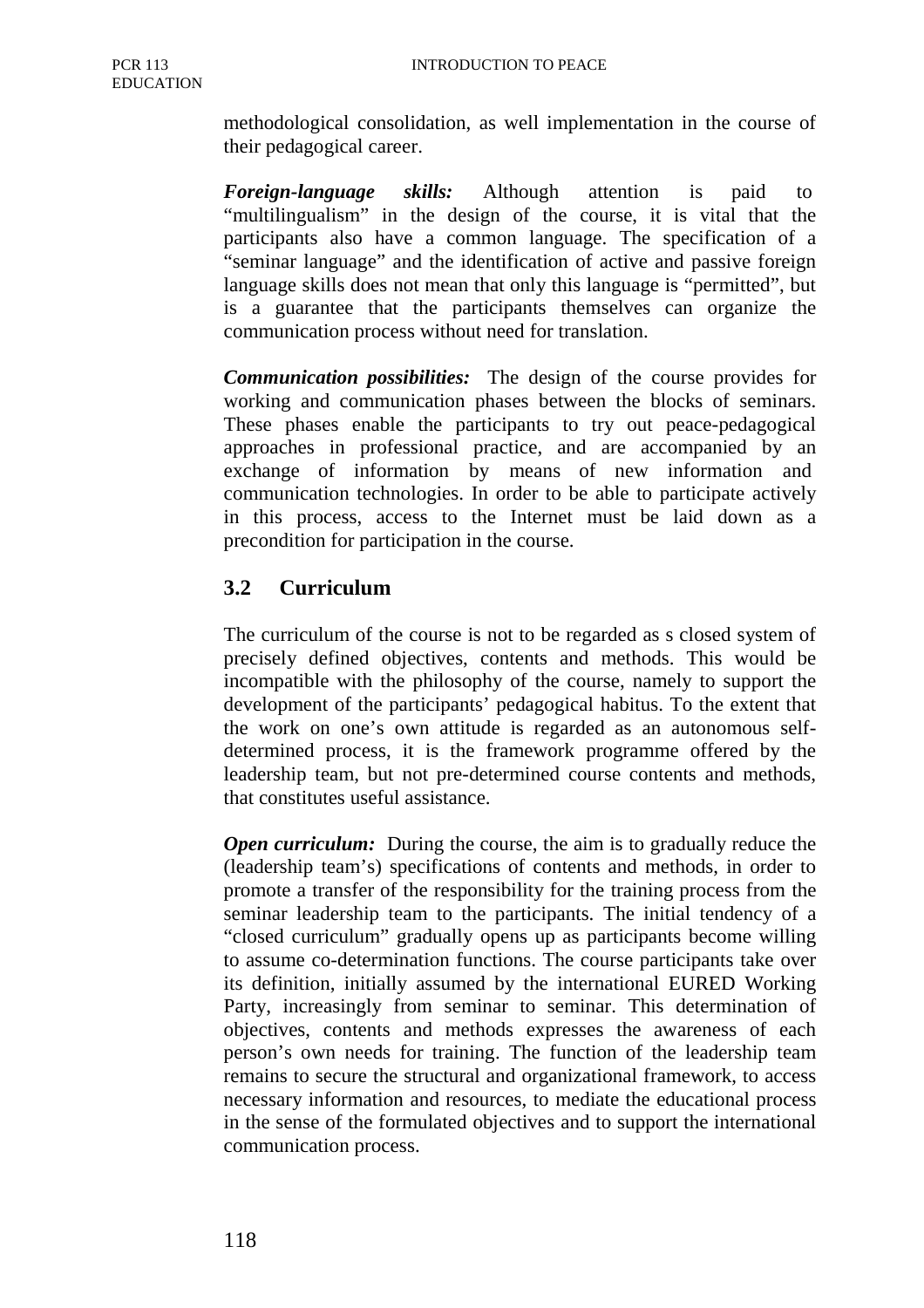*Portfolio:* The question of the composition of the working materials must also be considered by analogy with the dynamic development from the closed to the open curriculum. While theoretical basic texts, methodological approaches and didactic guidelines are made available in structured and prepared form by the leadership team at the start of the course, the participants, in the course of the development of their own responsibility for their training, are assisted in compiling pedagogical materials suited to their specific needs. The use of the virtual communication platform also promotes this development, by requiring the networking of the participants' individual portfolios – taking as the starting point the provision of resources and the references to thematic links.

## **3.3 Communication**

The implementation of a holistic training approach that achieves harmony between the focus on information and method and the work on the pedagogical habitus requires a specific understanding of the organization of direct and indirect communication.

*Direct communication:* Direct communication during the periods of presence at the seminars is based on the methodological principles of "theme-focused interaction". Essentially, this approach lays down that training is to be interpreted as communicative interaction, dealing with semantic contents and social relationships, in which personal identify is formed or further developed. In this sense, communication means making the three-fold relationship to the "objectives," "social" and "subjective world" that underlies human communication, the subject matter of pedagogical discourse.

#### **4.0 CONCLUSION**

The principles that guide direct communication can also provide orientation for the practice of virtual communication, thereby satisfying in qualitative terms the e-learning approach hitherto largely discussed from technological perspectives. In this way, the course uses the modern information and communication media not only for a contemporary pedagogical management of knowledge and information, but at the same time in order to enable the participants to have uninterrupted access to relevant up-dates (content, organizational, thematic network).

### **5.0 SUMMARY**

The interactive features of the web forum assist not only further development in the subject but also the exchange between the participants. In addition, the web forum created an interactive medium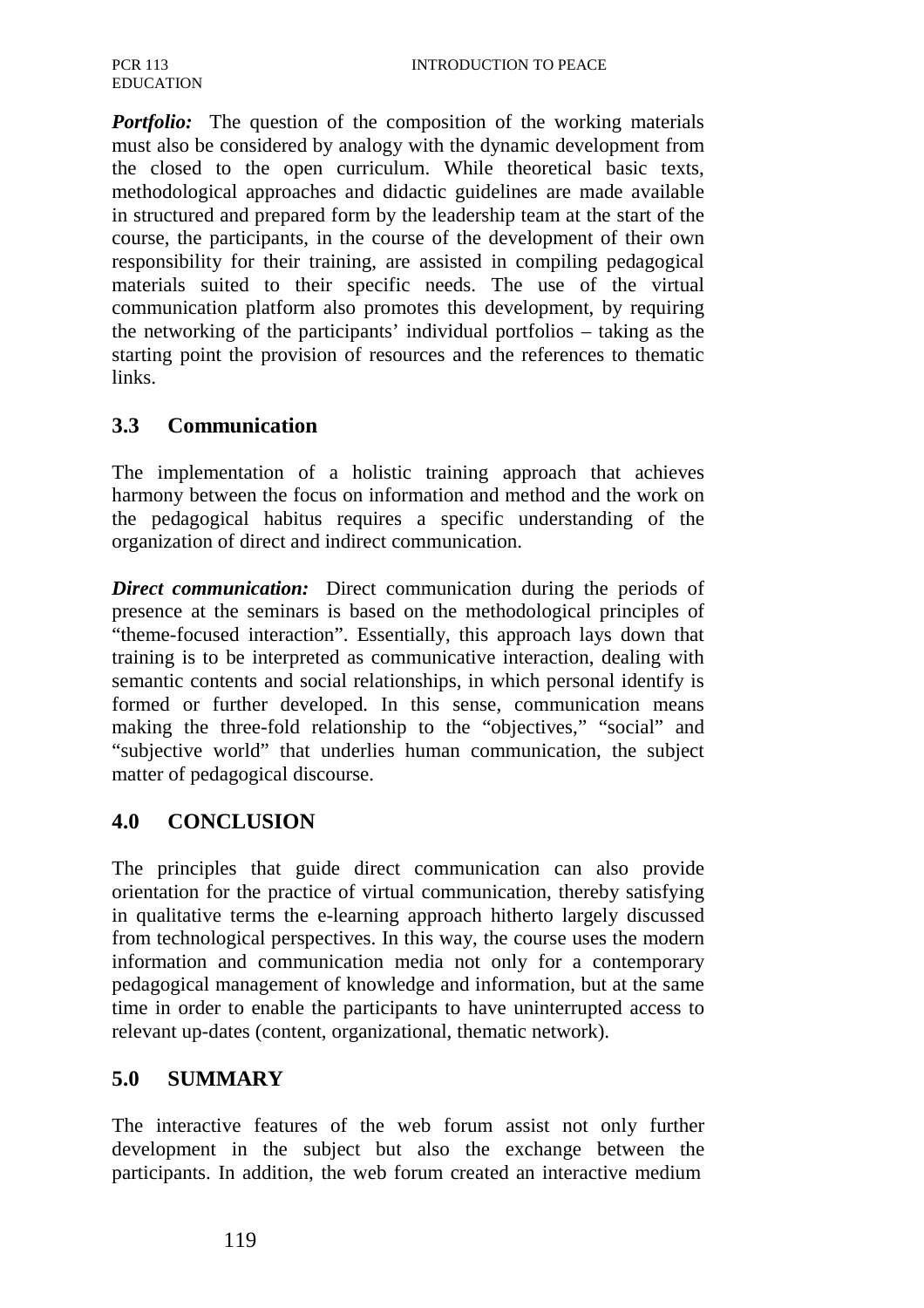that provides access to a thematic community for interested educators beyond the limited circle of the course participants.

#### **6.0 TUTOR MARKED ASSIGNMENT (TMA)**

Explain the concepts of curriculum and communication in peace pedagogy programmes.

#### **7.0 REFERENCES/FURTHER READINGS**

- Honey, M., Moeller, B., Brunner, C., Bennett, D., Clements, P., & Hawkins, J. (1991). Girls and design: Exploring the questions of technological imagination. In E. Rassen & L. Iura (Eds.), The Jossey-Bass reader on gender in education (p. 329-344). San Francisco: Jossey-Bass.
- Johns Hopkins Medical Institute. (2000). Hopkins research shows nature, not nurture, determines gender. Retrieved April 14, 2004, from http://www.hopkinsmedicine.org/press/2000/MAY/000512.HTM
- Kindlon, D., & Thompson, M. (1999). Thorns among roses: The struggle of young boys in early education. In E. Rassen & L. Iura (Eds.), The Jossey-Bass reader on gender in education (p. 153-181). San Francisco: Jossey-Bass.
- McGrath, D. (2004). Closing the gender gap: Girls, technology, fluency, and PBL. Learning and Leading with Technology, 31(6), 28-31.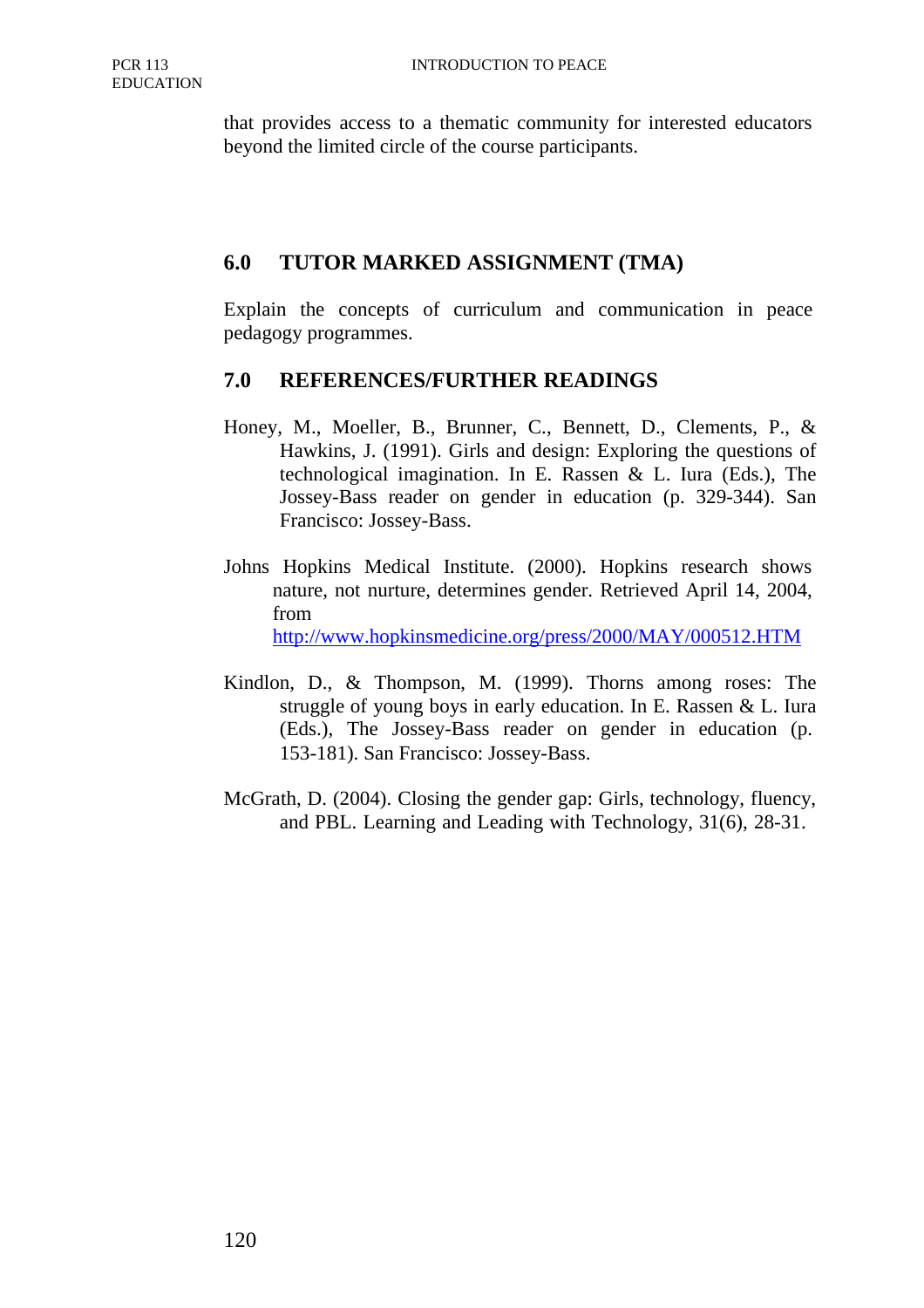# **MODULE 6**

- Unit 1 Management And Sustenance Of Peace
- Unit 2 Peacebuilding Agents
- Unit 3 Community Peacebuilding Practices
- Unit 4 Civil Societies And The Military In Promoting Peace.

## **UNIT 1 MANAGEMENT AND SUSTENANCE OF PEACE**

#### **CONTENTS**

- 1.0 Introduction
- 2.0 Objectives
- 3.0 Main Body
	- 3.1 How do we manage peace?
	- 3.2 Education
	- 3.3 Compensation
	- 3.4 Avoidance of vengeance
- 4.0 Conclusion
- 5.0 Summary
- 6.0 Tutor Marked Assignment
- 7.0 References/Further Readings

## **1.0 INTRODUCTION**

Management and sustenance of peace is one of the problems causing peace and order to break down in a given society. Peace is a continuum and if it is interrupted, ripples set in and confusion also comes in, as such, in this unit, we are going to examine how peace can be managed and sustained in our society.

You have noticed that suddenly in a community or family where peace was recently instilled through amicable settlement, and all of a sudden things just turn the other way round. You could possibly ask: what went wrong? Peace was recently instilled among the fending members, but today there's another crisis? This calls for understanding the techniques of how to maintain and sustain peace.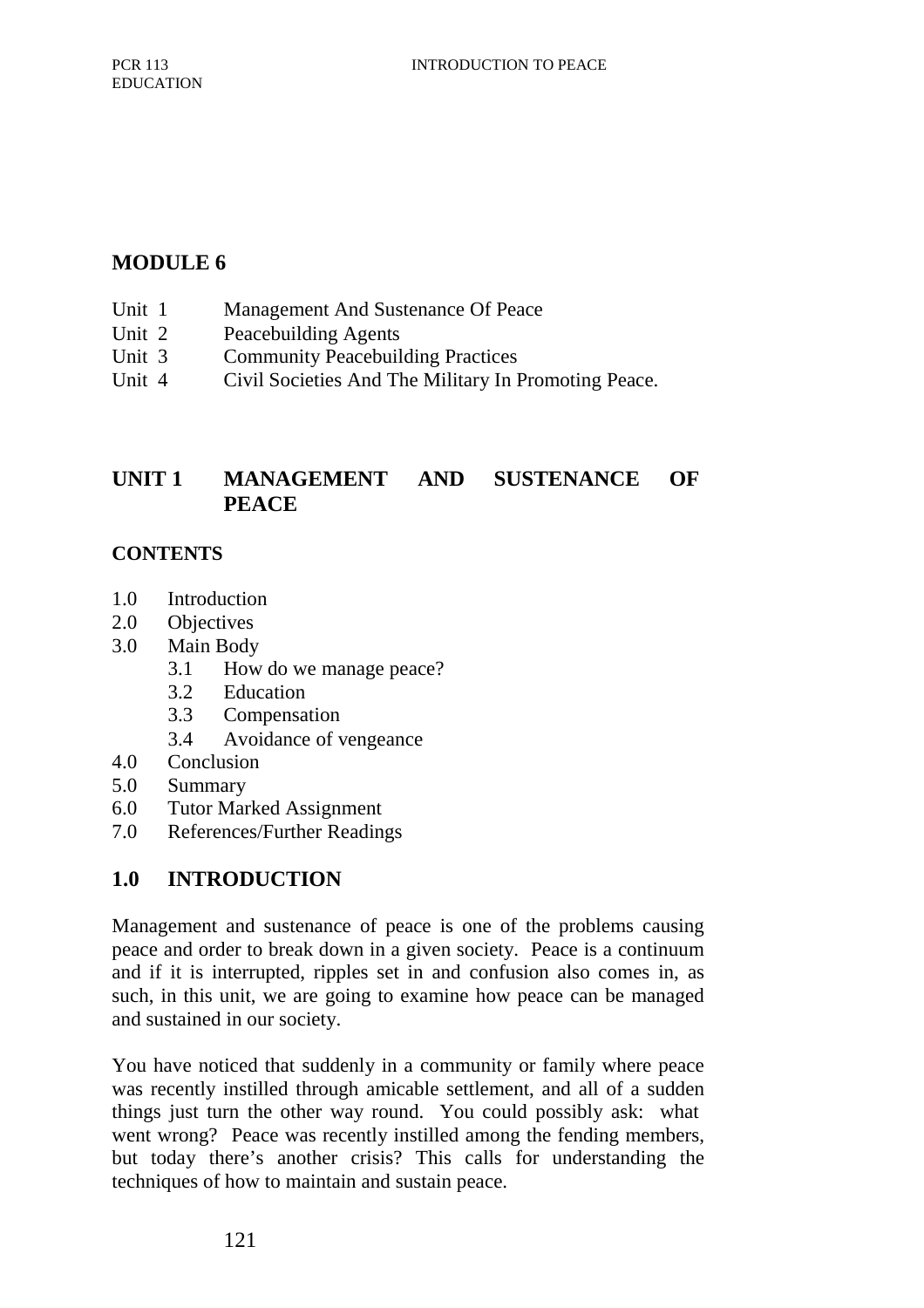## **2.0 OBJECTIVES**

At the end of this unit, you should be able to:

- 1. Explain how to manage peace;
- 2. Describe how peace can be sustained; and
- 3. Identify different methods of sustaining peace.

## **3.0 MAIN BODY**

#### **3.1 How Do We Manage Peace?**

Peace is a "delicate thing", "fragile and volatile" but golden, as such it must be managed. Peace is always taken for granted by many. A minor disagreement of sort can bring about very major crises of unimaginable proportion if the situation if not properly managed. There are various ways of managing peace.

#### **3.2 Education**

Continuously, people should be told in strong terms the essentiality of peace in human existence. This could be done by way of formal education with particular course like peace education as a unit of course every student should learn before graduating. This equally should be done by family which forms the bedrock of education of the children.

#### **3.3 Compensation**

By compensation, it means giving something in the place of another that was lost as a result of one conflict or the other. If you may be through annoyance broke the mirror of your sister, and after settlement your parents decided to replace it, then she had been compensated. Compensation might not be direct replacement. It could be payment for consolation. A family A, could pay certain amount of money to another family B for compensation for a loss of B's child though accident caused by A.

Government also pays compensation to communities involved in crises may be through oil exploration riot that could have been avoided if Government had taken prompt action. These approaches calm nerves and allow peace to continue to reign among people. Any society that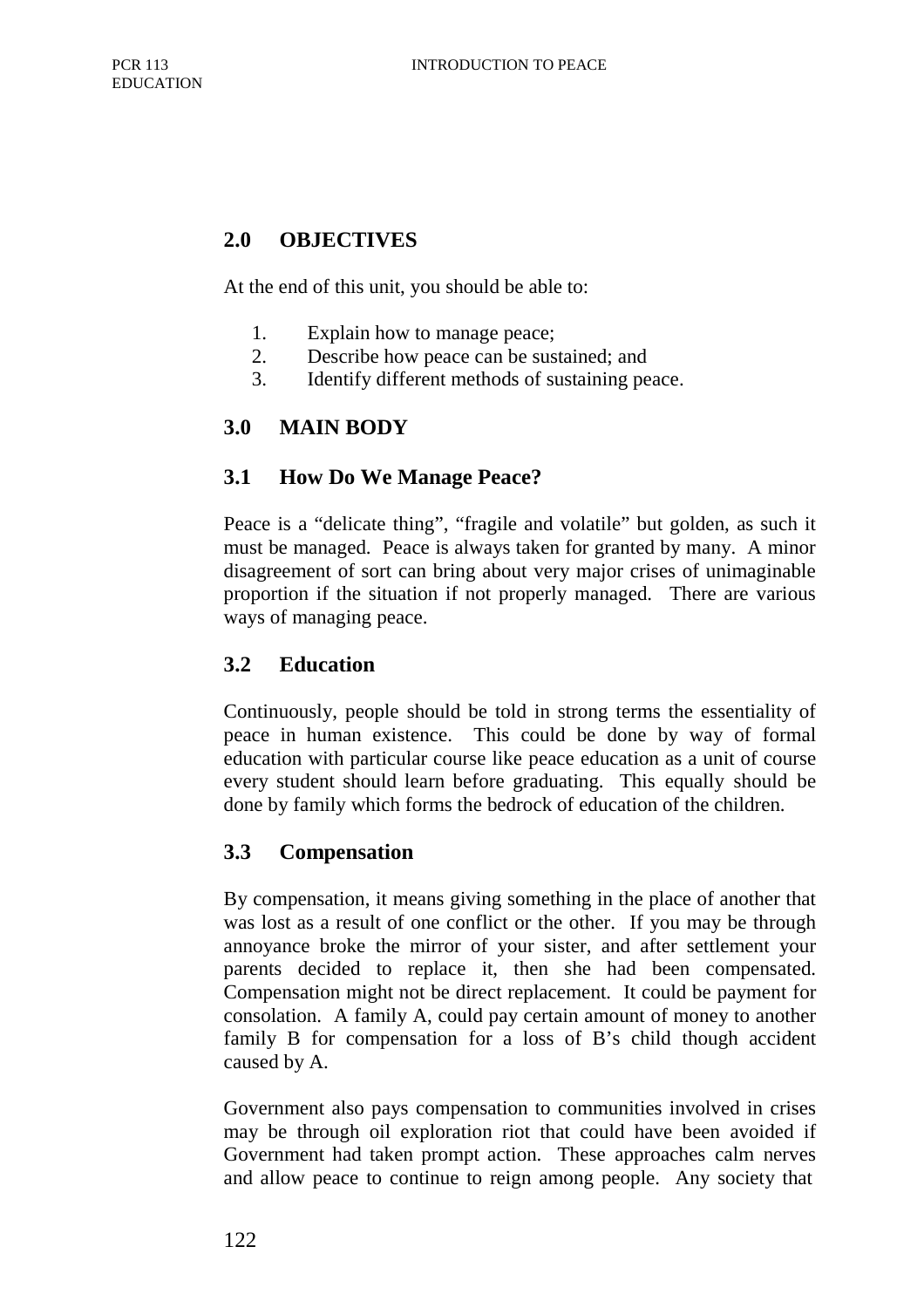cultivates the habit of compensation among its members would have a continuous reign of peace among them. It is often the recall of a painful past that generates crisis in the sight of a slightest provocation. But when the painful past had been effectively addressed then there will be absolute peace in the mind of the people which will translate into peace in the general society.

Compensation could be verbal. When an apology is offered with sincerity of mind, which is even bigger than physical compensation that do not go with the mind. You can give millions of Naira to somebody for compensation but if it was not done from the mind, tomorrow the same problem could arise. All may be you may wait for an appropriate time for a revenge, which is not good for peace.

#### **3.4 Avoidance of Vengeance**

Naturally, man is given to seeking to extract a pound of flesh from his or her offender. But when you consider that tomorrow you could offend another person and he/she does the same to you. Vengeance is a act committed against somebody in return for whatever the fellow had done to you. This could be verbal or physical attack which can involve collecting the equivalent value from the person for what he/she had done to you. Your brother or sister broke your wristwatch, you broke his or hers. This is vengeance. It is wrong.

To avoid vengeance, you should put yourself in the place of the perceived aggressor or offender, knowing that you could find yourself in his shoes tomorrow. This calls for learning how to forgive and forget.

#### **4.0 CONCLUSION**

Peace is very essential in every day life; accordingly it should be managed and sustained.

## **5.0 SUMMARY**

We have seen how peace can be managed and sustained, by education, compensation and avoidance of vengeance.

#### **6.0 TUTOR MARKED ASSIGNMENT (TMA)**

Describe how peace can be managed as sustained.

#### **7.0 REFERENCES/FURTHER READINGS**

Ronald J. Fisher, 1977. Interactive Conflict Resolution, New York, Syracuse University Press,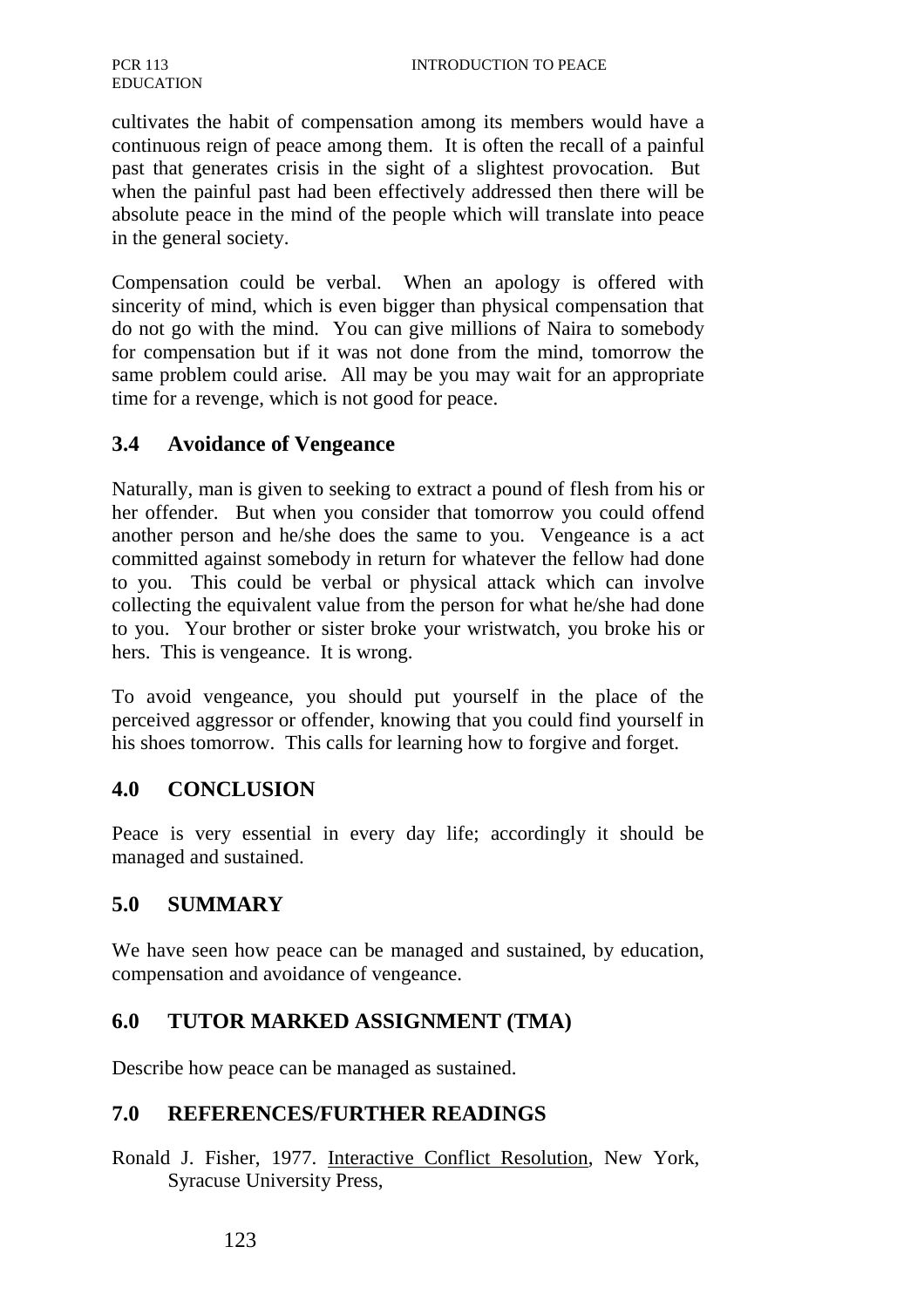"Humanitarian intervention and Early warning", the Journal of Conflict Resolution, Journal of Peace Science Society (International), Vol. 49, No.1, February 2005.

# **UNIT 2 PEACEBUILDING AGENTS**

### **CONTENTS**

- 1.0 Introduction
- 2.0 Objectives
- 3.0 Main Body
	- 3.1 Peace building measures
	- 3.2 Exercise
- 4.0 Conclusion
- 5.0 Summary
- 6.0 Tutor-Marked Assignment
- 7.0 References/Further Readings

## **1.0 INTRODUCTION**

In this unit, we shall examine the role of peace building agents in the effort at bringing peace to a post war environment. Invariably, this will entail our examination of the role of the civil society, the governments, community specialists, religious networks and of course, outside parties like the international organizations.

## **2.0 OBJECTIVES**

By the end of this unit, you should be able to:

- i) Identify the various Peace building Agents
- ii) Determine the role of the civil society in peace building
- iii) Understand the role of community specialists in peace building
- iv) Be conversant with the role of outside parties in peace building

# **3.0 MAIN BODY**

## **3.1 Peace Building Measures**

Peace building measures should integrate civil society in all efforts and include all levels of society in the post-conflict strategy. All society members, from those in elite leadership positions, to religious leaders, to those at the grassroots level have a role to play in building a lasting peace. Many apply John Paul Lederach's model of hierarchical intervention levels to make sense o f the various levels at which peace building efforts occur. Because peace building measures involve all levels of society and target all aspects of the state structure, they require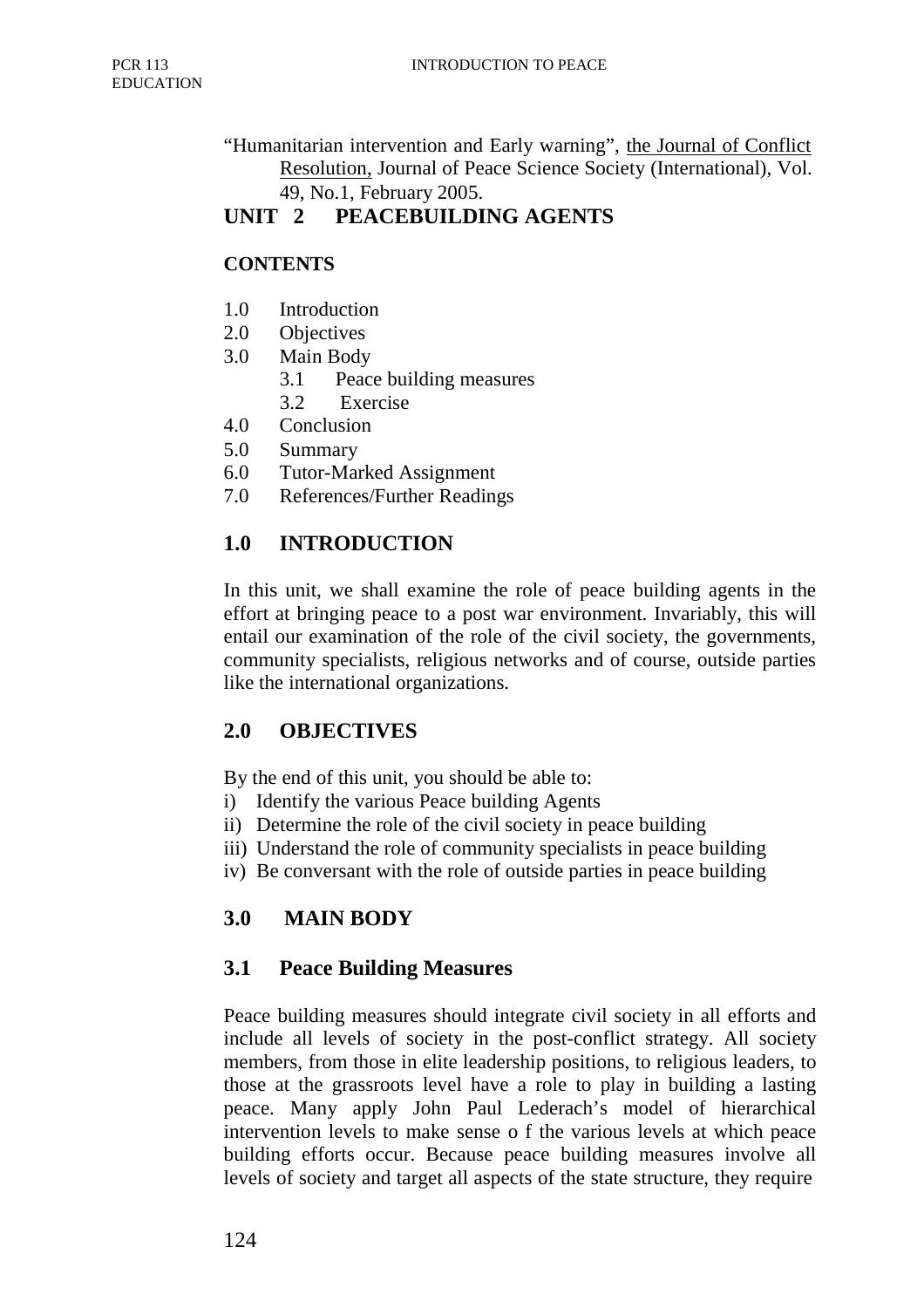a wide variety of agents for their implementation. These agents advance peace building efforts by addressing functional and emotional dimensions in specified target areas, including civil society and legal institutions. While external agents can facilitate and support peace building, ultimately it must be driven by internal forces. It cannot be imposed from the outside.

Various internal actors play an integral role in peace building and reconstitution efforts. The government of the affected country is not only the object of peace building, but also the subject. While peace building aims to transform various government structures, the government typically oversees and engages in the reconstitution process. A variety of the community specialists, including lawyers, economists, scholars, educators, and teachers, contribute their expertise to help carry out peace building projects. Finally, a society's religious networks can play an important role in establishing social and moral norms.

Nevertheless, outside parties typically play a crucial role in advancing such peace building efforts. Few peace building plans work unless regional neighbours and other significant international actors support peace through economic development aid and humanitarian relief. At the request of the affected country, international organizations can intervene at the government level to transform established structures. They not only provide monetary support to post-conflict governments, but also assist in the restoration of financial and political institutions. Because their efforts carry the legitimacy of the international community, they can be quite effective.

Various institutions provide the necessary funding for peace building projects. While international institutions are the largest donors, private foundations contribute a great deal through project-based financing. In addition, regional organizations often help to both fund and implement peace building strategies. Finally, nongovernmental organizations (NGOs) often carry out small-scale projects to strengthen countries at the grassroots level. Not only traditional NGOs but also the business and academic community and various grassroots organizations work to further these peace building efforts. All of the groups help to address "The limits imposed on governmental action by limited resources, lack of consensus, or insufficient political will."

Some suggest that governments, NGOs, and intergovernmental agencies need to create categories of funding related to conflict transformation and peace building. Funds are often difficult to secure when they are intended to finance preventive action. And middle-range initiatives, infrastructure building, and grassroots projects do not typically attract significant funding, even though these sorts of projects may have the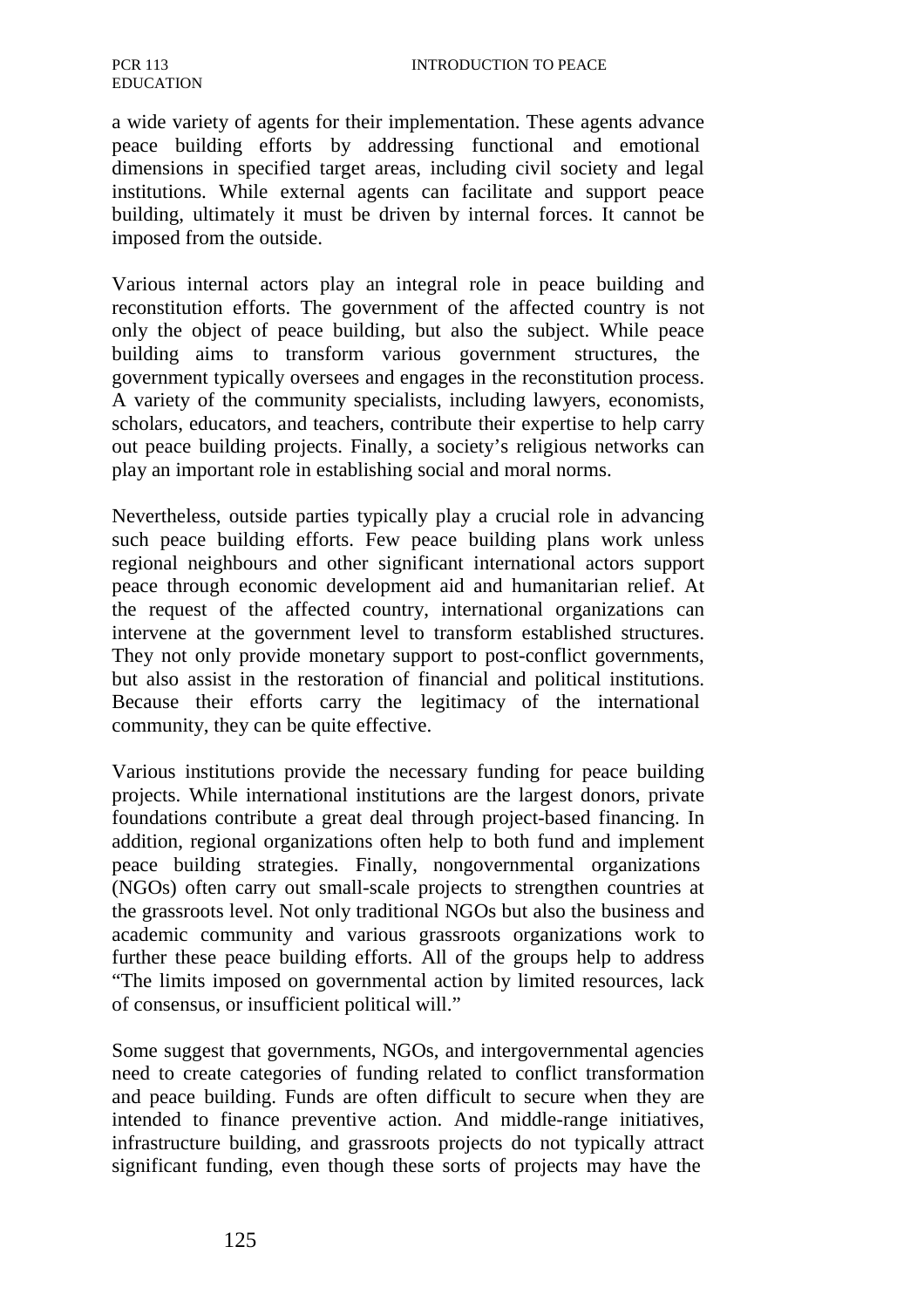greatest potential to sustain long-term conflict transformation. Those providing resources for peace building initiatives must look to fill these gaps. In addition, external actors must think through the broader ramifications of their programs. They must ensure that funds are used to advance genuine peace building initiatives rather than be swallowed up by corrupt leaders or channelled into armed conflict.

But as already noted, higher-order peace, connected to improving local capacities, is not possible simply through third-party intervention. And while top-down approaches are important, peace must also be built from the bottom up. Many top-down agreements collapse because the ground below has not been prepared. Top-down approaches must therefore be buttressed, and relationships built.

Thus, an important task in sustaining peace is to build a peace constituency within the conflict setting. Middle-range actors form the core of a peace constituency. They are more flexible than top-level leaders, and less vulnerable in terms of daily survival than those at the grassroots level. Middle-range actors who strive to build bridges to their counterparts across the lines of conflict are the ones best positioned to sustain conflict transformation. This is because they have an understanding of the nuances of the conflict setting as well as access to the elite leadership.

Many believe that the greatest resource for sustaining peace in the long term is always rooted in the local people and their culture. Parties should strive to understand the cultural dimension of conflict, and identify the mechanisms for handling conflict that exist within that cultural setting. Building on cultural resources and utilizing local mechanisms for handling disputes can be quite effective in resolving conflicts and transforming relationships. Initiatives that incorporate citizen-based peace building include community peace projects in schools and villages, local peace commissioners and problem-solving workshops, and a variety of other grassroots initiatives.

Effective peace building also requires public-private partnerships in addressing conflict and greater coordination among the various actors. International governmental organizations, national governments, bilateral donors, and international and local NGOs need to coordinate to ensure that every dollar invested in peace building is spent wisely. To accomplish this, advanced planning and international coordination is needed.

There are various ways to attempt to coordinate peace building efforts. One way is to develop a peace inventory to keep track of which agents are doing various peace building activities. A second is to develop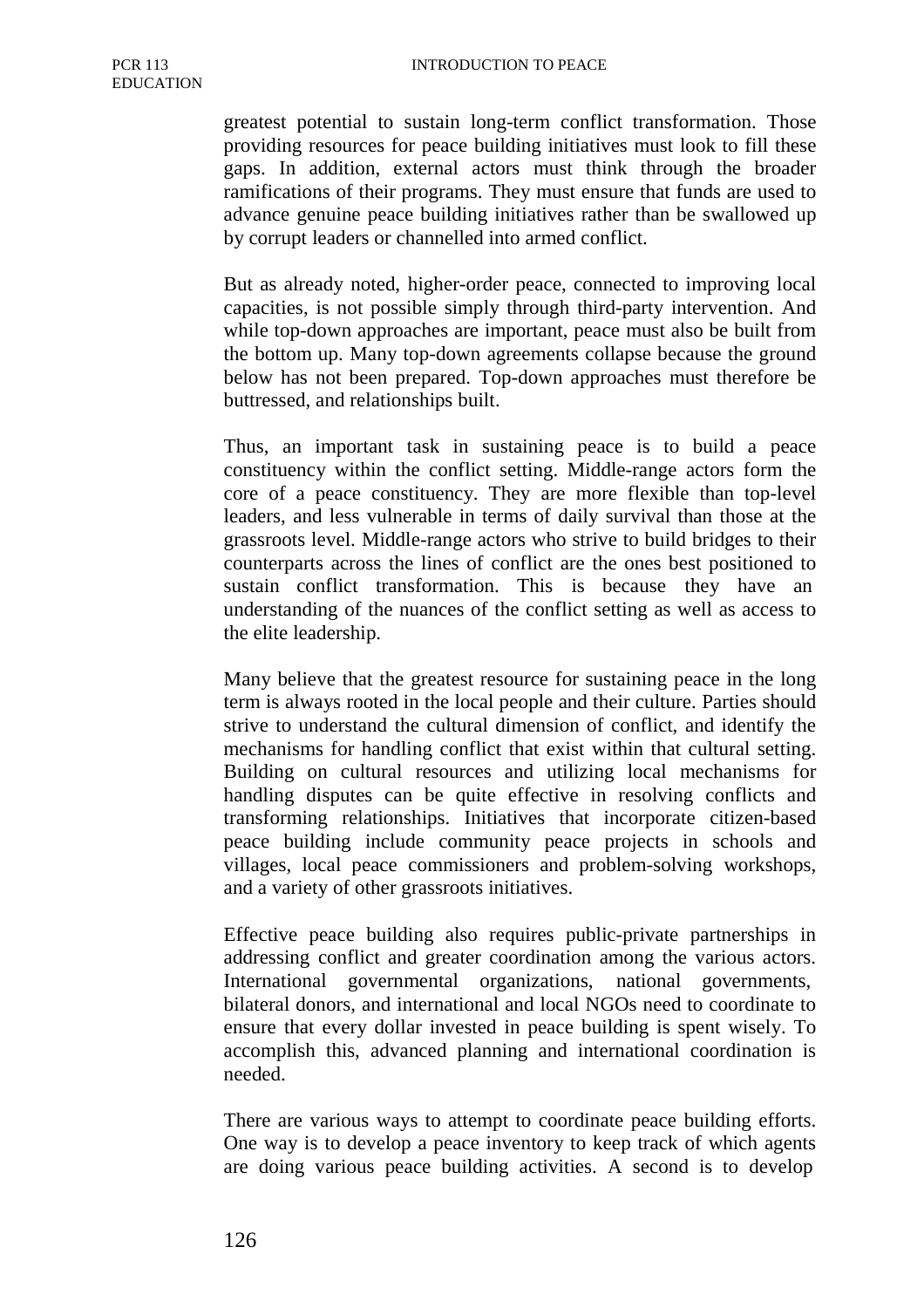clearer channels of communication and more points of contact between the elite and middle ranges. In addition, a coordination committee should be instituted so that agreements reached at the top level are actually capable of being implemented. A third way to better coordinate peace building efforts is to create peace-donor conferences that bring together representatives from humanitarian organizations, NGOs, and the concerned governments. It is often noted that "peace building world greatly benefit from cross-fertilization of ideas and expertise and the bringing together of people working in relief development, conflict resolution, arms control, diplomacy, and peacekeeping. Lastly, there should be efforts to link internal and external actors. Any external initiatives must also enhance the capacity of internal resources to build peace-enhancing structures that support reconciliation efforts throughout a society. In other words, the international role must be designed to fit each case.

#### **Self Assessment Exercise**

Discuss the role of the civil society and international organizations in post-conflict peace building.

### **4.0 CONCLUSION**

There is very little doubt that there are certain agents that are crucial to the process of rebuilding conflict societies. These agents come in various forms, all trying to contribute to the rehabilitation and the reconstruction. However, whilst some are engaged in addressing immediate problems of the people and for life to return to normalcy, others are interested in the rebuilding of institutions in order to ensure long lasting peace. Therefore, as noted earlier, it is important that thee activities be coordinated in such a way that the society gets the best out of the efforts.

### **5.0 SUMMAR**Y

We have discussed the important issue of peace building agents in post conflict rehabilitation and reconstruction. We noted the roles played by governments, the civil society including community specialists, religious networks, the NGOs and international organizations.

## **6.0 TUTOR-MARKED ASSIGNMENT**

Who is Peace building Agents? Discuss the possible role of community specialists in building peace constituencies.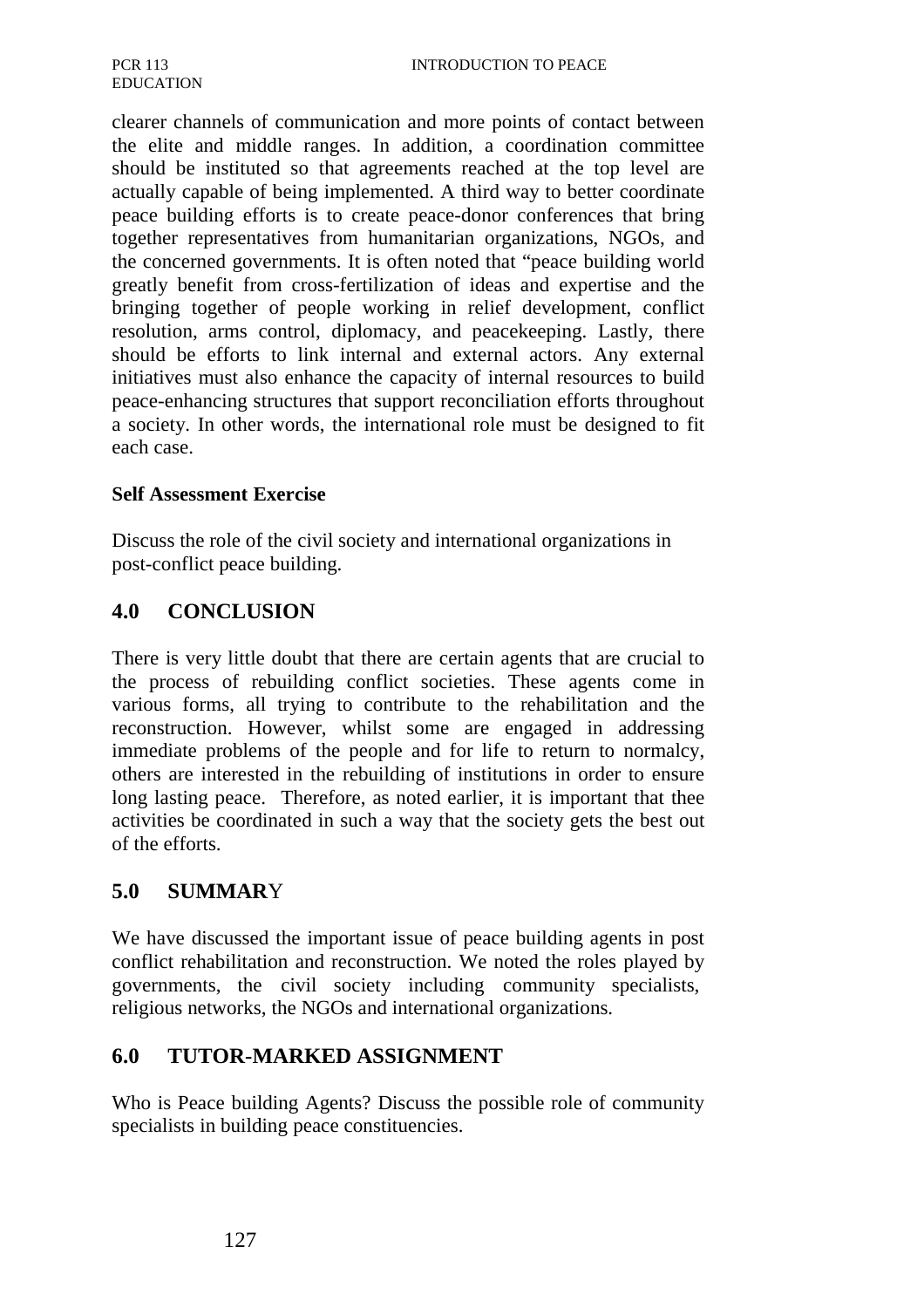# **7.0 REFERENCES/FURTHER READINGS**

- Ronald J. Fisher, 1977. Interactive Conflict Resolution, New York, Syracuse University Press,
- "Humanitarian intervention and Early warning", the Journal of Conflict Resolution, Journal of Peace Science Society (International), Vol. 49, No.1, February 2005.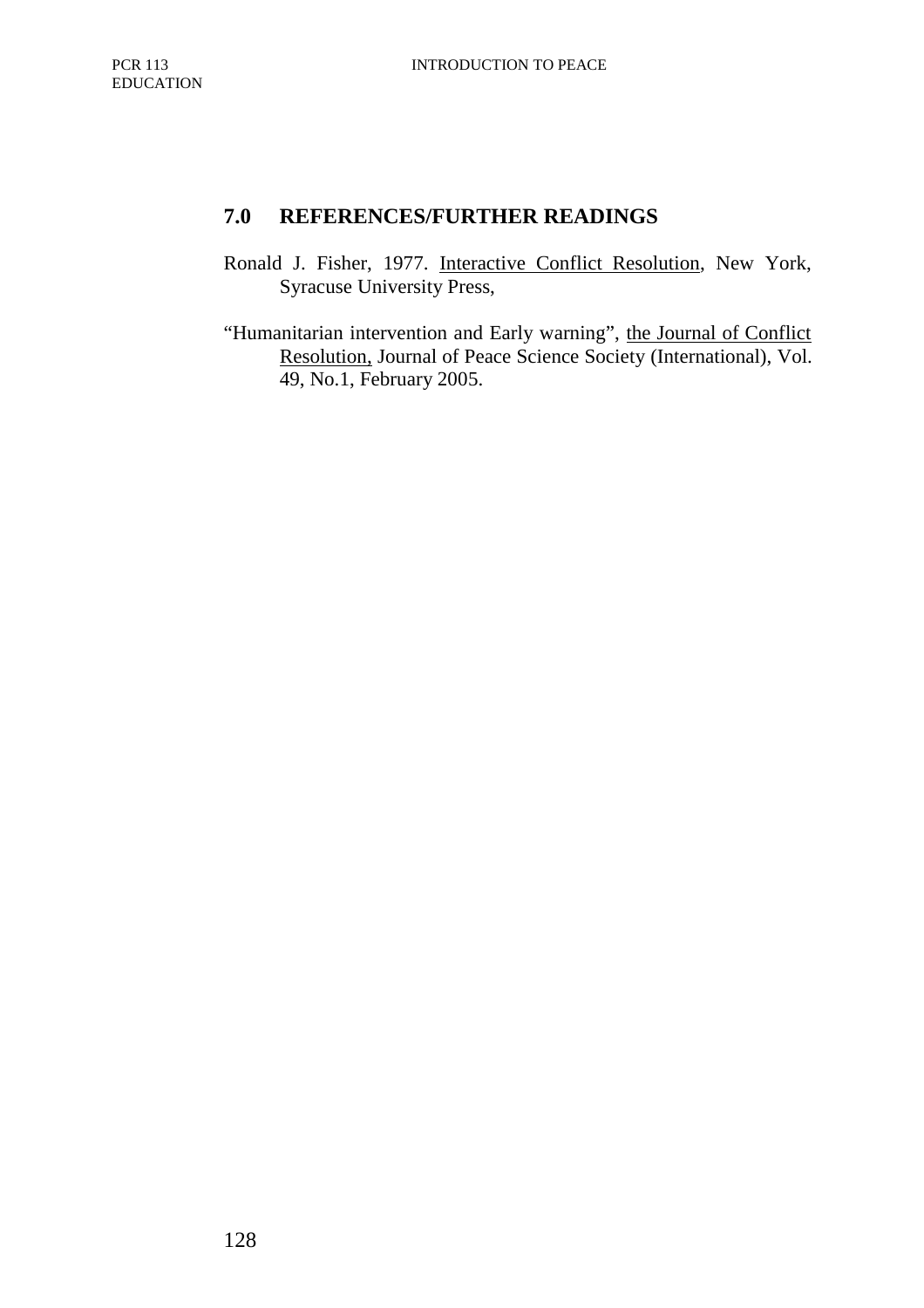## **UNIT 3 COMMUNITY PEACEBUILDING PRACTICES**

### **CONTENT**

- 1.0 Introduction
- 2.0 Objectives
- 3.0 Main Content
	- 3.1 Impact of Livelihood Capacity to respond to needs
	- 3.2 Impact on Social Integration
- 4.0 Conclusion
- 5.0 Summary
- 6.0 Tutor-Marked Assignment
- 7.0 References/Further Readings

### **1.0 INTRODUCTION**

This unit intends to succinctly articulate the need for documentation of local peace building practices and analysis of existent international, regional and national policy frameworks relevant to peace building, as prerequisites for policy recommendations, which would provide more sustainable and effective support to community-based peace building.

These initiatives are usually initiated and supported by various actors, including local NGOs, community groups as well as international donor agencies, relief and development NGOs and Peace organizations, which had very different degrees of experience, different and often implicit understandings of peace building and different restrictions in terms of their mandates.

Due to an acute sense of urgency regarding timely implementation of community initiatives, continuous pressures for securing trend-based funds, lack of experience with methods of evaluation apart from informal ones and externally induced by Western-donors, as well as strong identification with community members and their needs, most local projects had little capacity to document, reflect upon and evaluate their work, especially in ways which would be useful to them and their counterparts in the region. Most evaluation practice was related to donors' demands for external evaluations, which were frequently conducted by international consultants, written in English and closely linked with business-like project management and donor criteria of success and other reporting requirements.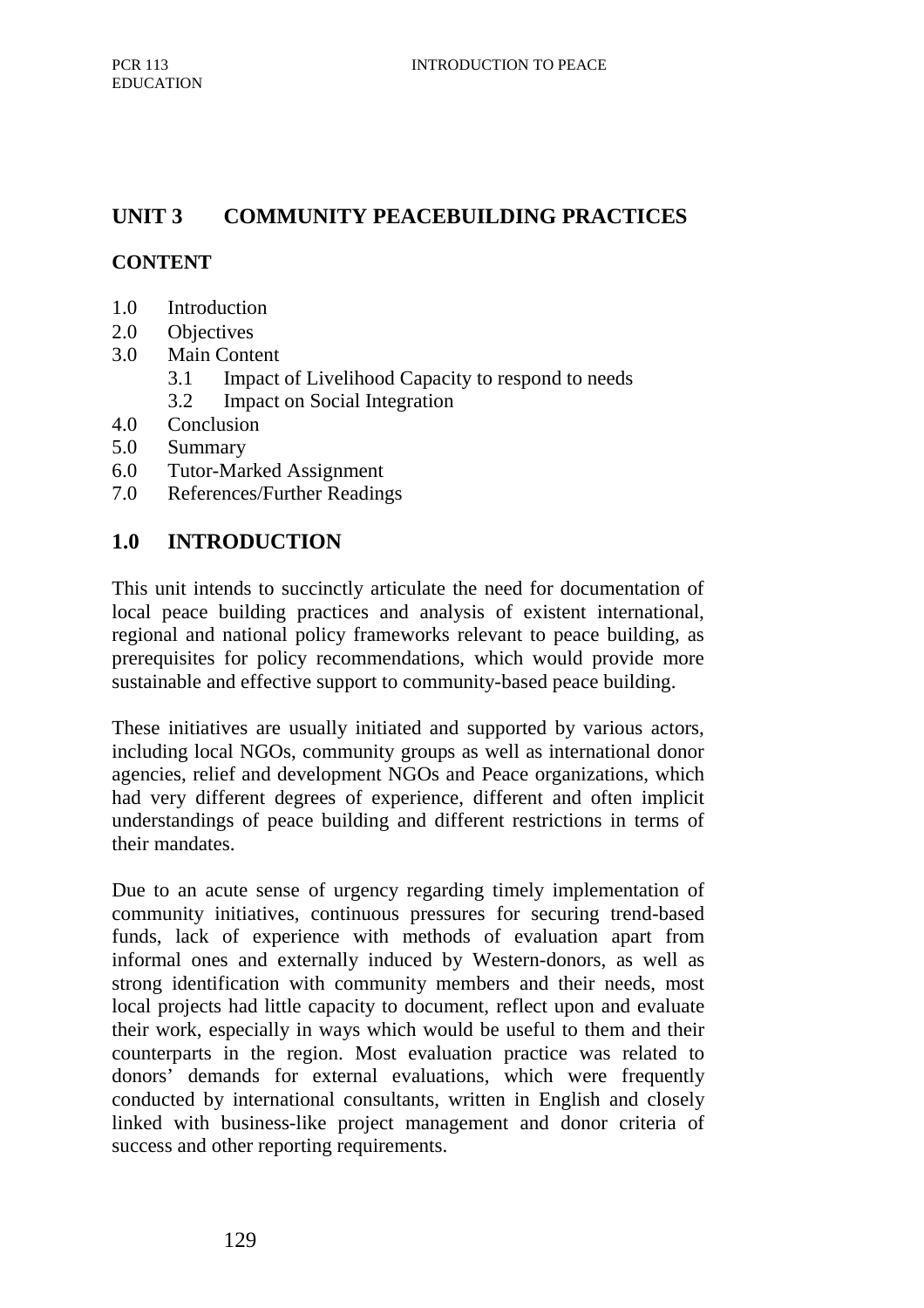We shall therefore, examine the related issues of evaluating the policy framework for community peace building, community–based peace building, international peace building, livelihoods capacity and community peace building and social integration and peace building.

## **2.0 OBJECTIVES**

By the end of this unit, you should be able to:

- i) Define peace building from a community-based perspective;
- ii) Discuss evaluation of peace building from community practices;
- iii) Discuss the social and relational dimensions of community peace building; and
- iv) Highlight the need to enhance livelihoods capacity and building peace constituents.

## **3.0 MAIN BODY**

## **3.1 Peace building from the International Policy Perspective**

Peace building is a concept used both in policymaking and communitybuilding arenas, referring to a wide array of efforts at all societal levels that aim to transform social relationships, structures and culture in a direction conducive to reduction of root causes of social conflicts, such as political and economic inequality, enhancement of the capacity of individuals, groups and institutions to manage emerging conflicts nonviolently and constructively.

A decade ago former UN Secretary General Boutros Boutros Ghali introduced peace building into the security framework and language of the UN, as part of his effort to reform the Organization so that it can better respond to the complexities of the post-cold war, globalizing world. In his "Agenda for Peace" (1992), peace building is considered a complementary measure to preventive diplomacy, peacemaking and peacekeeping. While peacemaking and peacekeeping primarily include efforts to open possibilities of peace negotiations, disarmament and physical separation of warring parties, peace building is defined as an "action to identify and support structures which will tend to strengthen and solidify peace in order to avoid a relapse into conflict" and as "the construction of a new environment", involving "sustained, cooperative work to deal with underlying economic, social, cultural and humanitarian problems (that) can place an achieved peace on a durable foundation".

Peace building is considered both a preventive measure for inhibiting a breakout or recurrence of violent conflict and a long-term restorative measure of strengthening social relationships resistant to violence caused by social injustices and weak democratic structures. Thus, peace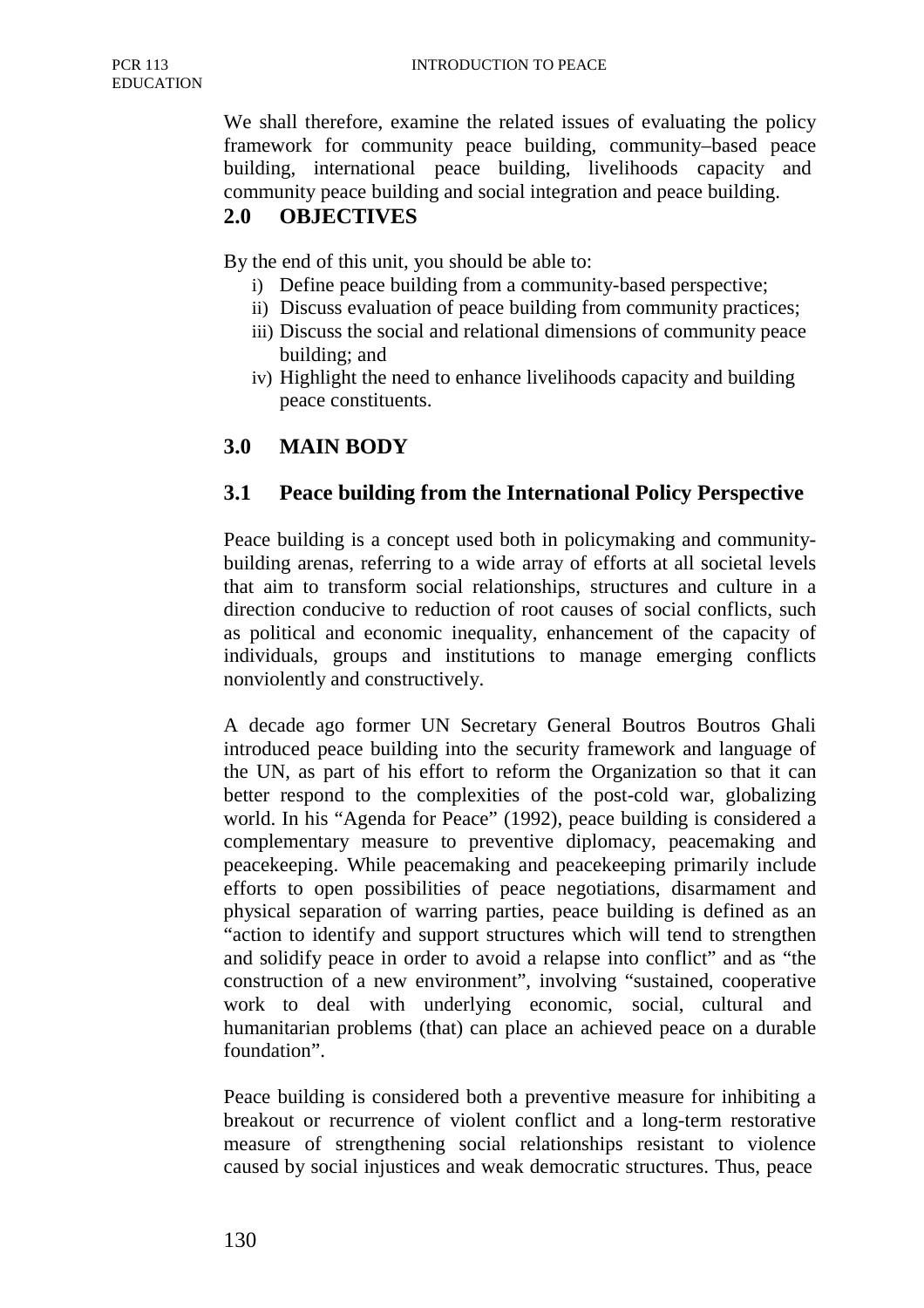building represents an innovation in the UN security framework, as it takes into account a need for a long-term strategy that links conflict management and development, with the goal of systemic social change primarily carried out by local social actors, supported by external parties. In practice, however, the UN peacemaking and peacekeeping missions tend to be more frequent and more clearly defined (currently, while peace building missions tend to be more complex).

However, Bozicevic and Stubbs proposes a reconceptualisation of peace building as "social politics," in order to "occupy, and expand the space between what might be termed classic social development and classic conflict resolution" both of which tend to become orthodoxies. It can be deduced that for Bozicevic and Stubbs, peace building as social politics is a long-term process which engages actorsfrom different organizational and institutional backgrounds (including local government agencies and social service providers, civil initiatives and nongovernmental organizations with different ideologies, politicians, as well a international organizations active in the local contexts) in a set of joint efforts aimed at devising *locally relevant social and economic development* of their *communities* and relating the practices that promote social integration of the micro-level to their impact at the macro-level of social structuring and politics. By putting into focus very concrete activities which at the same time generate social integration, create local space for communication of difference, explicitly address social and economic needs of the community members, and reconfigure political relations between the grassroots and the middle range leadership, Bozicevic and Stubbs reiterate Lederach's insistence on integrated approach to peace building, and Featherstone's insistence on peace building as essentially political activity which transforms local-global hegemonies. However, Bozicevic and Stubbs are most resolute in advocating integration of 'communicative action' or 'relational' approach with concrete responses to and demands for addressing burning developmental needs in (post) conflict settings on part of diversely positioned, but primarily grassroots actors.

Considering the multidimensionality of peace building shaped by diverse cultural contexts and systems of power and often unpredictable dynamics of post-conflict societies in multifold transitions, it is not surprising that the search for appropriate and operational criteria and indicators of success of peace building practices poses a great challenge to practitioners and theorists worldwide. As Lederach notes, even though peace building practices have many points of contact with social development, which itself is difficult to translate into stable quantitative and qualitative indicators, evaluating grassroots peace building is even harder, since it primarily requires discovering evidence of the qualitative change in relationships between horizontally and vertically positioned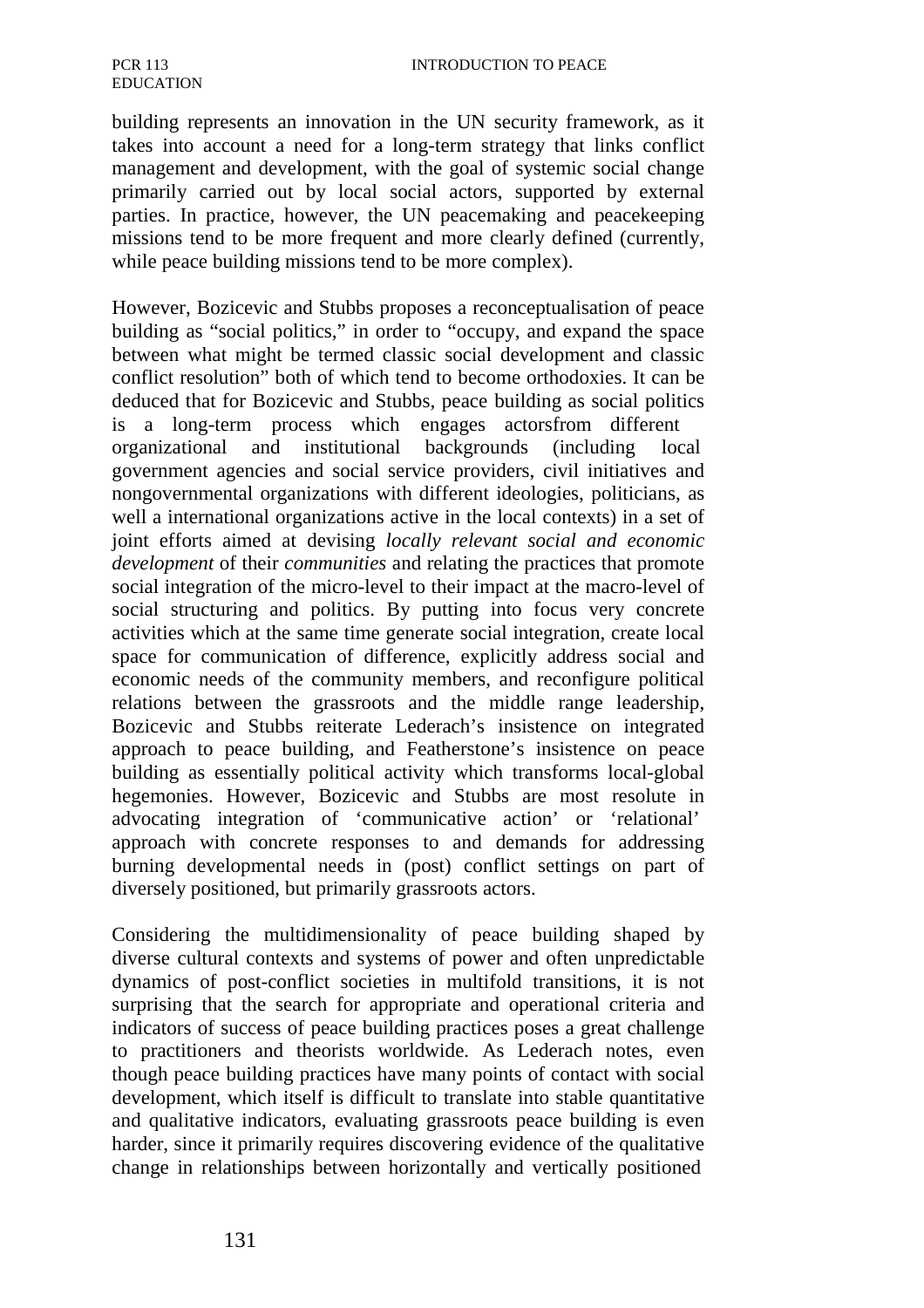actors and the impact of these relationships on broader social structures and every-day well being of the people.

As Stubbs suggests, peace building - finding the right balance between meeting broader needs after conflict, such as rebuilding physical and social infrastructure on one hand, and promoting new sets of relationships that are subversive to the social order which gave birth to violence on the other -as well as its evaluation is "far more of an art than a science", requiring a great deal of flexibility and intuition. For that reason, in order to grasp the uniqueness of each local approach to peace building and then develop some broad 'rules of thumb' about which kinds of criteria are most valuable in particular situations, there is a need for a deductive approach based on action research on different projects in different conflict situations.

As Lederach points out, criteria for evaluating success of peace building activities need to focus on assessing the quality of change or sustainability of the transformative processes, which take place at different systemic levels and in different time frames of action.

## **3.2 Impact on Livelihoods Capacity to Respond to Strategic Needs of the Community**

This criterion inquires into ways in which the peace building intervention has contributed to the (1) alleviation of negative effects of conflict on individual lives and (2) creation of new opportunities for community members to meet those pressing needs which they have identified as instrumental to their well being. These needs primarily include subsistence, physical and psychological security but need to be defined by community members through a *participatory* inquiry.

Lederach frames these needs as strategic issues that the community members face and which, if un-addressed, block constructive process of desired change. Hence, he proposes a way of addressing crucial obstacles to grassroots peace building – immediacy of everyday survival in post-conflict settings, which may make reconciliation seem irrelevant. Both Stubbs' and Lederach's definitions of the criterion put emphasis on the *class and social composition of users/beneficiaries* and ask questions about the involvement of and relevance of intervention to the most *vulnerable and marginal groups* in the community.

Perceptions of community members and other levels of society are treated as critical and principal sources of knowledge about the adequacy of impact of peace building intervention on local people's livelihoods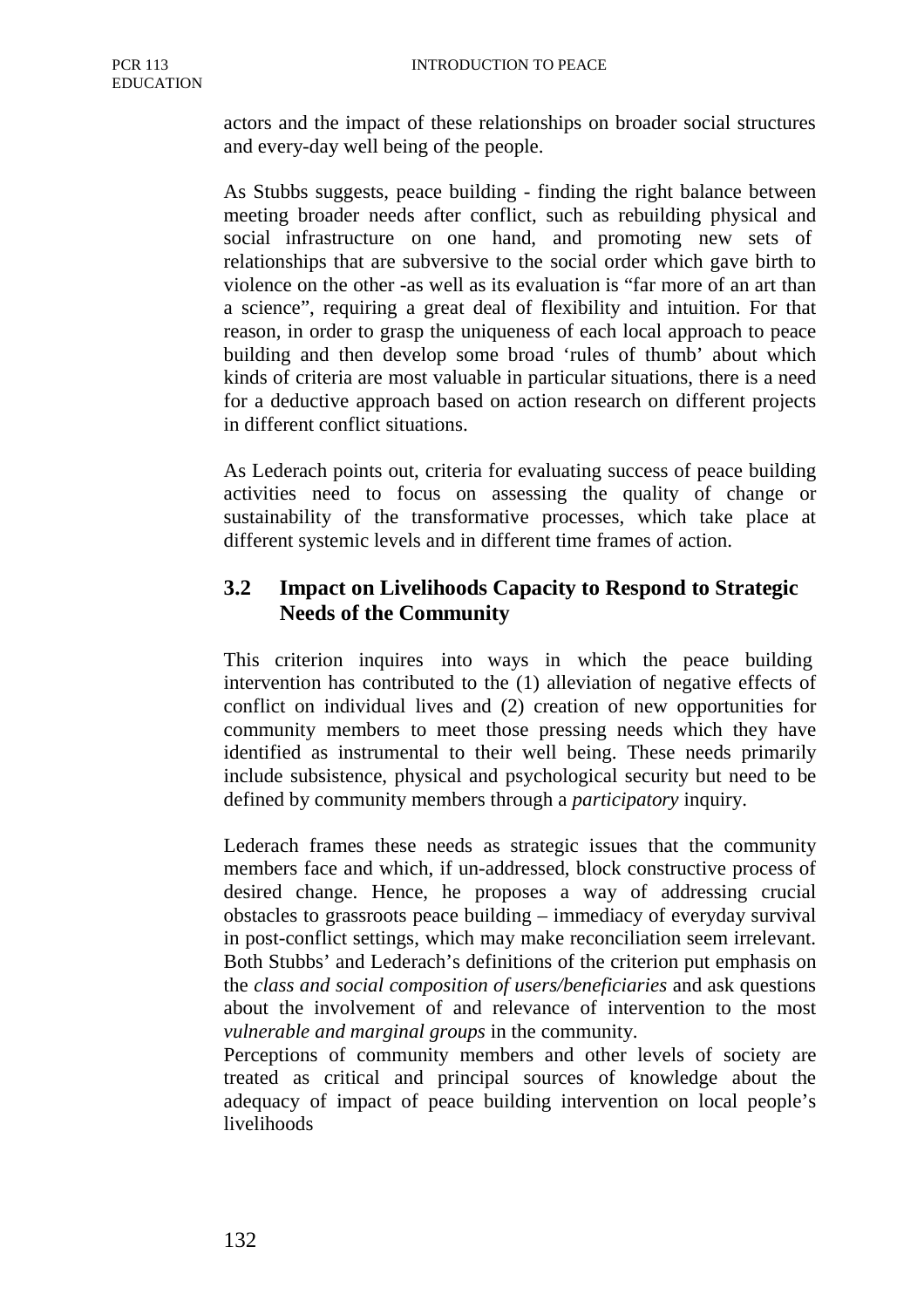## **3.3 Impact on Social Integration / Relationships /Mobilization of Peace Constituents**

This is a central criterion for evaluating transformative potential of peace building, since horizontal and vertical reconfiguration of relationships is the main way of creating or enlarging social space for reconciliation between conflicting social groups.

Social integration at the level of processes of horizontal and vertical relationship building as well as at the level of mechanisms (institutions, networks) that foster vertical/horizontal integration, which themselves represent emerging social structures that can sustain reconciliation.

There are two critical aspects of social integration – integration of survivors of war-related forced migrations (refugees, displaced, returnees) in the local community; and identification and support for the emergence of 'alternative community leaders' and 'new civil society' who act as peace constituents that subtly 'undercut the dominant political culture of polarization and division". This is the centerpiece of the counter-hegemonic impact of grassroots peace building practice, as it can give rise to the recomposition of local political structures. This is useful for grasping the essence of this crucial evaluation criterion for transformative peace building:

"The project has a policy of consulting with the political leadership at every step. But before they do, they build local support for their proposed programme. The authorities are thus faced with propositions, for which there is already clear desire among their own constituents. This exercise of accountability gives project a democracy-building aspect.

In examining the effects of social integration on a local community, it is important to include effects of peace building practice on its own organizers, who are themselves at some level, "partial-insiders", embedded in the local culture, whose individual and collective identities are shaped by the local culture, experience of conflict as well as their peace building practice. These actors have their own personal and professional social networks in the communities where they act or in the broader system they seek to transform. Therefore, the evaluation of impact of peace building practice on reconfigurations of their relationships and identities of its actors is an initial step in exploring its impact on social integration among other peace constituents, community and the broader social system of which it is a part.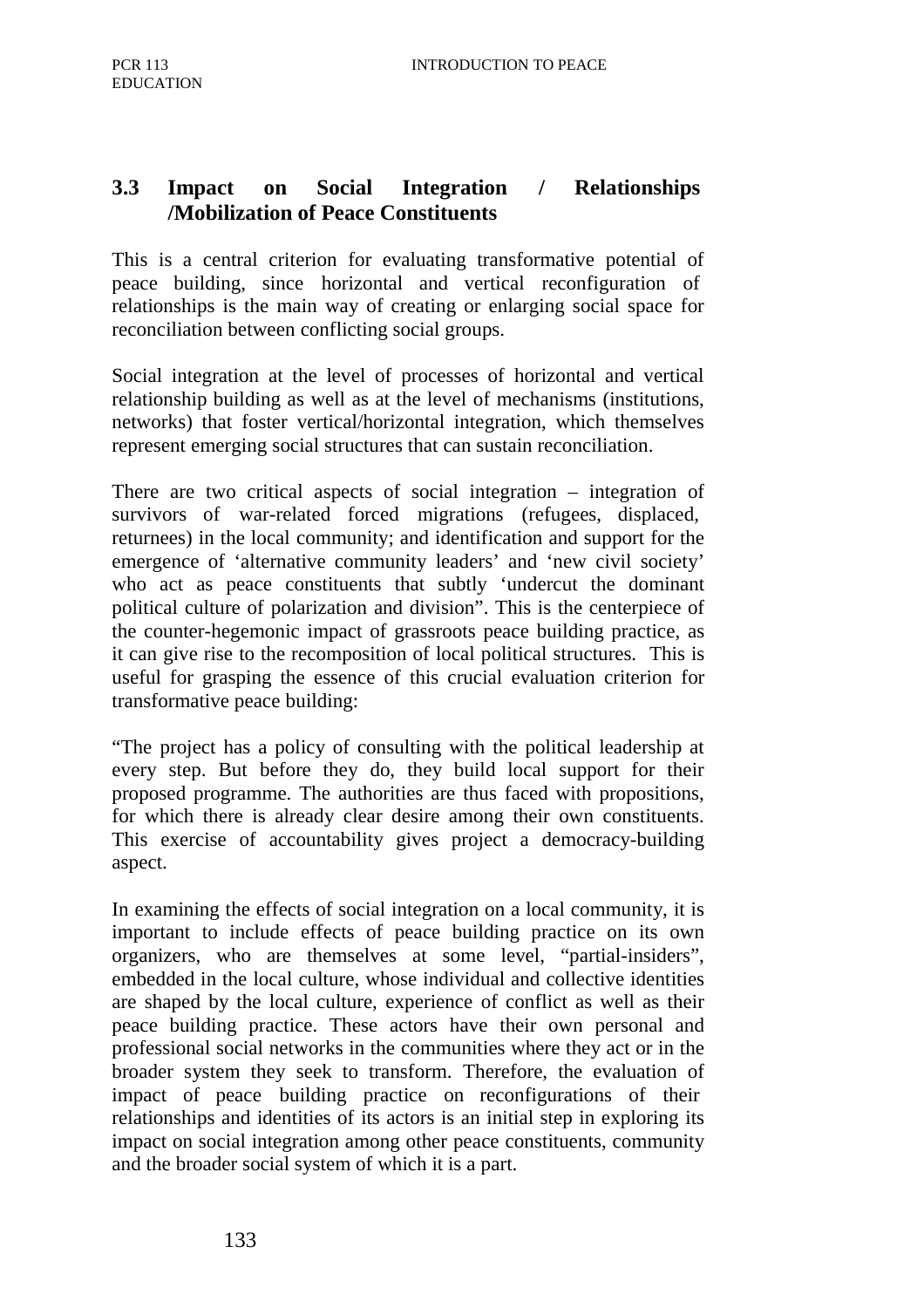# **4.0 CONCLUSION**

It is increasingly becoming evident that just as it is necessary to engage in peace building from a larger perspective, it is also important to pay attention to peace building at the community level. This is essential because grassroots based consensual approaches to selecting and intervening in the provision of infrastructure and services in post conflict situations have proven to be more effective.

Policies should therefore aim at encouraging participatory methods in the identification of the immediate and long term needs of the people. The social as well as relational dimensions of the post conflict environment should be taken into consideration in designing and formulating strategies of intervention. Often donor driven peace building interventions do not pay close attention to these issues. Community-based peace building should ideally be the first level of intervention in post conflict environments.

## **5.0 SUMMARY**

We have re-examined the peace building concept, this time around from a community-based perspective. We also examined the issue of community peace building practices and possible policy development frameworks. This is necessary to improve the support base of community-based peace building practices. In addition, the role of social integration to the mobilization of peace constituents was also discussed.

## **6.0 TUTOR-MARKED ASSIGNMENT**

Discuss social integration as a vehicle for the recomposition of local political structures and mobilizing peace constituents in post conflict environments.

## **7.0 REFERENCES/FURTHER READINGS**

Stubbs, Paul, "The Evaluation of Social Development and Psycho-social Projects: From Rhetoric to Participation?" Background paper for International Conference on Social Reconstruction and Social Development: An Agenda for Change? Organized by Leeds Metropolitan University, International Social Policy Research Unit and School of Social Work, University of Zagreb, Croatia, Zagreb, Croatia, 1997.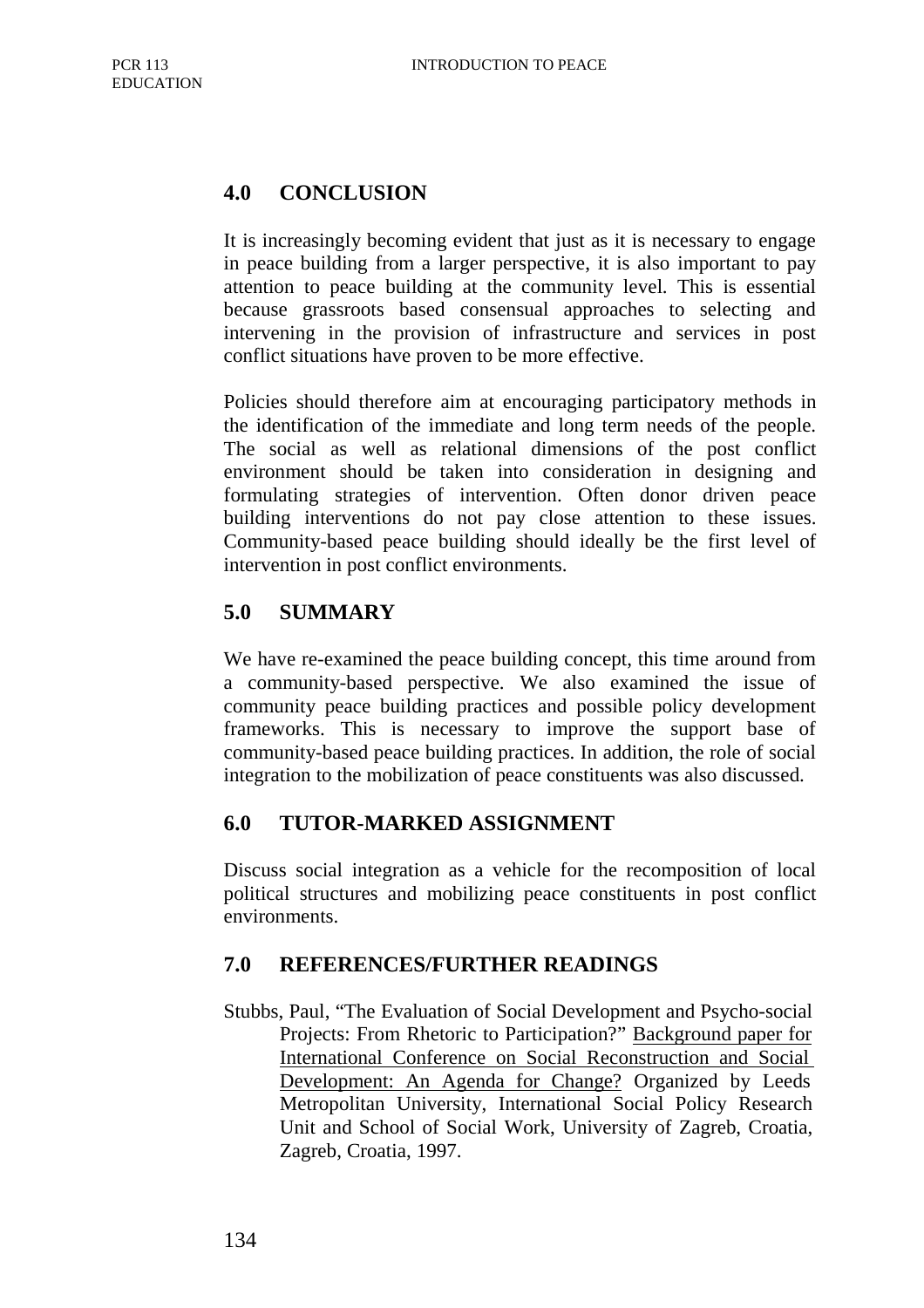Lederach, John Paul, "Just peace-the Challenge of the 21<sup>st</sup> Century", Pul Van Tongeren (ed.), People Building peace: 35 Inspiring Stories from Around the World, European Center for Conflict Prevention: Utrecht:27-36, 1999.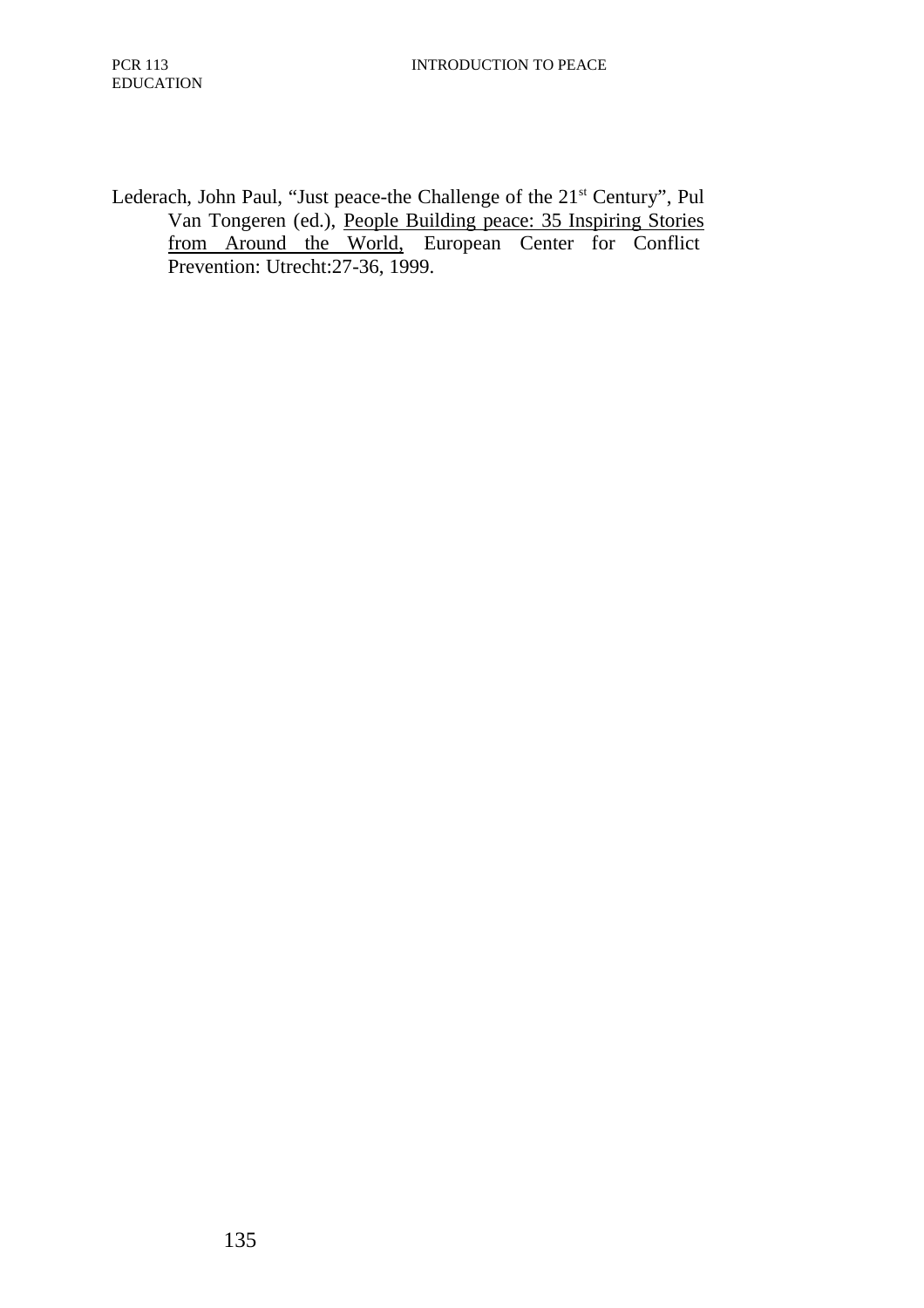## **UNIT 4 CIVIL SOCIETIES AND THE MILITARY IN PROMOTING PEACE**

### **CONTENTS**

- 1.0 Introduction
- 2.0 Objectives
- 3.0 Main Body
- 3.1 Civil Society
- 3.2 Military
- 4.0 Conclusion
- 5.0 Summary
- 6.0 Tutor-Marked Assignment
- 7.0 References/Further Readings

## **1.0 INTRODUCTION**

In this unit, we shall examine the fundamentals of civic society. Though a controversial concept, the civil society is increasingly becoming important in the  $21<sup>st</sup>$  century democracies. It appears to be an indispensable factor in the nurturing and strengthening of democracy. This is seen to be very essential for conflict resolution.

## **2.0 OBJECTIVES**

By the end of this unit, you should be able to:

- i) Define civil society
- ii) Discuss the growth of civil society
- iii) Discuss civil society in relation to democracy
- iv) Discuss civil society in relation to conflict resolution.
- v) Explain the role of the military in peace maintenance**.**

## **3.0 MAIN BODY**

### **3.1 Civil Society**

Not all observers agree that civil society is important at all. Marxists, in particular, argue that civil society and, especially, a civic culture tend to frustrate change and progress toward a more just and equitable society. Common however, is the fact that civil society consists of all those institutions outside of the control of the government or beyond undue public regulation.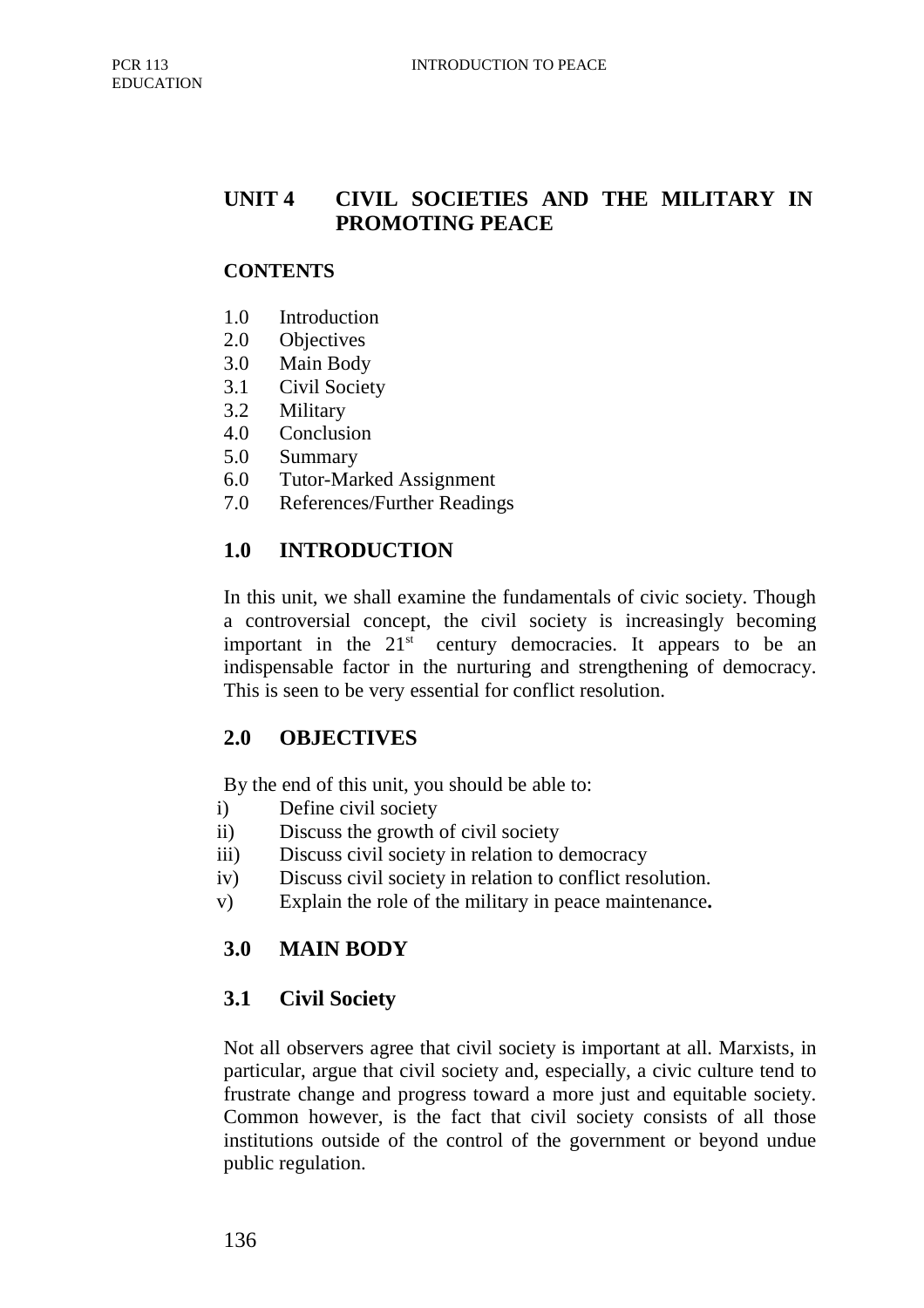However, there is growing agreement that civil society, civic culture, and social capital are all important for strengthening democracy and enabling conflict resolution. To be fair, the first academic discussions of civil society were naive, all but suggesting that any expansion of civic engagement was good for democracy. Anyone who has explored the rapid expansion of political development in such countries as the former Yugoslavia or Rwanda knows that any simplistic link between participation and democracy -- let alone conflict resolution is absurd.

Here, Robert Putnam's path-breaking (if controversial) book, Bowling Alone provided an important breakthrough in our thinking. Putnam recalled that when he went bowling as a child in the 1950s, people bowled in teams. In the late 1990s, people went bowling just as often as they did in Putnam's youth. However, they bowled with a couple of friends or family members, not in leagues. For Putnam, "bowling alone" is just one of dozens of indicators that Americans were less and less engaged in the rich social network of recreational and political organizations which his earlier research in Italy had suggested were vital for democracy.

But Putnam did not fall into the naive trap of arguing that all social involvement helped democracy. Indeed, he distinguishes between "bonding" and "bridging" social capital, and only the latter unambiguously supports democratization. Bonding social capital develops when we get involved with people like ourselves. Like spending time with liberals, Jewish, middle-aged academics who like sports. If Putnam and scholars who have examined extremist nationalists are correct, bonding social capital can serve to reinforce our pre-existing beliefs including our prejudice. To cite the most tragic example, there is little doubt that the authorities fanned the anti-Tutsi hatred of the Hutu who flocked to the Interahamwe in Rwanda in the early 1990s and made them more and more likely to physically take their anger out on the Tutsi.

In bridging social capital, one becomes involved with people who are less like us. That may be as simple as getting involved in my neighbourhood association. While only middle class families can afford to live in our neighbourhood, I may be the only academic, the only Jew, and one of only a handful of liberals. Even more importantly, when I get involved in trying to organize interfaith dialogues on divisive political issues, I spend time with people on the religious right, ultra-orthodox Jews, Muslims, Hindus, and atheists. In that work, I discover not only the issues we disagree about, but also areas where we do agree and can work together. We develop trust and toleration. Our community's social life literally becomes more civil. This is the character of civil society.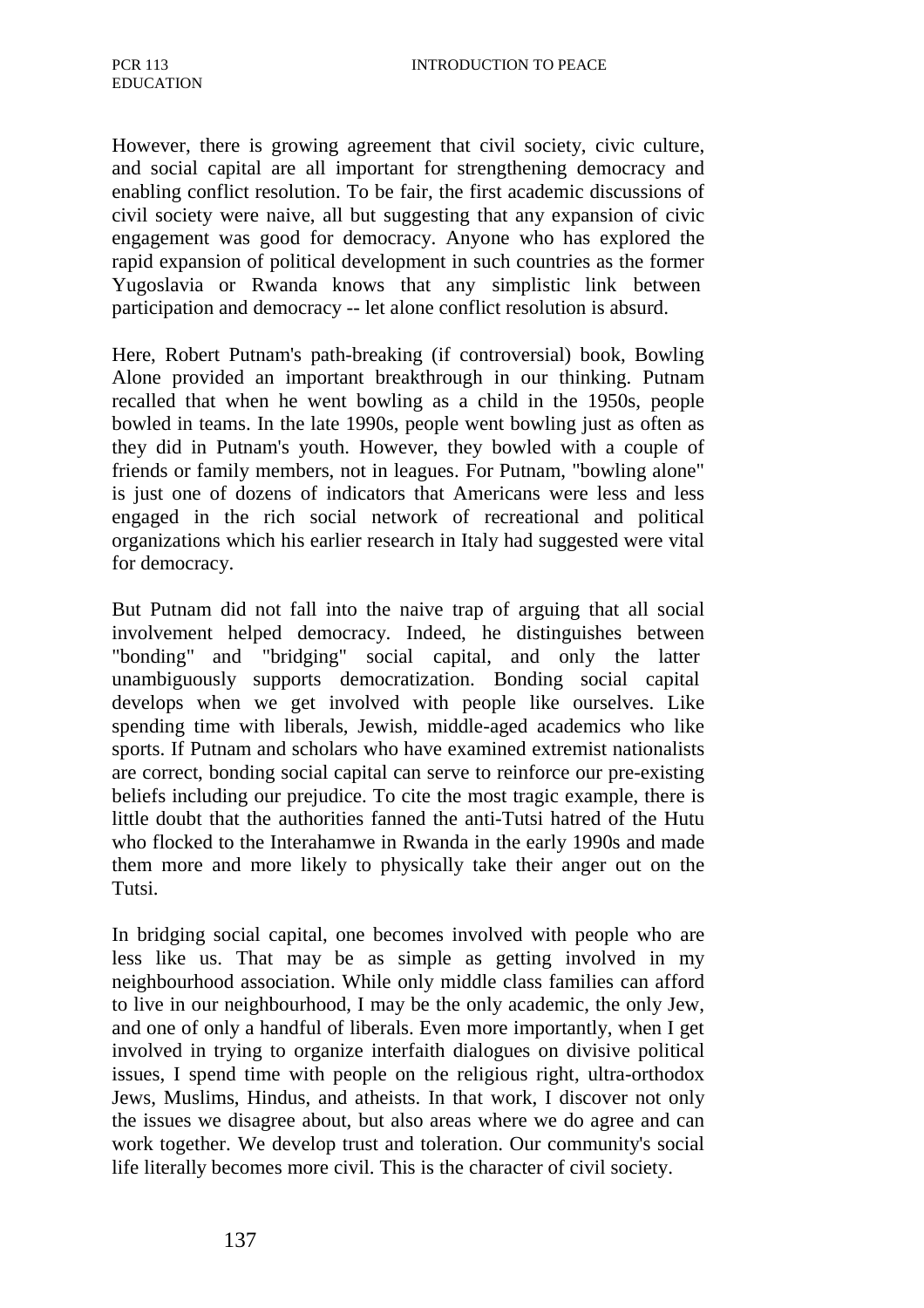This is important both for the building of democracy and for resolving conflict, because such values as trust and tolerance are important for both. No one has put this better than former President Bill Clinton in his 1994 speech to the United Nations General Assembly. A coalition for democracy – it is good for America. Democracies, after all, are more likely to be stable, less likely to wage war. They strengthen civil society. They can provide people with the economic opportunities to build their own homes, not to flee their borders. Our efforts to help build democracies will make us all more secure, more prosperous, and more successful as we try to make this era of terrific change our friend and not our enemy.

## **3.2 Military**

Discussing the role of the military side by side with the civil society appears to be an anomaly, however, on closer scrutiny it is not really so, as a close and healthy relationship is expected to exist between the civil society and the military in enhancing democracy. This has been the case in advanced democracies like in Britain, The United States and India.

On the international scene, the military has been very instrumental in peacekeeping activities, and have therefore contributed immensely to creating the environment for peace processes, negotiations and peace building. Peace-keeping operations have proved valuable, often vital, in supporting and protecting needy populations, humanitarian workers and supplies in environments where there was limited consent from the warring parties on the security conditions, or when the security situation is simply beyond their control. Peacekeepers can also play a valuable role in helping to prevent the diversion or abuse of aid for political or military purposes. The non-combat military resources available to peacekeepers proved crucial in dealing with humanitarian crises in the Great Lakes and Bosnia.

When mass murderers or other criminals hide in refugee camps, as in Eastern Zaire in 1994, the primary responsibility lies with the host Government and its security forces to ensure that these individuals do not continue to wreak havoc in the camps and surrounding areas. But peacekeepers can play a key role in strengthening national forces to allow for the separation of combatants from the victims.

#### **Self Assessment Exercise**

Discuss the role of the military in United Nations Peacekeeping?

### **4.0 CONCLUSION**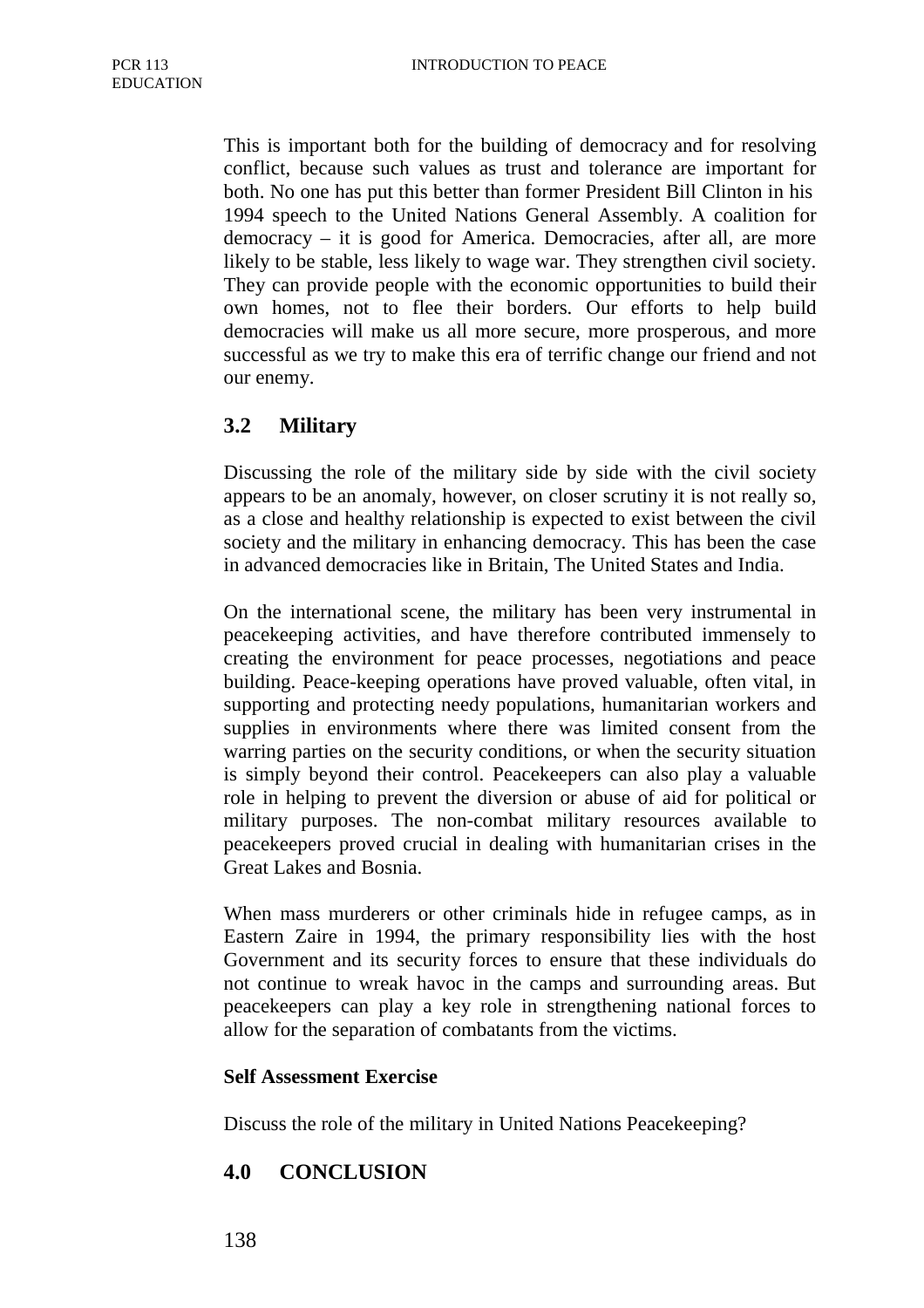The civil society is a very important component of the institutions necessary for the growth and sustenance of democracy. This has been the case in the advanced democratic countries and is also the case in those countries transiting either from autocratic rule or to democracies. The civil society institutions include the professional associations, the churches, student groups, the organized labour, women's groups and especially the media. Together, they act as watchdog for the society and serve as a counter policy think tank for the society. It is therefore important that civil society is not emasculated but allowed to thrive insofar as their objectives are well intentioned.

The military should also be seen as a partner in strengthening democracy. Theirs is to defend the democracy against those forces that are bent on scuttling the noble ideas of freedom, participation and progress.

### **5.0 SUMMARY**

In this unit, we have discussed the role of the civil society in strengthening democracy and preventing conflicts. We also examined the contribution of the military in peace keeping and in helping to safeguard democracy.

### **6.0 TUTOR-MARKED ASSIGNMENT**

Discus civil-military relations in Post- transition Nigeria.

### **7.0 REFERENCES/FURTHER READINGS**

- "The Democratic Project and Strategizing for Gender Equality: The Challenge of Nigeria's Fourth Republic", International Review of Politics and Development, Vol. 2, No. 1, January 2004.
- Nigeria in Peace Support Missions2005: Maximising for Optimal Benefits, Alex Ogomudia (ed.), The Nigerian Armed Forces and Peace Support Operations, Ibadan,.(forthcoming)

### **Reading List**

- Hugh Miall, Oliver Ramsbothern and Tom Woodhouse, Contemporary Conflict Resolution, London, 2000.
- Lederach, John Paul, "Just peace-the Challenge of the  $21<sup>st</sup>$  Century", Pul Van Tongeren (ed.). People Building peace:35 Inspiring Stories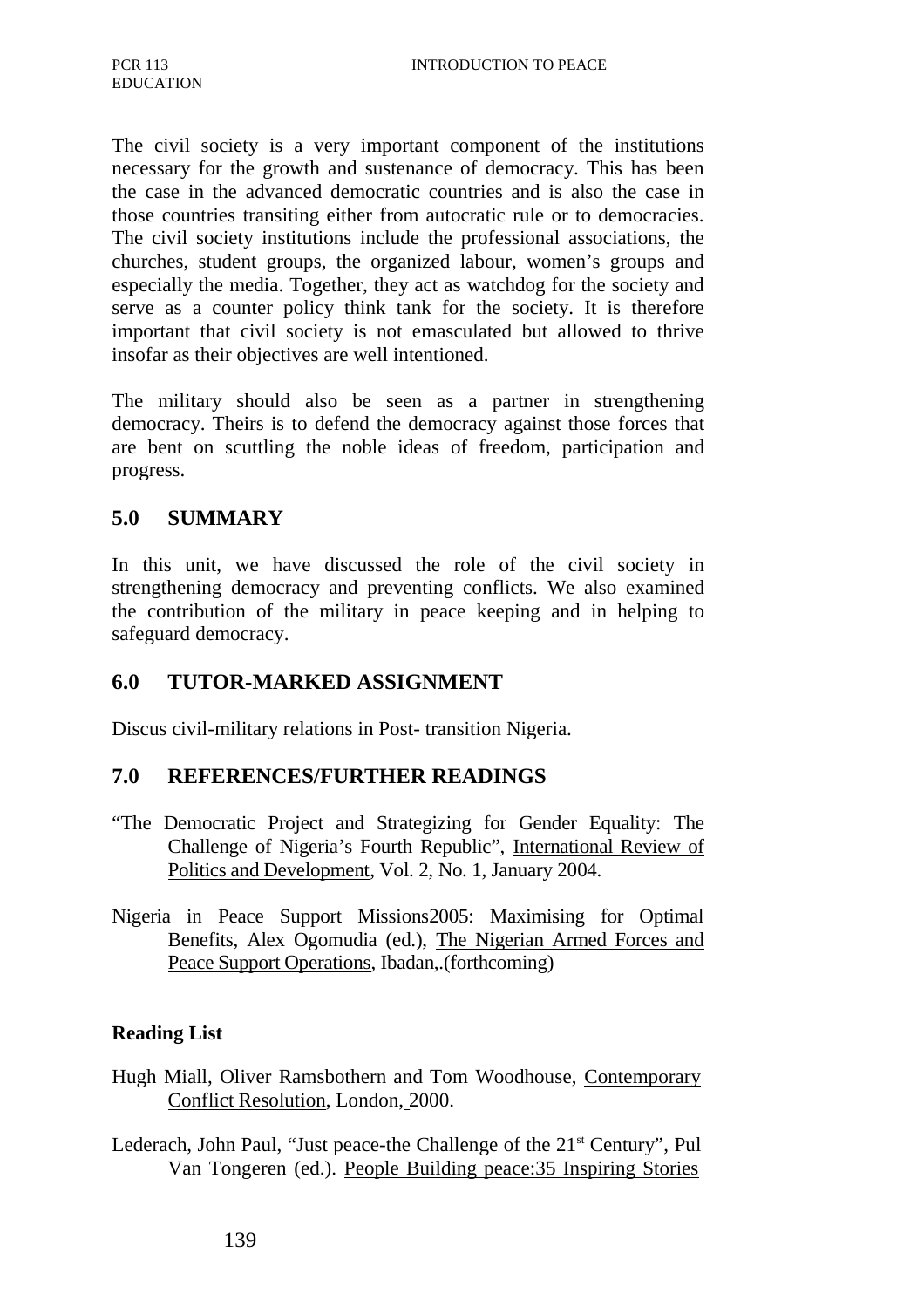from Around the World. European Center for Conflict Prevention: Utrecht: 27-36, 1999.

- Fenwick Charles G., International Law (4<sup>th</sup> ed.), New York, Appleton-Century Crofts, 1965.
- R.A Akindele and Bassey Ate, Beyond Conflict Resolution, Lagos, Nigerian Institute of International Affairs, 2001.
- Okwudiba Nnoli, Ethnic Conflict in Africa, Ibadan, Ibadan University Press, 1998.
- Ronald J. Fisher, Interactive Conflict Resolution, New York, Syracuse University Press, 1977.
- Boutros-Ghali Boutros, An Agenda for Peace, New York, United Nations, 1995.
- John Paul Lederach, Building Peace: Sustainable Reconciliation in Divided Societies, Washington D.C, United States Institute of Peace, 1997.
- Steven L. Burg and Paul S. Shoup (1999), The War in Bosnia-Herzegovina, Ethnic Conflict and International Intervention, New York, M.E University Press.
- Okwudiba Nnoli (1998), Ethnic Conflicts in Africa, Ibadan, University Press.
- R.A. Akindele and Bassey Ate (2001), Beyond Conflict Resolution, Lagos, Nigerian Institute of International Affairs.
- Yusufu Bala Usman, (1987), The Manipulation of Religion in Nigeria, Lagos, Quadro Impressions Ltd.
- The Journal of Conflict Resolution, Journal of Peace Science Society International) Vol.49 No.1, February 2005.
- Osita Agbu, Ethnic Militias and the Threat to Democracy in Post-Transition Nigeria, Research Report No. 127, The Nordic Africa Institute, 2004.
	- Osita Agbu et.al (eds.), Human Security and Development Nigeria aEthiopia, NIIA, Lagos, 2004.